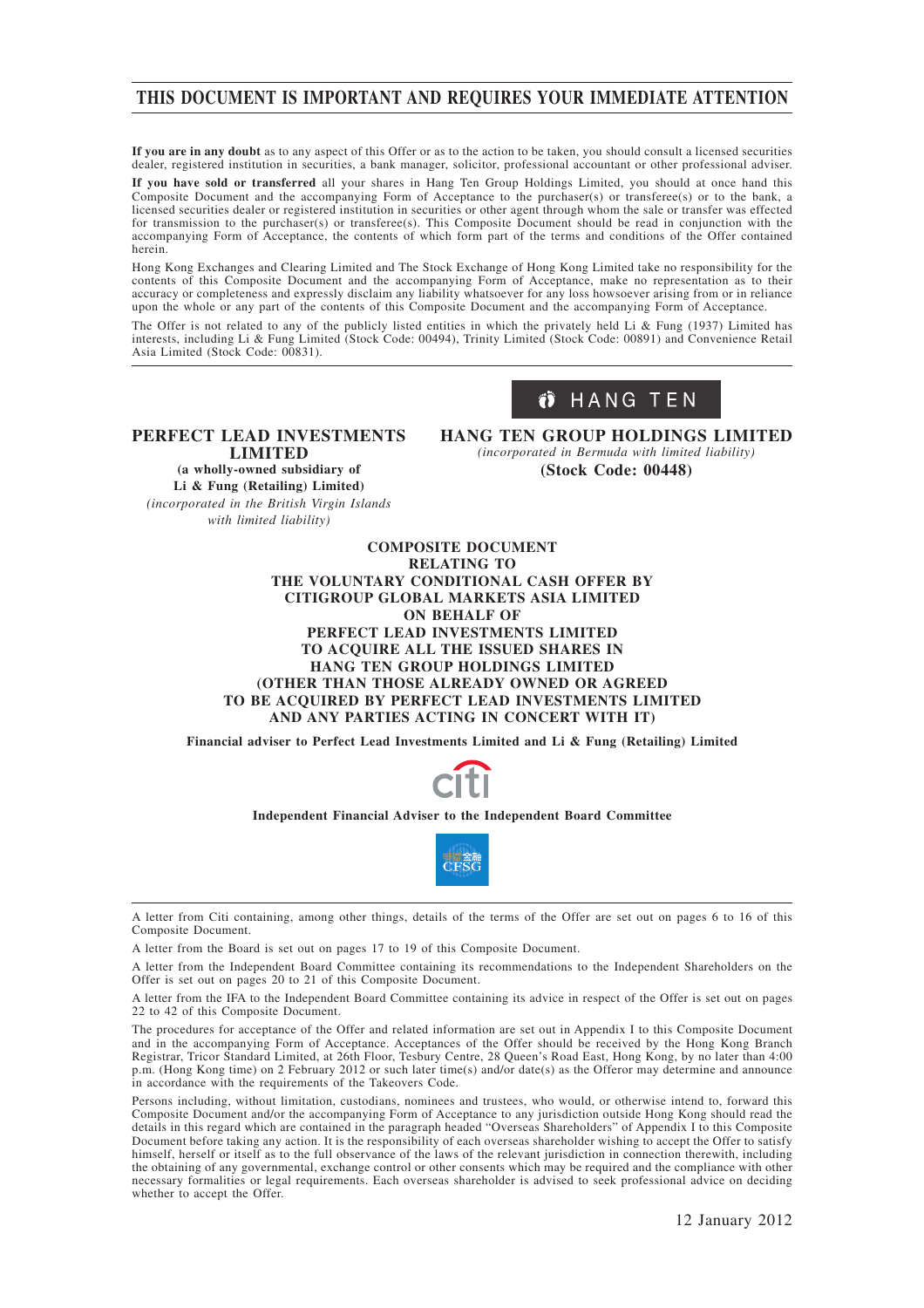# **CONTENTS**

# *Page*

|                                                       | 17 |  |  |
|-------------------------------------------------------|----|--|--|
| LETTER FROM THE INDEPENDENT BOARD COMMITTEE.          | 20 |  |  |
|                                                       |    |  |  |
|                                                       |    |  |  |
| APPENDIX II - FINANCIAL INFORMATION ON THE GROUP 49   |    |  |  |
| APPENDIX III - GENERAL INFORMATION OF THE GROUP  123  |    |  |  |
| APPENDIX IV - GENERAL INFORMATION OF THE OFFEROR 131  |    |  |  |
| APPENDIX V $-$ DOCUMENTS AVAILABLE FOR INSPECTION 137 |    |  |  |
| <b>ACCOMPANYING DOCUMENT - Form of Acceptance</b>     |    |  |  |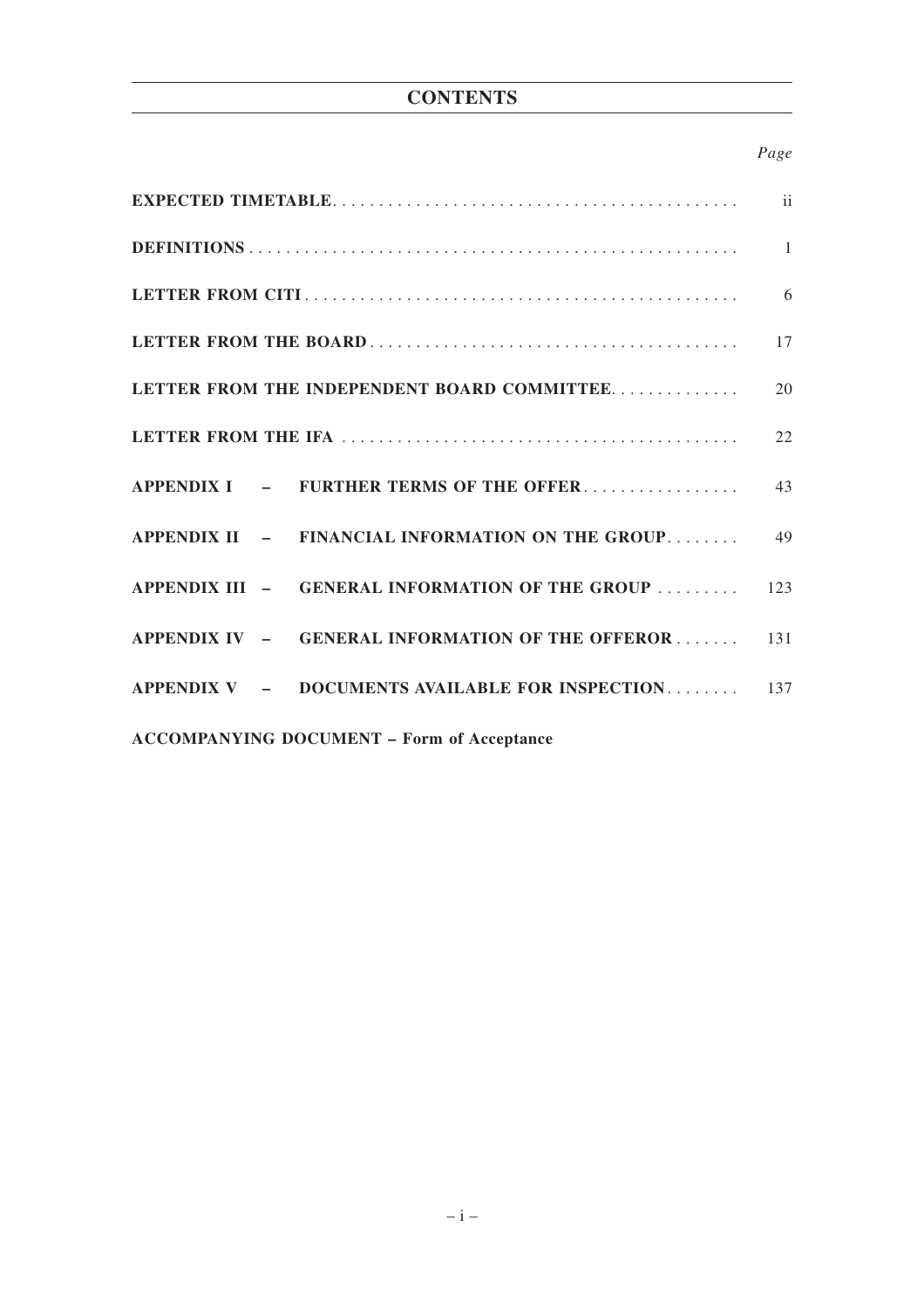# **EXPECTED TIMETABLE**

### *2012*

| Despatch date of this Composite Document and       |
|----------------------------------------------------|
| the accompanying Form of Acceptance                |
|                                                    |
| Thursday, 2 February                               |
|                                                    |
| Announcement of the results of the Offer,          |
| or as to whether the Offer has been                |
| extended or becomes unconditional,                 |
| on the Stock Exchange's website                    |
|                                                    |
| Thursday, 2 February                               |
| Latest date for posting of remittances for         |
| the amounts due in respect of valid acceptances    |
| received under the Offer at or before 4:00 p.m.    |
| on the First Closing Date (assuming the Offer      |
| becomes or is declared unconditional on            |
|                                                    |
| Latest time and date by which the Offer can become |
|                                                    |
| Monday, 2 April                                    |

### *Notes:*

- 1. The Offer is made on 12 January 2012, the date of this Composite Document, and is capable of acceptance on and from that date until the close of the Offer Period. Acceptances of the Offer shall be irrevocable and not capable of being withdrawn except in the circumstances set out in Rule 19.2 of the Takeovers Code or in compliance with Rule 17 of the Takeovers Code.
- 2. The latest time and date for acceptances to be lodged under the Offer is 4:00 p.m. on 2 February 2012, being 21 days from the date of this Composite Document, unless the Offeror extends the Offer in accordance with the Takeovers Code. If the Offeror decides to extend the Offer, an announcement will be made on the website of the Stock Exchange and the website of the Company by 7:00 p.m. on the First Closing Date stating the results of the Offer and whether the Offer has been extended or has expired. In any announcement of an extension of the Offer, either the next closing day will be stated or, if the Offer becomes or is declared unconditional as to acceptances, a statement will be made that the Offer will remain open until further notice. In the latter case, at least 14 days' notice in writing will be given before the Offer is closed to those Shareholders who have not yet accepted the Offer before the Offer is closed.
- 3. Amounts due to each of the Shareholders who accepts the Offer will be paid by the Offeror as soon as possible but in any event within 10 days of the later of the date the Offer becomes, or is declared, unconditional in all respects and the date of receipt of the duly completed Form of Acceptance in accordance with the Takeovers Code.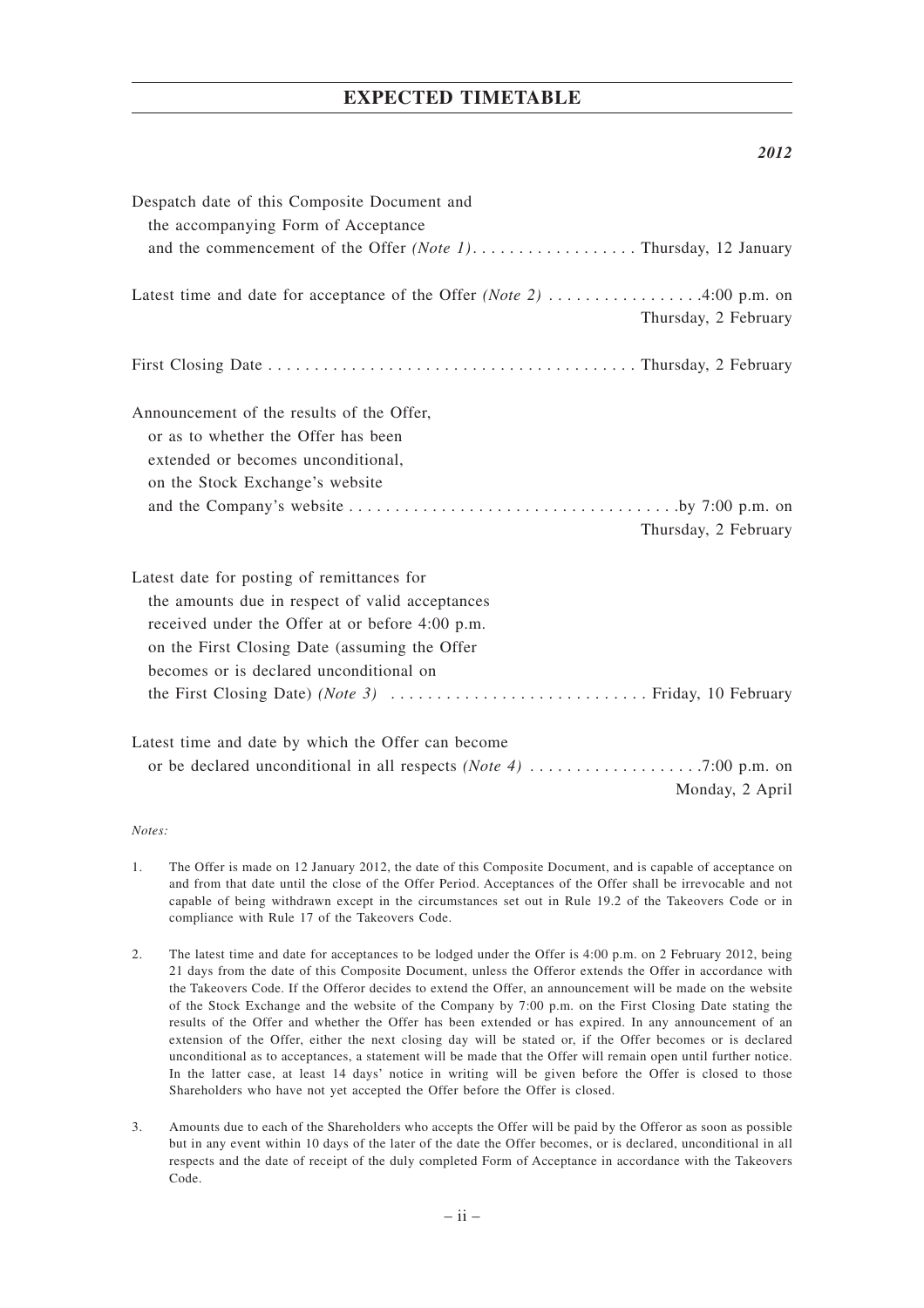# **EXPECTED TIMETABLE**

4. In accordance with the Takeovers Code, except with consent of the Executive, the Offer (whether extended or not) may not become or be declared unconditional as to acceptances after 7:00 p.m. on Monday, 12 March 2012, being the 60th day after posting of this Composite Document. Assuming the Offer becomes unconditional as to acceptances on the 60th day after posting of this Composite Document, in the event that the Offer has not become or has not been declared unconditional in all respects by 7:00 p.m. on Monday, 2 April 2012, being the 81st day after posting of this Composite Document, the Offer will lapse unless the Executive consents to a later date.

**Unless otherwise expressly stated, all time and date references contained in this Composite Document refer to Hong Kong times and dates. The timetable set out above is indicative only and further announcements will be made in the event of any changes to the timetable.**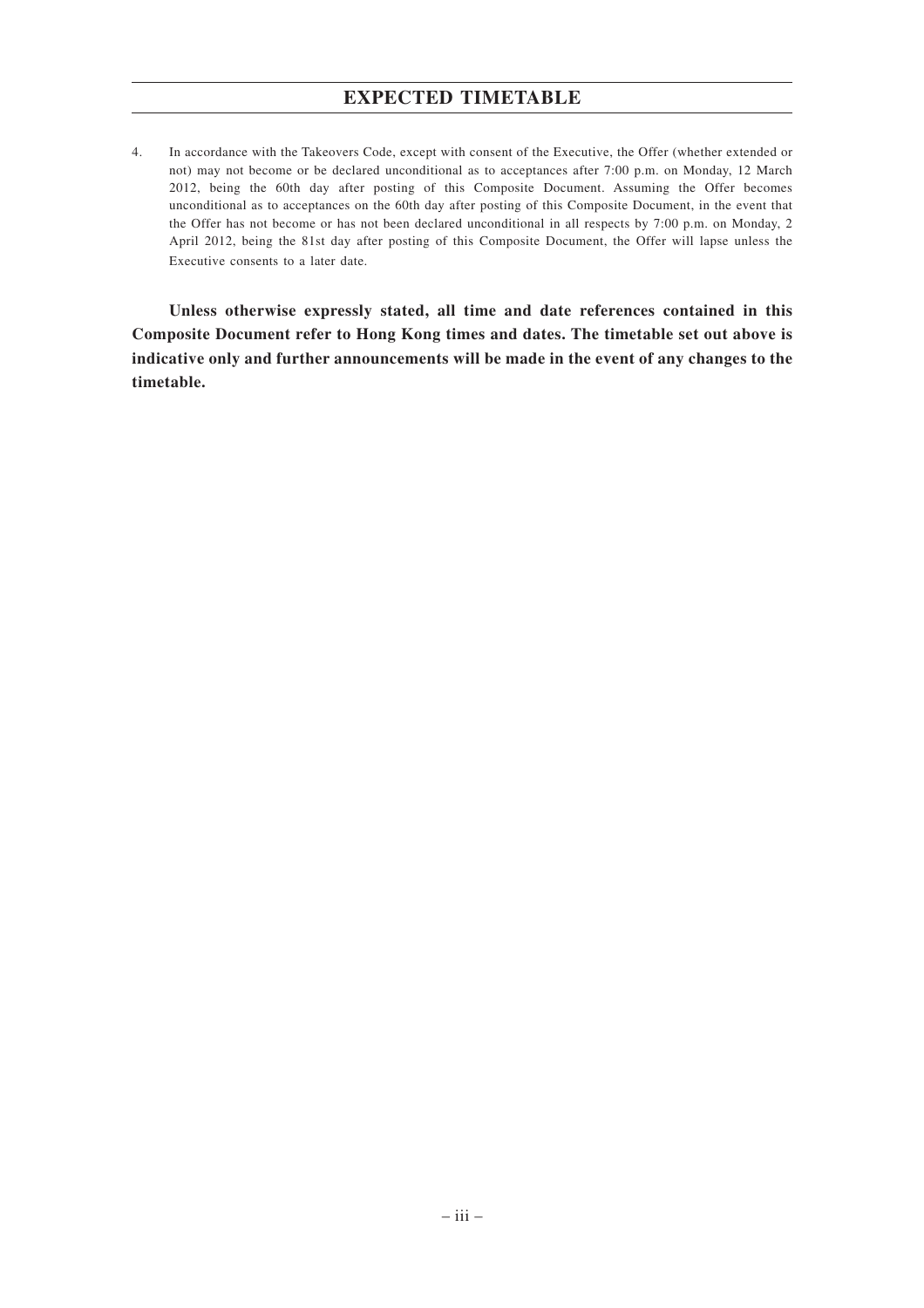*In this Composite Document, the following expressions have the meanings set out below unless the context requires otherwise:*

| "acting in concert" | the meaning ascribed to it in the Takeovers Code                                                                                                                                                                                                                                                      |
|---------------------|-------------------------------------------------------------------------------------------------------------------------------------------------------------------------------------------------------------------------------------------------------------------------------------------------------|
| "Additional Shares" | the meaning ascribed to it in the paragraph headed<br>"Irrevocable Undertaking" in the letter from Citi set out<br>on pages 6 to 16 of this Composite Document                                                                                                                                        |
| "Announcement"      | the joint announcement of the Offeror and the Company<br>dated 19 December 2011                                                                                                                                                                                                                       |
| "Approvals"         | the meaning ascribed to it in the paragraph headed<br>"Conditions of the Offer" in the letter from Citi set out on<br>pages 6 to 16 of this Composite Document                                                                                                                                        |
| "associates"        | has the same meanings ascribed to it in the Listing Rules<br>and/or the Takeovers Code, as the case may be                                                                                                                                                                                            |
| "AWSL"              | Asian Wide Services Limited, a company incorporated in<br>the British Virgin Islands, the issued share capital of<br>which is owned by DK's family members                                                                                                                                            |
| "AWSL Parties"      | AWSL, DK, KH, HPK and HCY                                                                                                                                                                                                                                                                             |
| "Board"             | the board of Directors                                                                                                                                                                                                                                                                                |
| "business day"      | a day on which banks in Hong Kong are generally open<br>for business, other than (i) a Saturday or a Sunday; or (ii)<br>a day on which a tropical cyclone warning signal no. 8 or<br>above or a black rainstorm warning signal is hoisted in<br>Hong Kong at any time between 9:00 a.m. and 5:00 p.m. |
| "CCASS"             | the Central Clearing and Settlement System established<br>and operated by HKSCC                                                                                                                                                                                                                       |
| "Citi"              | Citigroup Global Markets Asia Limited, a licensed<br>corporation to carry on business in type 1 (Dealing in<br>Securities), type 4 (Advising on Securities), type 6<br>(Advising on Corporate Finance) and type 7 (Providing<br>Automated Trading Services) regulated activities under                |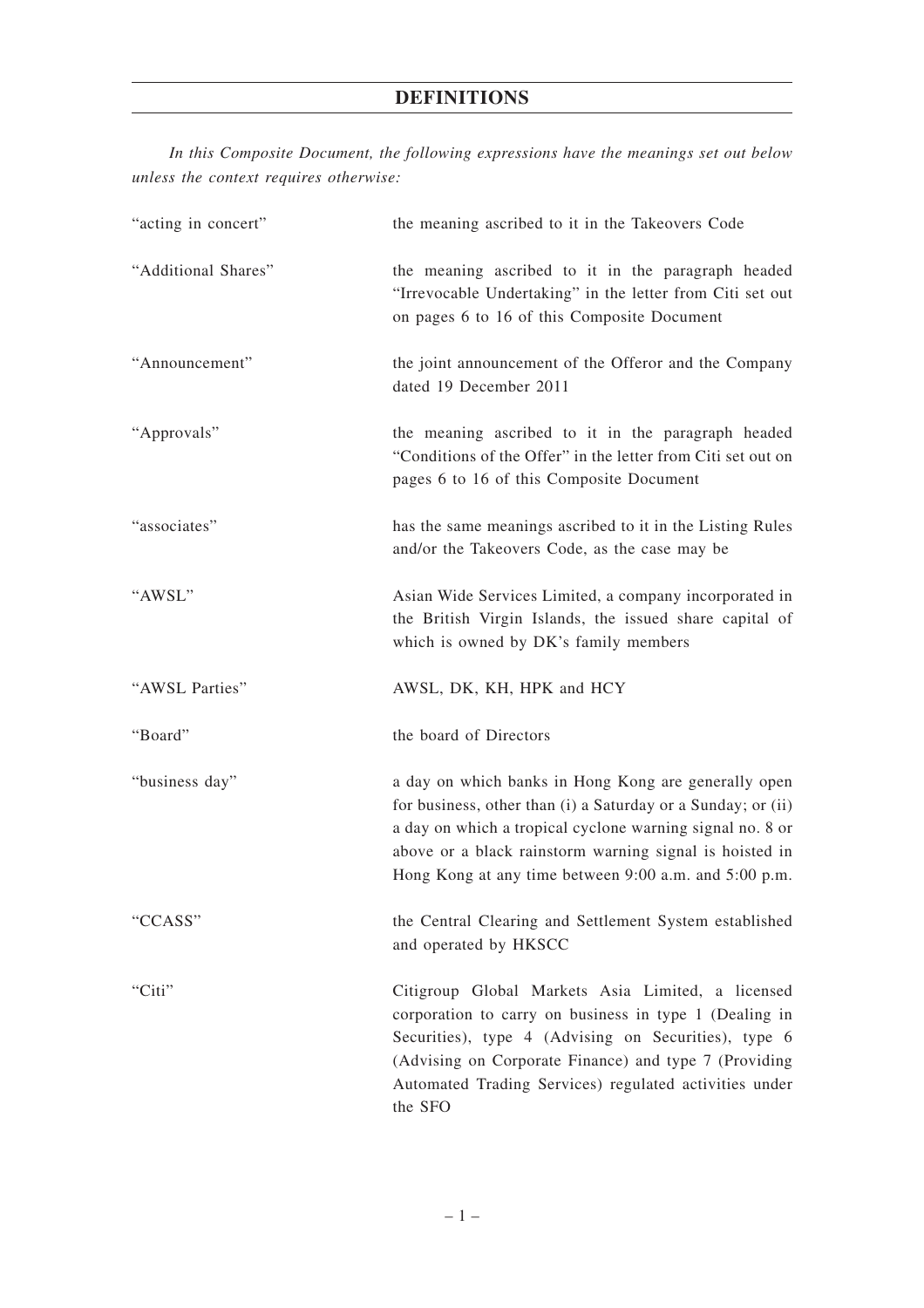| "Companies Act"      | the Companies Act 1981 of Bermuda, as amended from<br>time to time                                                                                                                                                                                                                                                                                                                                                                                                                 |
|----------------------|------------------------------------------------------------------------------------------------------------------------------------------------------------------------------------------------------------------------------------------------------------------------------------------------------------------------------------------------------------------------------------------------------------------------------------------------------------------------------------|
| "Company"            | Hang Ten Group Holdings Limited, an exempted<br>company incorporated in Bermuda with limited liability,<br>the Shares of which are listed on the main board of the<br>Stock Exchange (Stock Code: 00448)                                                                                                                                                                                                                                                                           |
| "Composite Document" | this composite document jointly issued by the Offeror<br>and the Company to all Shareholders in connection with<br>the Offer in accordance with the Takeovers Code<br>containing, among other things, the terms and conditions<br>of the Offer, the letter of recommendation of the<br>Independent Board Committee to the Independent<br>Shareholders in respect of the Offer and the letter of<br>advice of the IFA to the Independent Board Committee in<br>respect of the Offer |
| "Conditions"         | the conditions of the Offer, as set out in the paragraph<br>headed "Conditions of the Offer" in the letter from Citi<br>set out on pages 6 to 16 of this Composite Document                                                                                                                                                                                                                                                                                                        |
| "Director(s)"        | director(s) of the Company                                                                                                                                                                                                                                                                                                                                                                                                                                                         |
| " $DK"$              | Kung Ging Kong, Dennis                                                                                                                                                                                                                                                                                                                                                                                                                                                             |
| "Executive"          | the Executive Director of the Corporate Finance Division<br>of the SFC or any delegates of the Executive Director                                                                                                                                                                                                                                                                                                                                                                  |
| "Final Closing Date" | the final closing date of the Offer as the Offeror may,<br>subject to the Takeovers Code, decide and as may be<br>announced by the Offeror and approved by the Executive                                                                                                                                                                                                                                                                                                           |
| "First Closing Date" | 2 February 2012, being the closing date of the Offer<br>which is 21 days after the date on which this Composite<br>Document is posted (or such later time(s) and/or date(s)<br>as the Offeror may, subject to the Takeovers Code, decide<br>and as may be announced by the Offeror and approved by<br>the Executive)                                                                                                                                                               |
| "Form of Acceptance" | the form of acceptance and transfer of the Shares in<br>respect of the Offer which accompanies this Composite<br>Document                                                                                                                                                                                                                                                                                                                                                          |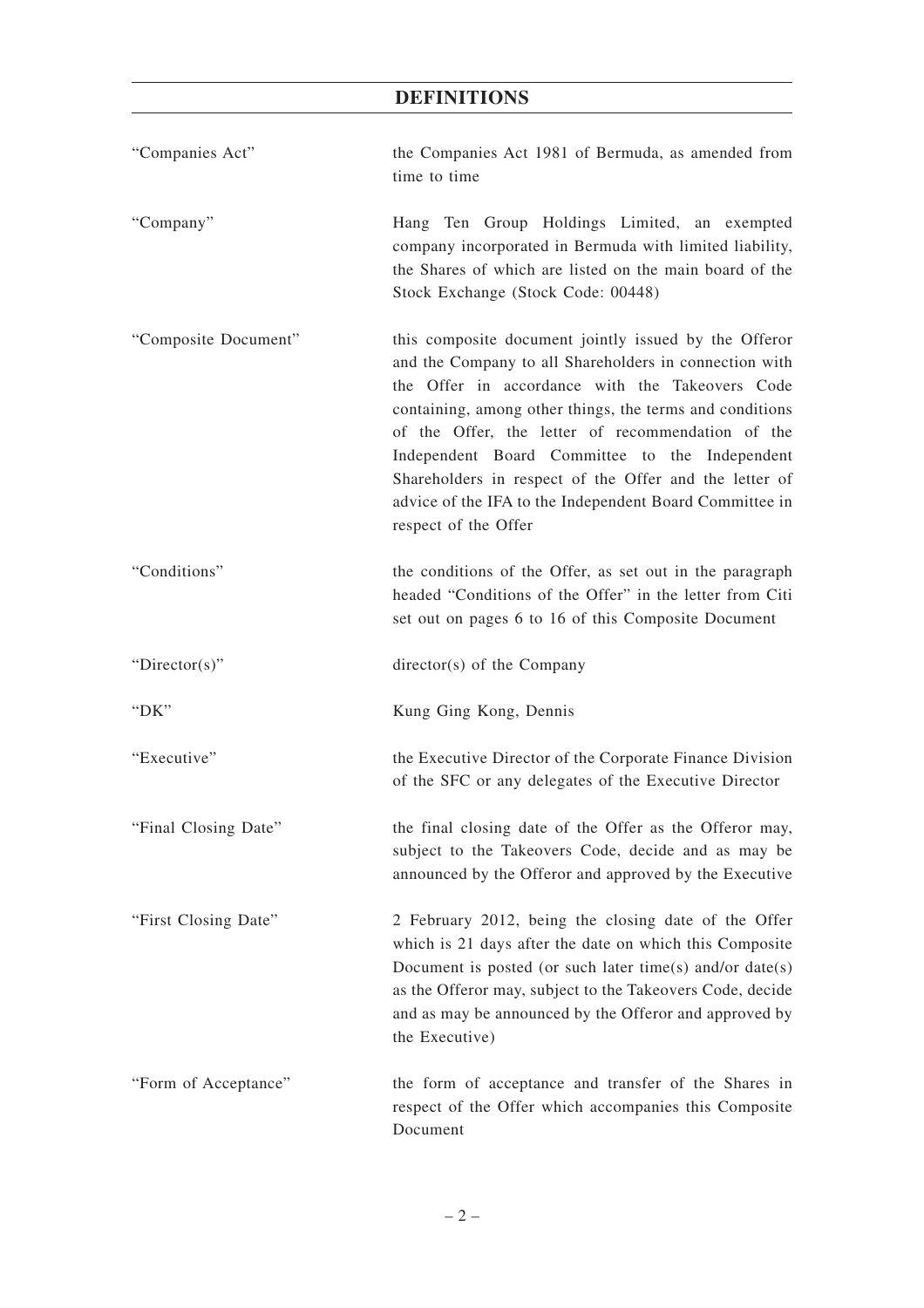| "Governmental Authorities"    | any government (or political subdivision of it), whether<br>on a state, provincial, municipal or local level and<br>whether executive, legislative, administrative or judicial<br>in nature, including (without limitation) any agency,<br>authority, board, bureau, commission, court, department<br>or any other instrumentality |
|-------------------------------|------------------------------------------------------------------------------------------------------------------------------------------------------------------------------------------------------------------------------------------------------------------------------------------------------------------------------------|
| "Group"                       | the Company and its subsidiaries                                                                                                                                                                                                                                                                                                   |
| "HCY"                         | Hung Chung Yee, Pamela, daughter of DK                                                                                                                                                                                                                                                                                             |
| "HK\$"                        | Hong Kong dollars, the lawful currency of Hong Kong                                                                                                                                                                                                                                                                                |
| "HKSCC"                       | Hong Kong Securities Clearing Company Limited                                                                                                                                                                                                                                                                                      |
| "Hong Kong"                   | the Hong Kong Special Administrative Region of the<br>PRC                                                                                                                                                                                                                                                                          |
| "Hong Kong Branch Registrar"  | Tricor Standard Limited, the Hong Kong branch share<br>registrar and transfer office of the Company, at 26th<br>Floor, Tesbury Centre, 28 Queen's Road East, Hong Kong                                                                                                                                                             |
| "HPK"                         | Hung Pui Kee, Peggy, daughter of DK                                                                                                                                                                                                                                                                                                |
| " $IFA"$                      | Celestial Capital Limited, a corporation licensed to carry<br>out type 1 (Dealing in Securities) and type 6 (Advising on<br>Corporate Finance) regulated activities under the SFO                                                                                                                                                  |
| "Independent Board Committee" | an independent committee of the Board, comprising all<br>the independent non-executive Directors, namely Mr.<br>Cheung Yat Hung Alton, Mr. Kwong Chi Keung and Mr.<br>So Hon Cheung Stephen, established for the purpose of<br>advising the Independent Shareholders in relation to the<br>Offer                                   |
| "Independent Shareholders"    | Shareholders other than the Offeror and parties acting in<br>concert with it                                                                                                                                                                                                                                                       |
| "Irrevocable Undertaking"     | the irrevocable undertaking dated 15 December 2011<br>given by each of the Selling Shareholders in favour of the<br>Offeror                                                                                                                                                                                                        |
|                               |                                                                                                                                                                                                                                                                                                                                    |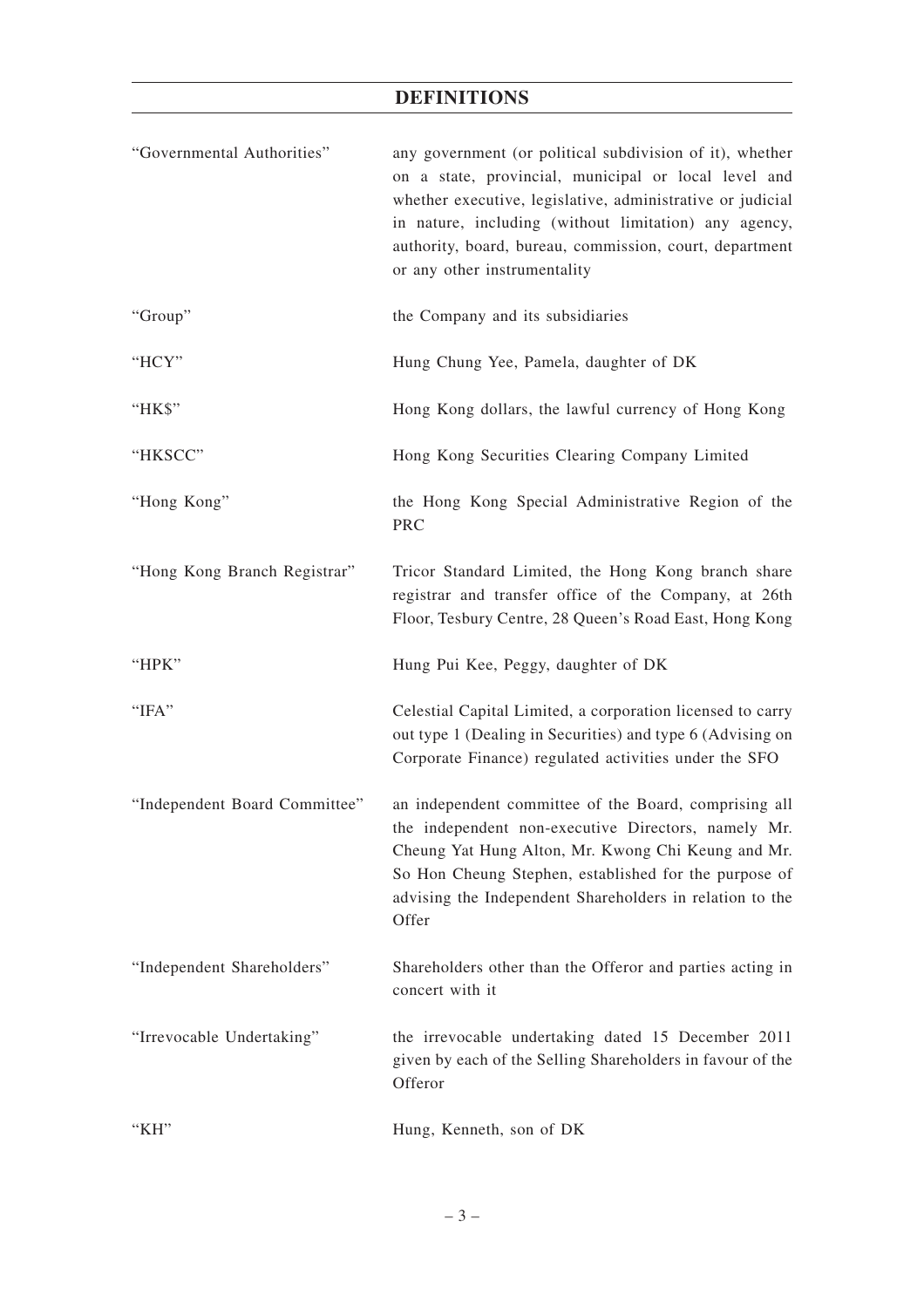| "Last Trading Day"        | 15 December 2011, being the last trading day of the<br>Shares prior to suspension in trading of the Shares on the<br>Stock Exchange pending the publication of the<br>Announcement                                                                                       |
|---------------------------|--------------------------------------------------------------------------------------------------------------------------------------------------------------------------------------------------------------------------------------------------------------------------|
| "Latest Practicable Date" | 10 January 2012, being the latest practicable date prior to<br>the printing of this Composite Document for the purpose<br>of ascertaining certain information for inclusion in this<br>Composite Document                                                                |
| "Listing Rules"           | the Rules Governing the Listing of Securities on the<br><b>Stock Exchange</b>                                                                                                                                                                                            |
| "Long Stop Date"          | the 47th business day from the publication of the<br>Announcement (or any later date as the Offeror may<br>designate)                                                                                                                                                    |
| "Offer"                   | the voluntary conditional cash offer made by Citi on<br>behalf of the Offeror for all the issued Shares (other than<br>those already owned by or agreed to be acquired by the<br>Offeror and parties acting in concert with it) in<br>accordance with the Takeovers Code |
| "Offer Period"            | the period commencing from 19 December 2011, being<br>the date of the Announcement, and as defined in the<br>Takeovers Code                                                                                                                                              |
| "Offer Price"             | the price at which the Offer is made, being HK\$2.70 per<br>Share                                                                                                                                                                                                        |
| "Offeror"                 | Perfect<br>Lead Investments Limited, a<br>company<br>incorporated in the British Virgin Islands with limited<br>liability                                                                                                                                                |
| "Offeror Group"           | King Lun Holdings Limited and its subsidiaries                                                                                                                                                                                                                           |
| "PRC"                     | the People's Republic of China, excluding, for the<br>purpose of this Composite Document, Hong Kong,<br>Macau and Taiwan                                                                                                                                                 |
| "Relevant Period"         | the period from 19 June 2011 (being the date falling six<br>months prior to 19 December 2011, the latter being the<br>date of commencement of the Offer Period) to the Latest<br>Practicable Date                                                                        |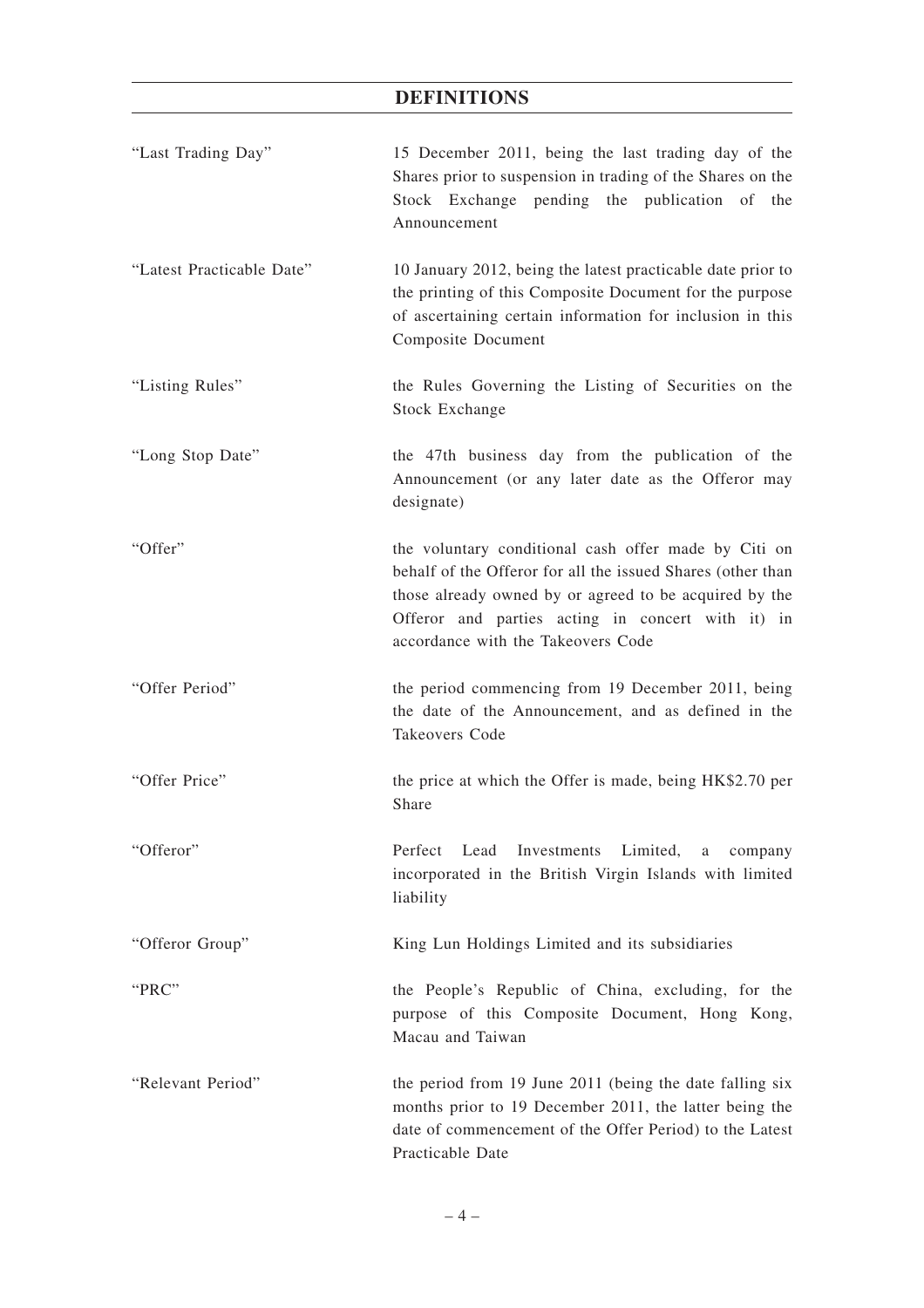| "relevant securities"  | has the meaning as defined in Note 4 to Rule 22 of the<br>Takeovers Code                                                                                                             |
|------------------------|--------------------------------------------------------------------------------------------------------------------------------------------------------------------------------------|
| "Selling Shareholders" | AWSL, YGM, DK, KH, HPK and HCY                                                                                                                                                       |
| "SFC"                  | the Securities and Futures Commission of Hong Kong                                                                                                                                   |
| "SFO"                  | the Securities and Futures Ordinance (Chapter 571, Laws<br>of Hong Kong)                                                                                                             |
| "Share $(s)$ "         | ordinary share(s) of HK\$0.10 each in the issued share<br>capital of the Company                                                                                                     |
| "Shareholder(s)"       | $holder(s)$ of $Share(s)$                                                                                                                                                            |
| "Stock Exchange"       | The Stock Exchange of Hong Kong Limited                                                                                                                                              |
| "Takeovers Code"       | the Hong Kong Code on Takeovers and Mergers                                                                                                                                          |
| "YGM"                  | YGM Trading Limited, a company incorporated in Hong<br>Kong with limited liability, the shares of which are listed<br>on the main board of the Stock Exchange (Stock Code:<br>00375) |
| "YGM Affiliates"       | subsidiaries of YGM, including without limitation YGM<br>Subsidiary                                                                                                                  |
| "YGM Share(s)"         | ordinary share(s) of HK\$0.50 each in the issued share<br>capital of YGM                                                                                                             |
| "YGM Subsidiary"       | Smart Management Limited,<br>Group<br>a<br>company<br>incorporated in Hong Kong with limited liability and an<br>indirect wholly-owned subsidiary of YGM                             |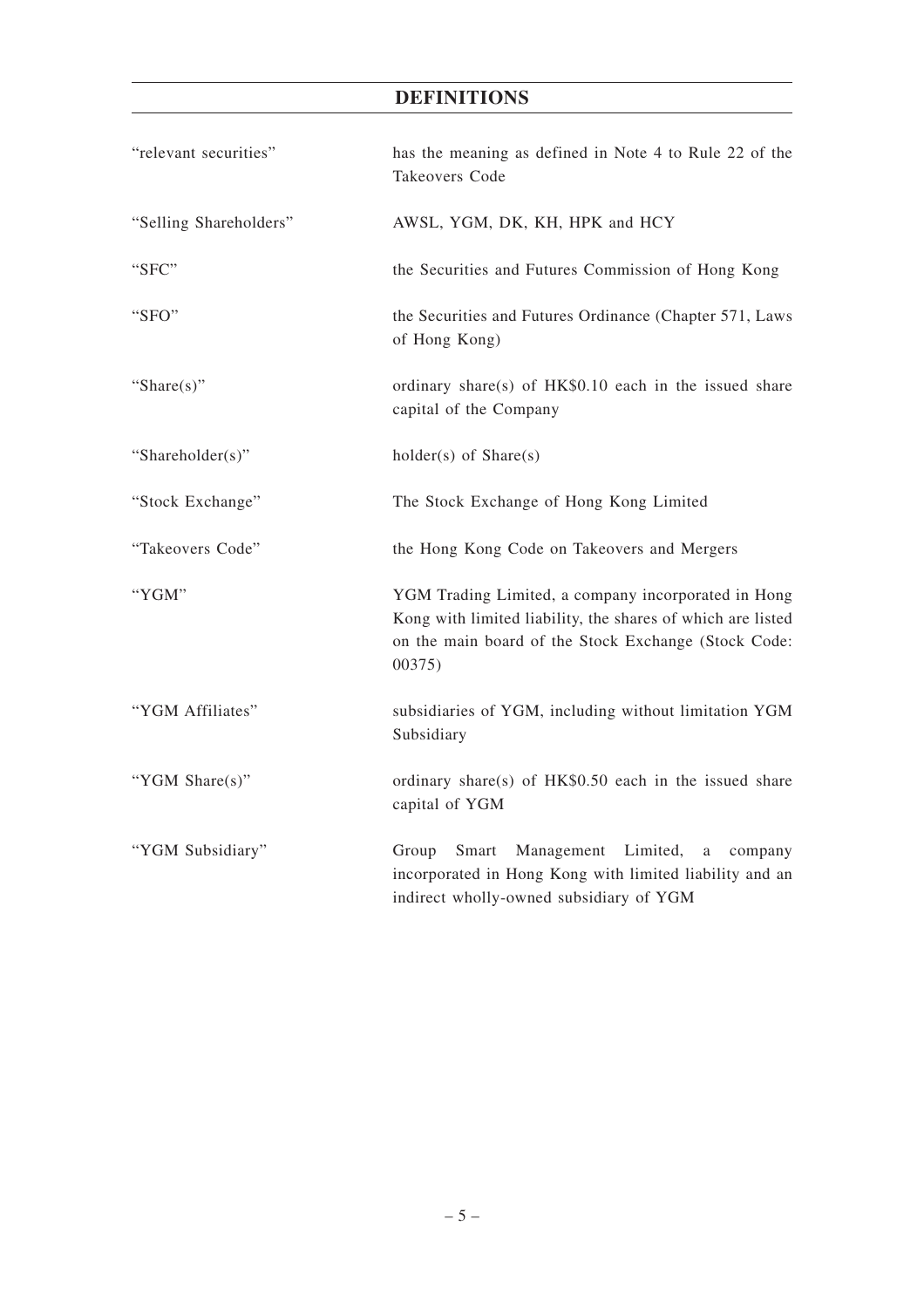Citigroup Global Markets Asia Limited 50th Floor Citibank Tower, Citibank Plaza 3 Garden Road Central Hong Kong

12 January 2012

*To the Shareholders*

Dear Sir or Madam,

# **VOLUNTARY CONDITIONAL CASH OFFER BY CITIGROUP GLOBAL MARKETS ASIA LIMITED ON BEHALF OF PERFECT LEAD INVESTMENTS LIMITED TO ACQUIRE ALL THE ISSUED SHARES IN HANG TEN GROUP HOLDINGS LIMITED (OTHER THAN THOSE ALREADY OWNED OR AGREED TO BE ACQUIRED BY PERFECT LEAD INVESTMENTS LIMITED AND PARTIES ACTING IN CONCERT WITH IT)**

### **INTRODUCTION**

It was announced in the Announcement that Citi would make a voluntary conditional cash offer on behalf of the Offeror for all the issued Shares (other than those already owned or agreed to be acquired by the Offeror and parties acting in concert with it) in accordance with the Takeovers Code.

This letter sets out, among other things, the details of the Offer, information on the Offeror and the intention of the Offeror regarding the Group. The terms of the Offer are set out in this letter, Appendix I to this Composite Document and in the Form of Acceptance.

# **VOLUNTARY CONDITIONAL CASH OFFER**

### **The Offer**

The consideration in respect of the Offer is as follows:

**For every Share**. . . . . . . . . . . . . . . . . . . . . . . . . . . . . . . . . . . . . . . . .**HK\$2.70 in cash**

The Offeror will not revise the Offer Price.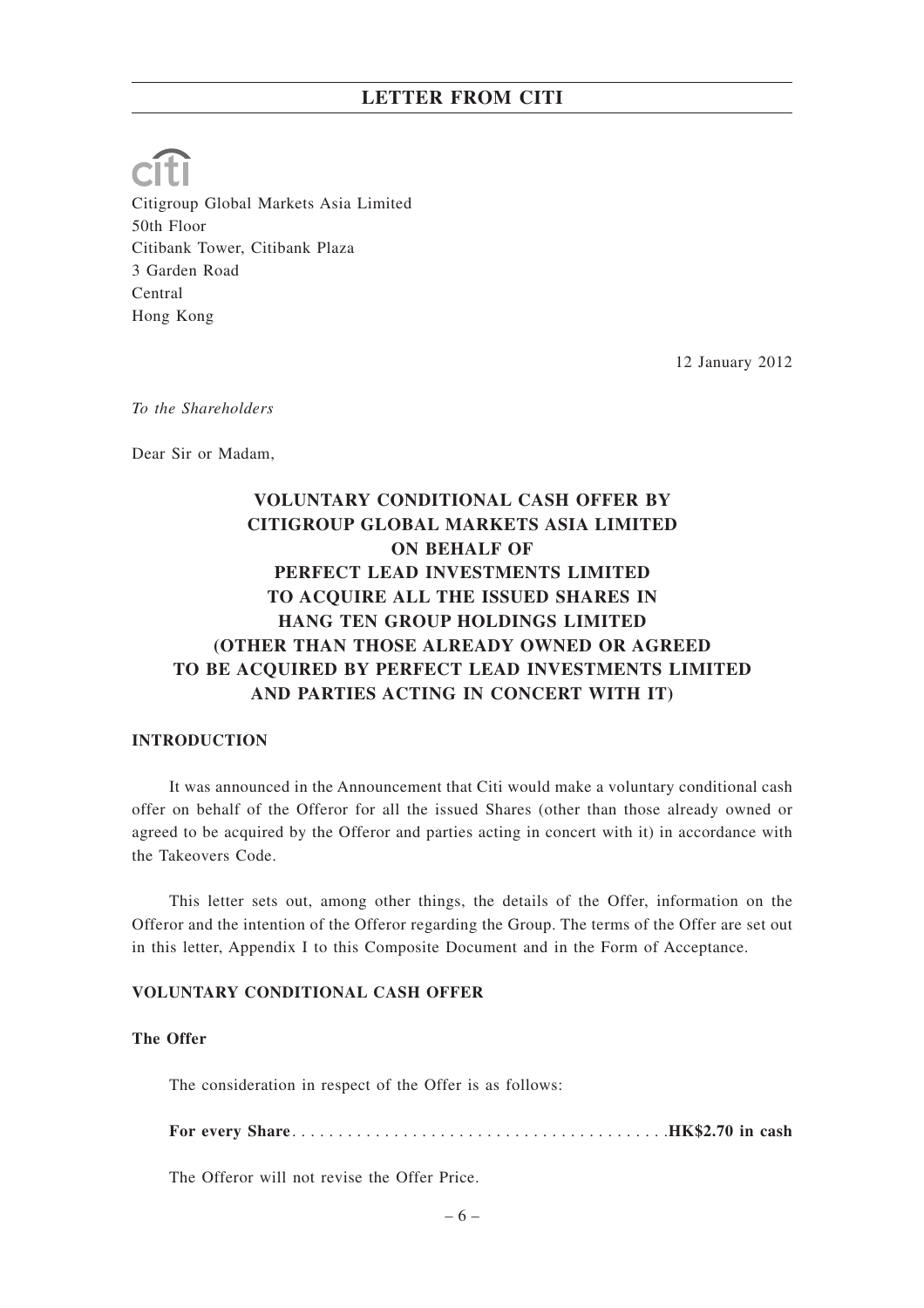As at the Latest Practicable Date, there were 982,250,000 Shares in issue and the Company had no other shares, options, warrants, derivatives or other securities that are convertible or exchangeable into Shares or other types of equity interest.

The Shares to be acquired under the Offer shall be fully paid and shall be acquired free from all liens, charges, encumbrances, rights of pre-emption and any other third party rights of any nature and together with all rights attaching to them as at the First Closing Date or subsequently becoming attached to them, including the right to receive in full all dividends and other distributions, if any, declared, made or paid on or after the First Closing Date.

On 15 December 2011, pursuant to the terms of the Irrevocable Undertaking, each of the Selling Shareholders has severally and irrevocably undertaken in favour of the Offeror to accept or procure the acceptance of the Offer in respect of an aggregate of 678,430,000 Shares, representing approximately 69.06% of the issued share capital of the Company.

As at the Latest Practicable Date, 371,890,000 Shares were held by AWSL, 214,202,000 Shares were held by YGM and YGM Subsidiary, 18,650,000 Shares were held by DK, 36,800,000 Shares were held by KH, 18,532,000 Shares were held by HPK and 18,356,000 Shares were held by HCY, together representing approximately 69.06% of the issued share capital of the Company.

The terms of the Irrevocable Undertaking are described further in the paragraph headed "Irrevocable Undertaking" of this letter.

## **Value of the Offer**

As at the Latest Practicable Date, there were 982,250,000 Shares in issue. On the basis of the Offer Price of HK\$2.70 per Share, the entire issued share capital of the Company (which is the subject of the Offer) is valued at HK\$2,652,075,000. In the event that the Offer is accepted in full, the aggregate amount payable by the Offeror under the Offer will be approximately HK\$2,652,075,000.

### **Confirmation of financial resources**

The Offeror will finance the cash required for the Offer by funds made available from loan facility provided by Citibank, N.A., Hong Kong Branch as lender, with Citi as arranger and Citicorp International Limited as facility agent. Citi is satisfied that sufficient financial resources are available to the Offeror to satisfy full acceptance of the Offer. The payment of interest on, repayment of, or security for any liability (contingent or otherwise) for, such loans will not depend to any significant extent on the business of the Group.

### **Comparison with market price**

The Offer Price of HK\$2.70 per Share represents:

– a premium of approximately 58.8% over the closing price of HK\$1.70 per Share as quoted on the Stock Exchange on the Last Trading Day;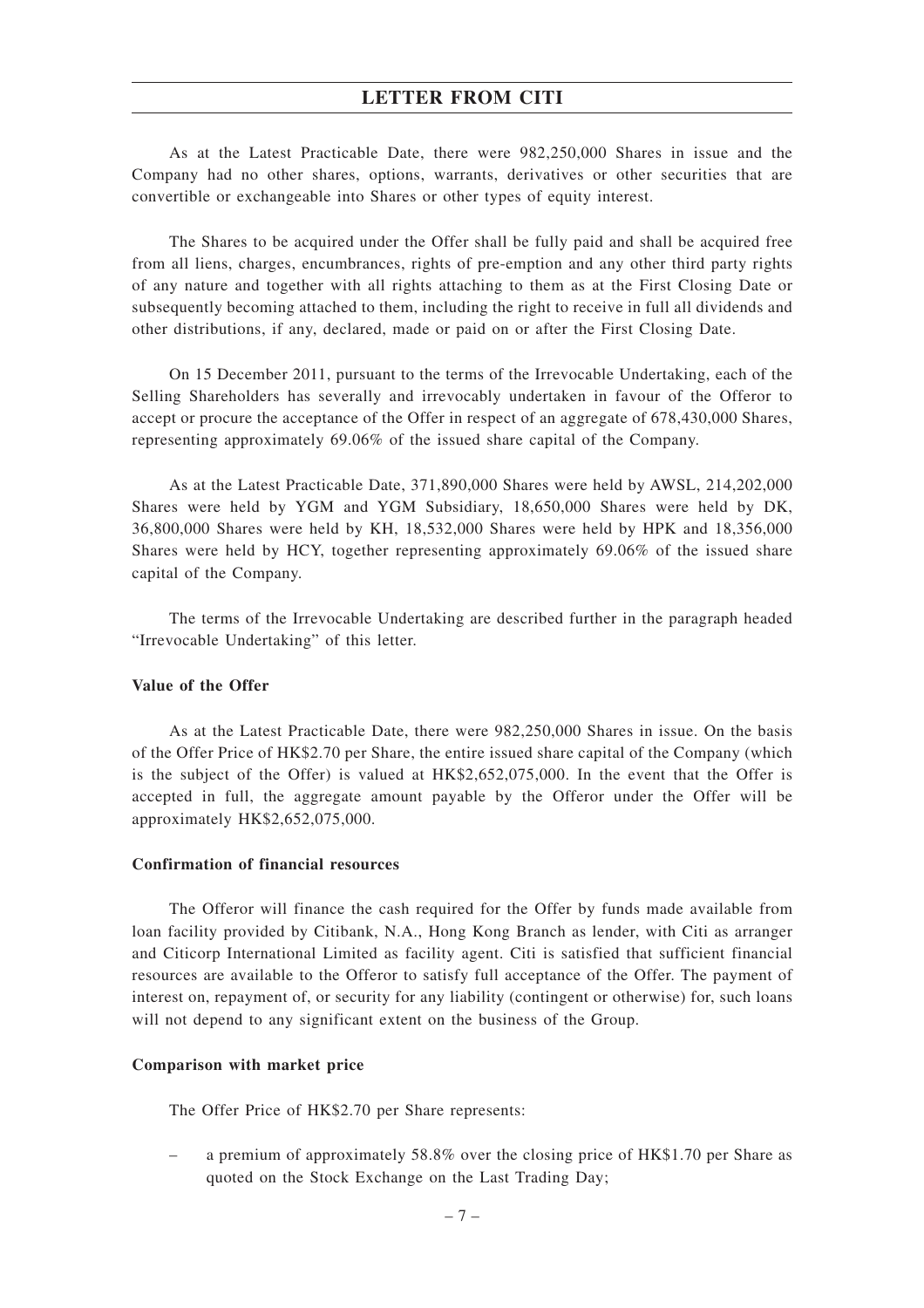- a premium of approximately 62.7% over the average of the closing prices as quoted on the Stock Exchange for the 5 consecutive trading days up to and including the Last Trading Day of HK\$1.66 per Share;
- a premium of approximately 59.8% over the average of the closing prices as quoted on the Stock Exchange for the 10 consecutive trading days up to and including the Last Trading Day of HK\$1.69 per Share;
- a premium of approximately 54.3% over the average of the closing prices as quoted on the Stock Exchange for the 30 consecutive trading days up to and including the Last Trading Day of HK\$1.75 per Share;
- a premium of approximately 0.7% over the closing price of HK\$2.68 per Share as quoted on the Stock Exchange on the Latest Practicable Date;
- a premium of approximately 175.5% over the consolidated net asset value of the Company of approximately HK\$0.98 per Share based on the audited consolidated net assets of approximately HK\$959,152,000 as at 31 March 2011, being the date to which the latest audited consolidated financial results of the Group were made up, and 982,250,000 Shares in issue as at the Latest Practicable Date; and
- a premium of approximately 178.4% over the consolidated net asset value of the Company of approximately HK\$0.97 per Share based on the unaudited consolidated net assets of approximately HK\$955,740,000 as at 30 September 2011 and 982,250,000 Shares in issue as at the Latest Practicable Date.

# **Highest and lowest Share prices**

The highest and lowest closing prices of the Shares quoted on the Stock Exchange during the Relevant Period were HK\$2.68 per Share on 4 January 2012, 6 January 2012, 9 January 2012 and the Latest Practicable Date and HK\$1.26 per Share on 4 October 2011 respectively.

# **Conditions of the Offer**

The Offer will be conditional on the satisfaction or waiver of the following Conditions:

- (a) valid acceptances of the Offer being received (and not, where permitted, withdrawn) by 4:00 p.m. on the First Closing Date (or such later time(s) and/or date(s) as the Offeror may, subject to the rules of the Takeovers Code, decide) in respect of such number of Shares (which shall include all the Shares owned by the Selling Shareholders) which will result in the Offeror and persons acting in concert with it holding at least 69.06% of the voting rights in the Company;
- (b) the Shares remaining listed and traded on the main board of the Stock Exchange up to the First Closing Date (save for any temporary suspension of trading of the Shares pending any announcement in connection with the Irrevocable Undertaking and the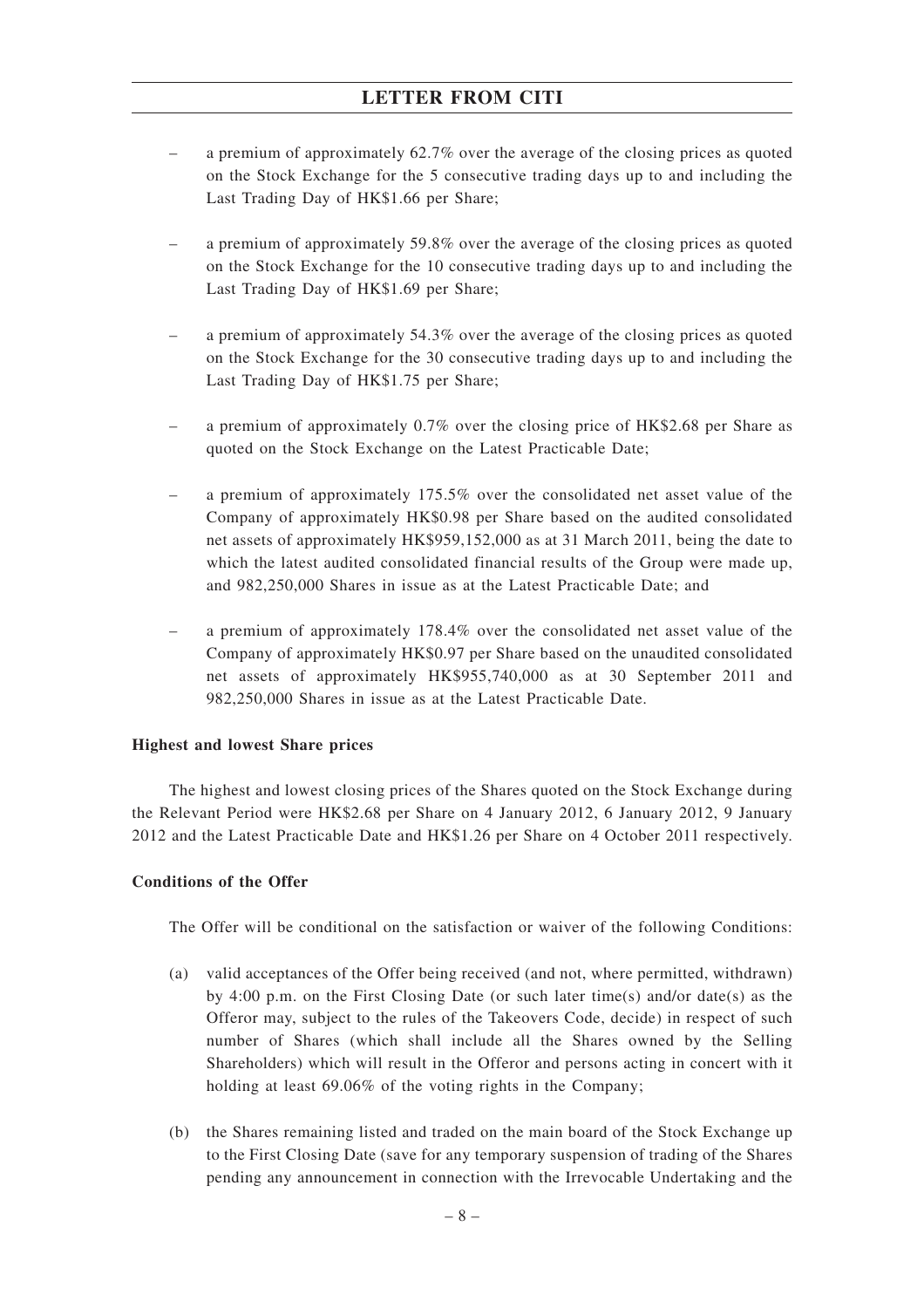Offer) and no indication being received on or before the First Closing Date from the SFC and/or the Stock Exchange to the effect that the listing of the Shares on the Stock Exchange is or is likely to be withdrawn or suspended;

- (c) the transactions contemplated under the Irrevocable Undertaking and the Offer having been approved by the shareholders of YGM as required by and in accordance with the Listing Rules and other applicable laws and regulations;
- (d) (i) all approvals, authorisations, consents, licences, certificates, permits, concessions, agreements or other permissions of any kind of, from or by any Governmental Authority, regulatory body or other third party as are necessary for the consummation of the transactions contemplated in the Irrevocable Undertaking and the Offer and in connection with, including, without limitation, any change in the direct or indirect shareholder(s) or ultimate controlling shareholder(s) of any member of the Group, the concession rights or licences to carry out its operations (collectively, "**Approvals**") having been obtained and remaining in full force and effect without variation from all Governmental Authorities and all conditions (if any) to such consents having been fulfilled; (ii) each member of the Group possessing or having obtained all licences and permits from the Governmental Authorities that are necessary to carry on its business; and (iii) all mandatory consents from third parties in relation to the Offer required pursuant to any agreement to which any member of the Group is a party having been obtained for the Offer or waived by the relevant party(ies), unless any lack of such Approvals, consents, licences, permits or other permissions referred to in sub-paragraph  $(d)(i)$ , (ii) or (iii) would not have a material adverse effect on the business of the Group taken as a whole;
- (e) no event having occurred which would make the Offer void, unenforceable, illegal or prohibit the implementation of the Offer;
- (f) no Governmental Authority or court, tribunal or arbitrator in any jurisdiction having taken or instituted any action, proceeding, suit, investigation or enquiry, or enacted or made or proposed, and there not continuing to be outstanding, any statute, regulation, demand or order that would make the Offer void, unenforceable or illegal or that would prohibit or restrict the implementation of, or which would impose any material conditions, limitations or obligations with respect to the Offer or the transactions contemplated under the Irrevocable Undertaking (other than such orders or decisions as would not have a material adverse effect on the legal ability of the Offeror to proceed with or consummate the Offer and the transactions contemplated under the Irrevocable Undertaking); and
- (g) since 30 September 2011 but save as publicly disclosed by the Company prior to the date of the Irrevocable Undertaking, there having been no change, effect, fact, event or circumstance which has had or would reasonably be expected to have a material adverse effect on, or to cause a material adverse change in, the general operations,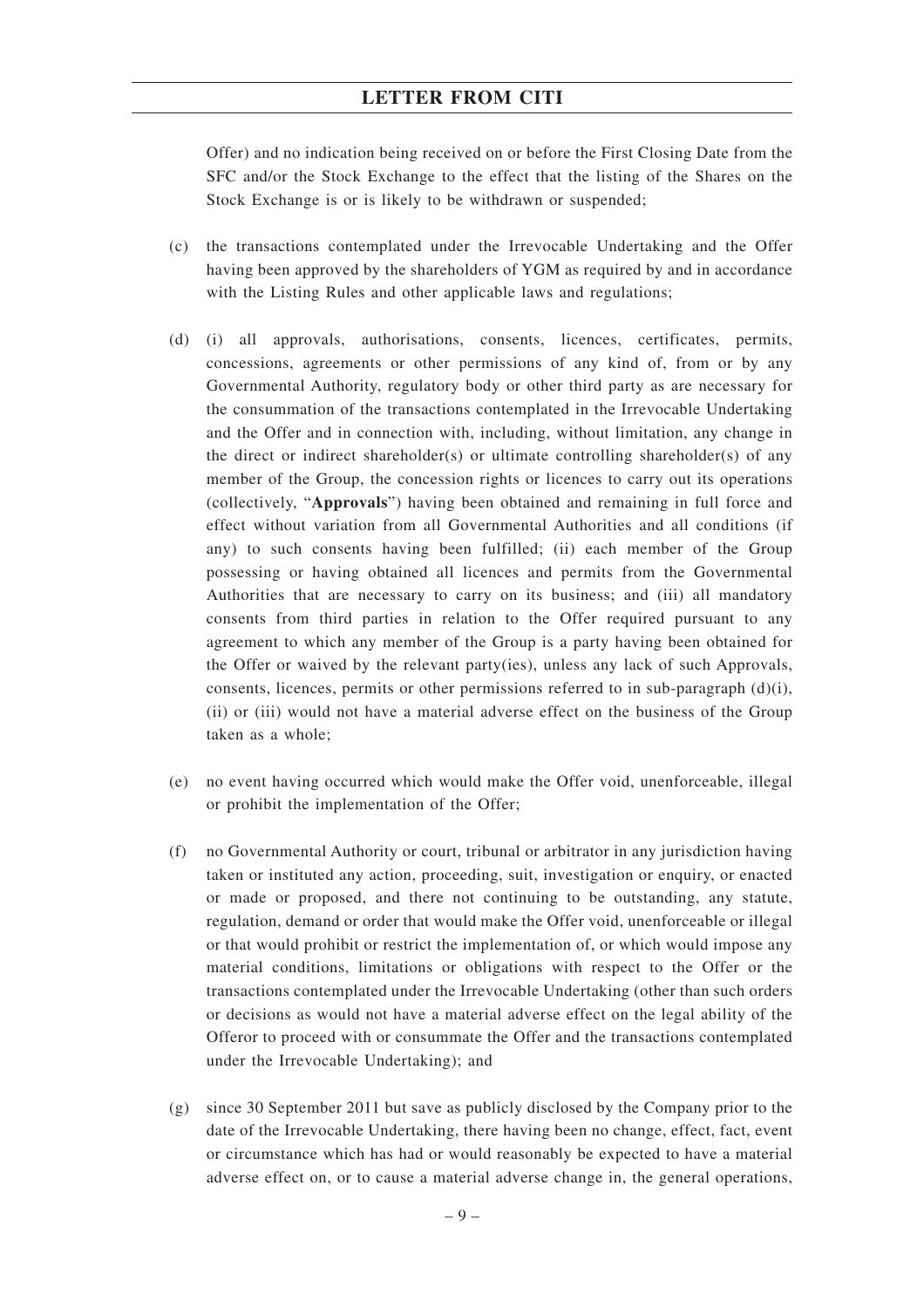management, financial position, business, conditions (whether financial, operational or legal), earnings, solvency, shareholders' equity or results of operations of the Group taken as a whole, whether or not arising in the ordinary course of business.

The Offeror may, at its absolute discretion, waive any or all of the Conditions referred to above, save that Condition (a) may only be waived if the Offeror receives acceptances in respect of the Offer which would result in the Offeror and persons acting in concert with it holding more than 50% of the voting rights in the Company and Condition (c) cannot be waived. YGM shall use its reasonable endeavours to procure that a general meeting of YGM be convened to consider and approve the Irrevocable Undertaking and the transactions contemplated thereunder as required under the Listing Rules as soon as reasonably practicable and, to the extent that it is within the control of YGM, within 45 business days from the date of publication of the Announcement. Each of the Selling Shareholders shall use its reasonable endeavours to procure the fulfilment of the Conditions (other than Condition (c) which shall be the sole obligation of YGM, but not the other Selling Shareholders), in each case on or before the Long Stop Date.

Pursuant to Note 2 to Rule 30.1 of the Takeovers Code, the Offeror may only invoke any or all of the Conditions as a basis for not proceeding with the Offer if the circumstances which give rise to the right to invoke any of such Conditions are of material significance to the Offeror in the context of the Offer.

In addition, the Offer is made on the basis that acceptance of the Offer by any person will constitute a warranty by such person or persons to the Offeror that the Shares shall be fully paid and shall be acquired free from all liens, charges, encumbrances, rights of pre-emption and any other third party rights of any nature and together with all rights attaching to them as at the First Closing Date, including the right to receive in full all dividends and other distributions, if any, declared, made or paid on or after the First Closing Date.

The Offer will be made in compliance with the Takeovers Code, which is administered by the Executive.

### **No dividend or other distribution**

The Company does not intend to declare or pay any dividend or other distribution on the Shares before the First Closing Date.

### **Irrevocable Undertaking**

On 15 December 2011, pursuant to the terms of the Irrevocable Undertaking, each of the AWSL Parties has severally and irrevocably undertaken in favour of the Offeror to accept or procure the acceptance of the Offer (and shall not withdraw from any such acceptance) within 5 business days following the despatch of this Composite Document in respect of an aggregate of 464,228,000 Shares registered to and/or beneficially owned by them, representing approximately 47.26% of the issued share capital of the Company as at the Latest Practicable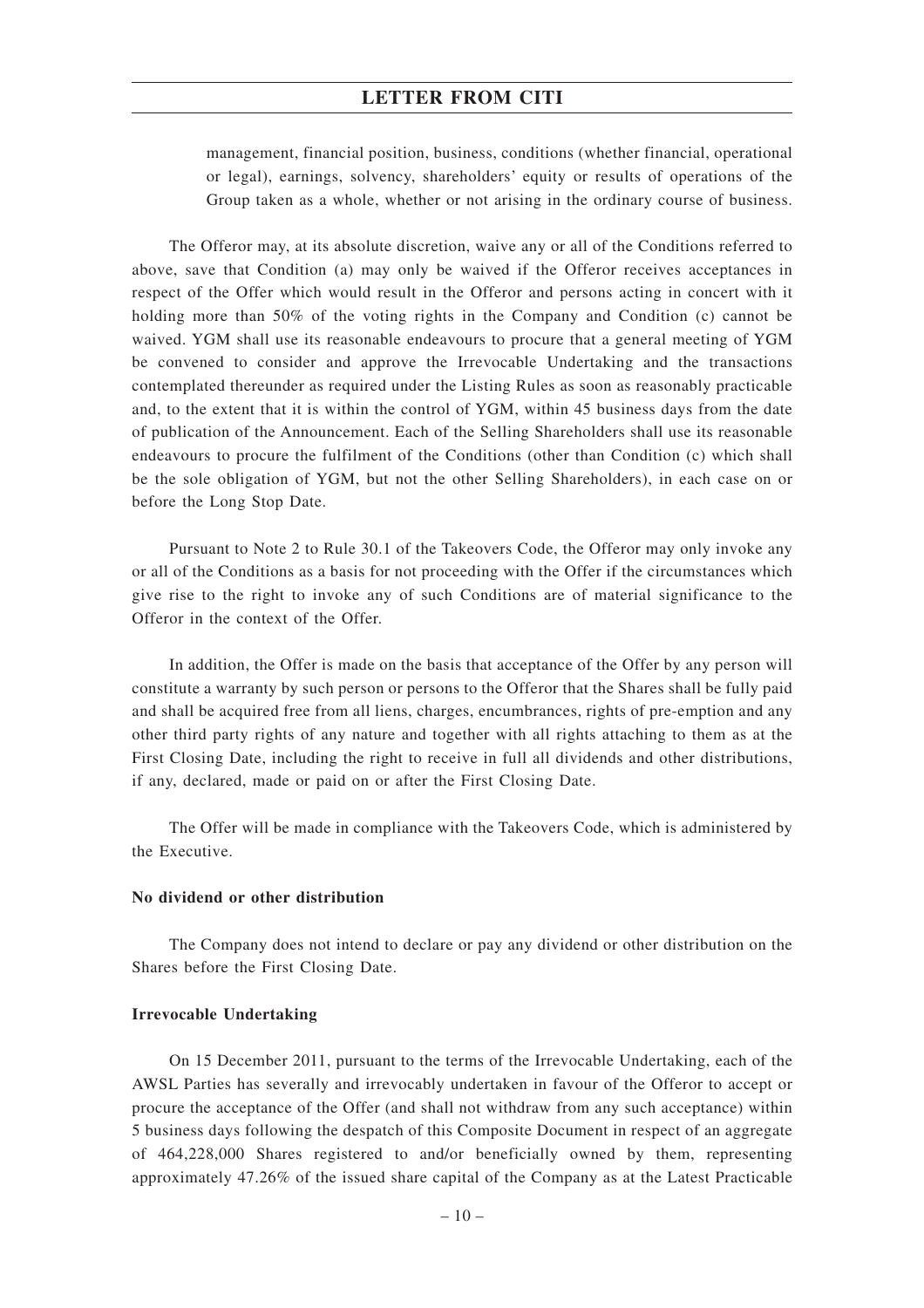Date; and YGM has irrevocably undertaken in favour of the Offeror to accept or procure the acceptance of the Offer (and shall not withdraw from any such acceptance) within 2 business days after it has obtained the approval by its shareholders as required by and in accordance with the Listing Rules or within 5 business days following the despatch of this Composite Document, whichever is later, in respect of the 214,202,000 Shares registered to and/or beneficially owned by YGM and YGM Subsidiary, representing approximately 21.81% of the issued share capital of the Company as at the Latest Practicable Date.

YGM also has the right to demand the return of 8,200,000 additional Shares ("**Additional Shares**") (representing approximately 0.83% of the issued share capital of the Company as at the Latest Practicable Date) from a law firm in Hong Kong. Accordingly, YGM has further irrevocably undertaken under the Irrevocable Undertaking that (i) if and to the extent YGM and/or any of the YGM Affiliates receives any Additional Shares no later than 3 business days before the Final Closing Date, YGM shall, within 3 business days after receipt of such Additional Shares by YGM or the relevant YGM Affiliate(s) and in any event on or prior to the Final Closing Date, accept or procure the acceptance of the Offer in respect of such Additional Shares; and (ii) if and to the extent that YGM and/or any of the YGM Affiliates receives any Additional Shares after the period mentioned in (i) above and if the Offeror has decided at its discretion to exercise its rights of compulsory acquisition of all Shares in respect of which the Offer has not then been accepted under the Takeovers Code and applicable laws and rules, YGM shall sell and transfer and procure the sale and transfer of such Additional Shares to the Offeror subject to and on the terms of the compulsory acquisition, and YGM shall not, and shall procure that none of the YGM Affiliates shall, apply to or initiate any proceedings in any court of Bermuda or other relevant jurisdictions to seek relief in connection with the compulsory acquisition or otherwise object to the compulsory acquisition or take any action which may result in the compulsory acquisition being frustrated.

Further, under the terms of the Irrevocable Undertaking, the Selling Shareholders shall not withdraw nor procure the withdrawal from any such acceptance, notwithstanding that they or the YGM Affiliates may become entitled to withdraw any such acceptance by virtue of laws and the Takeovers Code.

The Irrevocable Undertaking will be terminated and all obligations of the Selling Shareholders thereunder (save for certain obligations including but not limited to confidentiality obligations and save for antecedent breaches and accrued rights) shall forthwith lapse (i) if the Conditions are not satisfied or waived by the Long Stop Date; or (ii) on the withdrawal or lapsing of the Offer in accordance with the Takeovers Code.

DK has irrevocably and unconditionally guaranteed to the Offeror the due and punctual performance and observance by the other AWSL Parties of all their respective obligations, undertakings, warranties and indemnities under the Irrevocable Undertaking.

### *Protections to the Group*

To protect the interests of the Offeror and the Group upon and after the date on which the Offer is declared unconditional ("**Relevant Date**"), each of AWSL, DK and KH has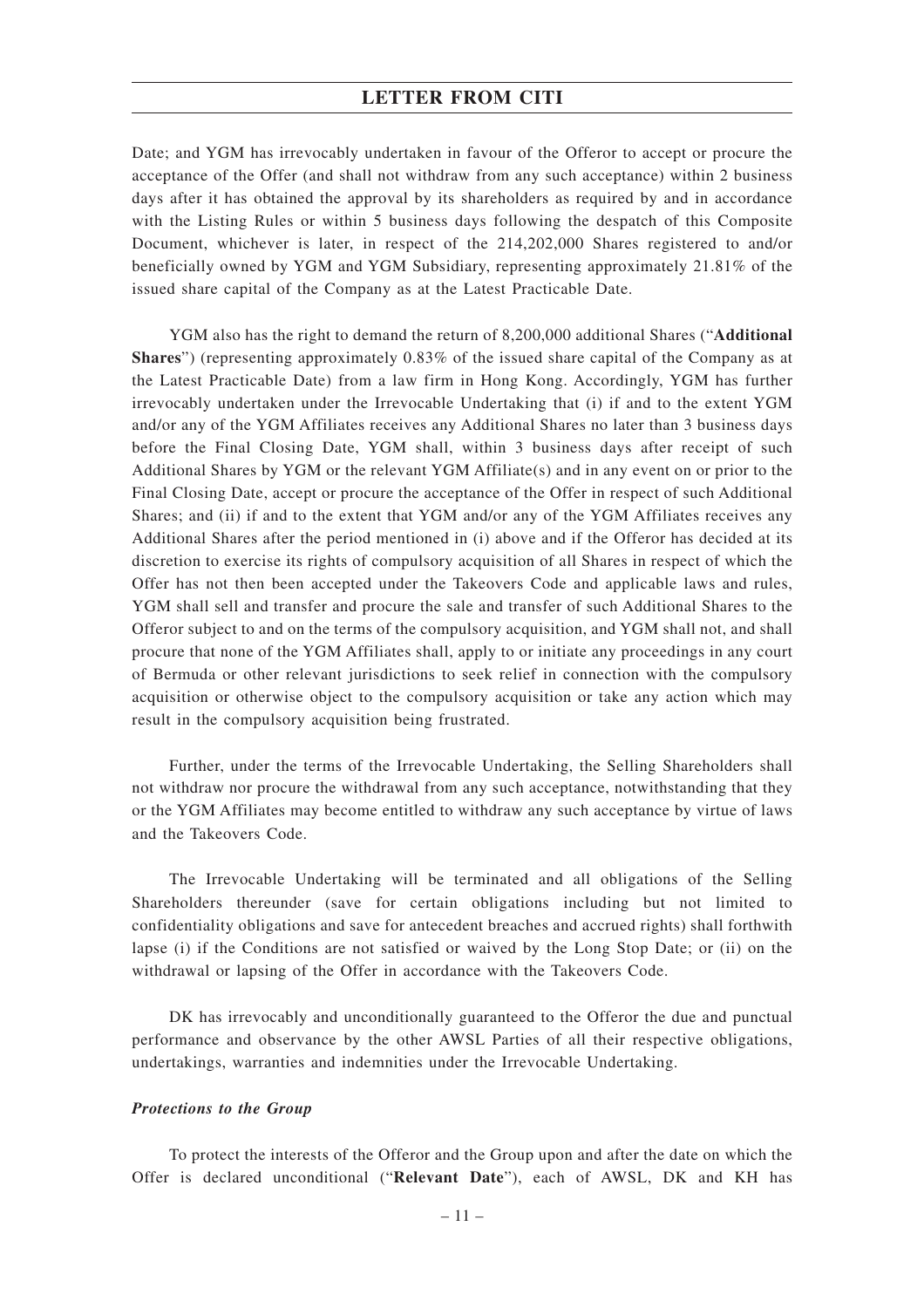unconditionally and irrevocably undertaken with the Offeror under the Irrevocable Undertaking that, except with the prior written consent of the Offeror, it/he shall not, and shall procure that none of its/his associates (as defined in Rule 1.01 of the Listing Rules) will:

- (a) for a period of 18 months from the Relevant Date, directly or indirectly, either on its/his own account or in conjunction with or on behalf of any person, firm or entity or otherwise howsoever, carry on, participate or be employed, interested or engaged in, or acquire, invest in or hold (in each case whether as a shareholder, partner, agent or otherwise), any businesses of design, marketing, retail and distribution of apparel, clothing and accessories and licensing of trademarks in respect of apparel, clothing and accessories in Taiwan, South Korea, Singapore and the PRC and other jurisdictions in which the Group conducted any business or activity on the Relevant Date ("**Restricted Businesses**"); provided that nothing shall preclude (i) it/him or its/his associates (as defined in Rule 1.01 of the Listing Rules) from having any interest in not more than 5% of the issued shares in any company engaging in any Restricted Business which is or whose holding company is listed on any stock exchange or (ii) KH from continuing to work for Michel Rene Enterprises Limited or (iii) AWSL from holding not more than 32% interest in Michel Rene Enterprises Limited; and
- (b) solicit or endeavour to solicit business from any person or entity who, at the Relevant Date is, or during the 12 months prior to the Relevant Date was, a client of the Group in relation to the Restricted Business, or who is at the Relevant Date in the process of negotiating or contemplating to enter into business transaction or arrangement with the Group.

Each of the Selling Shareholders has undertaken with the Offeror (for itself and as trustee for the Company and each of its subsidiaries) that, except with the consent in writing of the Offeror, if, in connection with the business or affairs of any member of the Group, it shall have obtained trade secrets or other confidential information belonging to any third party under an agreement purporting to bind any member of the Group which contained restrictions on disclosure, it will not omit to do anything reasonably requested by the Offeror and it will not do anything that will cause any member of the Group which is so bound by the relevant restrictions to infringe or take any action which would or might result in an infringement of such restrictions.

### **Voting Undertakings**

15 shareholders of YGM including certain directors of YGM and their affiliates (collectively "**Voting YGM Shareholders**"), being holders of an aggregate of 82,958,574 YGM Shares representing approximately 50.46% of the total issued YGM Shares, have each executed an undertaking on 15 December 2011 in favour of YGM and the Offeror pursuant to which, among other things, each of the Voting YGM Shareholders has severally, irrevocably and unconditionally undertaken to exercise its/his/her voting rights attaching to the YGM Shares beneficially owned by it/him/her at the extraordinary general meeting to be held by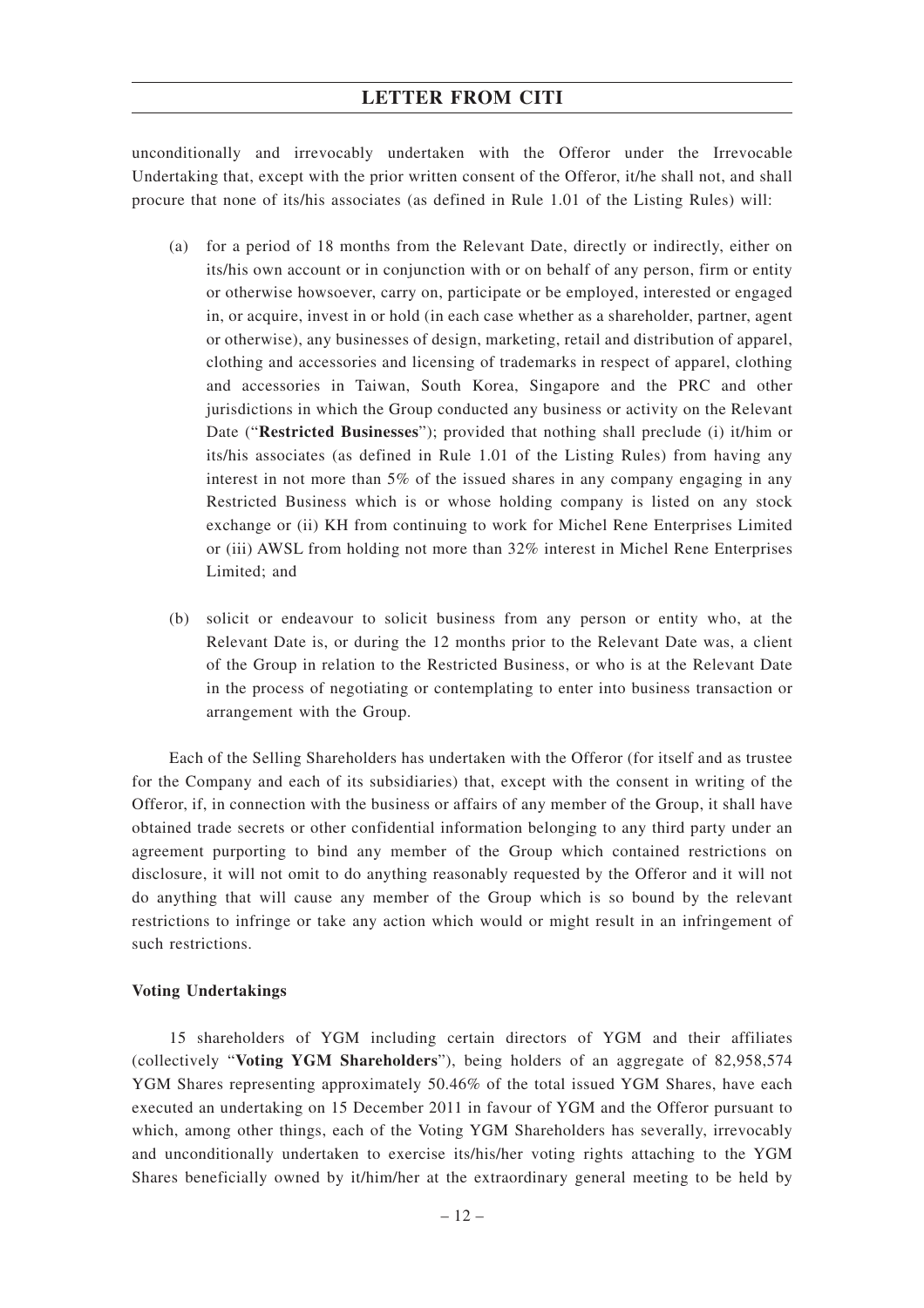YGM to vote in favour of the resolution(s) for approving the Irrevocable Undertaking, the acceptance of the Offer and any transactions contemplated thereunder unless it/he/she is required to abstain from voting at such meeting under the Listing Rules or by the Stock Exchange.

### **Compulsory acquisition or maintaining the listing status of the Company**

Section 102(1) of the Companies Act provides that if, within four months after making the Offer, holders of not less than 90% in value of the Shares (excluding those Shares held by the Offeror, its nominee or subsidiary) approve the Offer, the Offeror may acquire the Shares of any dissenting Shareholder. The Offeror may, within two months beginning with the date on which such approval is obtained, give notice to any dissenting Shareholder that it desires to acquire that Shareholder's Shares ("**notice of compulsory acquisition**"). The Shares must be acquired on the same terms as those of the Offer. Dissenting Shareholders may apply to the Supreme Court of Bermuda to object to the proposed compulsory acquisition within one month of the notice of compulsory acquisition being given.

Pursuant to Rule 2.11 of the Takeovers Code, except with the consent of the Executive, where the Offeror seeks to acquire or privatise the Company by means of the Offer and the use of compulsory acquisition rights, such rights may only be exercised if, in addition to satisfying any requirements imposed by the Companies Act, acceptances of the Offer and purchases (in each case of the disinterested Shares) made by the Offeror and persons acting in concert with it during the period of 4 months after posting of this Composite Document total 90% of the disinterested Shares.

If the Offeror obtains the prescribed percentage of approval from holders of Shares approving the Offer as required by Section 102(1) of the Companies Act and is permitted to do so under Rule 2.11 of the Takeovers Code, the Offeror intends to consider availing itself of the powers of compulsory acquisition under Section 102(1) of the Companies Act.

According to Rule 15.6 of the Takeovers Code, since the Offeror intends to consider availing itself of the powers of compulsory acquisition under the Companies Act to compulsorily acquire those Shares not acquired by the Offeror under the Offer, the Offer may not remain open for acceptance for more than 4 months from the posting of this Composite Document, unless the Offeror has by that time become entitled to exercise such powers of compulsory acquisition available to it under the Companies Act, in which event the Offeror must do so without delay.

If the level of acceptances of the Offer reaches the prescribed level under Section  $102(1)$ of the Companies Act and Rule 2.11 of the Takeovers Code permits a compulsory acquisition, and if the Offeror proceeds with the exercise of such compulsory acquisition rights and the privatisation of the Company, the Company will apply for the withdrawal of listing of the Shares from the Stock Exchange pursuant to Rule 6.15 of the Listing Rules and a suspension of dealings in the Shares from the close of the Offer up to the withdrawal of listing of the Shares from the Stock Exchange.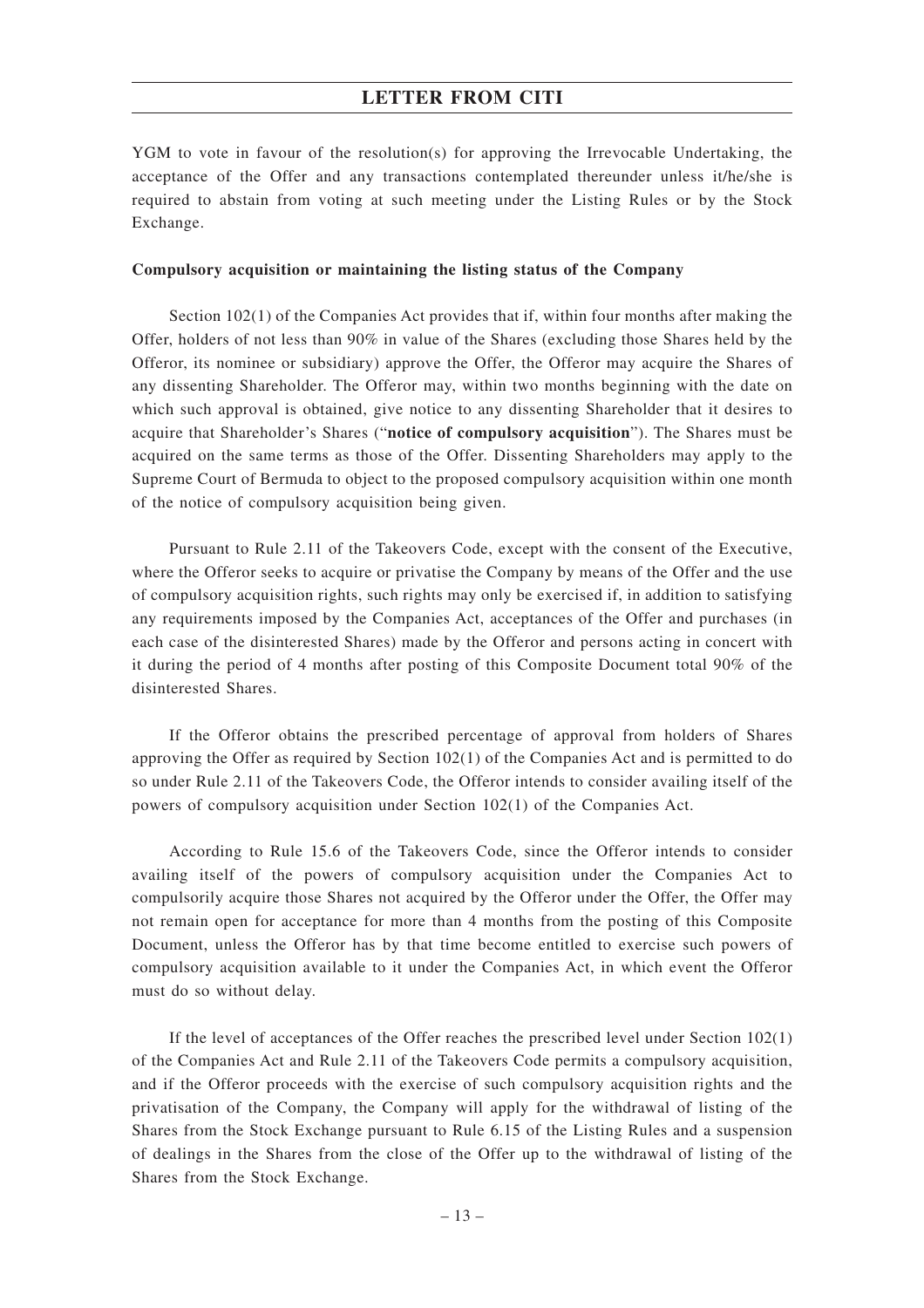In the event that the Offeror does not effect the compulsory acquisition of the remaining Shares, whether by reason of not having acquired the prescribed percentage as required under the Companies Act or otherwise, the Offeror may take such steps as are necessary to ensure, or procure the Company to take such steps as are necessary to ensure, that the Company maintains an adequate public float so as to comply with the applicable requirements of the Listing Rules.

According to the Listing Rules, if, upon the close of the Offer, less than 25% of the issued Shares are held by the public, or if the Stock Exchange believes that a false market exists or may exist in the trading of the Shares or there are insufficient Shares in public hands to maintain an orderly market, then the Stock Exchange will consider exercising its discretion to suspend dealings in the Shares. In this connection, it should be noted that upon the close of the Offer, there may be insufficient public float for the Shares and therefore trading in the Shares may be suspended until a sufficient level of public float is attained, and each of the Offeror and the Company will undertake to the Stock Exchange to take appropriate steps to ensure that sufficient public float exists in the Shares after closing of the Offer.

### **Reasons for the Offer**

The Offeror is making the Offer with the intention to enter the growing segment of casual fashion apparel with mass appeal, and to increase its presence in key Asian markets including Taiwan, South Korea, Mainland China and South East Asia.

### **Intention of the Offeror with regard to the Company**

The Offeror intends that the Group will continue its existing principal activities after closing of the Offer, subject to a continuing review of its operations and the development of a plan to realise synergies with the other operations of the Offeror Group. The Offeror does not intend to introduce any major changes to the existing operations and businesses of the Group. Subject to the result of the continuing review of the operations of the Group, the Offeror may explore other business opportunities and consider whether any acquisitions of assets and/or businesses or any other investments by the Group will be appropriate in order to enhance its growth. In view of the aforesaid, the Offeror is of the view that the Offer is in its long-term commercial interest. The Offeror has no intention to discontinue the employment of the employees of the Group (save for a change in the composition of the Board) or to dispose of or deploy the fixed assets of the Group other than those in its ordinary course of business.

### **INFORMATION ON THE OFFEROR**

The Offeror is a company incorporated in the British Virgin Islands on 22 September 2011 with limited liability. As at the Latest Practicable Date, the Offeror is wholly and beneficially owned by Li & Fung (Retailing) Limited. Li & Fung (Retailing) Limited is an investment holding company for the retail businesses of its holding company, Li & Fung (1937) Limited, which in turn is a wholly-owned subsidiary of King Lun Holdings Limited. King Lun Holdings Limited is a company incorporated in the British Virgin Islands and is beneficially owned as to 50% by Dr. William Fung Kwok Lun and as to 50% by HSBC Trustee (C.I.) Limited as trustee of a trust established for the benefit of the family members of Dr. Victor Fung Kwok King. Dr. Victor Fung Kwok King and Dr. William Fung Kwok Lun are brothers.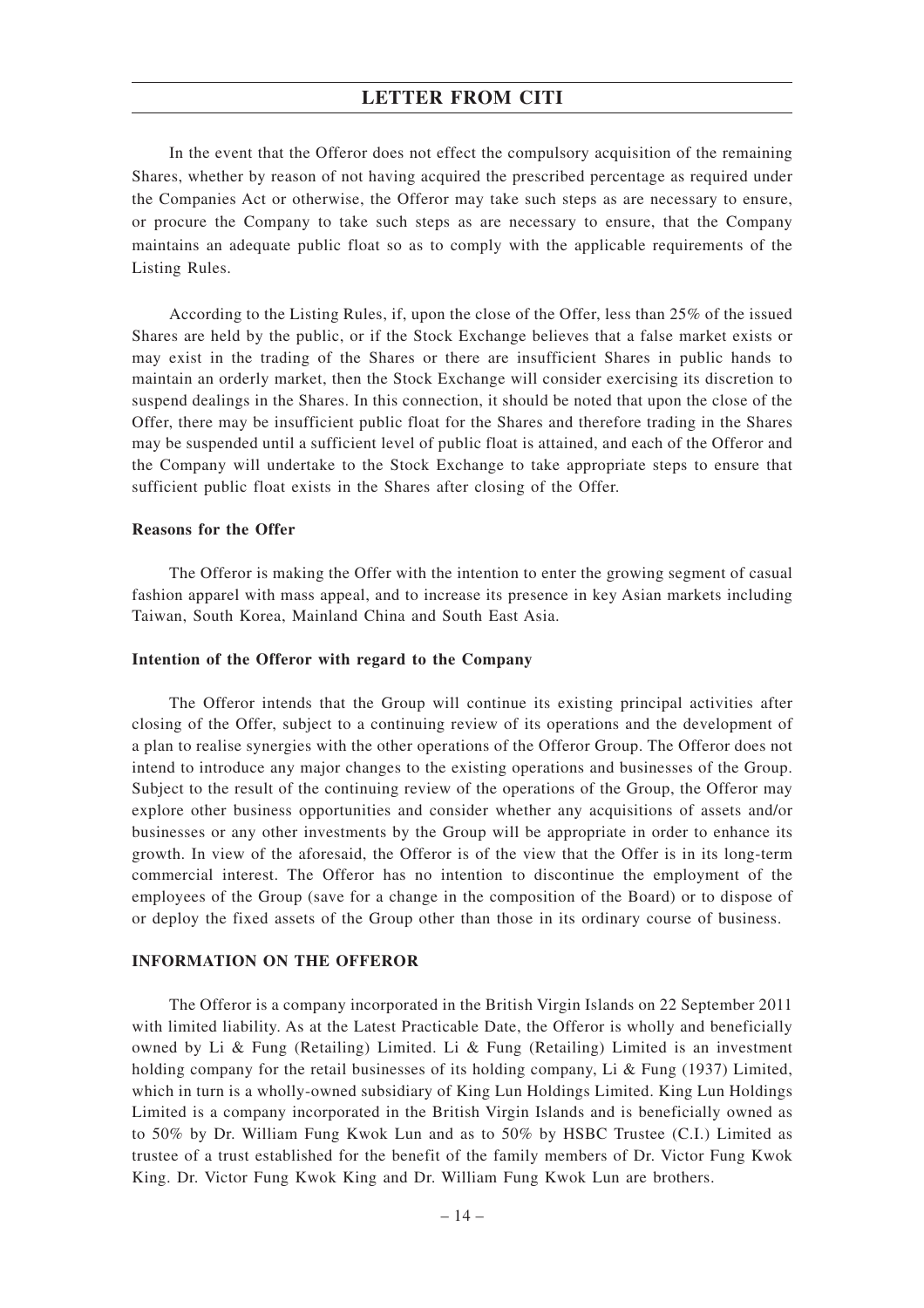As at the Latest Practicable Date, (i) the directors of the Offeror are Fung Kwok King, Victor, Fung Kwok Lun, William, Lau Butt Farn and Choi Yuk Shing, Danny; (ii) the directors of Li & Fung (Retailing) Limited are Fung Kwok King, Victor, Fung Kwok Lun, William, Lau Butt Farn, Yeung Lap Bun, Richard and Wong Yuk Nor, Louisa and (iii) the directors of King Lun Holdings Limited are Fung Kwok King, Victor and Fung Kwok Lun, William.

The Offer is not related to any of the publicly listed entities in which the privately held Li & Fung (1937) Limited has interests, including Li & Fung Limited (Stock Code: 00494), Trinity Limited (Stock Code: 00891) and Convenience Retail Asia Limited (Stock Code: 00831).

The principal activities of the Offeror Group are investment holding and the retailing of apparels in Hong Kong and the PRC and children's products in Hong Kong and South East Asia.

### **OVERSEAS HOLDERS OF THE SHARES**

The making of the Offer to persons with a registered address in jurisdictions outside Hong Kong may be prohibited or affected by the laws of the relevant jurisdiction. Shareholders who are citizens or residents or nationals of jurisdictions outside Hong Kong should obtain appropriate legal advice on, or be informed themselves about and observe any applicable regulatory or legal requirement. It is the responsibility of each person who wishes to accept the Offer to satisfy himself, herself or itself as to the full observance of the laws of the relevant jurisdiction in connection therewith, including the obtaining of any governmental, exchange control or other consents which may be required, the compliance with other necessary formalities, regulatory or legal requirements and the payment of any transfer or cancellation or other taxes or duties due in respect of such jurisdiction.

### **TAXATION AND INDEPENDENT ADVICE**

The overseas holders of the Shares will be responsible for the payment of any transfer or cancellation or other taxes or duties due by such overseas holders of the Shares in respect of their respective jurisdictions. None of the Offeror, Citi, the Hong Kong Branch Registrar or any of their respective directors or any other parties involved in the Offer is in a position to advise the overseas holders of the Shares on their individual tax implications. The Shareholders are recommended to consult their own professional advisers as to the tax implications that may arise from accepting the Offer. None of the Company, the Offeror, the Directors, the respective professional adviser(s) to the Offeror and the Company or any other parties involved in the Offer accepts any responsibility for any tax effect on, or liabilities of, the relevant Shareholders.

### **ACCEPTANCE AND SETTLEMENT**

Your attention is drawn to the further details regarding the procedures for acceptance and settlement and acceptance period in relation to the Offer as set out in Appendix I to this Composite Document and the accompanying Form of Acceptance.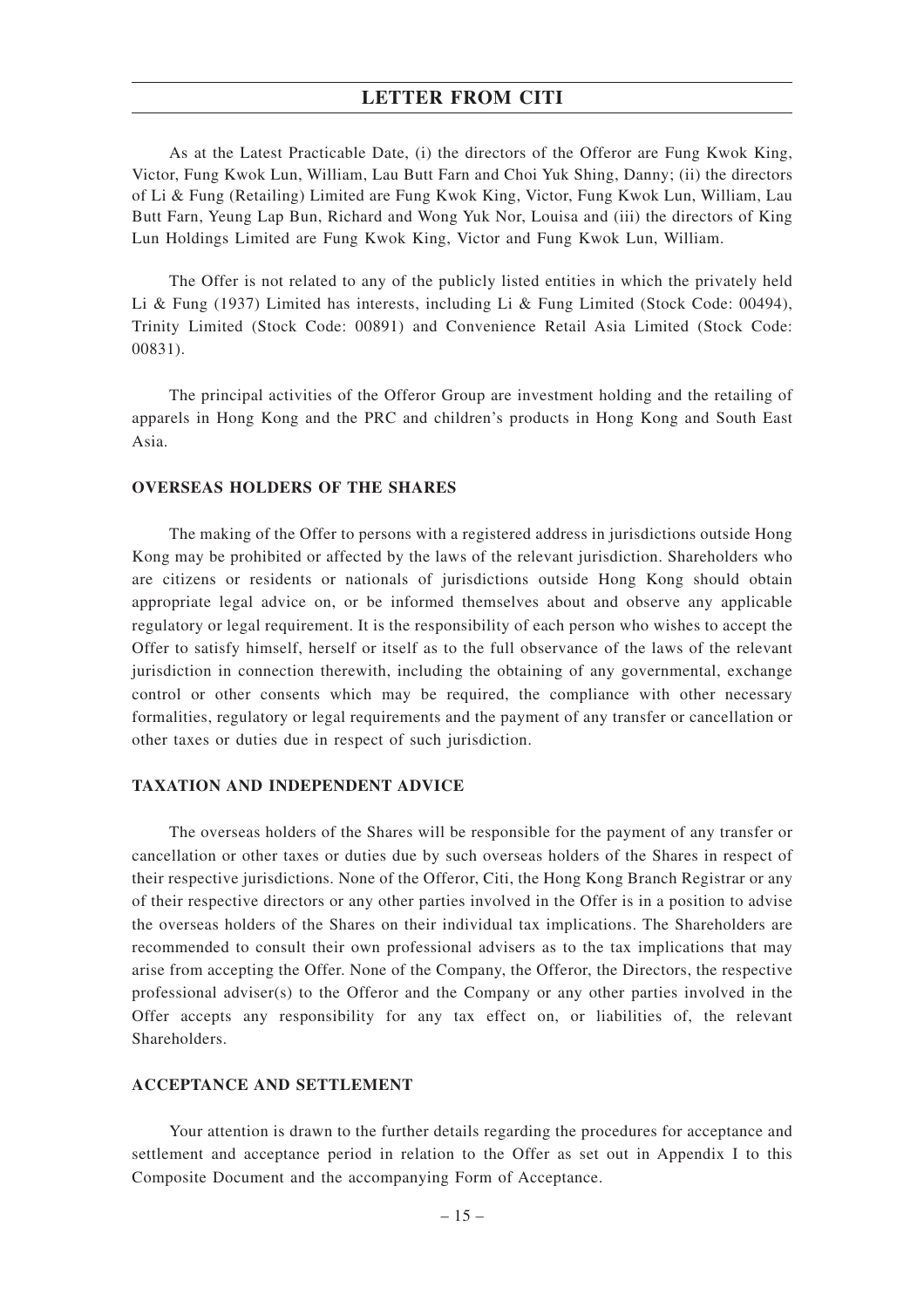### **EXTENSION OF THE OFFER PERIOD**

If the Offer has not been declared or has not become unconditional as to acceptances at or before 7:00 pm on the 60th day after the posting of this Composite Document, and/or the Offer has not been declared or has not become unconditional in all respects on or before the 81st day after the posting of this Composite Document, the Offer will lapse unless the Offer period is extended with the consent of the Executive in accordance with the Takeovers Code.

## **HONG KONG STAMP DUTY**

Seller's ad valorem stamp duty at a rate of 0.1% of the market value of the Shares or the consideration payable by the Offeror in respect of the relevant acceptances of the Offer, whichever is higher, will be deducted from the amount payable to the relevant Shareholder on acceptance of the Offer. The Offeror will arrange for payment of the stamp duty on behalf of accepting Shareholders in connection with the acceptance of the Offer and the transfer of the Shares.

### **PAYMENT**

Provided that the Offer has become, or has been declared, unconditional in all respects, payment in respect of acceptances of the Offer will be made as soon as possible but in any event within 10 days of the later of the date on which the Offer becomes, or is declared, unconditional in all respects and the date of receipt of a duly completed acceptance.

Settlement of the consideration to which any Shareholder is entitled under the Offer will be implemented in full in accordance with the terms of the Offer without regard to any lien, right of set-off, counterclaim or other analogous right to which the Offeror may otherwise be, or claim to be, entitled against such Shareholder.

## **GENERAL**

All documents and remittances sent to the Shareholders by ordinary post will be sent to them at their own risk. Such documents and remittances will be sent to the Shareholders at their respective addresses as they appear in the register of members of the Company, and in the case of joint Shareholders, to the Shareholder whose name appears first in the register of members of the Company. None of the Company, the Offeror, Citi, the Hong Kong Branch Registrar or any of their respective directors or professional advisers or any other parties involved in the Offer will be responsible for any loss or delay in transmission or any other liabilities that may arise as a result thereof.

## **ADDITIONAL INFORMATION**

Your attention is drawn to the "Letter from the Board", the "Letter from the Independent Board Committee" and the "Letter from the IFA" as set out in this Composite Document, the accompanying Form of Acceptance and the additional information set out in the appendices to, and which forms part of, this Composite Document.

> Yours faithfully, For and on behalf of **Citigroup Global Markets Asia Limited Edward Lam** *Managing Director*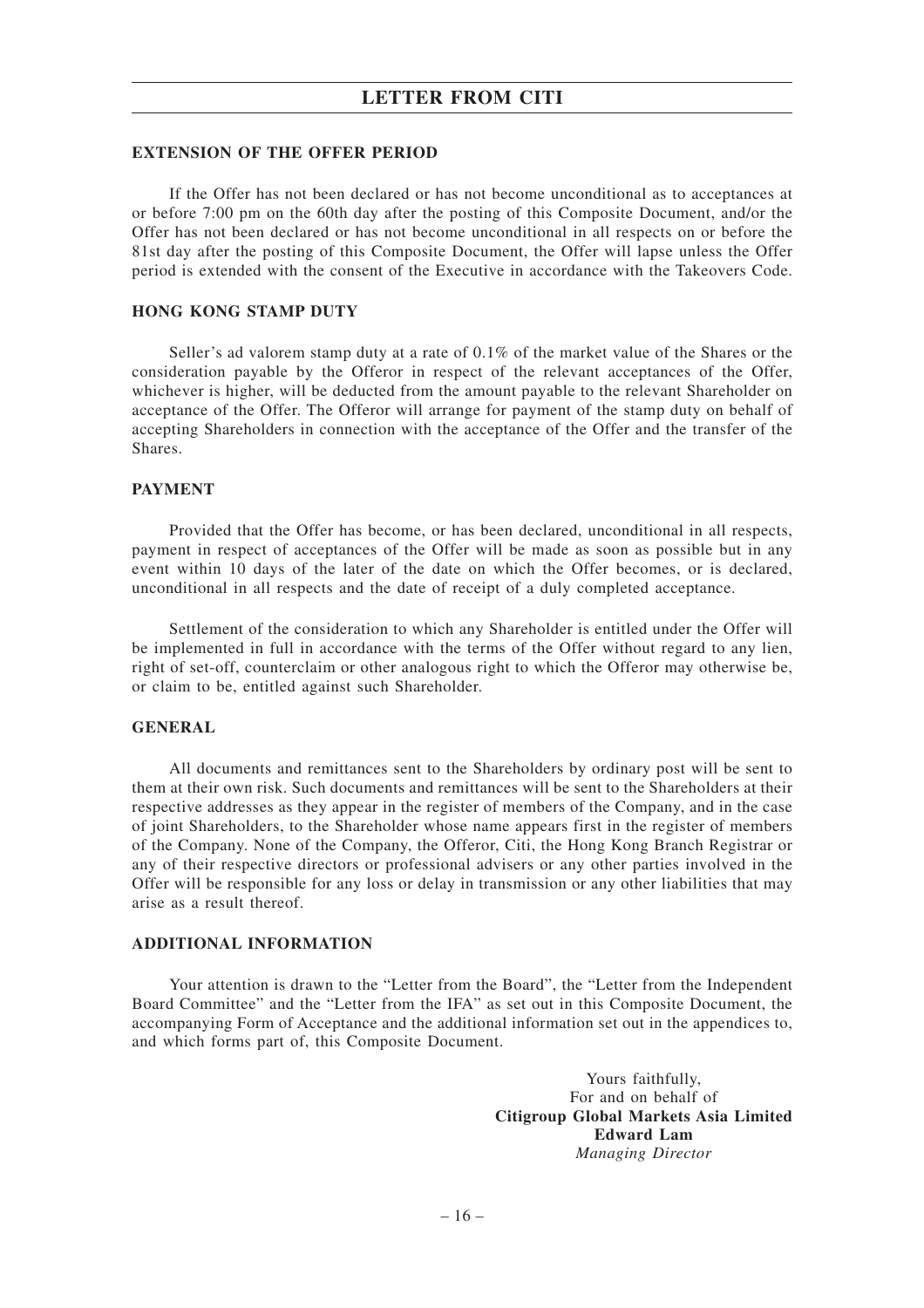# **LETTER FROM THE BOARD**

# Ö HANG TEN

# **HANG TEN GROUP HOLDINGS LIMITED**

*(Incorporated in Bermuda with limited liability)* **(Stock Code: 00448)**

*Executive Directors:* Chan Wing Sun Kao Yu Chu Wang Li Wen

*Independent non-executive Directors:* Cheung Yat Hung Alton Kwong Chi Keung *J.P.* So Hon Cheung Stephen

*Registered office:* Clarendon House 2 Church Street Hamilton HM 11 Bermuda

*Principal place of business in Hong Kong:* Room 912, 9th Floor Stanhope House 734 King's Road Quarry Bay Hong Kong

12 January 2012

*To the Independent Shareholders*

Dear Sir or Madam,

# **VOLUNTARY CONDITIONAL CASH OFFER BY CITIGROUP GLOBAL MARKETS ASIA LIMITED ON BEHALF OF PERFECT LEAD INVESTMENTS LIMITED TO ACQUIRE ALL THE ISSUED SHARES IN HANG TEN GROUP HOLDINGS LIMITED (OTHER THAN THOSE ALREADY OWNED OR AGREED TO BE ACQUIRED BY PERFECT LEAD INVESTMENTS LIMITED AND ANY PARTIES ACTING IN CONCERT WITH IT)**

## **INTRODUCTION**

It was announced in the joint announcement dated 19 December 2011 issued by the Company and the Offeror that Citi will make a voluntary conditional cash offer on behalf of the Offeror for all the issued Shares (other than those already owned or agreed to be acquired by the Offeror and parties acting in concert with it) in accordance with the Takeovers Code.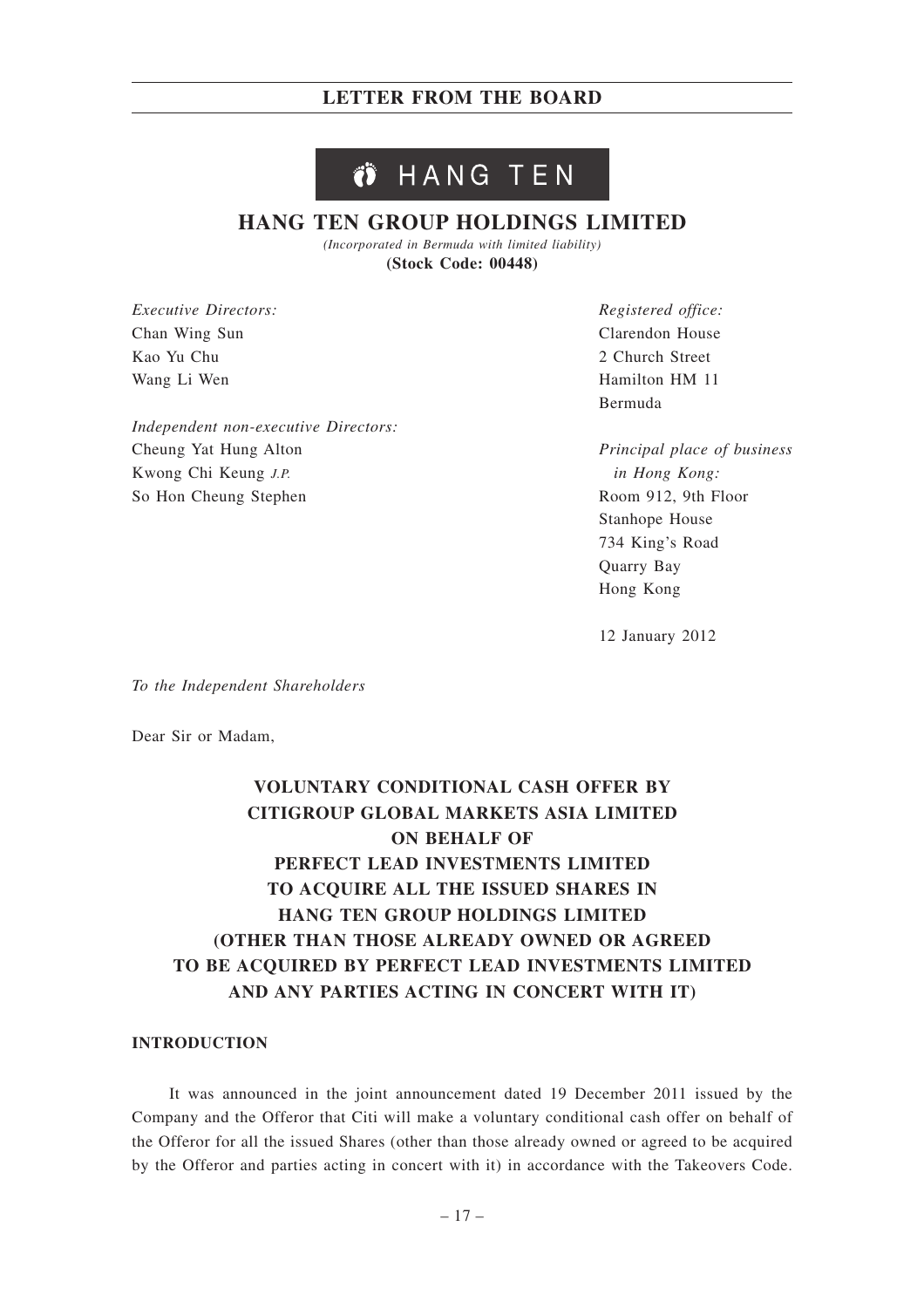# **LETTER FROM THE BOARD**

The Independent Board Committee, comprising all the independent non-executive Directors, namely Mr. Cheung Yat Hung Alton, Mr. Kwong Chi Keung and Mr. So Hon Cheung Stephen, has been established to make a recommendation (i) as to whether the Offer is, or is not, fair and reasonable and (ii) as to acceptance. Celestial Capital Limited ("**IFA**") has been appointed as the independent financial adviser to advise the Independent Board Committee in connection with the Offer.

The purpose of this Composite Document, of which this letter forms part, is to provide you with, among other things, information relation to the Group and the Offer as well as setting out the letter from the Independent Board Committee containing its recommendations to the Independent Shareholders in respect of the Offer and the letter from the IFA.

## **THE OFFER**

It is stated in the "Letter from Citi" set out in this Composite Document that Citi will make a voluntary conditional cash offer on behalf of the Offeror for all the issued Shares (other than those already owned or agreed to be acquired by the Offeror and parties acting in concert with it) in accordance with the Takeovers Code, and that the consideration in respect of the Offer is as follows:

|--|

According to the "Letter from Citi", the Offeror will not revise the Offer Price.

As at the Latest Practicable Date, there were 982,250,000 Shares in issue, and the Company had no other shares, options, warrants, derivatives or other securities that are convertible or exchangeable into Shares or other types of equity interest. On the basis of the Offer Price of HK\$2.70 per Share, the entire issued share capital of the Company (which is the subject of the Offer) is valued at HK\$2,652,075,000. In the event that the Offer is accepted in full, the aggregate amount payable by the Offeror under the Offer will be approximately HK\$2,652,075,000.

The procedure for acceptance and further terms of the Offer are set out in Appendix I to this Composite Document and the accompanying Form of Acceptance.

### **CONDITIONS OF THE OFFER**

Conditions of the Offer are set out in the paragraph headed "Conditions of the Offer" in the "Letter from Citi" set out in this Composite Document.

### **IRREVOCABLE UNDERTAKING/VOTING UNDERTAKINGS**

Your attention is drawn to the paragraphs headed "Irrevocable Undertaking" and "Voting Undertakings" respectively in the "Letter from Citi" set out in this Composite Document for the terms of the Irrevocable Undertaking given by the Selling Shareholders in favour of the Offeror to accept or procure the acceptance of the Offer and the Voting Undertakings given by certain shareholders of YGM to vote in favour of the resolution(s) for approving the Irrevocable Undertaking, the acceptance of the Offer and any transactions contemplated thereunder at the extraordinary general meeting to be held by YGM.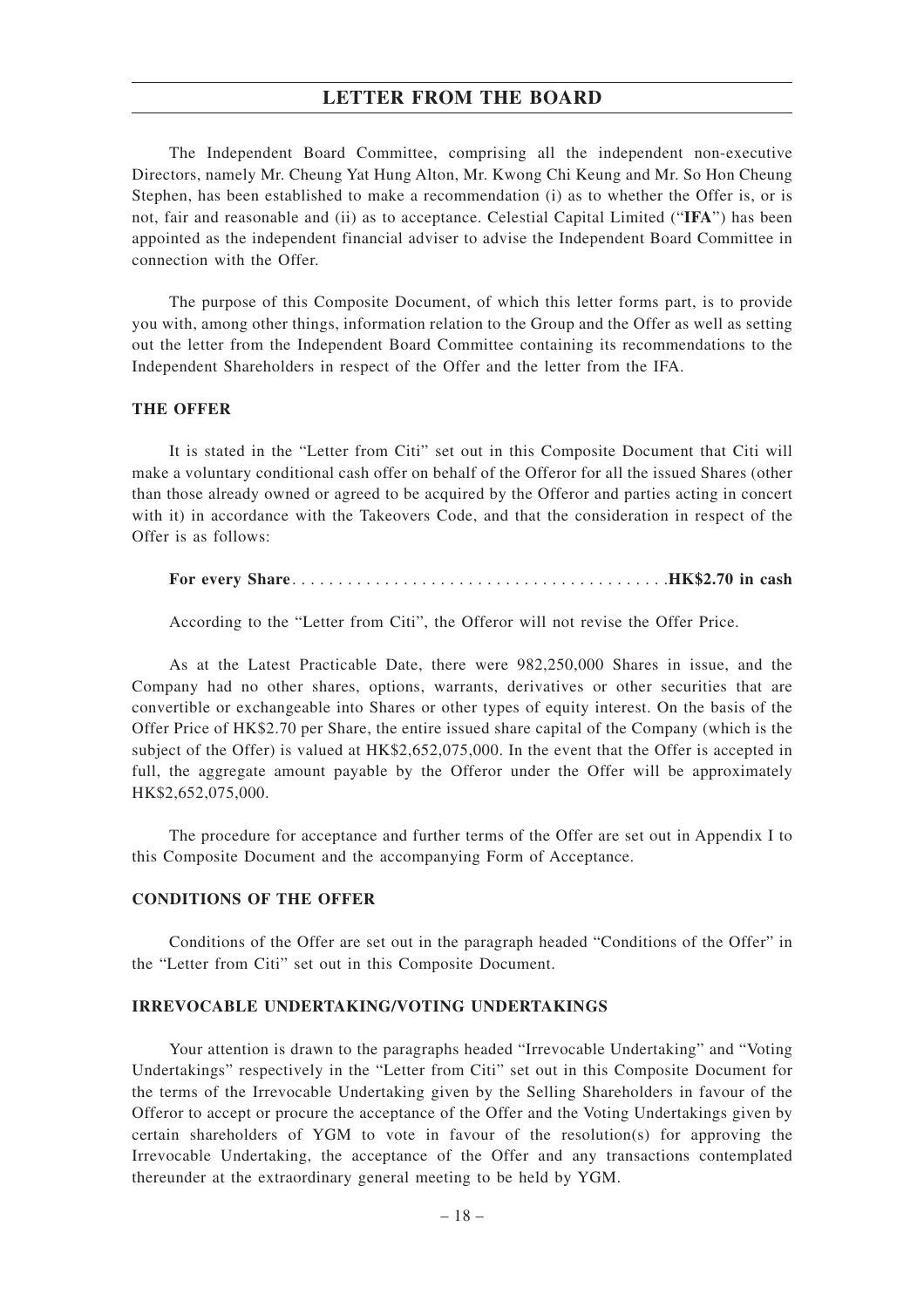# **LETTER FROM THE BOARD**

## **INTENTION OF THE OFFEROR WITH REGARD TO THE COMPANY**

Your attention is drawn to the paragraphs headed "Intention of the Offeror with regard to the Company" and "Compulsory acquisition or maintaining the listing status of the Company" in the "Letter from Citi" set out in this Composite Document for the Offeror's intention on the Company.

## **INFORMATION ON THE OFFEROR**

Your attention is drawn to the paragraph headed "Information on the Offeror" in the "Letter from Citi" set out in this Composite Document for the information of the Offeror.

## **INFORMATION ON THE GROUP**

The Group is principally engaged in the design, marketing and retail and wholesale of apparel and accessories under various brand names including "Hang Ten" and licensing of its proprietary trade mark "Hang Ten" and associated marks.

## **RECOMMENDATIONS**

Your attention is drawn to the "Letter from the Independent Board Committee" which sets out its recommendation to the Independent Shareholders in respect of the Offer, as set out on pages 20 to 21 of this Composite Document. Your attention is also drawn to the letter of advice from the IFA which contains, among other things, their advice to the Independent Board Committee in relation to the Offer, which is set out on pages 22 to 42 of this Composite Document.

### **ADDITIONAL INFORMATION**

Your attention is drawn to the "Letter from Citi" as set out on pages 6 to 16 of this Composite Document, the appendices to this Composite Document and the accompanying Form of Acceptance which set out, among other things, details of the Offer, information of the Offeror and its intention regarding the Group and the procedures for acceptance of the Offer.

In considering what action to take in connection with the Offer, you should also consider your own tax positions, if any, and in case of any doubt, consult your professional advisers.

> Yours faithfully, For and on behalf of **HANG TEN GROUP HOLDINGS LIMITED Wang Li Wen** *Executive Director*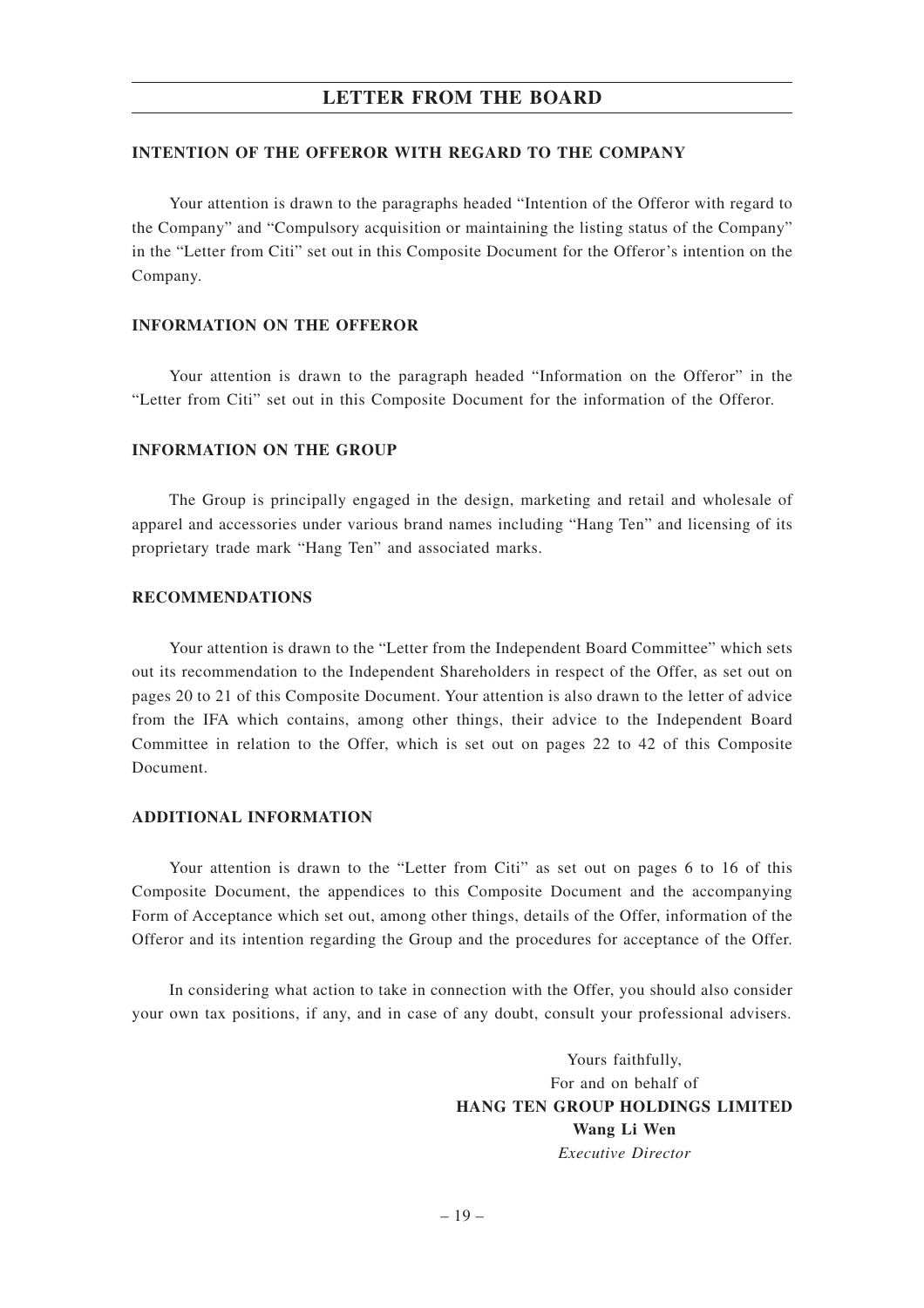# **LETTER FROM THE INDEPENDENT BOARD COMMITTEE**

# Ö HANG TEN

# **HANG TEN GROUP HOLDINGS LIMITED**

*(Incorporated in Bermuda with limited liability)* **(Stock Code: 00448)**

12 January 2012

*To the Independent Shareholders*

Dear Sir or Madam,

# **VOLUNTARY CONDITIONAL CASH OFFER BY CITIGROUP GLOBAL MARKETS ASIA LIMITED ON BEHALF OF PERFECT LEAD INVESTMENTS LIMITED TO ACQUIRE ALL THE ISSUED SHARES IN HANG TEN GROUP HOLDINGS LIMITED (OTHER THAN THOSE ALREADY OWNED OR AGREED TO BE ACQUIRED BY PERFECT LEAD INVESTMENTS LIMITED AND ANY PARTIES ACTING IN CONCERT WITH IT)**

We refer to the composite offer document dated 12 January 2012 jointly issued by the Offeror and the Company to all Shareholders ("**Composite Document**"), of which this letter forms part. Capitalised terms used in this letter shall have the same meanings as defined in the Composite Document unless the context otherwise requires. We have been appointed by the Board as members of the Independent Board Committee to make a recommendation to the Independent Shareholders as to whether or not the terms of the Offer are fair and reasonable and as to acceptances of the Offer. The IFA has been appointed to advise us in respect of the Offer.

We wish to draw your attention to: (i) the "Letter from the Board" set out in the Composite Document; (ii) the "Letter from Citi" set out in the Composite Document; (iii) the "Letter from the IFA" which sets out the principal factors and reasons taken into account in arriving at its recommendation to us set out in the Composite Document; and (iv) the additional information set out in the appendices to the Composite Document.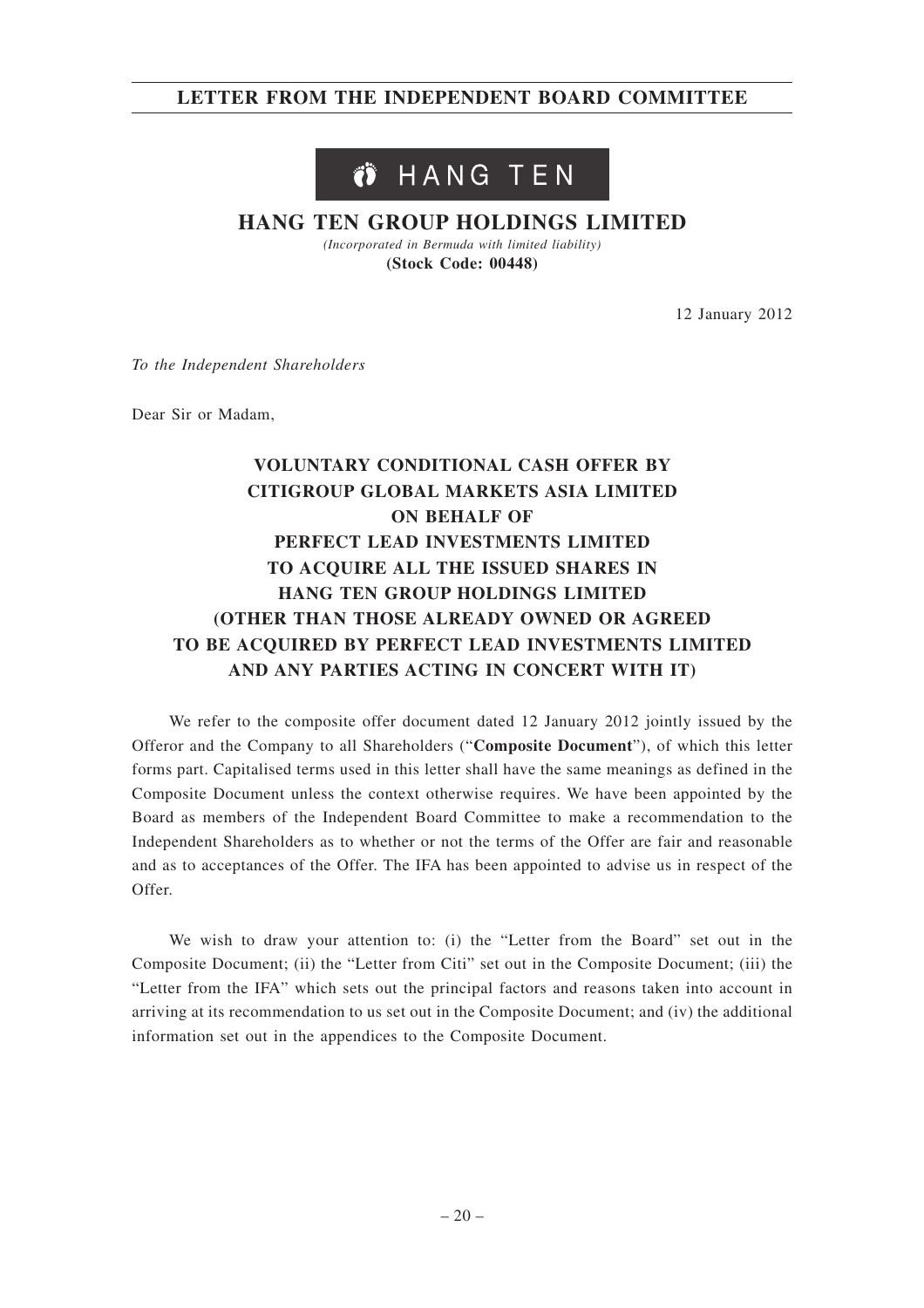# **LETTER FROM THE INDEPENDENT BOARD COMMITTEE**

Having taken into account the terms of the Offer and the advice of the IFA, in particular the factors, reasons and recommendations as set out in its letter in the Composite Document, we consider that the terms of the Offer are fair and reasonable so far as the Independent Shareholders are concerned. Accordingly, we recommend the Independent Shareholders to accept the Offer.

Those Independent Shareholders who are not confident in the future prospects of the Group and/or who would like to dispose part or all of their Shares before the close of the Offer are advised to closely monitor the market prices and the liquidity of the Shares during the Offer Period and, if the market prices of the Shares exceed the Offer Price and the net proceeds from sale of Shares in the market exceed the amount receivable under the Offer, they should consider selling their Shares in the market rather than accepting the Offer. On the other hand, those Independent Shareholders who are confident in the future prospects of the Group following the close of the Offer may consider retaining part or all of their shareholding in the Company.

> Yours faithfully, For and on behalf of the Independent Board Committee of **HANG TEN GROUP HOLDINGS LIMITED**

**Mr. Cheung Yat Hung Alton Mr. Kwong Chi Keung Mr. So Hon Cheung Stephen** *Independent non-executive Directors*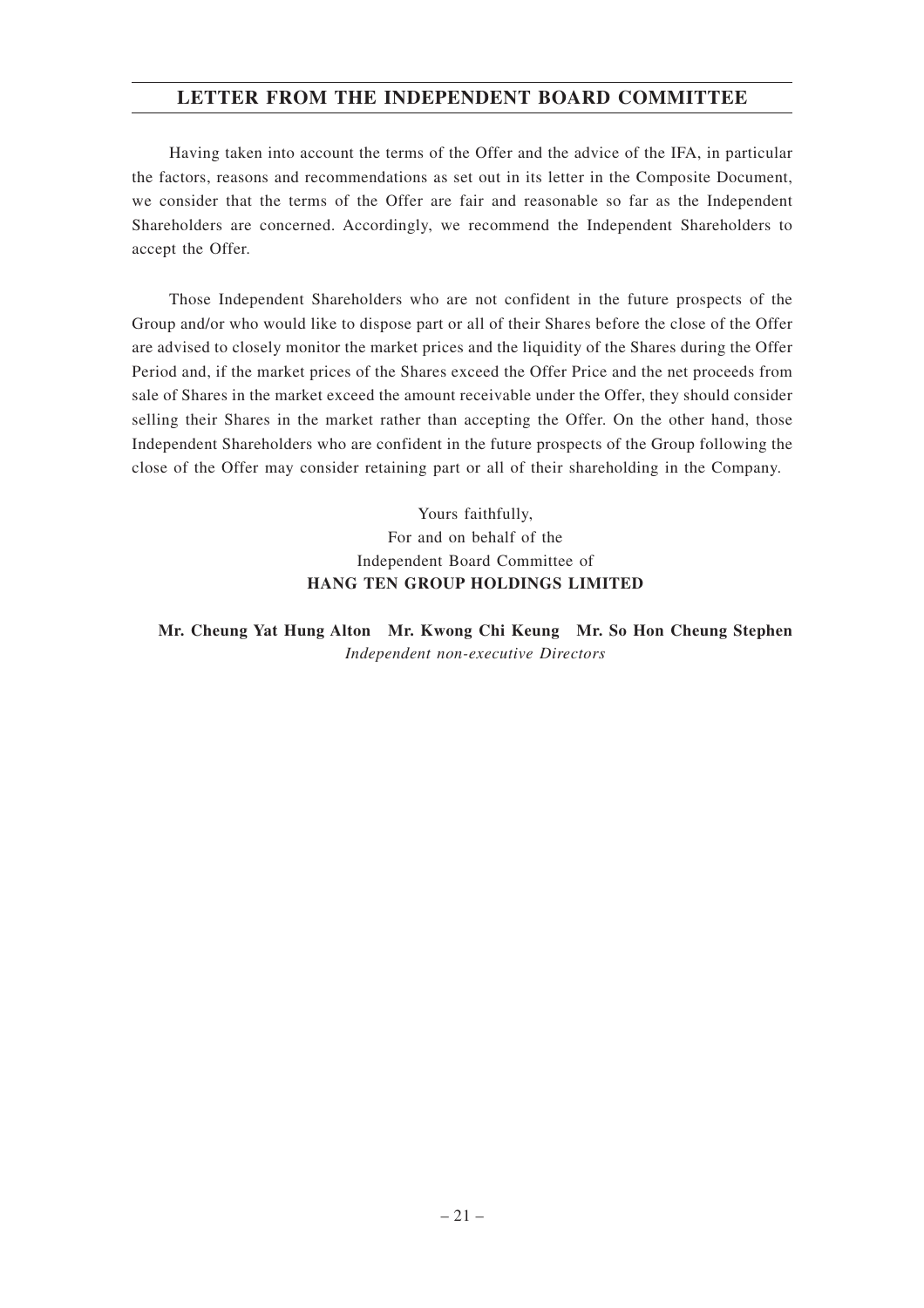*The following is the full text of the letter of advice from the IFA to the Independent Board Committee in relation to the Offer for the purpose of incorporation in this Composite Document.*



# **Celestial Capital Limited** 21st Floor, Low Block, Grand Millennium Plaza 181 Queen's Road Central, Hong Kong

12 January 2012

*To the Independent Board Committee*

Dear Sirs,

# **VOLUNTARY CONDITIONAL CASH OFFER BY CITIGROUP GLOBAL MARKETS ASIA LIMITED ON BEHALF OF PERFECT LEAD INVESTMENTS LIMITED TO ACQUIRE ALL THE ISSUED SHARES IN HANG TEN GROUP HOLDINGS LIMITED (OTHER THAN THOSE ALREADY OWNED OR AGREED TO BE ACQUIRED BY PERFECT LEAD INVESTMENTS LIMITED AND ANY PARTIES ACTING IN CONCERT WITH IT)**

### **INTRODUCTION**

We refer to our appointment as the independent financial adviser to the Independent Board Committee in relation to the Offer. Details of the Offer are set out in the Composite Document, of which this letter forms part. Terms used herein shall have the same meanings as those defined in the Composite Document unless the context otherwise requires.

The Independent Board Committee, comprising all the independent non-executive Directors, namely Mr. Cheung Yat Hung Alton, Mr. Kwong Chi Keung and Mr. So Hon Cheung Stephen, has been established to advise the Independent Shareholders in relation to the Offer. We have been appointed as the independent financial adviser to give our advice and recommendation to the Independent Board Committee in respect of the fairness and reasonableness of the terms of the Offer and such appointment has been approved by the Independent Board Committee.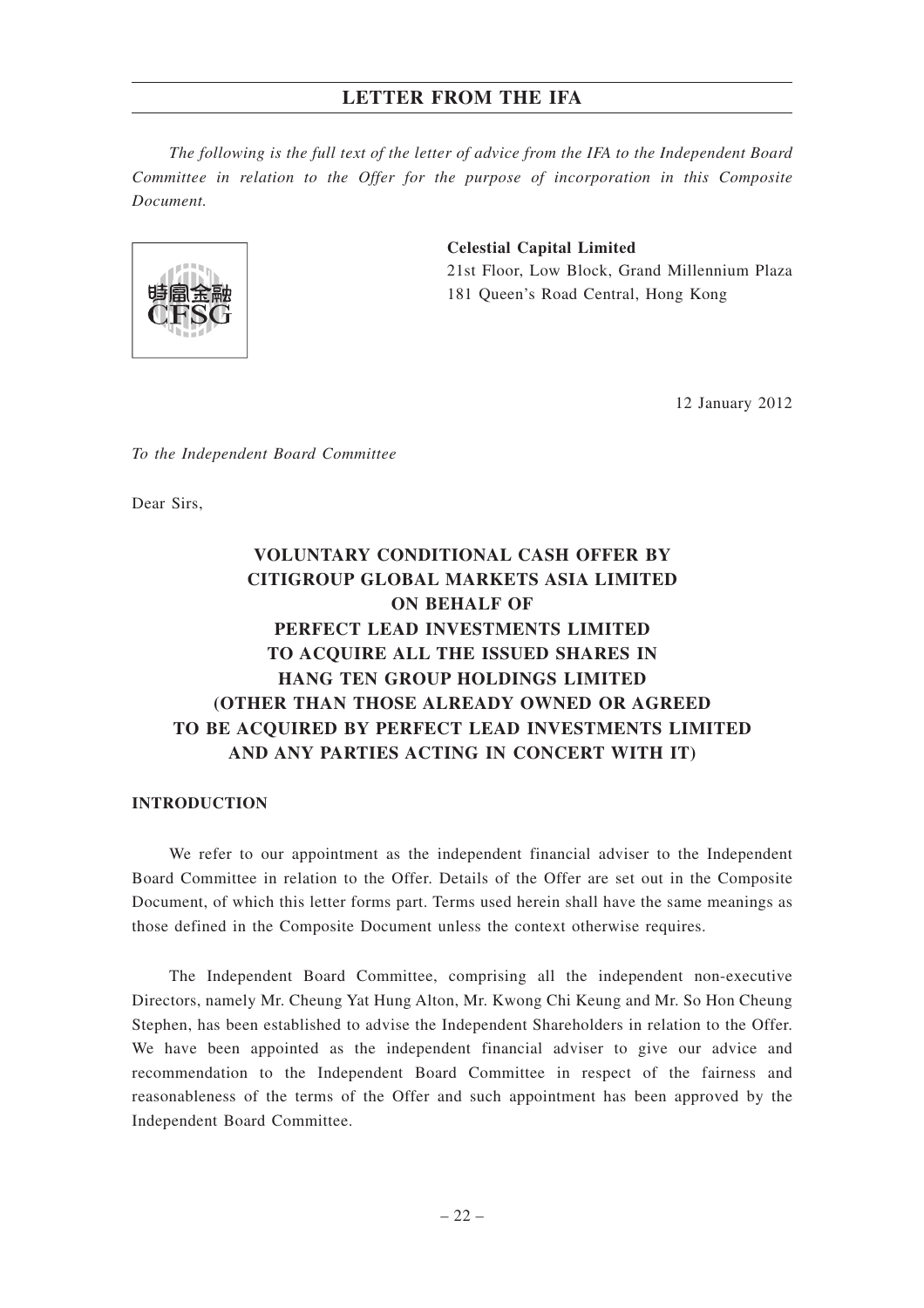### **BASIS OF OUR OPINION**

In formulating our opinion and recommendation, we have relied on the accuracy of the information, facts and representations contained or referred to in the Composite Document, and the information, facts and representations separately provided to us by, and the opinions separately expressed by the Company and its senior management. We have assumed that all information, facts and representations contained or referred to in the Composite Document, and all information, facts and representations separately provided by the Company and its senior management for which they are solely responsible, were true, accurate and complete at the time when they were made and continue to be so as at the date of the Composite Document and during the period up to the close of the Offer. Should there be any subsequent material changes which occurred during the Offer Period and would affect or alter our opinion, we will notify the Independent Board Committee and the Independent Shareholders as soon as possible. We have also assumed that all statements of belief, opinion and intention contained or referred to in the Composite Document, or otherwise provided, made or given by the Company and its senior management, including but not limited to those set out in the Composite Document, were reasonably made after due enquiries and considerations by the relevant parties. We have no reason to doubt the truth, accuracy and completeness of the information, facts, opinions and representations provided to us by the Company and its senior management, including but not limited to those set out in the Composite Document. The Company and its senior management have confirmed to us that no material facts have been omitted from the information and representations contained in the Composite Document and those separately expressed to us. We have no reason to doubt that any relevant material facts have been withheld or omitted from the information provided and referred to in the Composite Document and from those separately expressed to us, or the reasonableness of the opinions and representations contained in the Composite Document and those separately provided to us by the Company and its senior management.

We consider that we have reviewed sufficient information to reach an informed view and to provide a reasonable basis for our opinion. We have not, however, conducted any independent verification of the information provided by the Company and its senior management, including those contained or referred to in the Composite Document, nor have we conducted any form of in-depth investigation into the respective businesses and affairs, financial condition and future prospects of the Group and/or the Offeror.

In formulating our opinion, we have not considered the tax implications on the Independent Shareholders of their acceptances or non-acceptances of the Offer since these are particular to their own individual circumstances. In particular, the Independent Shareholders who are resident outside Hong Kong or subject to overseas taxes or Hong Kong taxation on securities dealings should consider their own tax positions with regard to the Offer and, if in any doubt, should consult their own professional advisers.

This letter is issued for the information of the Independent Board Committee solely in connection with its consideration of the terms of the Offer. Except for its inclusion in the Composite Document, this letter must not be quoted or referred to, in whole or in part, nor shall this letter be used for any other purposes, without our prior written consent.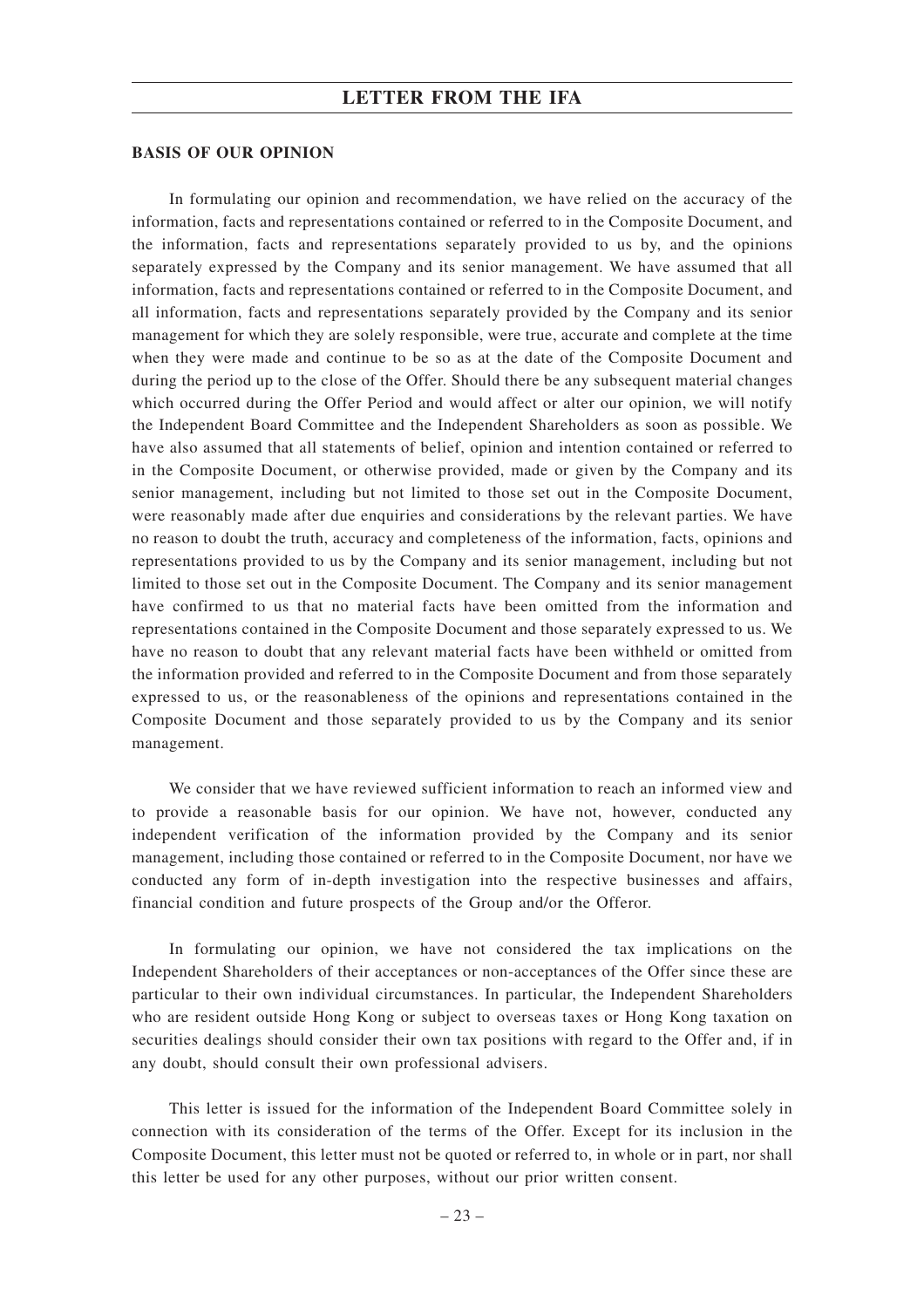### **PRINCIPAL FACTORS AND REASONS CONSIDERED**

In formulating our opinion relating to the terms of the Offer, we have taken into consideration the following principal factors and reasons:

### **1. Background to and terms of the Offer**

### *Background*

On 19 December 2011, the Offeror and the Company jointly announced that Citi would make a voluntary conditional cash offer on behalf of the Offeror for all the issued Shares (other than those already owned or agreed to be acquired by the Offeror and parties acting in concert with it) in accordance with the Takeovers Code.

As set out in Appendix IV to the Composite Document, Citi and entities controlling, controlled by or under the same control as Citi (except those entities in the capacity of an exempt principal trader and exempt fund manager), all of whom are presumed to be acting in concert with the Offeror, held 81 Shares, representing approximately 0.0000082% of the issued share capital of the Company as at the Latest Practicable Date.

Save as aforesaid, none of the Offeror, its directors and parties acting in concert with the Offeror owned or controlled any Shares or any options, warrants, derivatives or securities carrying conversion or subscription rights into Shares as at the Latest Practicable Date.

### *Terms of the Offer*

The consideration in respect of the Offer is as follows:

**For every Share** . . . . . . . . . . . . . . . . . . . . . . . . . . . . . . . .**HK\$2.70 in cash**

As at the Latest Practicable Date, there were 982,250,000 Shares in issue. The Company had no other shares, options, warrants, derivatives or other securities that are convertible or exchangeable into Shares or other types of equity interest. On the basis of the Offer Price of HK\$2.70 per Share, the entire issued share capital of the Company (which is the subject of the Offer) is valued at HK\$2,652,075,000. In the event that the Offer is accepted in full, the aggregate amount payable by the Offeror under the Offer will be approximately HK\$2,652,075,000.

The Offeror will not revise the Offer Price.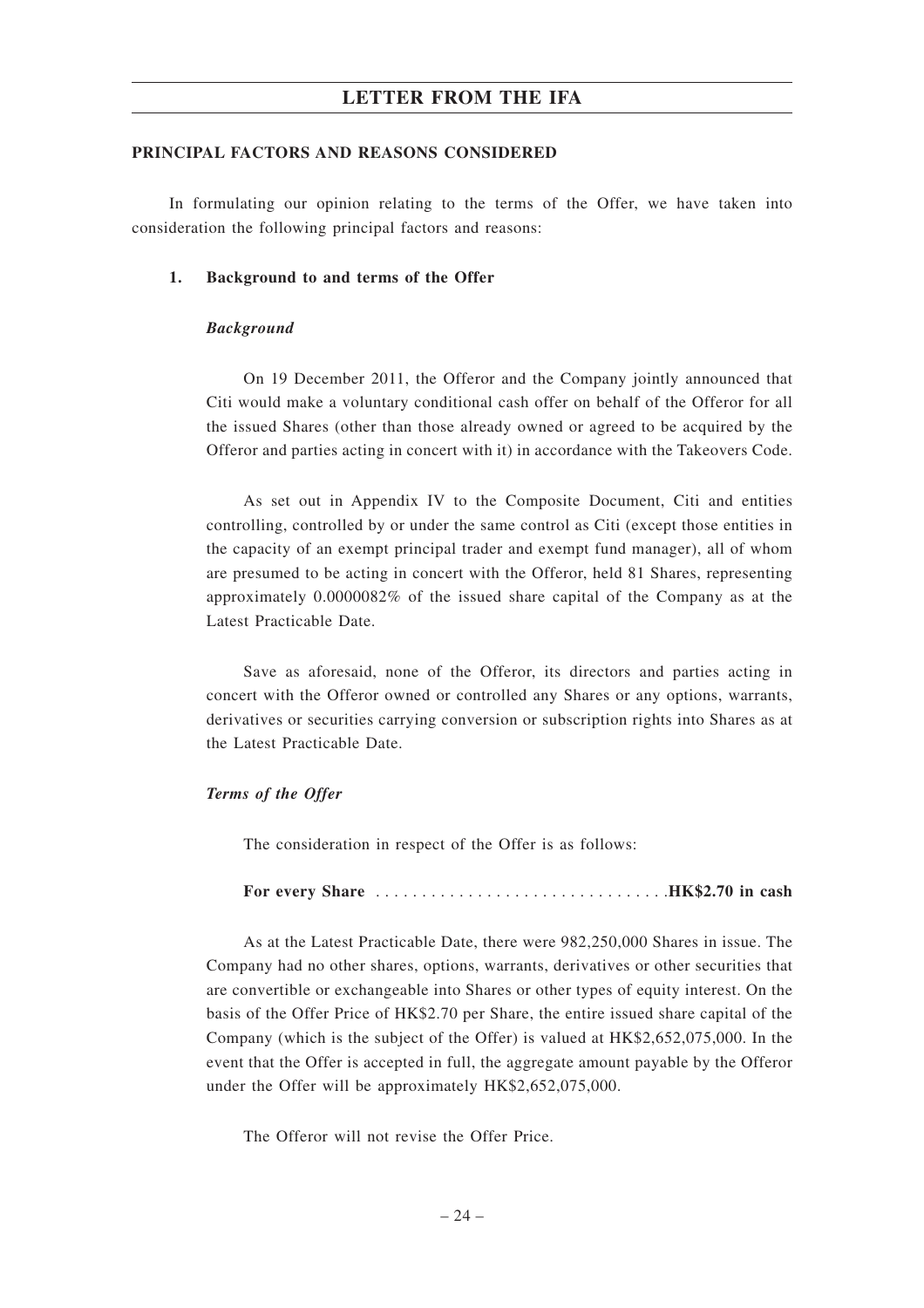### *Irrevocable Undertaking from Selling Shareholders*

As at the Latest Practicable Date, the Selling Shareholders in aggregate held 678,430,000 Shares (amongst which 371,890,000 Shares were held by AWSL, 214,202,000 Shares were held by YGM and YGM Subsidiary, 18,650,000 Shares were held by DK, 36,800,000 Shares were held by KH, 18,532,000 Shares were held by HPK and 18,356,000 Shares were held by HCY), representing approximately 69.06% of the issued share capital of the Company.

On 15 December 2011, pursuant to the terms of the Irrevocable Undertaking, each of the AWSL Parties has severally and irrevocably undertaken in favour of the Offeror to accept or procure the acceptance of the Offer (and shall not withdraw from any such acceptance) within 5 business days following the despatch of the Composite Document in respect of an aggregate of 464,228,000 Shares registered to and/or beneficially owned by them, representing approximately 47.26% of the issued share capital of the Company as at the Latest Practicable Date; and YGM has irrevocably undertaken in favour of the Offeror to accept or procure the acceptance of the Offer (and shall not withdraw from any such acceptance) within 2 business days after it has obtained the approval by its shareholders as required by and in accordance with the Listing Rules or within 5 business days following the despatch of the Composite Document, whichever is later, in respect of the 214,202,000 Shares registered to and/or beneficially owned by YGM and YGM Subsidiary, representing approximately 21.81% of the issued share capital of the Company as at the Latest Practicable Date.

YGM also has the right to demand the return of 8,200,000 Additional Shares, representing approximately 0.83% of the issued share capital of the Company as at the Latest Practicable Date, from a law firm in Hong Kong. Accordingly, YGM has further irrevocably undertaken under the Irrevocable Undertaking that (i) if and to the extent YGM and/or any of the YGM Affiliates receives any Additional Shares no later than 3 business days before the Final Closing Date, YGM shall, within 3 business days after receipt of such Additional Shares by YGM or the relevant YGM Affiliate(s) and in any event on or prior to the Final Closing Date, accept or procure the acceptance of the Offer in respect of such Additional Shares; and (ii) if and to the extent that YGM and/or any of the YGM Affiliates receives any Additional Shares after the period mentioned in (i) above and if the Offeror has decided at its discretion to exercise its rights of compulsory acquisition of all Shares in respect of which the Offer has not then been accepted under the Takeovers Code and applicable laws and rules (details of which are mentioned in the sub-paragraph headed "Compulsory acquisition or maintaining the listing status of the Company" under the paragraph headed "6. Other Considerations" below), YGM shall sell and transfer and procure the sale and transfer of such Additional Shares to the Offeror subject to and on the terms of the compulsory acquisition, and YGM shall not, and shall procure that none of the YGM Affiliates shall, apply to or initiate any proceedings in any court of Bermuda or other relevant jurisdictions to seek relief in connection with the compulsory acquisition or otherwise object to the compulsory acquisition or take any action which may result in the compulsory acquisition being frustrated.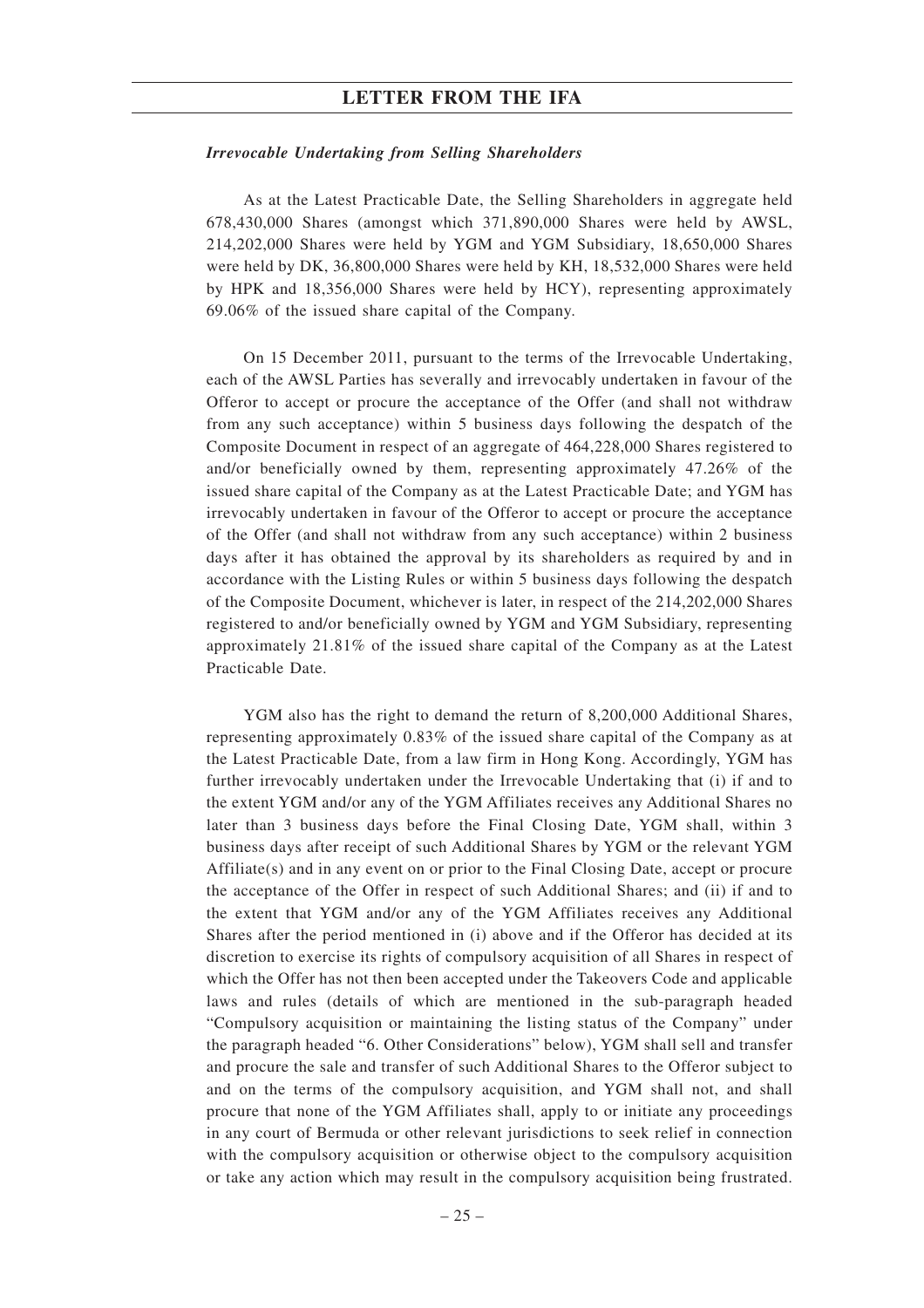Further information on the Offer, including the terms and conditions of the Offer, and the procedures for acceptance, are set out in the Composite Document, including but not limited to the letter from Citi ("**Letter from Citi**") contained in the Composite Document and Appendices I and IV to the Composite Document.

### **2. Historical price performance and trading liquidity of the Shares**

### *Historical price performance of the Shares*

The following chart sets out the movement of the daily closing prices of the Shares as quoted on the Stock Exchange for the period from 1 December 2010 (being approximately 12 months before the date of the joint announcement published by the Company and the Offeror in relation to the Offer on 19 December 2011 ("**Joint Announcement**") to the Latest Practicable Date ("**Review Period**").



*Source of data:* Website of the Stock Exchange

*Note:* Trading in the Shares on the Stock Exchange was suspended on 16 December 2011 and 19 December 2011 pending the release of the Joint Announcement.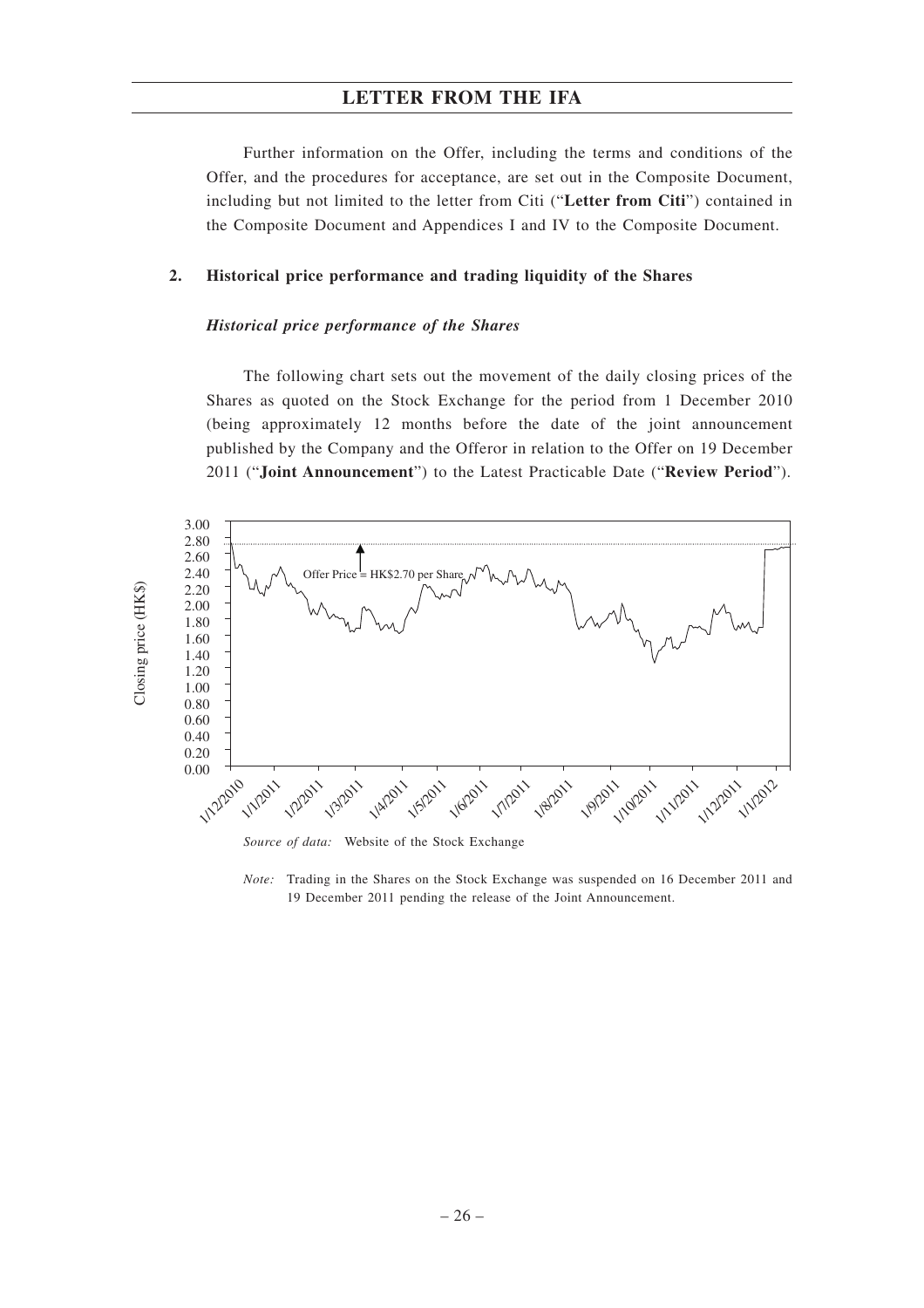The table below sets out the highest and lowest closing prices, month-end/periodend closing prices and average daily closing prices per Share for each of the months/periods during the Review Period.

| <b>Month/Period</b>                                                                                                                             | <b>Highest</b><br>closing<br>price | Lowest<br>closing<br>price | Month/<br>Period end<br>closing<br>price | Average<br>daily<br>closing<br>price<br>(Note 1) |
|-------------------------------------------------------------------------------------------------------------------------------------------------|------------------------------------|----------------------------|------------------------------------------|--------------------------------------------------|
|                                                                                                                                                 | HK\$                               | HK\$                       | HK\$                                     | HK\$                                             |
| 2010                                                                                                                                            |                                    |                            |                                          |                                                  |
| December                                                                                                                                        | 2.73                               | 2.08                       | 2.35                                     | 2.30                                             |
| 2011                                                                                                                                            |                                    |                            |                                          |                                                  |
| January                                                                                                                                         | 2.44                               | 1.85                       | 1.85                                     | 2.14                                             |
| February                                                                                                                                        | 2.00                               | 1.64                       | 1.64                                     | 1.81                                             |
| March                                                                                                                                           | 1.95                               | 1.62                       | 1.64                                     | 1.75                                             |
| April                                                                                                                                           | 2.22                               | 1.66                       | 2.07                                     | 2.01                                             |
| May                                                                                                                                             | 2.43                               | 2.04                       | 2.42                                     | 2.20                                             |
| June                                                                                                                                            | 2.46                               | 2.22                       | 2.27                                     | 2.32                                             |
| July                                                                                                                                            | 2.41                               | 2.11                       | 2.21                                     | 2.24                                             |
| August                                                                                                                                          | 2.24                               | 1.67                       | 1.87                                     | 1.84                                             |
| September                                                                                                                                       | 1.99                               | 1.46                       | 1.52                                     | 1.72                                             |
| October                                                                                                                                         | 1.72                               | 1.26                       | 1.72                                     | 1.49                                             |
| November                                                                                                                                        | 1.98                               | 1.61                       | 1.66                                     | 1.77                                             |
| December (from 1<br>December up to the                                                                                                          |                                    |                            |                                          |                                                  |
| Last Trading Day)<br>December (from 20 to                                                                                                       | 1.76                               | 1.62                       | 1.70                                     | 1.69                                             |
| 30 December 2011)<br>(Note 2)                                                                                                                   | 2.66                               | 2.65                       | 2.65                                     | 2.65                                             |
| 2012<br>January (from 3 January<br>2012 to the Latest<br>Practicable Date)                                                                      | 2.68                               | 2.66                       | 2.68                                     | 2.68                                             |
| From 1 December 2010<br>to the Last Trading<br>Day ("Pre Offer<br>Period")<br>From 20 December<br>2011 to the Latest<br><b>Practicable Date</b> |                                    |                            |                                          | 1.95                                             |
| ("Early Offer<br>Period")                                                                                                                       |                                    |                            |                                          | 2.66                                             |

*Source of data:* Website of the Stock Exchange

### *Notes:*

- 1. Average daily closing price is calculated by dividing the sum of the closing prices of each trading day for the month/period by the number of trading days during the month/period.
- 2. Trading in the Shares on the Stock Exchange was suspended on 16 December 2011 and 19 December 2011 pending the release of the Joint Announcement.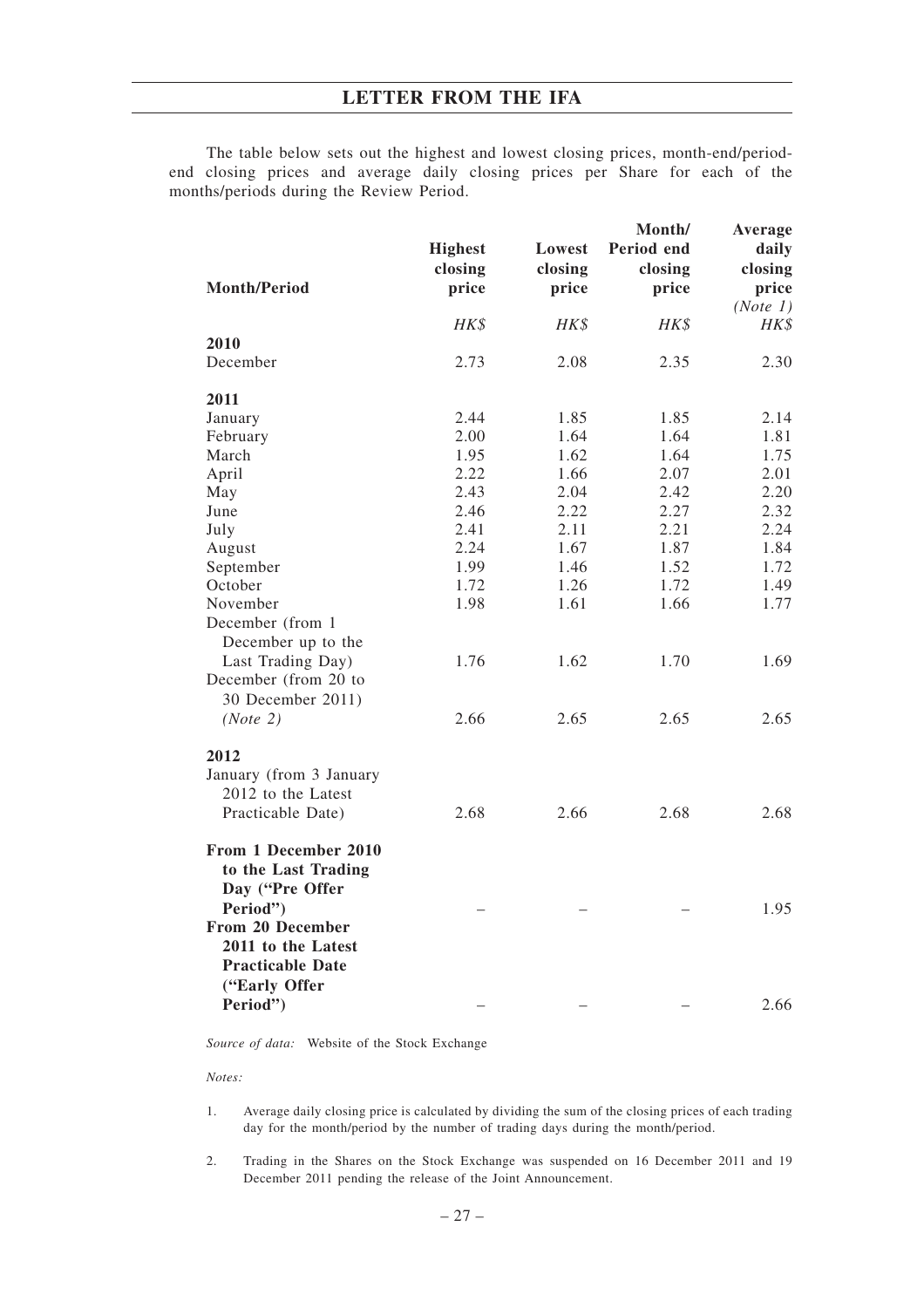As shown in the chart and table above, during the Review Period, the closing prices per Share ranged from the lowest of HK\$1.26 (recorded on 4 October 2011) to the highest of HK\$2.73 (recorded on 1 December 2010). The Offer Price represents a premium of approximately 114.29% over and a discount of approximately 1.10% to such lowest and highest closing prices per Share respectively during the Review Period.

We note that the Shares were in general traded below the Offer Price for a long period since 2 December 2010 up to the Last Trading Day, with daily closing prices ranged from HK\$1.26 (recorded on 4 October 2011) to HK\$2.59 per Share (recorded on 2 December 2010). Furthermore, the average daily closing prices of each month/period ranged from HK\$1.49 to HK\$2.32, with an overall average daily closing price of approximately HK\$1.95 per Share, during the Pre Offer Period.

Trading in the Shares on the Stock Exchange was suspended on 16 December 2011 and 19 December 2011 pending the release of the Joint Announcement. The closing price on 20 December 2011, being the first trading day after resumption of trading in the Shares upon the publication of the Joint Announcement, was HK\$2.65 per Share, representing a sharp increase of approximately 55.88% from the closing price of HK\$1.70 per Share on the Last Trading Day. During the Early Offer Period from 20 December 2011 to the Latest Practicable Date, Shares were traded at a steady price range of HK\$2.63 to HK\$2.69 per Share. The performance of the Share prices during the Early Offer Period, in particular the sharp increase in the Share prices on 20 December 2011, was likely to be driven by the announcement of the Offer, as the Company did not issue any other announcement which is price-sensitive in nature after publication of the Joint Announcement and up to the Latest Practicable Date.

The Offer Price of HK\$2.70 per Share represents:

- (i) a premium of approximately 58.82% over the closing price of HK\$1.70 per Share as quoted on the Stock Exchange on the Last Trading Day;
- (ii) a premium of approximately 62.65% over the average of the closing prices as quoted on the Stock Exchange for the 5 consecutive trading days up to and including the Last Trading Day of HK\$1.66 per Share;
- (iii) a premium of approximately 59.76% over the average of the closing prices as quoted on the Stock Exchange for the 10 consecutive trading days up to and including the Last Trading Day of HK\$1.69 per Share;
- (iv) a premium of approximately 54.29% over the average of the closing prices as quoted on the Stock Exchange for the 30 consecutive trading days up to and including the Last Trading Day of HK\$1.75 per Share;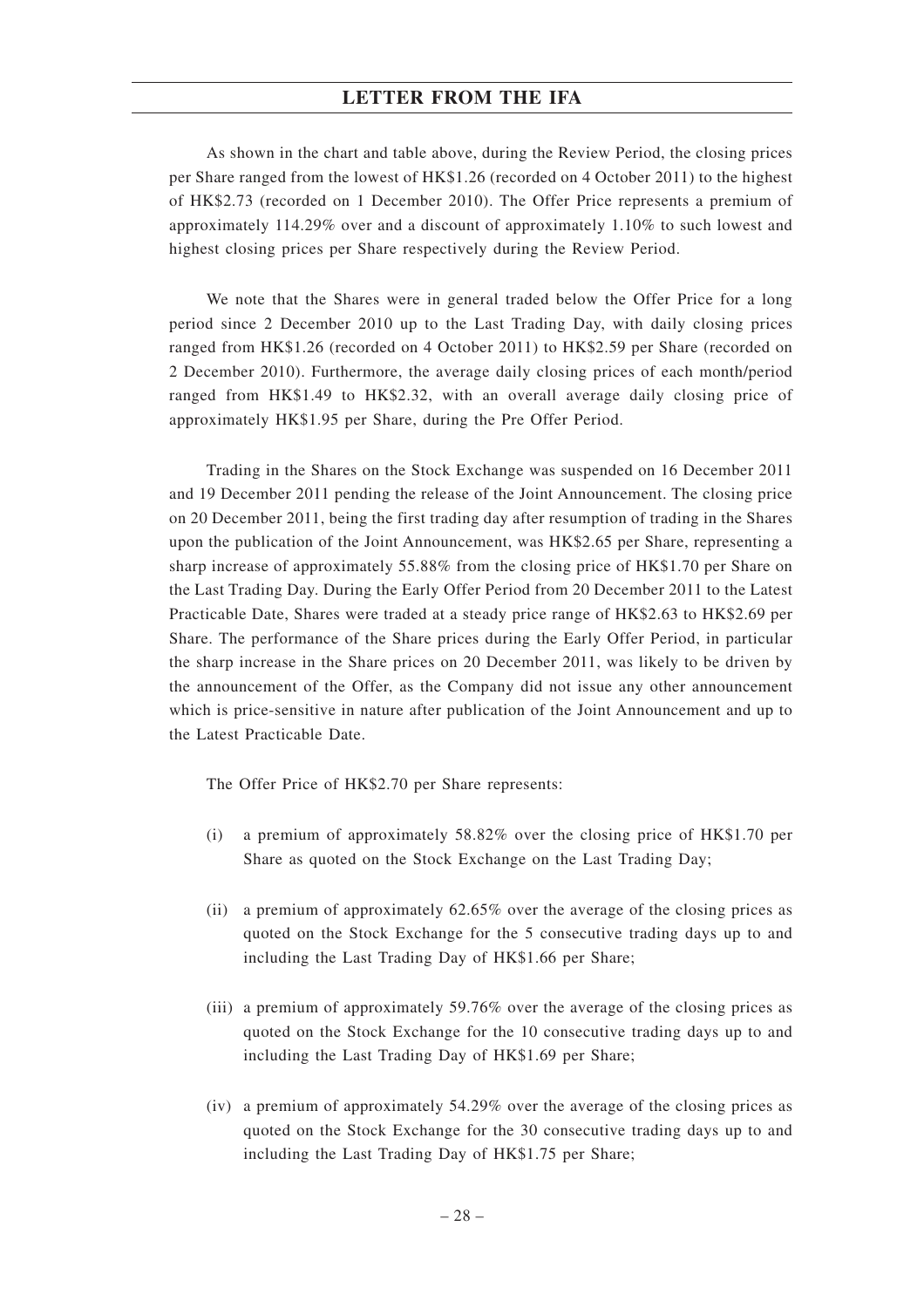- (v) a premium of approximately 0.75% over the closing price of HK\$2.68 per Share as quoted on the Stock Exchange on the Latest Practicable Date;
- (vi) a premium of approximately 175.51% over the consolidated net asset value of the Company of approximately HK\$0.98 per Share ("**NAV as at 31 March 2011**") based on the audited consolidated net assets of approximately HK\$959,152,000 as at 31 March 2011, being the date to which the latest audited consolidated financial results of the Group were made up, and 982,250,000 Shares in issue as at the Latest Practicable Date; and
- (vii) a premium of approximately 178.35% over the consolidated net asset value of the Company of approximately HK\$0.97 per Share ("**NAV as at 30 September 2011**") based on the unaudited consolidated net assets of approximately HK\$955,740,000 as at 30 September 2011 and 982,250,000 Shares in issue as at the Latest Practicable Date.

We would like to remind the Independent Shareholders that despite the recent increase in the Share prices after publication of the Joint Announcement on 19 December 2011, which was likely to be driven by the announcement of the Offer, there is no guarantee that the trading prices of the Shares will sustain and/or be higher than the Offer Price during and after the Offer period, or in the event that the Offer is withdrawn or lapse. Independent Shareholders, in particular those who wish to realise their investments in Shares, are thus reminded to closely monitor the market prices of the Shares during the Offer Period.

### *Trading liquidity of the Shares*



The following chart sets out the daily trading volume of the Shares during the Review Period.

*Source of data:* Website of the Stock Exchange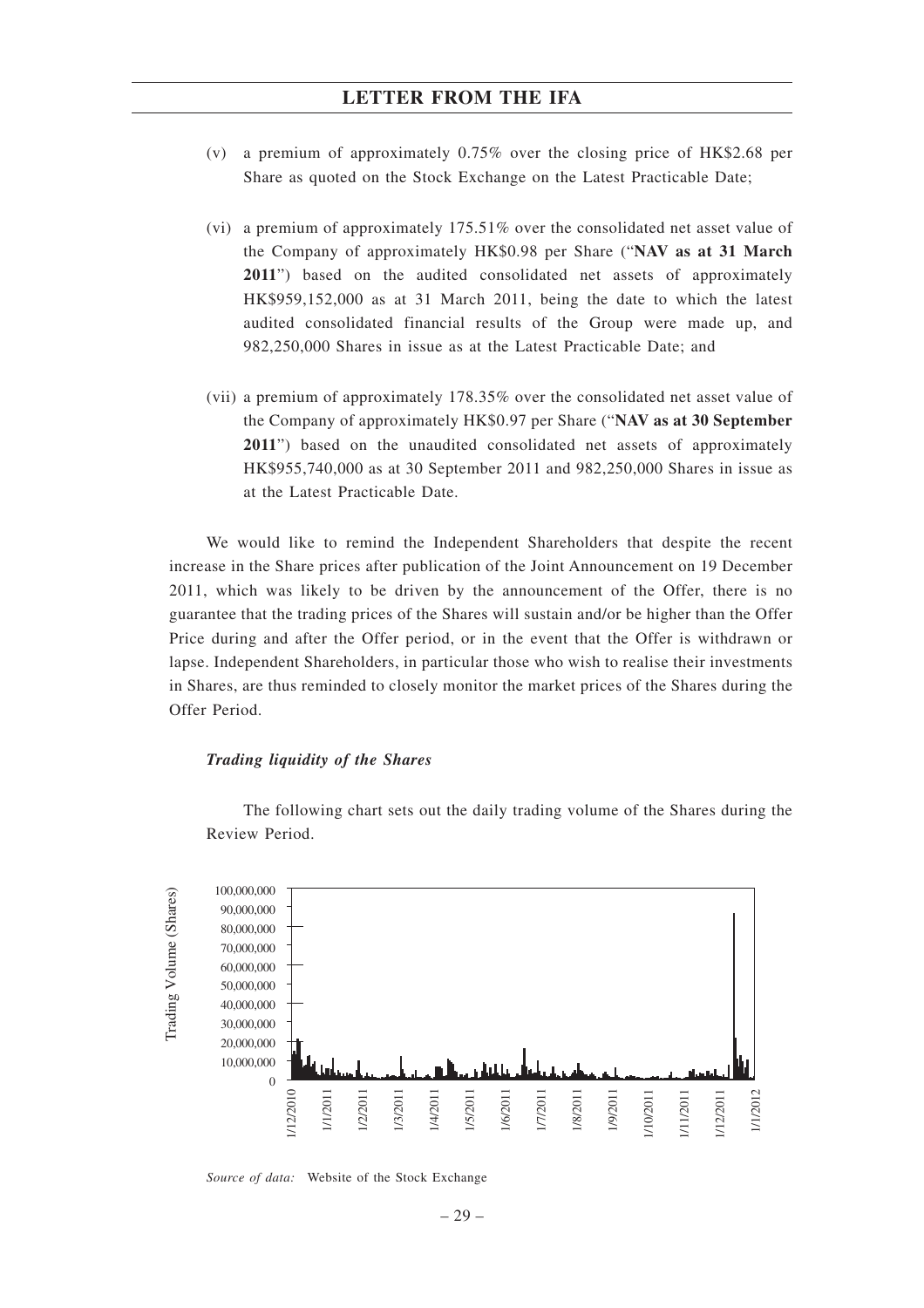The table below sets out the total trading volume and average daily trading volume of the Shares per month/period, as well as the respective percentages of average daily trading volume compared to the entire issued share capital of the Company and to the Shares held by the shareholders of the Company other than the Selling Shareholders ("**Non-Selling Shareholders**"), who have given the Irrevocable Undertaking in relation to the acceptance of the Offer, during the Review Period.

|                     |                      |                 |                 | Percentage of       |
|---------------------|----------------------|-----------------|-----------------|---------------------|
|                     |                      |                 |                 | average daily       |
|                     |                      |                 | Percentage of   | trading volume      |
|                     |                      |                 | average daily   | for the month/      |
|                     |                      |                 | trading volume  | period to           |
|                     |                      |                 | for the month/  | number of           |
|                     |                      |                 | period to total | Shares held by      |
|                     | <b>Total trading</b> | Average daily   | number of       | the Non-Selling     |
| <b>Month/Period</b> | volume               | trading volume  | issued Shares   | <b>Shareholders</b> |
|                     |                      | (Note 1)        | (Note 2)        | (Note 3)            |
|                     | <b>Shares</b>        | <b>Shares</b>   | $\%$            | $\%$                |
|                     |                      | (approximately) | (approximately) | (approximately)     |
| 2010                |                      |                 |                 |                     |
| December            | 194,995,003          | 8,863,409       | 0.90            | 2.92                |
| 2011                |                      |                 |                 |                     |
| January             | 73,531,992           | 3,501,523       | 0.36            | 1.15                |
| February            | 27,339,008           | 1,518,834       | 0.15            | 0.50                |
| March               | 50,421,864           | 2,192,255       | 0.22            | 0.72                |
| April               | 86,246,072           | 4,791,448       | 0.49            | 1.58                |
| May                 | 68,881,622           | 3,444,081       | 0.35            | 1.13                |
| June                | 84,326,842           | 4,015,564       | 0.41            | 1.32                |
| July                | 60,393,413           | 3,019,671       | 0.31            | 0.99                |
| August              | 64,914,059           | 2,822,350       | 0.29            | 0.93                |
| September           | 30,369,714           | 1,518,486       | 0.15            | 0.50                |
| October             | 21,929,790           | 1,096,490       | 0.11            | 0.36                |
| November            | 47,387,195           | 2,153,963       | 0.22            | 0.71                |
| December (from      |                      |                 |                 |                     |
| 1 December          |                      |                 |                 |                     |
| up to the Last      |                      |                 |                 |                     |
| Trading Day)        | 29,242,627           | 2,658,421       | 0.27            | 0.87                |
| December (from      |                      |                 |                 |                     |
| 20 to 30            |                      |                 |                 |                     |
| December            |                      |                 |                 |                     |
| 2011)               |                      |                 |                 |                     |
| (Note 4)            | 150,971,236          | 21,567,319      | 2.20            | 7.10                |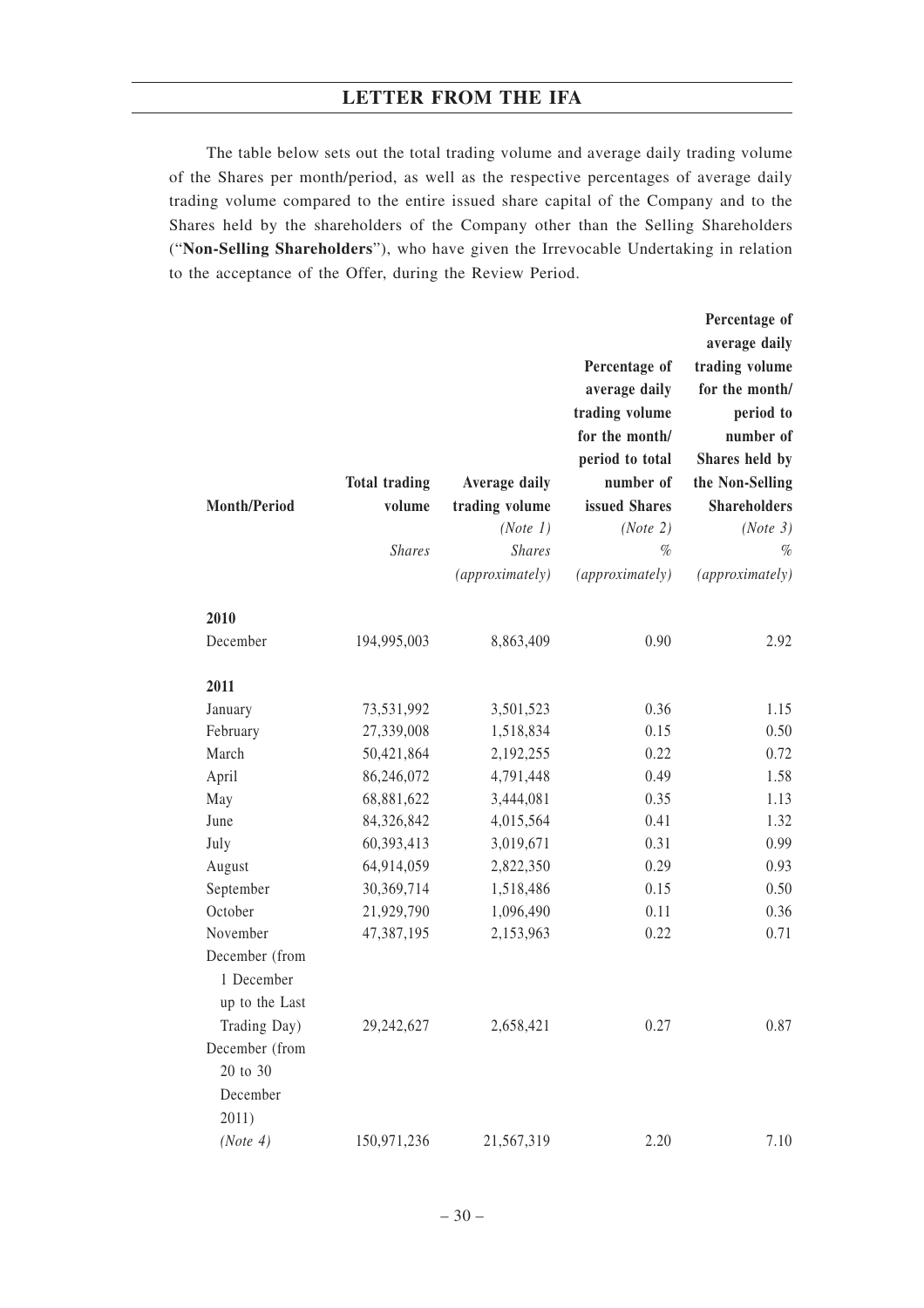|                     |                      |                           |                  | Percentage of<br>average daily |
|---------------------|----------------------|---------------------------|------------------|--------------------------------|
|                     |                      |                           | Percentage of    | trading volume                 |
|                     |                      |                           | average daily    | for the month/                 |
|                     |                      |                           | trading volume   | period to                      |
|                     |                      |                           | for the month/   | number of                      |
|                     |                      |                           | period to total  | Shares held by                 |
|                     | <b>Total trading</b> | <b>Average daily</b>      | number of        | the Non-Selling                |
| <b>Month/Period</b> | volume               | trading volume            | issued Shares    | <b>Shareholders</b>            |
|                     | <b>Shares</b>        | (Note 1)<br><b>Shares</b> | (Note 2)<br>$\%$ | (Note 3)<br>$\%$               |
|                     |                      |                           |                  |                                |
|                     |                      | (approximately)           | (approximately)  | (approximately)                |
| 2012                |                      |                           |                  |                                |
| January (from 3     |                      |                           |                  |                                |
| January 2012        |                      |                           |                  |                                |
| to the Latest       |                      |                           |                  |                                |
| Practicable         |                      |                           |                  |                                |
| Date)               | 20,410,627           | 3,401,771                 | 0.35             | 1.12                           |
| Pre Offer           |                      |                           |                  |                                |
| <b>Period</b>       | 839,979,201          | 3,243,163                 | 0.33             | 1.07                           |
| <b>Early Offer</b>  |                      |                           |                  |                                |
| Period              | 171,381,863          | 13,183,220                | 1.34             | 4.34                           |

*Source of data:* Website of the Stock Exchange

#### *Notes:*

- 1. Average daily trading volume is calculated by dividing the total trading volume for the month/period by the number of trading days during the month/period.
- 2. Based on the entire issued share capital of the Company of 982,250,000 Shares as at the Latest Practicable Date.
- 3. Based on a total of 303,820,000 issued Shares held by the Non-Selling Shareholders as at the Latest Practicable Date (assuming YGM has not received any of the 8,200,000 Additional Shares).
- 4. Trading in the Shares on the Stock Exchange was suspended on 16 December 2011 and 19 December 2011 pending the release of the Joint Announcement.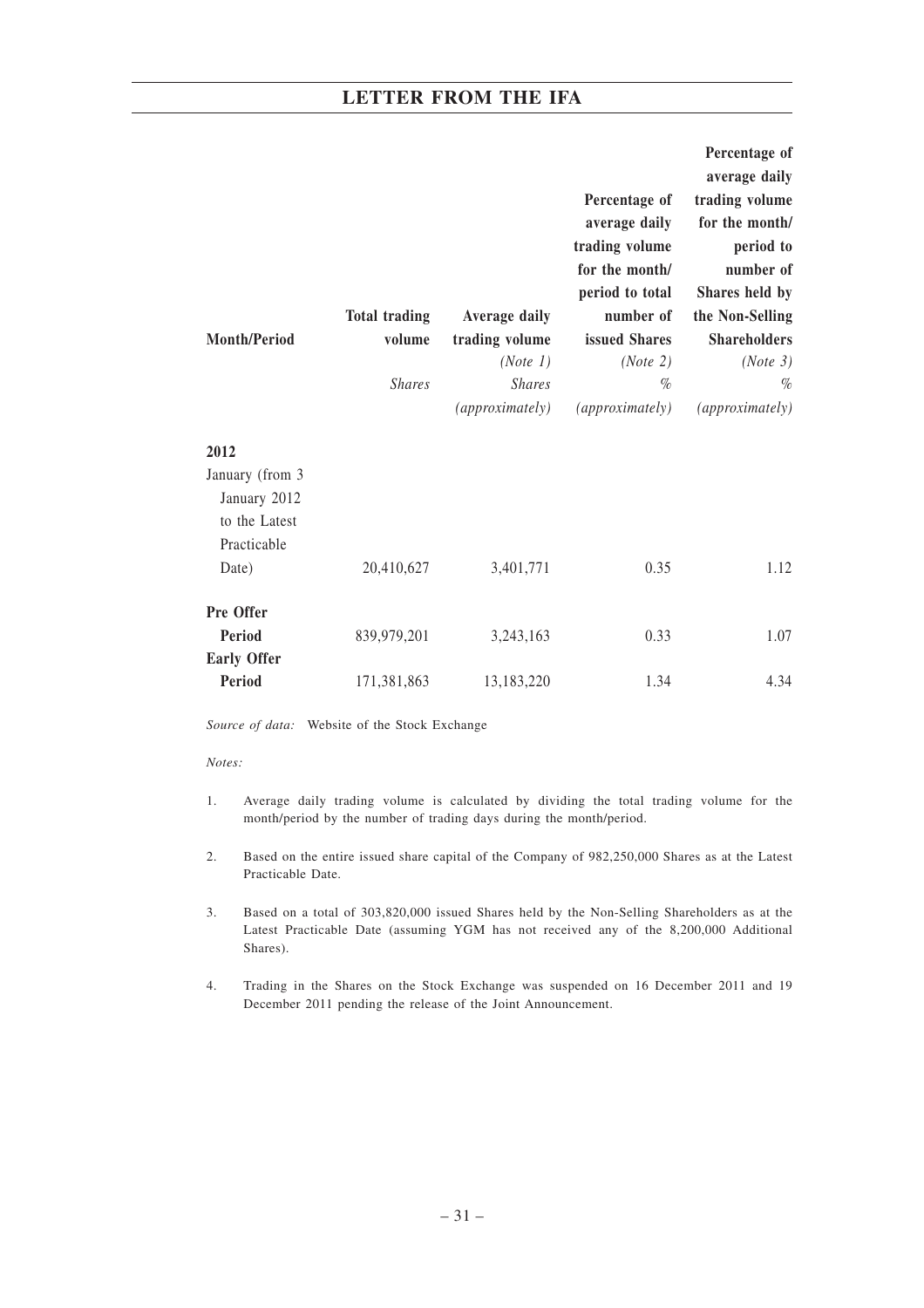As shown in the chart and table above, during the Pre Offer Period from 1 December 2010 to the Last Trading Day, the average daily trading volume of the Shares for each month/period ranged from the lowest of 1,096,490 Shares (representing approximately 0.11% of the entire issued share capital of the Company and approximately 0.36% of the number of Shares held by the Non-Selling Shareholders) in October 2011 to the highest of 8,863,409 Shares (representing approximately 0.90% of the entire issued share capital of the Company and approximately 2.92% of the number of Shares held by the Non-Selling Shareholders) in December 2010. In addition, the average daily trading volume of the Shares for each month/period during the Pre Offer Period was lower than 1% of the total number of Shares, or lower than 2% of the total number of Shares held by the Non-Selling Shareholders (save for December 2010). On that basis, we consider that the liquidity of the Shares was consistently low during the Pre Offer Period.

The trading volume of the Shares increased substantially after the release of the Joint Announcement, comparing with the Pre Offer Period. The average daily trading volume of the Shares during the Early Offer Period from the day of resumption of trading in the Shares on the Stock Exchange amounted to approximately 13,183,220 Shares, representing approximately 1.34% of the total number of issued Shares and approximately 4.34% of the number of Shares held by the Non-Selling Shareholders. In particular, on the day of resumption of trading in the Shares on 20 December 2011, the trading volume of the Shares surged to 86,766,971 Shares, representing approximately 8.83% of the total number of issued Shares and approximately 28.56% of the number of Shares held by the Non-Selling Shareholders. Thereafter, (i) trading volume of the Shares dropped sharply by approximately 74.94% to 21,744,308 Shares on 21 December 2011, and dropped further by approximately 50.30% to 10,807,139 Shares on 22 December 2011; and (ii) from 22 December 2011 up to and including the Latest Practicable Date, daily trading volume of the Shares ranged from the lowest 502,123 Shares (representing approximately 0.05% of the total number of issued Shares and approximately 0.17% of the number of Shares held by the Non-Selling Shareholders) to 12,504,413 Shares (representing approximately 1.27% of the total number of issued Shares and approximately 4.12% of the number of Shares held by the Non-Selling Shareholders). We are of the view that the relatively high trading volume of the Shares during the Early Offer Period, when compared with that of the Pre Offer Period, could be attributable to the announcement of the Offer and the market speculation relating to the future prospects of the Group after the close of the Offer, and such level of trading volume may not be sustained in future. Although Non-Selling Shareholders may be able to sell part or all of their Shares in the market, there may be difficulties for the Independent Shareholders who hold relatively sizeable shareholdings to realise their entire holding of Shares in the market if they wish so in case the level of trading volume is not able to sustain in the future, and the disposal of a large volume of Shares by the Shareholders in the market during the same period may exert a downward pressure on the market price of the Shares.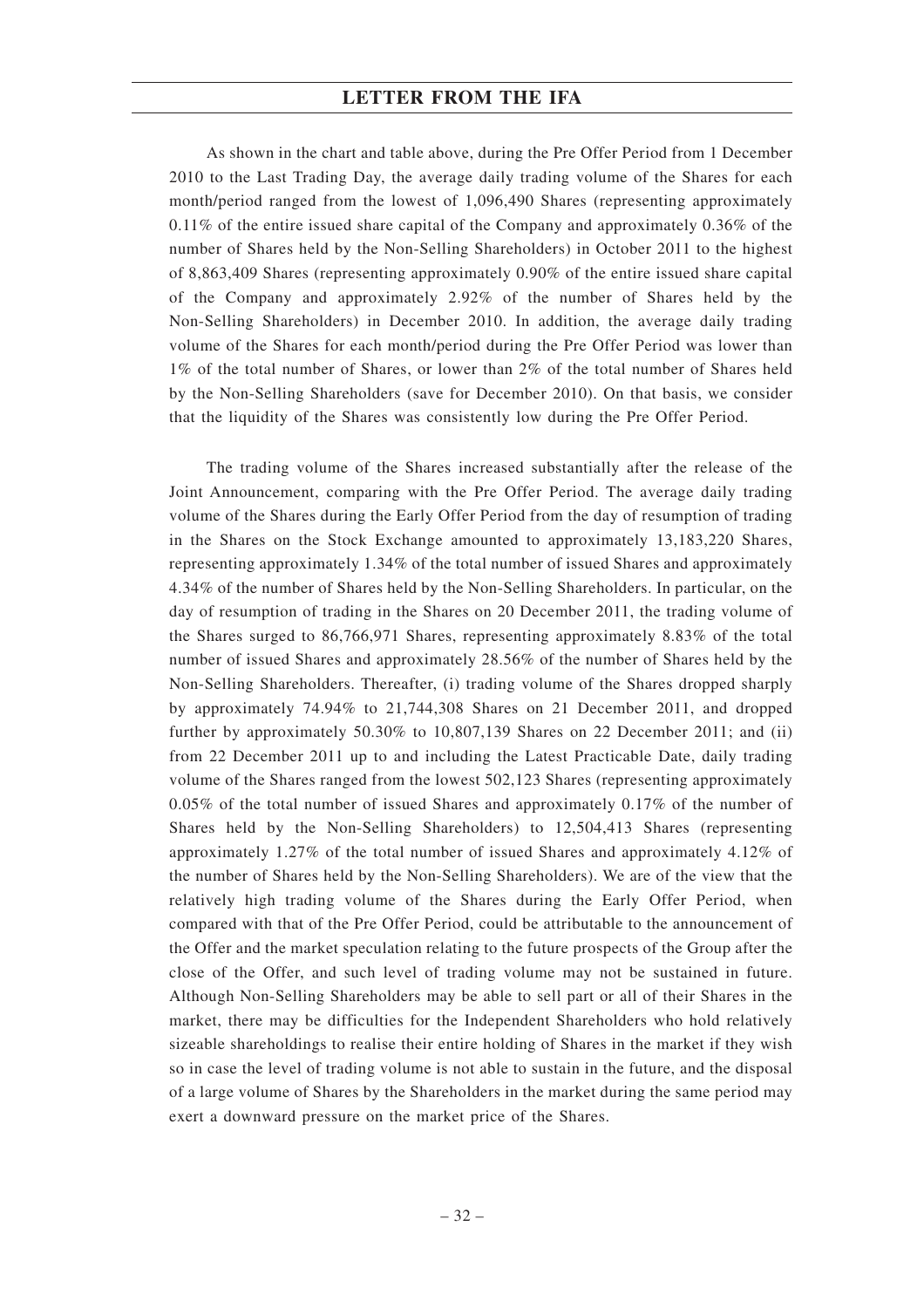### **3. Valuation of the Group**

In assessing the fairness of the Offer Price, we have conducted a search of companies ("**Comparable Companies**") listed on the Stock Exchange with the following selection criteria: (i) the Comparable Companies' principal business includes manufacture, retail and wholesale of apparel and accessories under various brand names as described in their respective latest published annual reports or on the Stock Exchange's website; (ii) those listed companies who mainly engages in the manufacture and sale of apparels on an OEM basis are excluded as the Company's principal business on retail and wholesale of the apparel and accessories is not on an OEM basis; and (iii) those listed companies with a market capitalisation of less than HK\$1,000,000,000 are excluded as they are relatively small in size by comparing to (a) the value of the Company of HK\$2,652,075,000, being calculated based on the Offer Price of HK\$2.70 per Share and 982,250,000 issued Shares as at the Latest Practicable Date; and (b) the market capitalisation of the Company of HK\$2,632,430,000, being calculated based on the closing price of HK\$2.68 per Share and 982,250,000 issued Shares as at the Latest Practicable Date. To the best of our knowledge, effort and endeavor and based on the above criteria and our search conducted on the website of the Stock Exchange, we consider the list of Comparable Companies is exhaustive and the Comparable Companies are fair and representative comparables to the Company. We have compared the respective valuation multiples, including price-to-earnings ratio ("**P/E Ratio**") and the price-to-book value ratio ("**P/B Ratio**") of the Comparable Companies, with the implied P/E Ratio and P/B Ratio of the Company at the Offer Price, details of which are set out in the table below:

|                                                   | <b>Stock</b> |                                                                                                                | <b>Market</b>           |                  |                  |
|---------------------------------------------------|--------------|----------------------------------------------------------------------------------------------------------------|-------------------------|------------------|------------------|
| <b>Company Name</b>                               | Code         | Principal activities                                                                                           | capitalisation<br>(HK\$ | <b>P/E Ratio</b> | <b>P/B Ratio</b> |
|                                                   |              |                                                                                                                | million)                | (times)          | (times)          |
|                                                   |              |                                                                                                                | (Note 1)                | (Note 2)         | (Note 3)         |
| Glorious Sun<br>Enterprises Ltd.                  | 393          | Retailing, export and<br>production of casual<br>wear                                                          | 2,648.54                | 7.29x            | 1.03x            |
| Evergreen<br>International<br>Holdings<br>Limited | 238          | Manufacturing and<br>trading of clothing<br>and clothing<br>accessories                                        | 1,688.91                | 9.36x            | 0.98x            |
| <b>Esprit Holdings</b><br>Ltd. (Note $4$ )        | 330          | Wholesale and retail<br>distribution and<br>licensing of quality<br>fashion and lifestyle<br>products designed | 14,014.15               | 177.39x          | 0.86x            |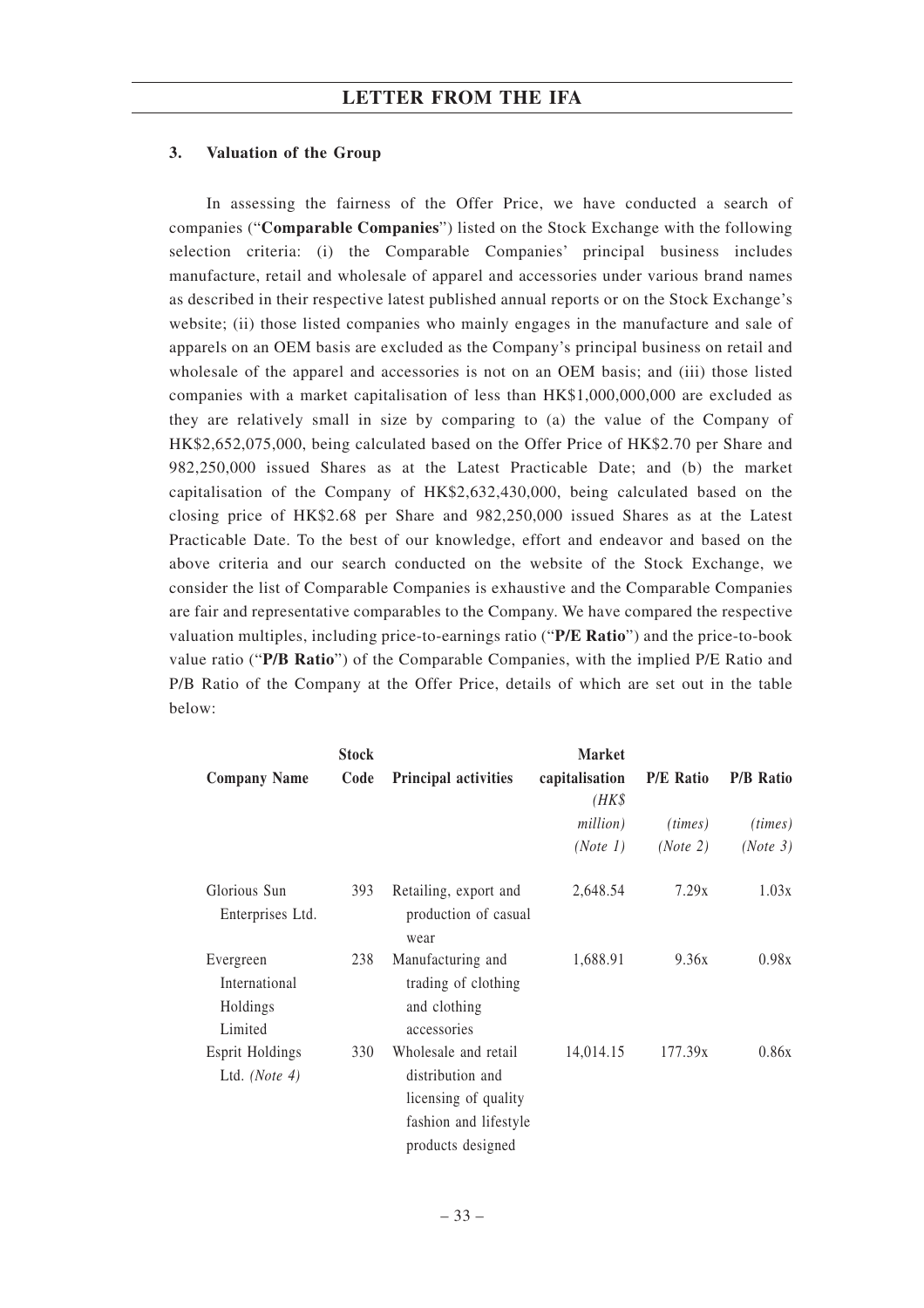|                                   | <b>Stock</b> |                                                                                                                                                                                                          | <b>Market</b>           |                  |                  |
|-----------------------------------|--------------|----------------------------------------------------------------------------------------------------------------------------------------------------------------------------------------------------------|-------------------------|------------------|------------------|
| <b>Company Name</b>               | Code         | Principal activities                                                                                                                                                                                     | capitalisation<br>(HK\$ | <b>P/E Ratio</b> | <b>P/B Ratio</b> |
|                                   |              |                                                                                                                                                                                                          | million)                | (times)          | (times)          |
|                                   |              |                                                                                                                                                                                                          | (Note 1)                | (Note 2)         | (Note 3)         |
| Joyce Boutique<br>Holdings Ltd.   | 647          | Sales of designer<br>fashion garments,<br>cosmetics and<br>accessories                                                                                                                                   | 1,153.04                | 8.69x            | 1.84x            |
| Giordano<br>International<br>Ltd. | 709          | Retail and distribution<br>of high quality,<br>value-priced men's,<br>women's and<br>children's apparel and<br>accessories                                                                               | 8,656.14                | 16.12x           | 3.59x            |
| Trinity Ltd.                      | 891          | Retailing of high-end to<br>luxury menswear and<br>luxury fashion and<br>accessories                                                                                                                     | 9,242.39                | 27.12x           | 4.11x            |
| I.T Ltd.                          | 999          | Sales of fashion wears<br>and accessories                                                                                                                                                                | 5,322.10                | 13.72x           | 2.72x            |
| China Outfitters<br>Holdings Ltd. | 1146         | Apparel design,<br>manufacturing,<br>marketing and sales<br>company in the PRC<br>with a focus on<br>menswear including<br>smart casual wear,<br>outdoor casual wear,<br>leisure wear and<br>accessories | 4,762.85                | 15.38x           | 5.57x            |
| China Lilang Ltd.                 | 1234         | Design, source,<br>manufacture and sell<br>high-quality business<br>and casual apparel<br>for men                                                                                                        | 8,597.24                | 17.40x           | 3.92x            |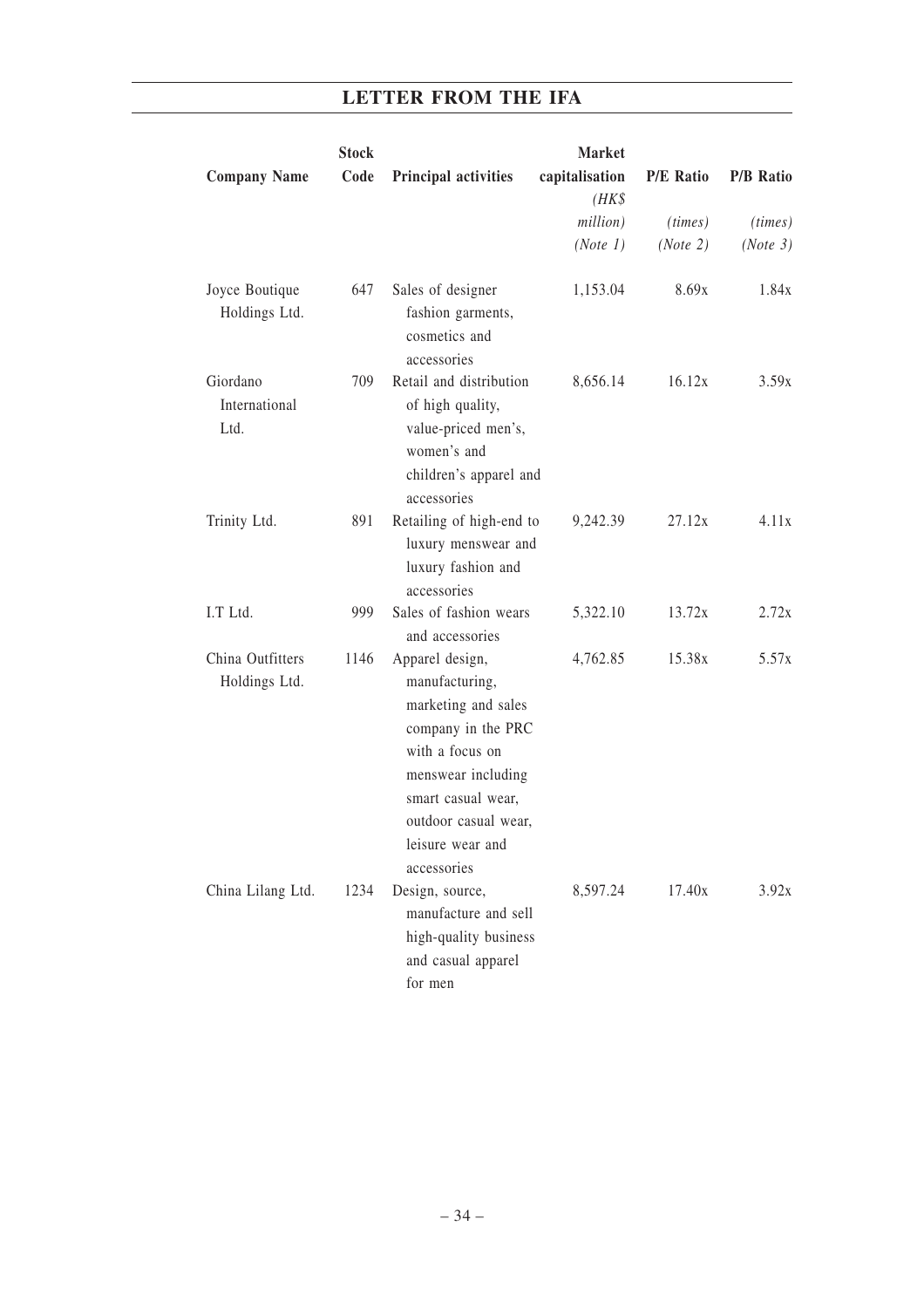|                                           | <b>Stock</b> |                                                                                                                                                                                                                                                                          | <b>Market</b>  |                  |                  |
|-------------------------------------------|--------------|--------------------------------------------------------------------------------------------------------------------------------------------------------------------------------------------------------------------------------------------------------------------------|----------------|------------------|------------------|
| <b>Company Name</b>                       | Code         | <b>Principal activities</b>                                                                                                                                                                                                                                              | capitalisation | <b>P/E Ratio</b> | <b>P/B Ratio</b> |
|                                           |              |                                                                                                                                                                                                                                                                          | (HK\$          |                  |                  |
|                                           |              |                                                                                                                                                                                                                                                                          | million)       | (times)          | (times)          |
|                                           |              |                                                                                                                                                                                                                                                                          | (Note 1)       | (Note 2)         | (Note 3)         |
| Goldlion<br>Holdings Ltd.                 | 533          | Distribution and<br>manufacturing of<br>garments, leather<br>goods and accessories<br>and licensing of<br>brand name; and<br>investments in and<br>development of<br>properties in the<br>PRC, Hong Kong and<br>Singapore                                                | 2,848.13       | 7.11x            | 1.08x            |
| Bosideng<br>International<br>Holdings Ltd | 3998         | Research, design and<br>development, raw<br>materials<br>procurement,<br>outsourced<br>manufacturing, and<br>marketing and<br>distribution of<br>branded down apparel<br>products                                                                                        | 19,217.64      | 12.71x           | 2.32x            |
| Tristate Holdings<br>Ltd                  | 458          | Garment manufacturing,<br>garment trading and<br>branded product<br>distribution                                                                                                                                                                                         | 1,080.54       | 5.49x            | 0.87x            |
| Texwinca<br>Holdings Ltd.                 | 321          | Production, dyeing and<br>sale of knitted fabric<br>and yarn, the<br>retailing and<br>distribution of casual<br>apparel and<br>accessory, the<br>provision of franchise<br>services, and the<br>provision of repair<br>and maintenance<br>services for motor<br>vehicles | 12,251.21      | 9.74x            | 2.11x            |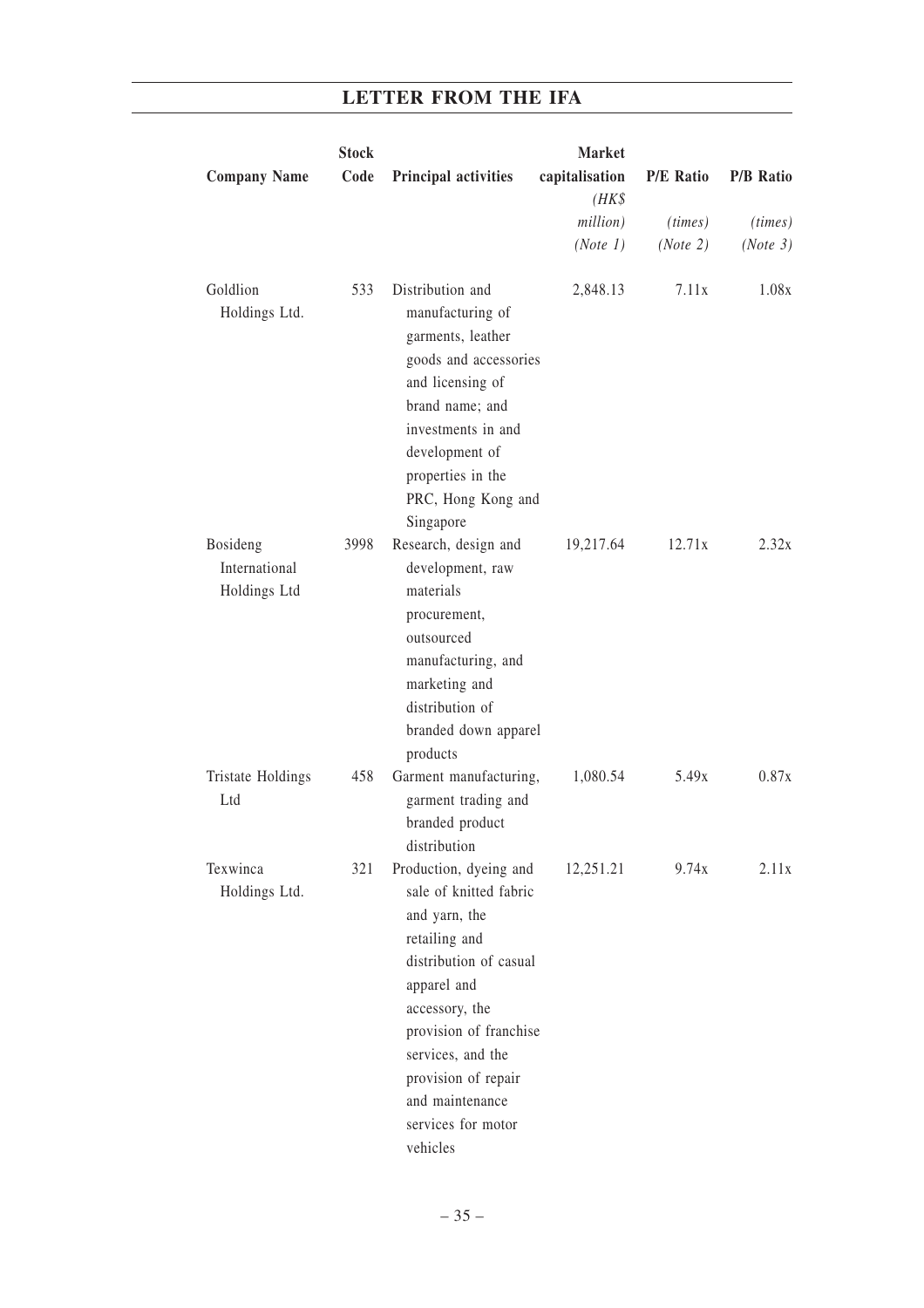|                     | <b>Stock</b>       |                                                                                                                                                                                                                     | <b>Market</b>           |                  |                  |
|---------------------|--------------------|---------------------------------------------------------------------------------------------------------------------------------------------------------------------------------------------------------------------|-------------------------|------------------|------------------|
| <b>Company Name</b> | Code               | Principal activities                                                                                                                                                                                                | capitalisation<br>(HK\$ | <b>P/E Ratio</b> | <b>P/B Ratio</b> |
|                     |                    |                                                                                                                                                                                                                     | million)                | (times)          | (times)          |
|                     |                    |                                                                                                                                                                                                                     | (Note 1)                | (Note 2)         | (Note 3)         |
| Ports Design Ltd.   | 589                | Design, manufacture<br>and retail distribution<br>of ladies' and men's<br>fashion garments, and<br>the sale of<br>accessories in China<br>and Hong Kong,<br>under the brand name<br>"PORTS<br><b>INTERNATIONAL"</b> | 6,825.31                | 12.28x           | 3.29x            |
|                     |                    |                                                                                                                                                                                                                     | Average                 | 12.49x           | 2.57x            |
|                     |                    |                                                                                                                                                                                                                     | (Note 4)                |                  |                  |
|                     |                    |                                                                                                                                                                                                                     | <b>Median</b>           | 12.28x           | 2.32x            |
|                     |                    |                                                                                                                                                                                                                     | <b>Maximum</b>          | 27.12x           | 5.57x            |
|                     |                    |                                                                                                                                                                                                                     | (Note 4)                |                  |                  |
|                     |                    |                                                                                                                                                                                                                     | <b>Minimum</b>          | 5.49x            | 0.87x            |
|                     |                    |                                                                                                                                                                                                                     | (Note 4)                |                  |                  |
| The Company         | <b>Offer Price</b> | Implied value of the                                                                                                                                                                                                | 2,652.08                | 11.09x           | 2.77x            |

*Source of data:* Website of the Stock Exchange

#### *Notes:*

- 1. The market capitalisation of each Comparable Company was calculated based on the closing price per its share as at the Latest Practicable Date and the number of issued shares of such Comparable Company as at 31 December 2011, being the last update as quoted on the latest monthly return published by each Comparable Company on the website of the Stock Exchange before the Latest Practicable Date.
- 2. The P/E Ratio was calculated based on the market capitalisation of each Comparable Company as at the Latest Practicable Date as calculated in Note 1 above and its net profit attributable to shareholders for the latest financial year as extracted from its latest published annual report.
- 3. The P/B Ratio was calculated based on the market capitalisation of each Comparable Company as at the Latest Practicable Date as calculated in Note 1 above and its net assets as at the latest financial year end date/half year-end date as extracted from its latest published annual/interim report.
- 4. The calculation of the average, median, maximum and minimum P/E Ratio and P/B Ratio of the Comparable Companies excluded Esprit Holdings Ltd. as its P/E Ratio is exceptionally high due to a significant drop in the net profit attributable to its shareholders in relation to the closure of retail stores and the divestment of operations.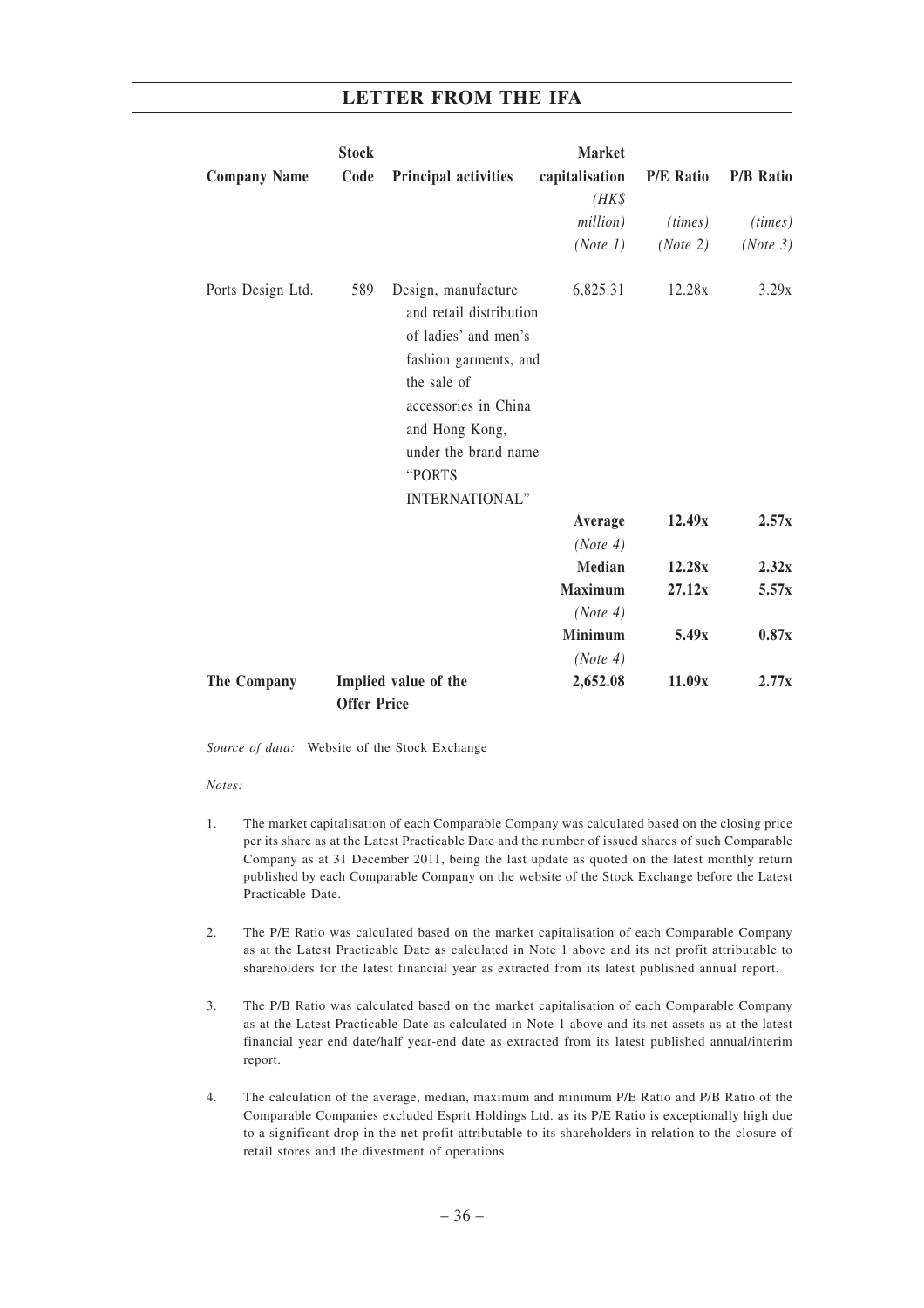### *P/E Ratios and P/B Ratios analysis*

As the Group is principally engaged in the design, marketing and retail and wholesale of apparel and accessories under various brand names and licensing of its proprietary trade mark and associated marks, we consider that the analysis of P/E Ratios is more meaningful than the analysis of P/B Ratios as P/B Ratios do not always take into account a company's certain intangible assets such as its brand name and other in-house created intellectual property. However, we include herewith the analysis of P/B Ratio for additional reference.

As set out in the above table, as at the Latest Practicable Date, the P/E Ratios of the Comparable Companies (excluding Esprit Holdings Ltd.) ranged from approximately 5.49 times to approximately 27.12 times ("**Comparable P/E Range**"), with an average and a median of approximately 12.49 times and 12.28 times respectively. In addition, the P/B Ratios of the Comparable Companies ranged from approximately 0.87 times to approximately 5.57 times ("**Comparable P/B Range**"), with an average and a median of approximately 2.57 times and 2.32 times respectively. The Offer Price of HK\$2.70 per Share implies a P/E Ratio of 11.09 times for the Company, which is in line with the average and the median of the P/E Ratios of the Comparable Companies (excluding Esprit Holdings Ltd.) and lies within the Comparable P/E Range as at the Latest Practicable Date. Meanwhile, the implied P/B Ratio of the Company of 2.77 times is higher than the average and the median of the P/B Ratios of the Comparable Companies (excluding Esprit Holdings Ltd.) and lies within the Comparable P/B Range as at the Latest Practicable Date.

### **4. Financial performance and prospects of the Group**

The Group is principally engaged in the design, marketing and retail and wholesale of apparel and accessories under various brand names including "Hang Ten" and licensing of its proprietary trade mark "Hang Ten" and associated marks.

A summary of the Group's financial information, comprising (i) a financial summary of the Group for each of the three years ended 31 March 2011 and the six months ended 30 September 2011; (ii) the Group's unaudited interim results for the six months ended 30 September 2011; and (iii) the Group's audited consolidated financial statements for the year ended 31 March 2011, is set out in Appendix II to the Composite Document.

As set out in the Company's annual report for the year ended 31 March 2011 ("**Annual Report**"), the turnover for the year ended 31 March 2011 increased by approximately 14.93% from approximately HK\$2,056.44 million for the year ended 31 March 2010 to approximately HK\$2,363.52 million. The gross profit also increased by approximately 17.41% to approximately HK\$1,357.41 million in the same year. The profit attributable to the Shareholders for the year ended 31 March 2011 amounted to approximately HK\$239.13 million, representing an increase of approximately 67.23% from approximately HK\$143.00 million in the previous year. The Company considered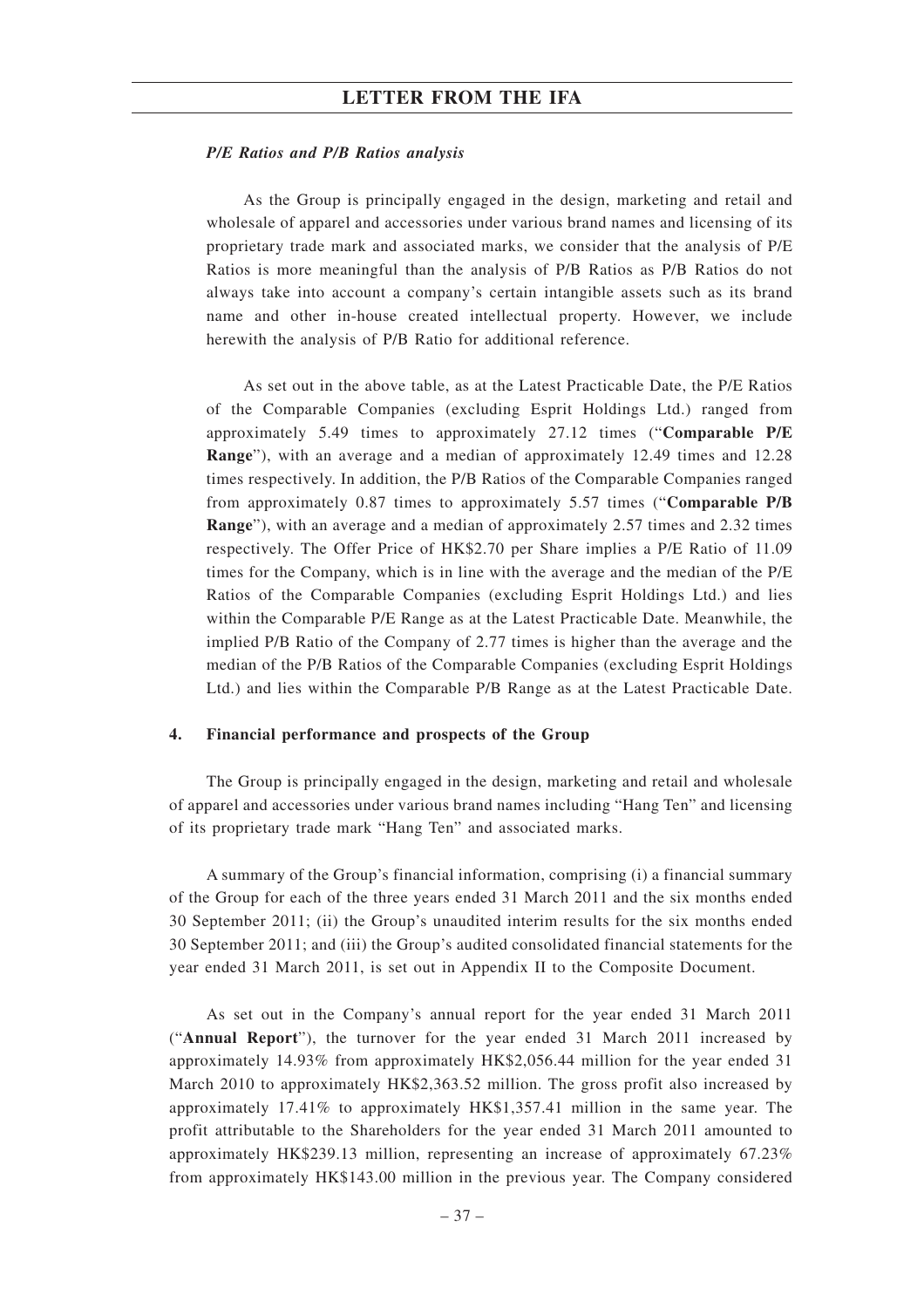that the improvement in the Group's operating results was mainly attributable to the economic conditions in the markets where the Group operates continued to improve and the Group had also strengthened its product design and adjusted its product mix during the year.

In addition, as set out in the Company's interim report for the six months ended 30 September 2011 ("**Interim Report**"), the turnover increased to approximately HK\$1,175.60 million, representing an increase of approximately 13.23% comparing to the corresponding period of the previous year, as the sales generated from retail and distribution of apparel increased. The gross profit also increased by approximately 14.59% to approximately HK\$679.25 million during the same period. The profit attributable to the Shareholders for the six months ended 30 September 2011 amounted to approximately HK\$114.01 million, representing an increase of approximately 33.16% as compared to the corresponding period in the previous year.

The management of the Group further set out in the Annual Report that the Group will continue to expand its network and enhance its product design and development in order to provide attractive merchandise to its customers as well as allocate effort to strengthen the position of its brands and fine tune the product mix to improve the margins. In addition, the management of the Group considered that the major markets of the Group's products are Taiwan, South Korea, Singapore, Malaysia, the PRC, Hong Kong and Macau. Therefore, it was set out in the Interim Report that, with the intention to continue to benefit from the steady economic growth in Taiwan and South Korea, the Group will continue to expand its operation and penetrate further in these two markets. The Group will also continue to develop the PRC market in view of its vigorous consumer demand and undertake measures to improve the sales and efficiency of the Group's other markets, including Singapore, Malaysia, Hong Kong and Macau.

We also noted from the Letter from Citi that the Offeror is making the Offer with the intention to enter the growing segment of casual fashion apparel with mass appeal, and to increase its presence in key Asian markets including Taiwan, South Korea, the Mainland China and South East Asia. The Offeror intends to continue the Group's existing principal activities after closing of the Offer, subject to a continuing review of its operations and the development of a plan to realise synergies with the other operations of the Offeror Group, being the retailing of apparels in Hong Kong and the PRC and children's products in Hong Kong and South East Asia. Accordingly, if these synergies were realised after the Offer, there may be a positive impact on the enlarged group on their business going forward.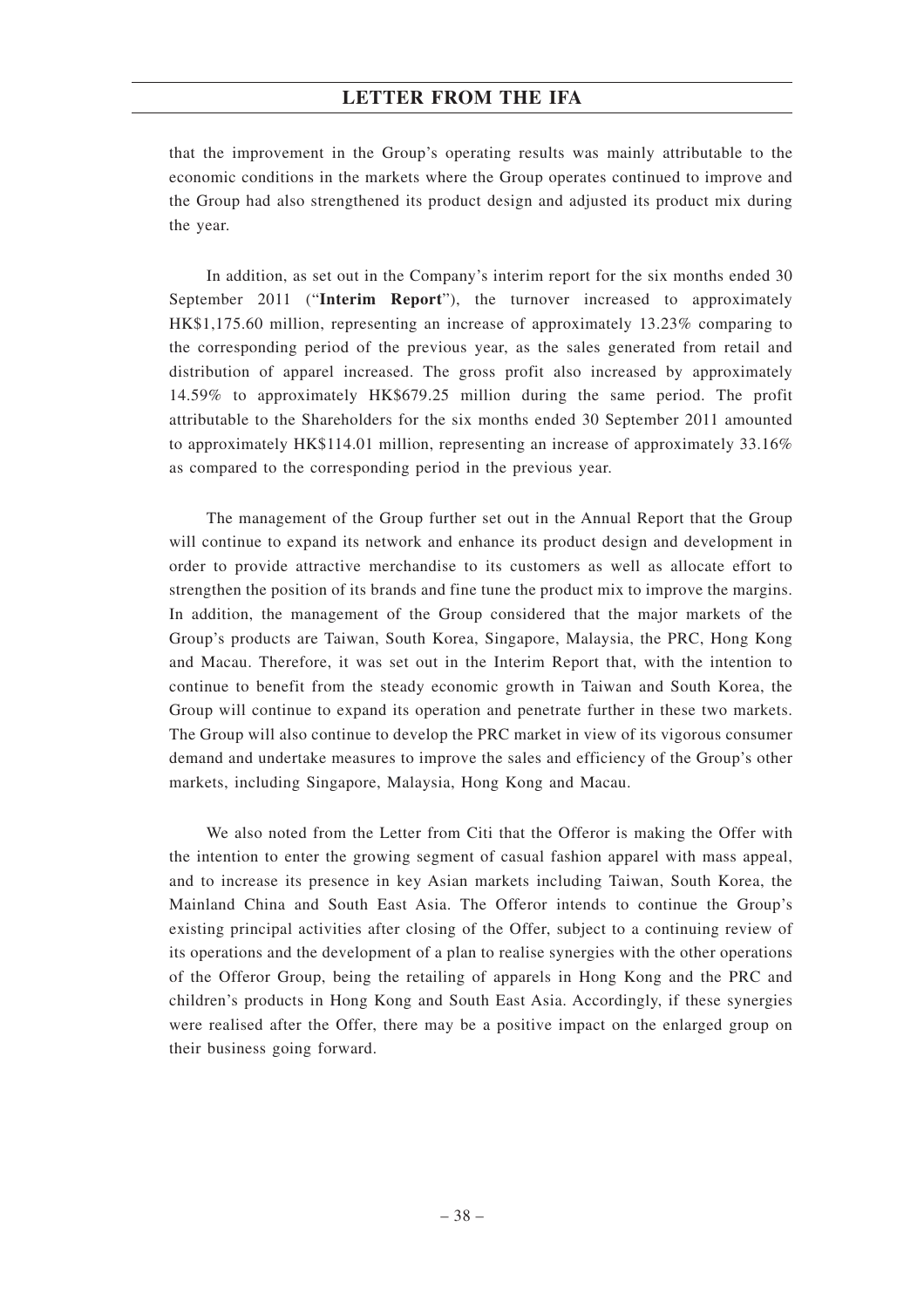As the Group's business plan and the synergies effect mentioned above may or may not be realised in the future, those Independent Shareholders who are not confident in the future prospects of the Group following the close of the Offer are advised to consider realising part or all of their investments in the Shares by accepting the Offer, or by disposing of their Shares in the market if the market prices of the Shares exceed the Offer Price and the net proceeds from sale of Shares in the market exceed the amount receivable the Offer. Otherwise, Independent Shareholder who are confident in the future prospects of the Group may consider retaining part or all of their shareholding in the Company.

### **5. Information on the Offeror and its intention on the Group**

As set out in the Letter from Citi, the Offeror is a company incorporated in the British Virgin Islands on 22 September 2011 with limited liability. As at the Latest Practicable Date, the Offeror is wholly and beneficially owned by Li & Fung (Retailing) Limited. Li & Fung (Retailing) Limited is an investment holding company for the retail businesses of its holding company, Li & Fung (1937) Limited, which in turn is a wholly-owned subsidiary of King Lun Holdings Limited. King Lun Holdings Limited is a company incorporated in the British Virgin Islands and is beneficially owned as to 50% by Dr. William Fung Kwok Lun and as to 50% by HSBC Trustee (C.I.) Limited as trustee of a trust established for the benefit of the family members of Dr. Victor Fung Kwok King. Dr. Victor Fung Kwok King and Dr. William Fung Kwok Lun are brothers.

The Offer is not related to any of the publicly listed entities in which the privately held Li & Fung (1937) Limited has interests, including Li & Fung Limited (Stock Code: 494), Trinity Limited (Stock Code: 891) and Convenience Retail Asia Limited (Stock Code: 831).

The principal activities of the Offeror Group are investment holding and the retailing of apparels in Hong Kong and the PRC and children's products in Hong Kong and South East Asia.

The Offeror is making the Offer with the intention to enter the growing segment of casual fashion apparel with mass appeal, and to increase its presence in key Asian markets including Taiwan, South Korea, Mainland China and South East Asia. In addition, the Offeror intends that the Group will continue its existing principal activities after closing of the Offer, subject to a continuing review of its operations and the development of a plan to realise synergies with the other operations of the Offeror Group. The Offeror does not intend to introduce any major changes to the existing operations and businesses of the Group. Subject to the result of the continuing review of the operations of the Group, the Offeror may explore other business opportunities and consider whether any acquisitions of assets and/or businesses or any other investments by the Group will be appropriate in order to enhance its growth. In view of the aforesaid, the Offeror is of the view that the Offer is in its long term commercial interest. The Offeror has no intention to discontinue the employment of the employees of the Group (save for a change in the composition of the Board) or to dispose of or deploy the fixed assets of the Group other than those in its ordinary course of business.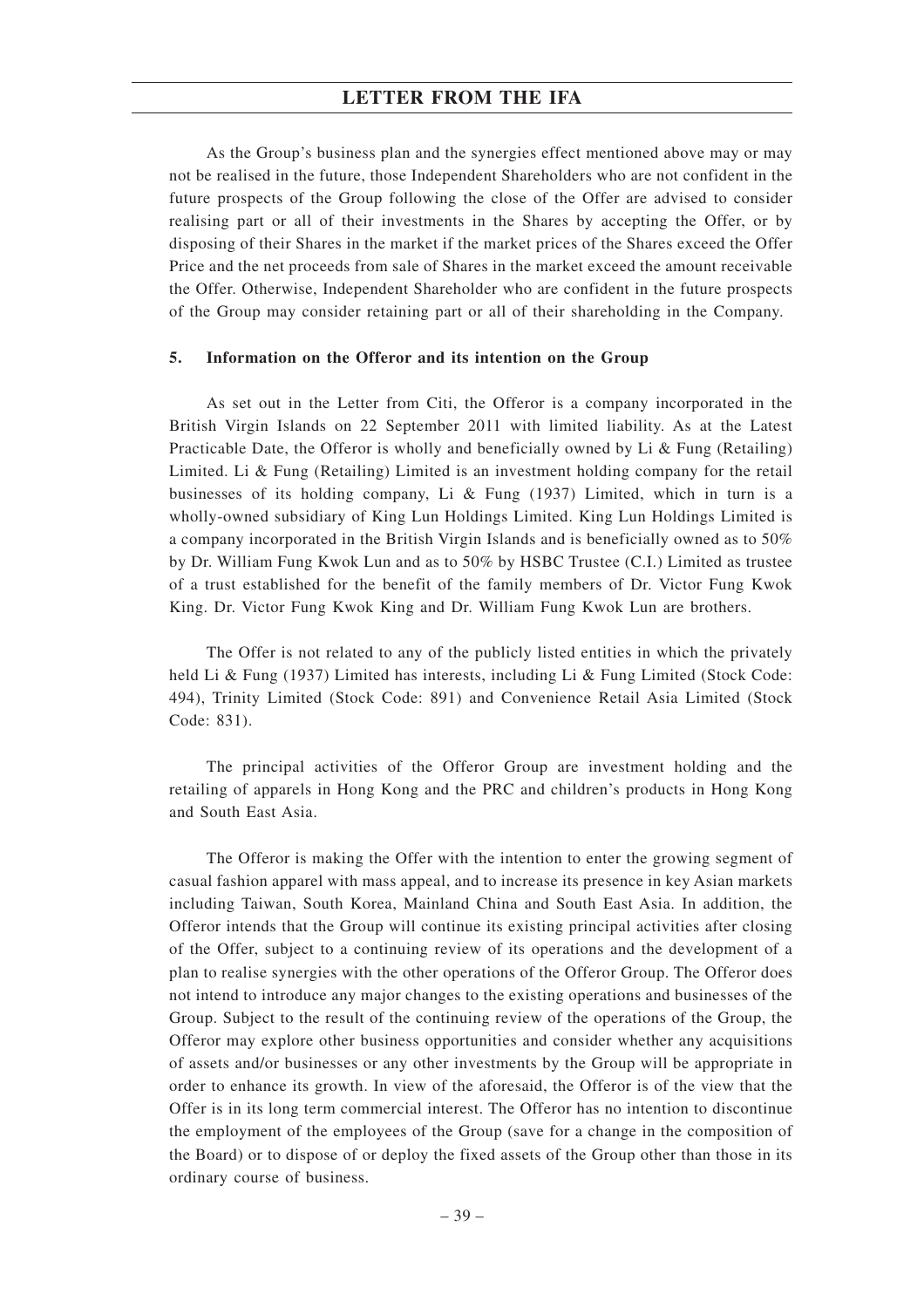Since the Offeror's plan to synergise the respective businesses and operations of the Group and the Offeror Group may or may not be realised successfully in future, those Independent Shareholders who are not confident in the future prospects of the Group following the close of the Offer are advised to consider realising part or all of their investments in the Shares by accepting the Offer, or by disposing of their Shares in the market if the market prices of the Shares exceed the Offer Price and the net proceeds from sale of Shares in the market exceed the amount receivable the Offer. Otherwise, Independent Shareholder who are confident in the future prospects of the Group may consider retaining part or all of their shareholding in the Company.

### **6. Other Considerations**

### *Compulsory acquisition or maintaining the listing status of the Company*

Independent Shareholders shall note that as set out in the Letter from Citi, the Offeror intends to consider availing itself of the powers of compulsory acquisition under Section 102(1) of the Companies Act if the Offeror obtains the prescribed percentage of approval from holders of Shares approving the Offer as required by Section 102(1) of the Companies Act and is permitted to do so under Rule 2.11 of the Takeovers Code.

If the level of acceptances of the Offer reaches the prescribed level under Section 102(1) of the Companies Act and Rule 2.11 of the Takeovers Code permits a compulsory acquisition, and if the Offeror proceeds with the exercise of such compulsory acquisition rights and the privatisation of the Company, the Company will apply for the withdrawal of listing of the Shares from the Stock Exchange pursuant to Rule 6.15 of the Listing Rules and a suspension of dealings in the Shares from the close of the Offer up to the withdrawal of listing of Shares from the Stock Exchange.

In the event that the Offeror does not effect the compulsory acquisition of the remaining Shares, whether by reason of not having acquired the prescribed percentage as required under the Companies Act or otherwise, the Offeror may take such steps as are necessary to ensure, or procure the Company to take such steps as are necessary to ensure, that the Company maintains an adequate public float so as to comply with the applicable requirements of the Listing Rules.

However, Independent Shareholders shall note that upon the close of the Offer, there may be insufficient public float for the Shares, or if the Stock Exchange believes that a false market exists or may exist in the trading of the Shares or there are insufficient Shares in public hands to maintain an orderly market, then the Stock Exchange will consider exercising its discretion to suspend dealings in the Shares. In view of the sufficient public float requirement under the Listing Rules, each of the Offeror and the Company will undertake to the Stock Exchange to take appropriate steps to ensure that sufficient public float exists in the Shares after closing of the Offer.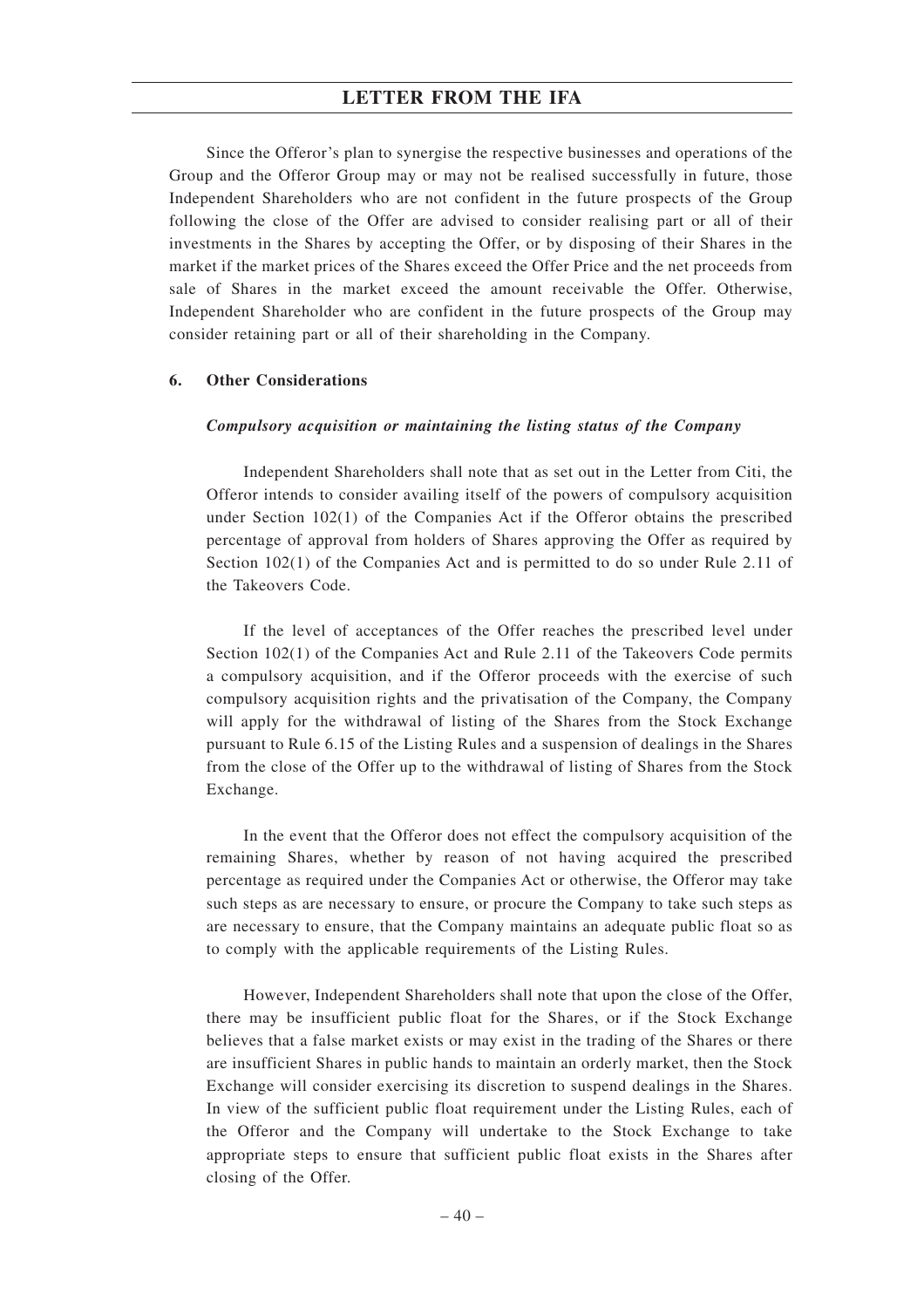For further information about the compulsory acquisition or maintaining the listing status of the Company, please refer to the paragraph headed "Compulsory acquisition or maintaining the listing status of the Company" in the Letter from Citi in the Composite Document.

Given the Offeror's intention to consider availing itself of the powers of compulsory acquisition as set out above, and if the Offeror proceeds with the exercise of such compulsory acquisition rights and the privatisation of the Company pursuant to applicable rules and regulations, the Company will apply for withdrawal of listing of the Shares from the Stock Exchange and a suspension of dealings in the Shares from the close of the Offer up to the withdrawal of listing of Shares from the Stock Exchange, Independent Shareholders shall note that their Shares (in case they do not consider to accept the Offer) may be subject to compulsory acquisition and/or may not be able to deal on the Stock Exchange after close of the Offer in case there is a suspension of dealings as mentioned in the aforesaid circumstance.

### *Hong Kong Stamp duty*

Independent Shareholders shall note that by accepting the Offer, they will be subject to seller's ad valorem stamp duty at a rate of 0.1% of the market value of the Shares or consideration payable by the Offeror in respect of the relevant acceptances of the Offer, whichever is higher. Such amount will be deducted from the amount payable to the relevant Shareholder on acceptance of the Offer.

### **RECOMMENDATION**

Having considered the abovementioned principal factors and reasons, in particular that:

- (i) during the Review Period, in particular during the Pre Offer Period, the Shares were in general traded at prices lower than the Offer Price for most of the time (the average daily closing prices of each month/period ranged from HK\$1.49 to HK\$2.32, with an overall average daily closing price of approximately HK\$1.95 per Share, during the Pre Offer Period);
- (ii) the Offer Price HK\$2.70 per Share represents (i) a premium of approximately 58.82% over the closing price of HK\$1.70 per Share as quoted on the Stock Exchange as at Last Trading Day, (ii) premiums of over 50% over the average closing prices of the Shares for the last 5, 10 and 30 consecutive trading days up to and including the Last Trading Day respectively, (iii) a premium of approximately 0.75% over the closing price of HK\$2.68 per Share as quoted on the Stock Exchange on the Latest Practicable Date; and (iv) premiums of approximately 175.51% and 178.35% over the NAV as at 31 March 2011 and NAV as at 30 September 2011 respectively;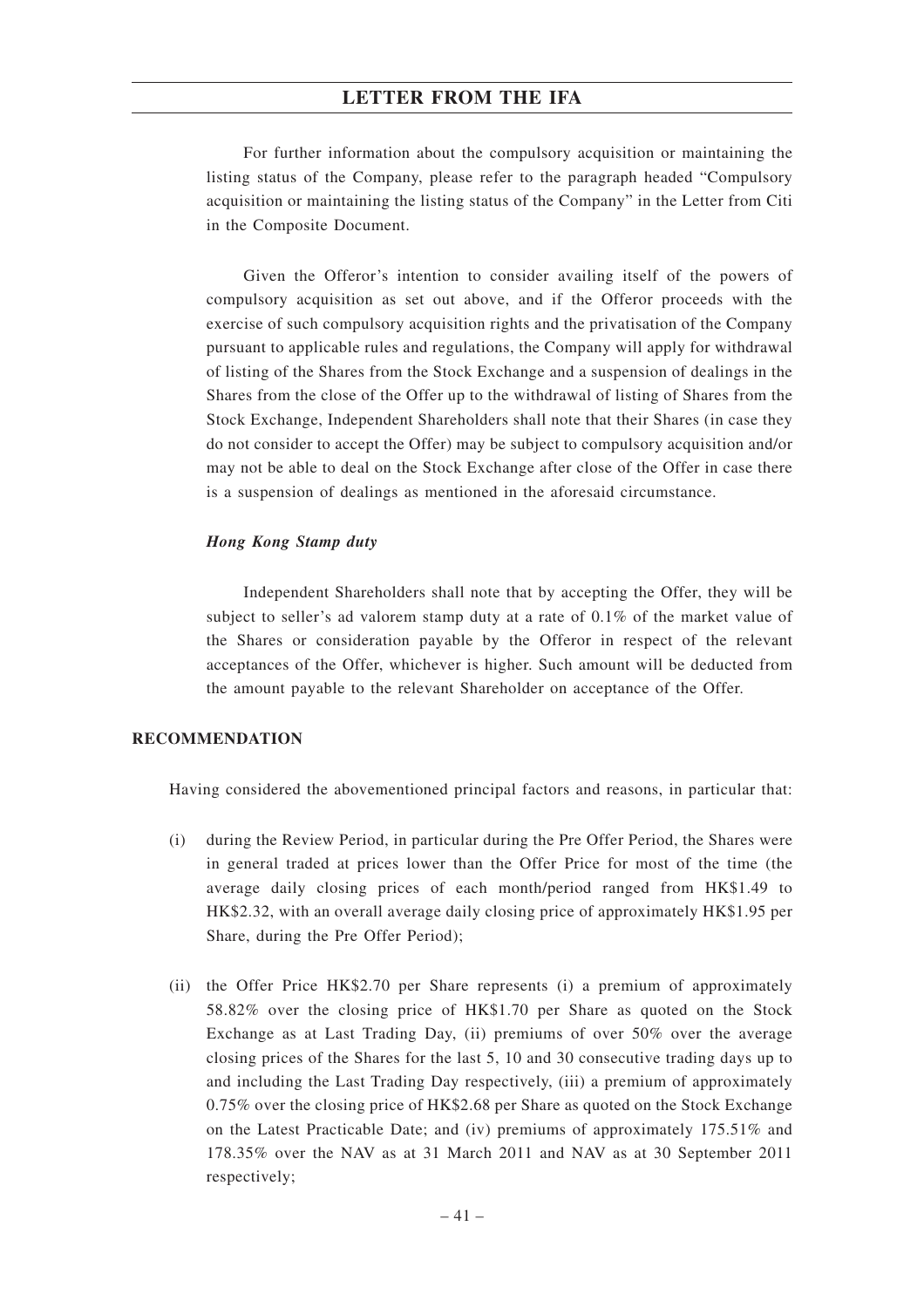- (iii) the low liquidity of the Shares during the Pre Offer Period (as demonstrated by the fact that the average daily trading volume of the Shares for each month/period during the Pre Offer Period was lower than 1% of the total number of Shares, or lower than 2% of the total number of Shares held by the Non-Selling Shareholders (save for December 2010)), while the relatively high level of the trading volume of the Shares during the Early Offer Period may be driven by the announcement of the Offer and may not be able to sustain in future after close or withdrawal or lapse of the Offer;
- (iv) the Offer Price of HK\$2.70 per Share implies a P/E Ratio of 11.09 times for the Company, which is in line with the average and the median of the P/E Ratios of the Comparable Companies (excluding Esprit Holdings Ltd.) and lies within the Comparable P/E Range as at the Latest Practicable Date; and
- (v) the possible synergy effect that may or may not result with regard to the future development plan of the Group and the Offeror's intention to continue the Group's existing principal activities after closing of the Offer, subject to a continuing review to realise synergies with the other operations of the Offeror Group,

we are of the opinion that the terms of the Offer are fair and reasonable so far as the Independent Shareholders are concerned as a whole as the Offer provides the Independent Shareholders with an opportunity to realise part or all of their investment in the Shares at the Offer Price if they wish so. Accordingly, we recommend the Independent Board Committee to advise the Independent Shareholders to accept the Offer.

Those Independent Shareholders who are not confident in the future prospects of the Group and/or who would like to dispose part or all of their Shares before the close of the Offer are advised to closely monitor the market prices and the liquidity of the Shares during the Offer Period and, if the market prices of the Shares exceed the Offer Price and the net proceeds from sale of Shares in the market exceed the amount receivable under the Offer, they should consider selling their Shares in the market rather than accepting the Offer. On the other hand, those Independent Shareholders who are confident in the future prospects of the Group following the close of the Offer may consider retaining part or all of their shareholding in the Company.

> Yours faithfully, For and on behalf of **Celestial Capital Limited**

**Benson Chan** *Managing Director*

**Daphne Ng** *Managing Director*

**Michael Lam** *Executive Director*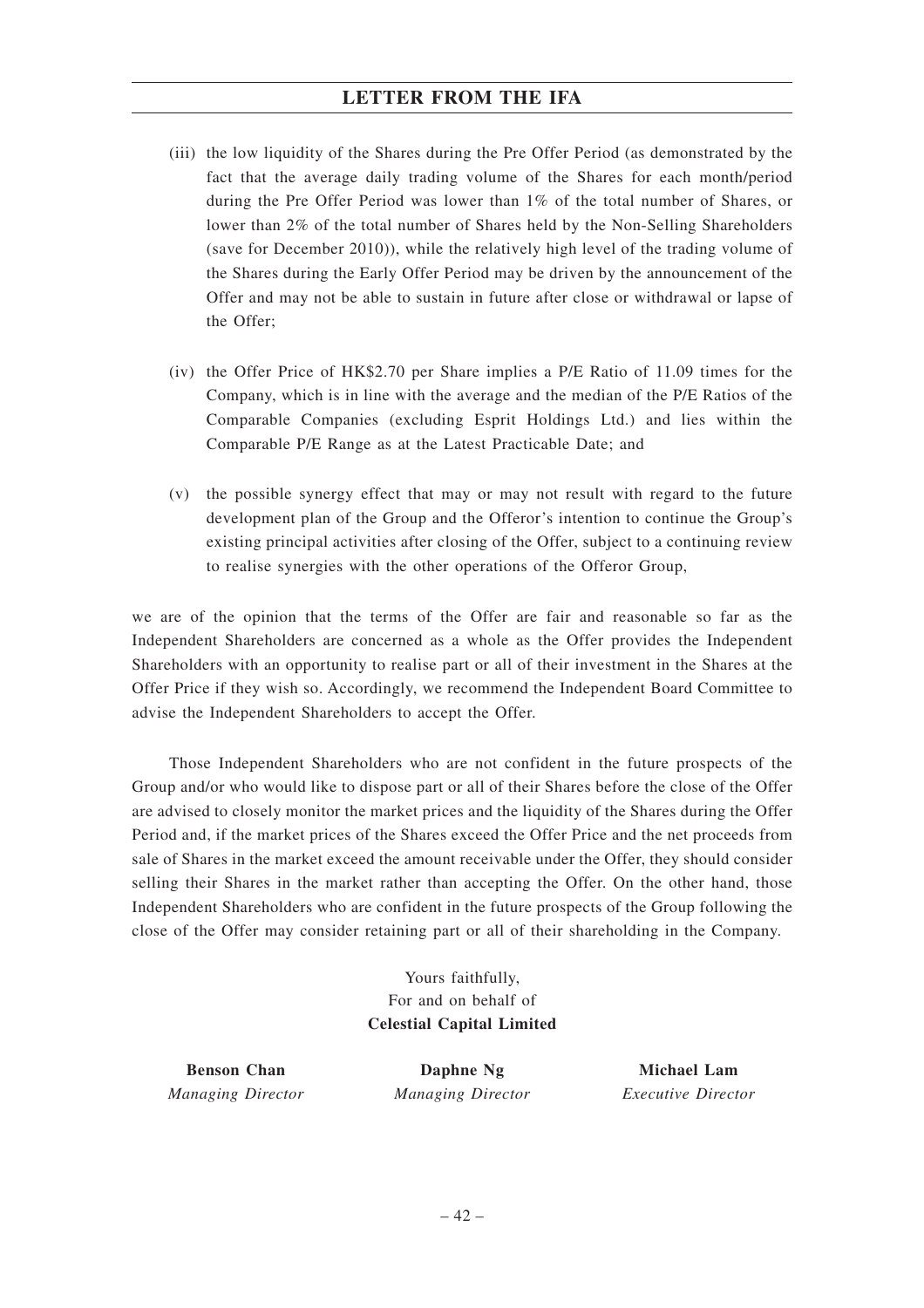### **1. PROCEDURES FOR ACCEPTANCE**

To accept the Offer, you should complete and sign the Form of Acceptance in accordance with the instructions thereon, which instructions form part of the terms of the Offer.

If the Share certificate(s) and/or transfer receipt(s) and/or any other document(s) of title in respect of your Shares are in your name, and you wish to accept the Offer, you must send the duly completed relevant Form of Acceptance together with the relevant Share certificate(s) and/or transfer receipt(s) and/or any other document(s) of title (and/or any satisfactory indemnity or indemnities required in respect thereof) in respect of the Shares which is/are in your name which you intend to accept the Offer by post or by hand, marked "Hang Ten Group Holdings Limited – Offer" on the envelope, to the Hong Kong Branch Registrar, Tricor Standard Limited, at 26th Floor, Tesbury Centre, 28 Queen's Road East, Hong Kong as soon as possible, but in any event so as to reach the Hong Kong Branch Registrar not later than 4:00 p.m. on the First Closing Date or such later time and/or date as the Offeror may determine and announce in accordance with the Takeovers Code.

If the Share certificate(s) and/or transfer receipt(s) and/or any other document(s) of title in respect of your Shares is/are in the name of a nominee company or some name other than your own and you wish to accept the Offer whether in full or in respect of part of your holding of Shares, you must either:

- (a) lodge your Share certificate(s) and/or transfer receipt(s) and/or any other document(s) of title (and/or any satisfactory indemnity or indemnities required in respect thereof), with the nominee company, or other nominee, and with instructions authorising it to accept the Offer on your behalf and requesting it to deliver the relevant Form of Acceptance duly completed together with the relevant Share certificate(s) and/or transfer receipt(s) and/or any other document(s) of title (and/or any satisfactory indemnity or indemnities required in respect thereof) to the Hong Kong Branch Registrar; or
- (b) arrange for the Shares to be registered in your name by the Company through the Hong Kong Branch Registrar and send the relevant Form of Acceptance duly completed and signed together with the relevant Share certificate(s) and/or transfer receipt(s) and/or any other document(s) of title (and/or any satisfactory indemnity or indemnities required in respect thereof) to the Hong Kong Branch Registrar; or
- (c) if your Shares have been lodged with your licensed securities dealer/custodian bank through CCASS, instruct your licensed securities dealer/custodian bank to authorise HKSCC Nominees Limited to accept the Offer on your behalf on or before the deadline set by HKSCC Nominees Limited. In order to meet the deadline set by HKSCC Nominees Limited, you should check with your licensed securities dealer/custodian bank for the timing on processing of your instruction, and submit your instruction to your licensed securities dealer/custodian bank as required by them; or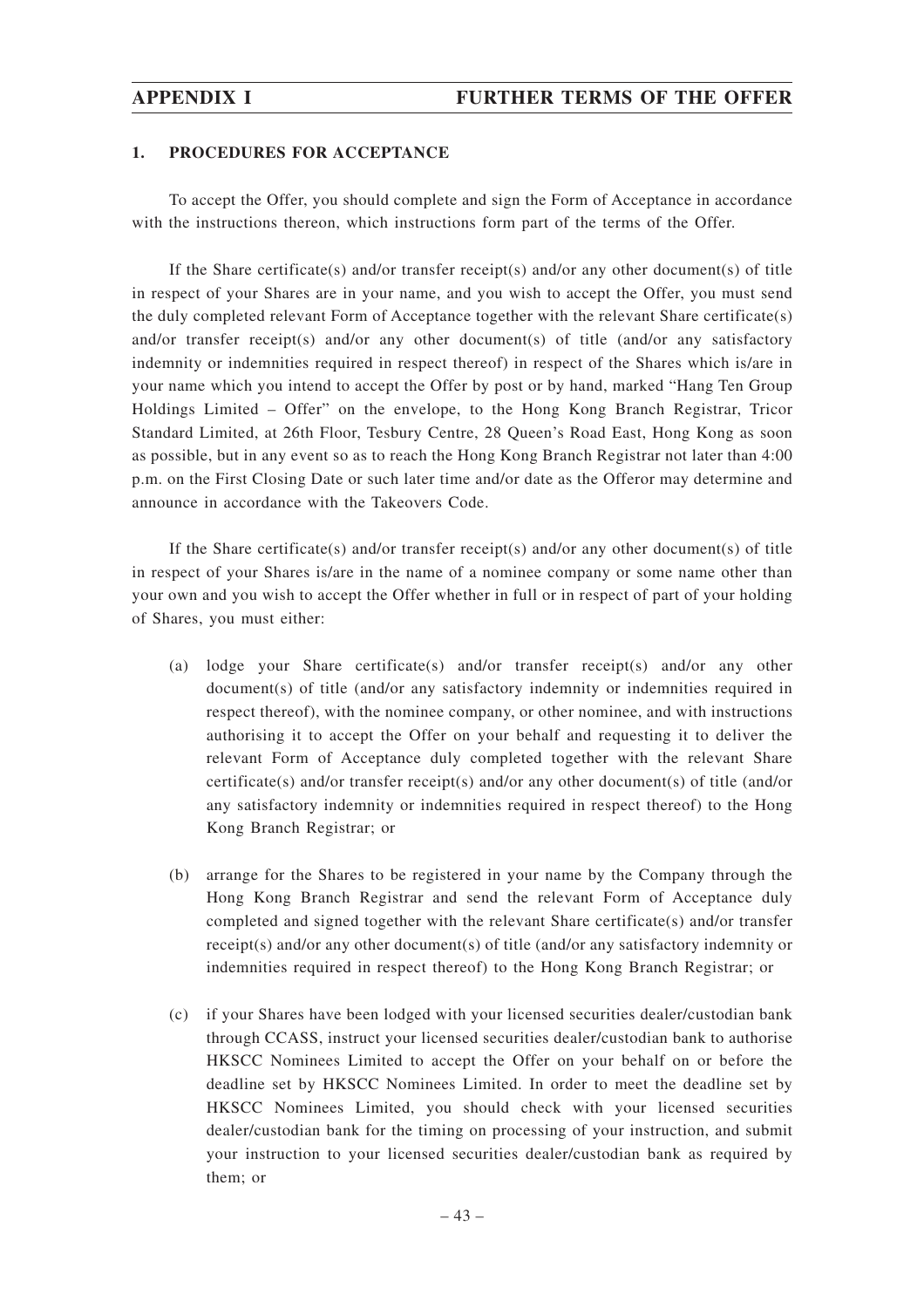(d) if your Shares have been lodged with your Investor Participant's Account with CCASS, authorise your instruction via the CCASS Phone System or CCASS Internet System on or before the deadline set by HKSCC Nominees Limited.

If the Share certificate(s) and/or transfer receipt(s) and/or any other document(s) of title (and/or any satisfactory indemnity or indemnities required in respect thereof) in respect of your Shares is/are not readily available and/or is/are lost, as the case may be, and you wish to accept the Offer, the Form of Acceptance should nevertheless be completed and delivered to the Hong Kong Branch Registrar together with a letter stating that you have lost one or more of your Share certificate(s) and/or transfer receipts and/or other document(s) of title or that it/they is/are not readily available. If you find such document(s) or if it/they become available, it/they should be forwarded to the Hong Kong Branch Registrar as soon as possible thereafter. If you have lost your Share certificate(s) and/or transfer receipt(s) and/or any other document(s) of title, you should also write to the Hong Kong Branch Registrar a letter of indemnity which, when completed in accordance with the instruction given, should be returned to the Hong Kong Branch Registrar.

If you have lodged transfer(s) of any of your Shares for registration in your name and have not yet received your Share certificate(s), and you wish to accept the Offer, you should nevertheless complete the Form of Acceptance and deliver it to the Hong Kong Branch Registrar together with the transfer receipt(s) duly signed by yourself. Such action will be deemed to be an irrevocable authority to any of Citi and/or, the Offeror or their respective agent(s) to collect from the Company or the Hong Kong Branch Registrar on your behalf the relevant Share certificate(s) when issued and to deliver such Share certificates to the Hong Kong Branch Registrar and to authorise and instruct the Hong Kong Branch Registrar to hold such Share certificate(s), subject to the terms and conditions of the Offer, as if it/they was/were delivered to the Hong Kong Branch Registrar with the relevant Form of Acceptance.

Acceptance of the Offer may not be counted as valid unless:

- (a) it is received by the Hong Kong Branch Registrar on or before the latest time for acceptance on the First Closing Date at 4:00 p.m. (or such later time and/or date as the Offeror may determine and announce with the consent of the Executive) and the Hong Kong Branch Registrar has recorded that the acceptance and any relevant documents required under paragraph (b) below have been so received; and
- (b) the Form of Acceptance is duly completed and is: (i) accompanied by Share certificate(s) and/or transfer receipt(s) and/or other document(s) of title (and/or any satisfactory indemnity or indemnities required in respect thereof) in respect of the relevant Shares and, if that/those Share certificate(s) is/are not in your name, such other documents (e.g. a duly stamped transfer of the relevant Shares in blank or in favour of the acceptor executed by the registered holder) in order to establish your right to become the registered holder of the relevant Shares; or (ii) from a registered Shareholder or his personal representatives (but only up to the amount of the registered holding and only to the extent that the acceptance relates to the Shares which are not taken into account under the other subparagraph of this paragraph (b)); or (iii) certified by the Hong Kong Branch Registrar or the Stock Exchange.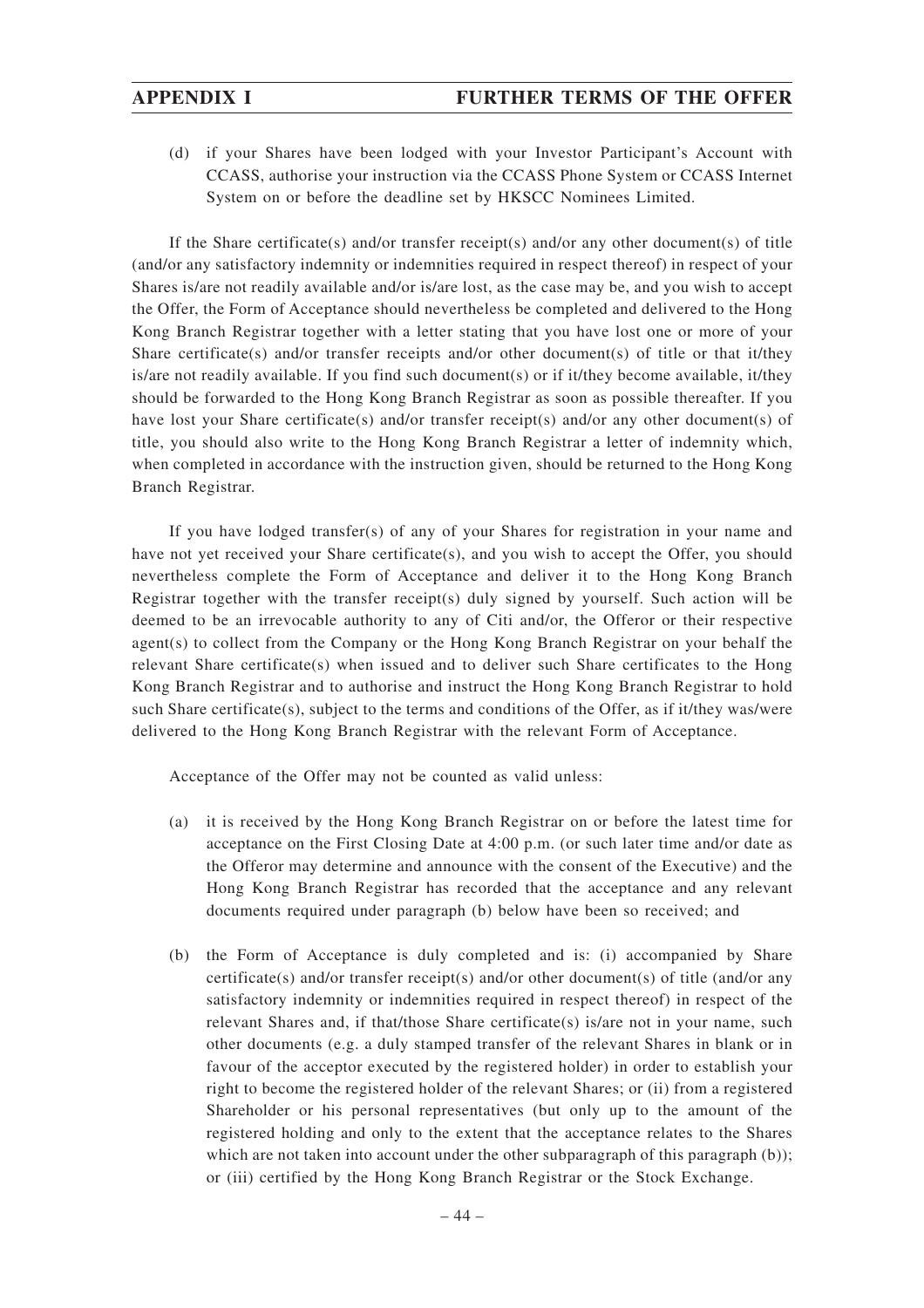If the Form of Acceptance is executed by a person other than the registered Shareholder, appropriate documentary evidence of authority (e.g. grant of probate or certified copy of a power of attorney) to the satisfaction of the Hong Kong Branch Registrar must be produced.

No acknowledgement of receipt of any Form of Acceptance, Share certificate(s) and/or transfer receipt(s) and/or any other document(s) of title (and/or any satisfactory indemnity or indemnities required in respect thereof) will be given.

The address of the Hong Kong Branch Registrar is Tricor Standard Limited at 26th Floor, Tesbury Centre, 28 Queen's Road East, Hong Kong.

### **2. SETTLEMENT**

Provided that the Form of Acceptance and relevant Share certificate(s) and/or transfer receipt(s) and/or any document(s) of title (and/or any satisfactory indemnity or indemnities required in respect thereof) are in complete and good order and have been received by the Hong Kong Branch Registrar by not later than 4:00 p.m. on the First Closing Date being the latest time for acceptance of the Offer (or such later time and/or date as the Offeror may determine and announce with the consent of the Executive) and the Offer has become or been declared unconditional in all respects, a cheque for the amount due to the accepting Shareholders in respect of the Shares tendered by them under the Offer, less seller's ad valorem stamp duty payable by them, will be despatched to the accepting Shareholders to the addresses specified on the Form of Acceptance by ordinary post at their own risk as soon as possible but in any event within 10 days of the later of the date on which the Offer becomes or is declared unconditional in all respects and the date on which all the relevant documents are received by the Hong Kong Branch Registrar to render such acceptance under the Offer complete and valid.

Settlement of the consideration to which any accepting Shareholder(s) is/are entitled under the Offer will be implemented in full in accordance with the terms of the Offer, without regard to any lien, right of set-off, counterclaim or other analogous right to which the Offeror may otherwise be, or claim to be, entitled against such accepting Shareholder(s).

### **3. ACCEPTANCE PERIOD AND REVISIONS**

Unless the Offer has previously been revised, the latest time and date for acceptance will be 4:00 p.m. on the First Closing Date. The Offeror reserves the right to revise the Offer after the despatch of this Composite Document until such day as it may determine and in accordance with the Takeovers Code. If the Offeror revises its terms, all Shareholders, whether or not they have already accepted the Offer, will be entitled to accept the revised Offer under the revised terms.

If the Offer is revised, the announcement of such revision will state the next closing date. If the Offer is revised, it will remain open for acceptance for a period of not less than 14 days from the posting of the revised offer document.

In order to be valid, the Form of Acceptance for the Offer must be received by the Hong Kong Branch Registrar in accordance with the instructions printed thereon by 4:00 p.m. on the First Closing Date.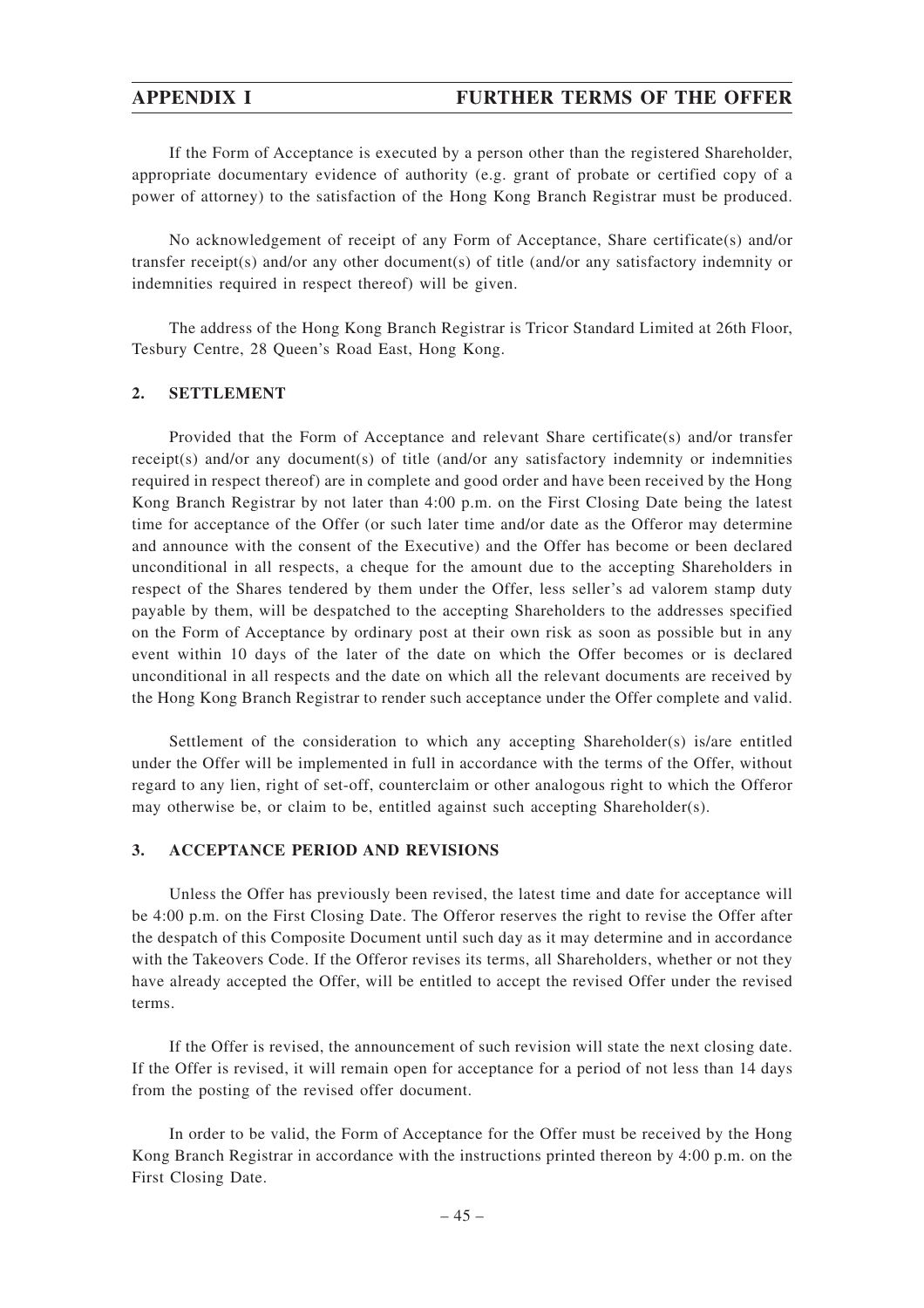If the First Closing Date is extended, any reference in this Composite Document and in the Form of Acceptance to the First Closing Date shall, except where the context otherwise requires, be deemed to refer to the First Closing Date of the Offer as so extended.

## **4. ANNOUNCEMENTS**

By 6:00 p.m. on the First Closing Date of the Offer, or such later time and/or date as the Executive may in exceptional circumstances permit, the Offeror must inform the Executive and the Stock Exchange of its decisions in relation to revision, extension, expiry or unconditionality of the Offer. The Offeror shall publish an announcement to be posted on the Stock Exchange's website by 7:00 p.m. on the First Closing Date stating whether the Offer has been revised or extended, or has expired or has become or been declared unconditional (and, in such case, whether as to acceptances or in all respects). The announcement shall specify the number of Shares and rights over Shares, (a) for which valid acceptances have been received; (b) held, controlled or directed by the Offeror or persons acting in concert with it before the Offer Period; and (c) acquired or agreed to be acquired by the Offeror or any person acting in concert with it during the Offer Period. The announcement must include details of any relevant securities (as defined in Note 4 to Rule 22 of the Takeovers Code) in the Company which the Offeror or any person acting in concert with it has borrowed or lent, save for any borrowed Shares which have been either on-lent or sold.

The announcement must specify the percentages of the relevant classes of share capital, and the percentages of voting rights of the Company, represented by these numbers of Shares.

## **5. RIGHT OF WITHDRAWAL**

- (a) Acceptance of the Offer tendered by the Shareholders shall be irrevocable and cannot be withdrawn, except in the circumstances set out in (b) below or in compliance with Rule 17 of the Takeovers Code which provides that an acceptor shall be entitled to withdraw his/her/its acceptance after 21 days from the First Closing Date if the Offer has not by then become unconditional as to acceptances.
- (b) If the Offeror is unable to comply with the requirements set out in the paragraph headed "Announcements" in this Appendix I, the Executive may require that the Shareholders who have tendered acceptances to the Offer be granted a right of withdrawal on terms that are acceptable to the Executive until the requirements set out in that paragraph are met.
- (c) If an accepting Shareholder withdraws his/her/its acceptance, the Offeror shall, as soon as possible but in any event within 10 days thereof, return to the relevant Shareholder, by ordinary post and at the risk of the Shareholder, the Share certificate(s) and/or transfer receipt(s) and/or other document(s) of title (and/or any satisfactory indemnity or indemnities required in respect thereof) in respect of the Shares lodged with the Form of Acceptance.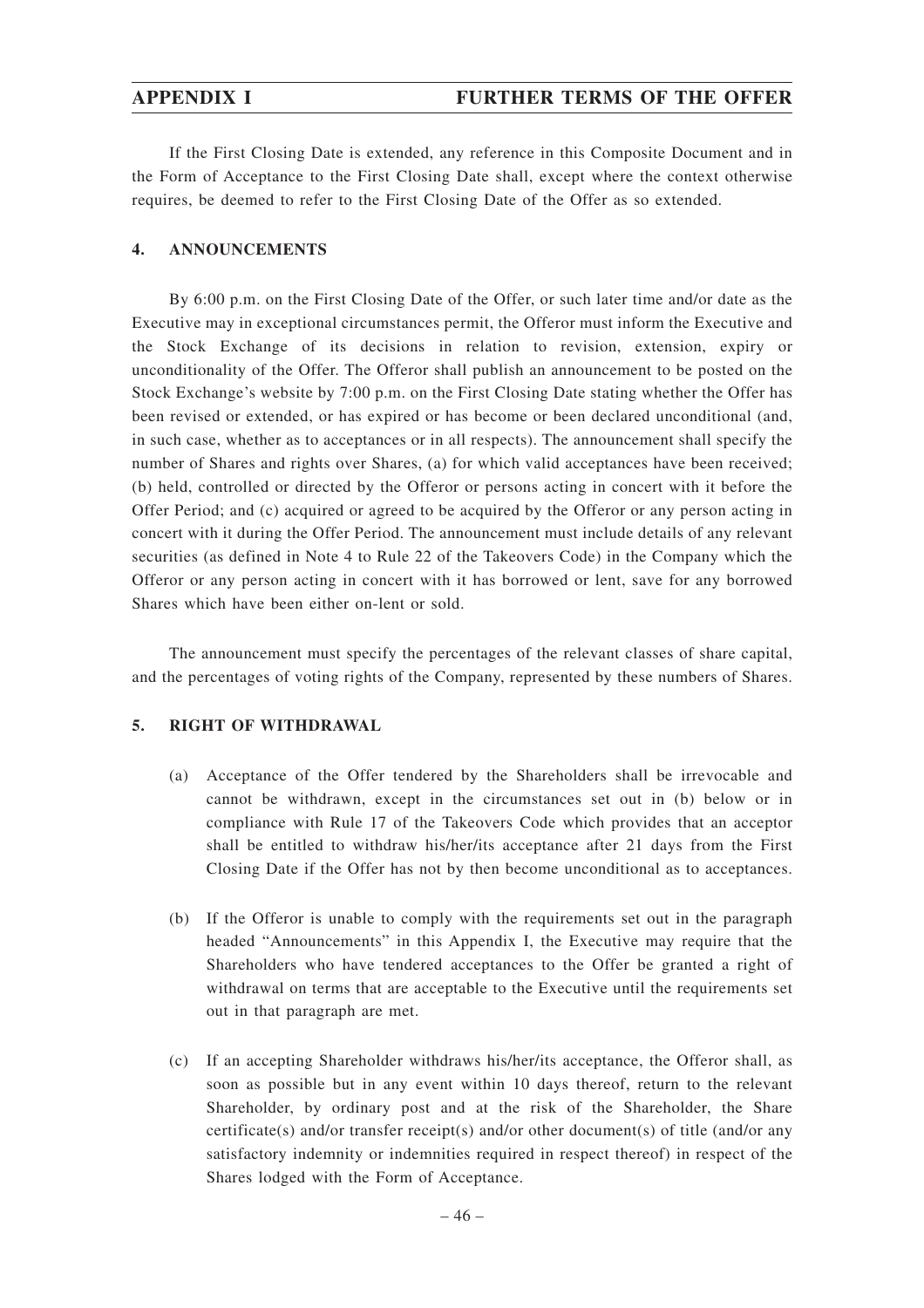### **6. STAMP DUTY**

Seller's ad valorem stamp duty (as prescribed under the Stamp Duty Ordinance, Chapter 117 of the Laws of Hong Kong) at a rate of 0.1% of the market value of the Shares or the consideration payable by the Offeror in respect of the relevant acceptances of the Offer, whichever is higher, will be deducted from the amount payable to the relevant Shareholder on acceptance of the Offer. The Offeror will arrange for payment of the stamp duty on behalf of accepting Shareholders in connection with the acceptance of the Offer and the transfer of the Shares.

## **7. TAXATION**

The Shareholders are recommended to consult their own professional advisers if they are in any doubt as to the tax implications of their accepting the Offer. It is emphasised that none of the Offeror, Citi or any of their respective directors or any persons involved in the Offer accepts any responsibility for any tax effects on, or liabilities of, any person or persons as a result of their acceptances of the Offer.

## **8. OVERSEAS HOLDERS OF THE SHARES**

The making of the Offer to persons with a registered address in jurisdictions outside Hong Kong may be prohibited or affected by the laws of the relevant jurisdiction. Shareholders who are citizens or residents or nationals of jurisdictions outside Hong Kong should obtain appropriate legal advice on, or be informed themselves about and observe any applicable regulatory or legal requirement. It is the responsibility of each person who wishes to accept the Offer to satisfy himself, herself or itself as to the full observance of the laws of the relevant jurisdiction in connection therewith, including the obtaining of any governmental, exchange control or other consents which may be required, the compliance with other necessary formalities, regulatory or legal requirements and the payment of any transfer or cancellation or other taxes or duties due in respect of such jurisdiction.

## **9. GENERAL**

(i) Acceptance of the Offer by any person or persons holding Shares will be deemed to constitute a warranty by such person or persons to the Offeror that the Shares acquired under the Offer are sold by any such person or persons free from all liens, charges, encumbrances, rights of pre-emption and any other third party rights of any nature and together with all rights attaching to them as at the First Closing Date or subsequently becoming attached to them, including the right to receive in full all dividends and other distributions, if any, declared, made or paid on or after the First Closing Date.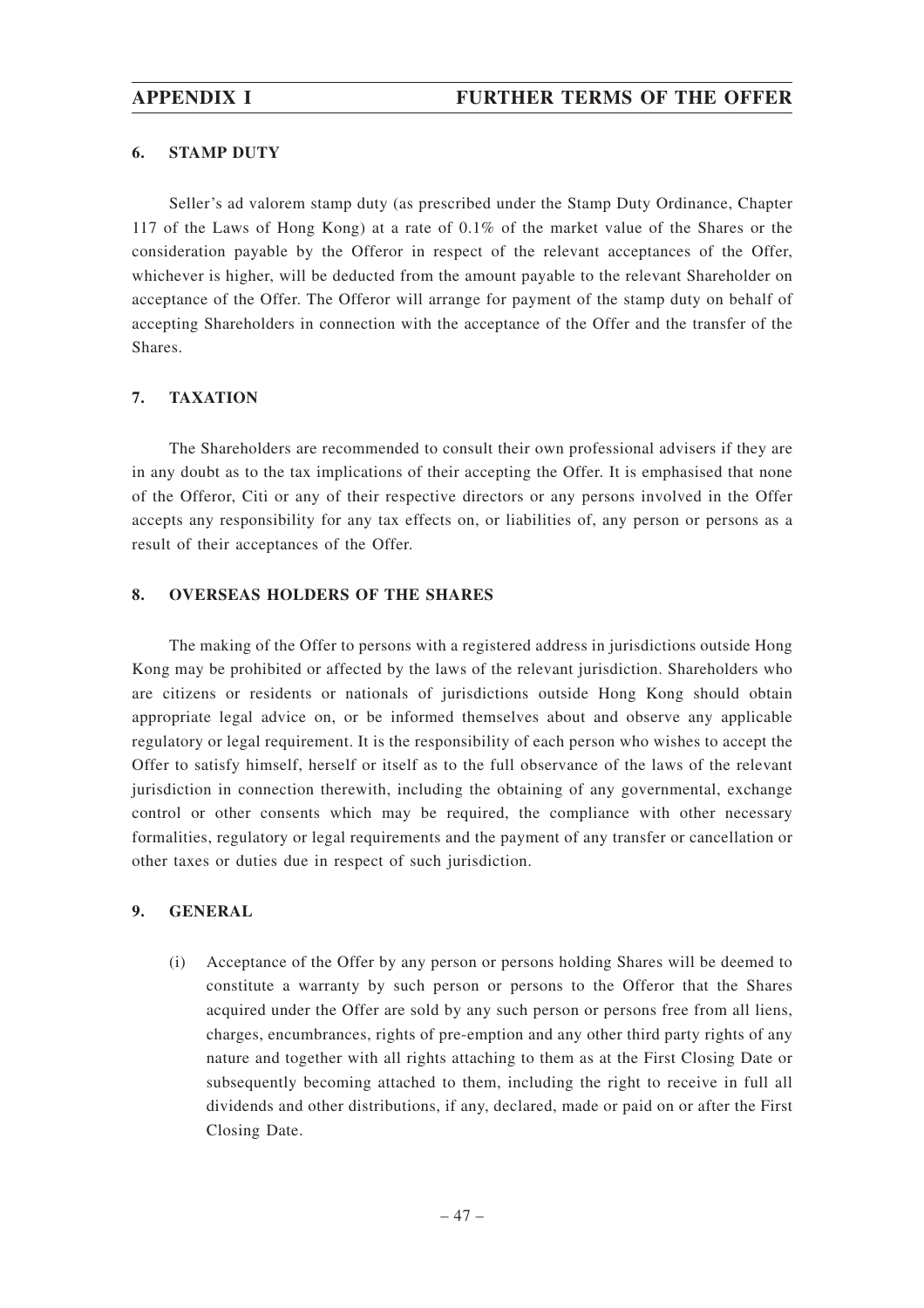# **APPENDIX I FURTHER TERMS OF THE OFFER**

- (ii) All communications, notices, Form of Acceptance, Share certificates, transfer receipts, other documents of title (and/or any satisfactory indemnity or indemnities required in respect thereof) and remittances to be delivered by or sent to or from the Shareholders will be delivered by or sent to or from them, or their designated agents, through post at their own risk, and none of the Offeror, the Company, Citi or the Hong Kong Branch Registrar or any of their respective agents or any person involved in the Offer, accepts any liability for any loss in postage or any other liabilities that may arise as a result thereof.
- (iii) The provisions set out in the Form of Acceptance form part of the terms of the Offer.
- (iv) The accidental omission to despatch this Composite Document and/or the Form of Acceptance to any person to whom the Offer are made will not invalidate the Offer in any way.
- (v) The Offer and all acceptances will be governed by and construed in accordance with the laws of Hong Kong.
- (vi) Due execution of a Form of Acceptance in accordance with Note 1 to Rule 30.2 of the Takeovers Code will constitute an authority to the Offeror, any director of the Offeror, Citi or such person or persons as the Offeror may direct, to complete and execute any document on behalf of the person or persons accepting the Offer and to do any other act that may be necessary or expedient for the purposes of vesting in the Offeror, or such person or persons as it may direct, the Shares in respect of which such person or persons has/have accepted the Offer.
- (vii) References to the Offer in this Composite Document and in the Form of Acceptance shall include any revision thereof.
- (viii) The English text of this Composite Document and of the Form of Acceptance shall prevail over their respective Chinese text.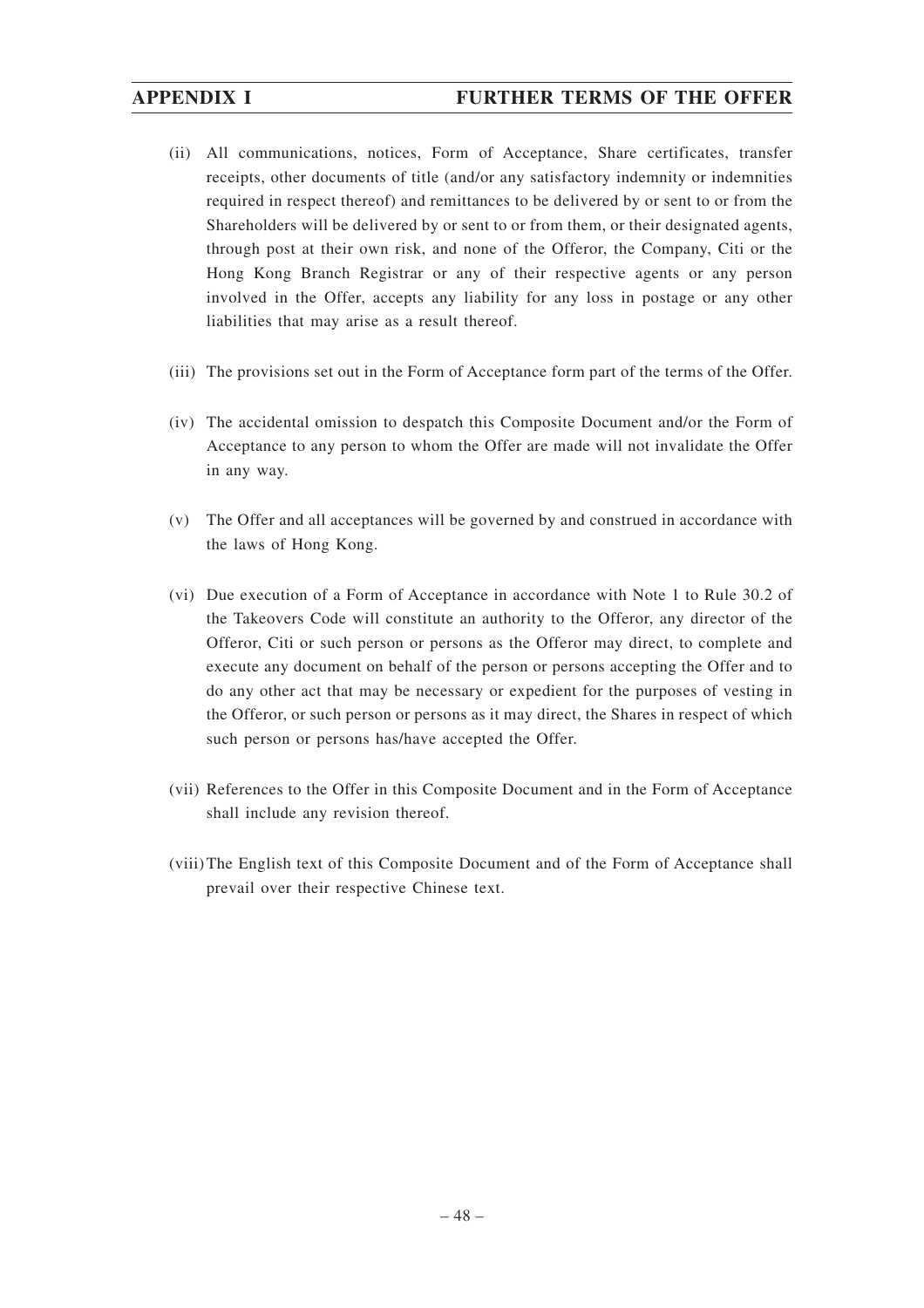# **1. FINANCIAL SUMMARY FOR THE THREE YEARS ENDED 31 MARCH 2009, 2010, 2011 AND THE SIX MONTHS ENDED 30 SEPTEMBER 2011**

The following is a summary of the financial results of the Group extracted from the annual reports of the Company for each of the three years ended 31 March 2009, 2010, 2011 and the interim report of the Company for the six months ended 30 September 2011. There was no extraordinary nor exceptional item due to size, nature or incidence for the three years ended 31 March 2009, 2010 and 2011 and the six months ended 30 September 2011. The auditor's reports issued by KPMG in respect of the Group's consolidated financial statements for each of the three years ended 31 March 2009, 2010 and 2011 did not contain any qualification.

## **(i) Results**

|                                                   | Six months<br>ended 30 |             |                     |            |
|---------------------------------------------------|------------------------|-------------|---------------------|------------|
|                                                   | September              |             | Year ended 31 March |            |
|                                                   | 2011                   | 2011        | 2010                | 2009       |
|                                                   | HK\$'000               | HK\$'000    | HK\$'000            | HK\$'000   |
| Turnover                                          | 1,175,596              | 2,363,515   | 2,056,440           | 2,008,025  |
| Profit before taxation                            | 132,695                | 283,701     | 181,747             | 103,172    |
| Income tax                                        | (18,682)               | (44, 638)   | (40, 590)           | (23, 195)  |
| Profit for the period/<br>year                    | 114,013                | 239,063     | 141,157             | 79,977     |
| Profit attributable to:<br>Equity shareholders of |                        |             |                     |            |
| the Company                                       | 114,013                | 239,133     | 142,995             | 82,947     |
| Non-controlling interests                         |                        | (70)        | (1,838)             | (2,970)    |
|                                                   | 114,013                | 239,063     | 141,157             | 79,977     |
| Dividends                                         | 24,556                 | 98,225      | 54,024              | 39,290     |
| Dividends per share                               | $2.50$ cents           | 10.00 cents | 5.50 cents          | 4.00 cents |
| Earnings per share<br>(basic and diluted)         | $11.61$ cents          | 24.35 cents | 14.56 cents         | 8.44 cents |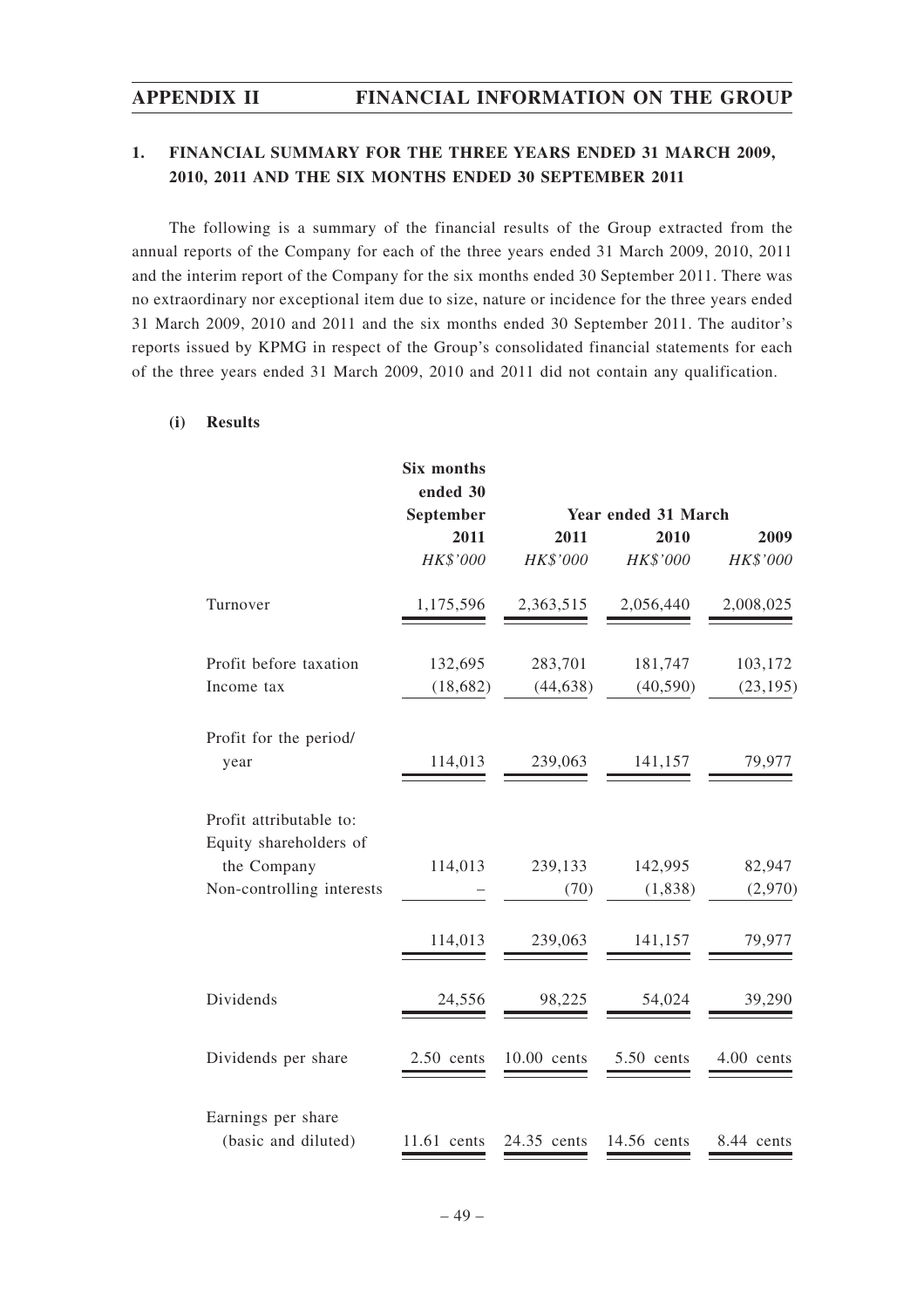# **(ii) Assets and Liabilities**

| <b>September</b> |            | As at 31 March |            |  |  |  |
|------------------|------------|----------------|------------|--|--|--|
| 2011             | 2011       | 2010           | 2009       |  |  |  |
| HK\$'000         | HK\$'000   | HK\$'000       | HK\$'000   |  |  |  |
| 1,408,795        | 1,409,430  | 1,255,154      | 1,061,708  |  |  |  |
| (453, 055)       | (450, 278) | (492, 838)     | (464, 502) |  |  |  |
| 955,740          | 959,152    | 762,316        | 597,206    |  |  |  |
|                  | As at $30$ |                |            |  |  |  |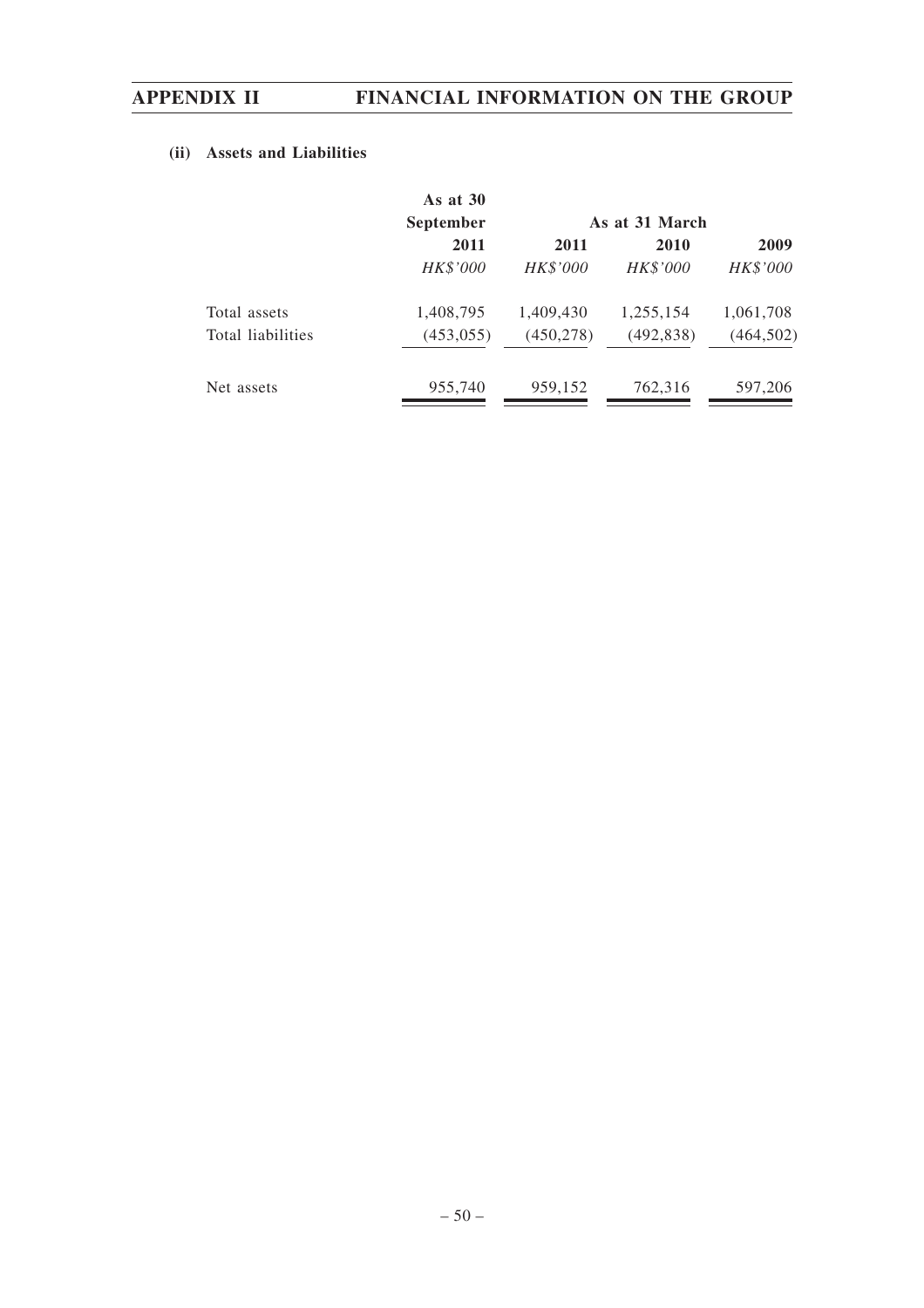## **2. AUDITED FINANCIAL STATEMENTS**

The following is the audited consolidated financial statements of the Group for the year ended 31 March 2011 as extracted from the annual report of the Company for the year ended 31 March 2011.

### **CONSOLIDATED INCOME STATEMENT**

*For the year ended 31 March 2011 (Expressed in Hong Kong dollars)*

|                                    |                | 2011        | 2010        |
|------------------------------------|----------------|-------------|-------------|
|                                    | Note           | \$'000      | \$'000      |
| <b>Turnover</b>                    | $\mathfrak{Z}$ | 2,363,515   | 2,056,440   |
| Cost of sales                      |                | (1,006,103) | (900, 293)  |
| Gross profit                       |                | 1,357,412   | 1,156,147   |
| Other revenue                      | $\overline{4}$ | 32,319      | 36,731      |
| Other net income                   | $\overline{4}$ | 21,958      | 65,844      |
| Selling expenses                   |                | (973, 540)  | (875, 935)  |
| Administrative expenses            |                | (140, 745)  | (120, 024)  |
| Other operating expenses           |                | (5,312)     | (72,090)    |
| <b>Profit from operations</b>      |                | 292,092     | 190,673     |
| Finance costs                      | 5(a)           | (8, 391)    | (8,926)     |
| Profit before taxation             | 5              | 283,701     | 181,747     |
| Income tax                         | 6(a)           | (44, 638)   | (40, 590)   |
| Profit for the year                |                | 239,063     | 141,157     |
| Attributable to:                   |                |             |             |
| Equity shareholders of the Company | 9              | 239,133     | 142,995     |
| Non-controlling interests          |                | (70)        | (1, 838)    |
| Profit for the year                |                | 239,063     | 141,157     |
| <b>Earnings per share</b>          | 10             |             |             |
| Basic and diluted                  |                | 24.35 cents | 14.56 cents |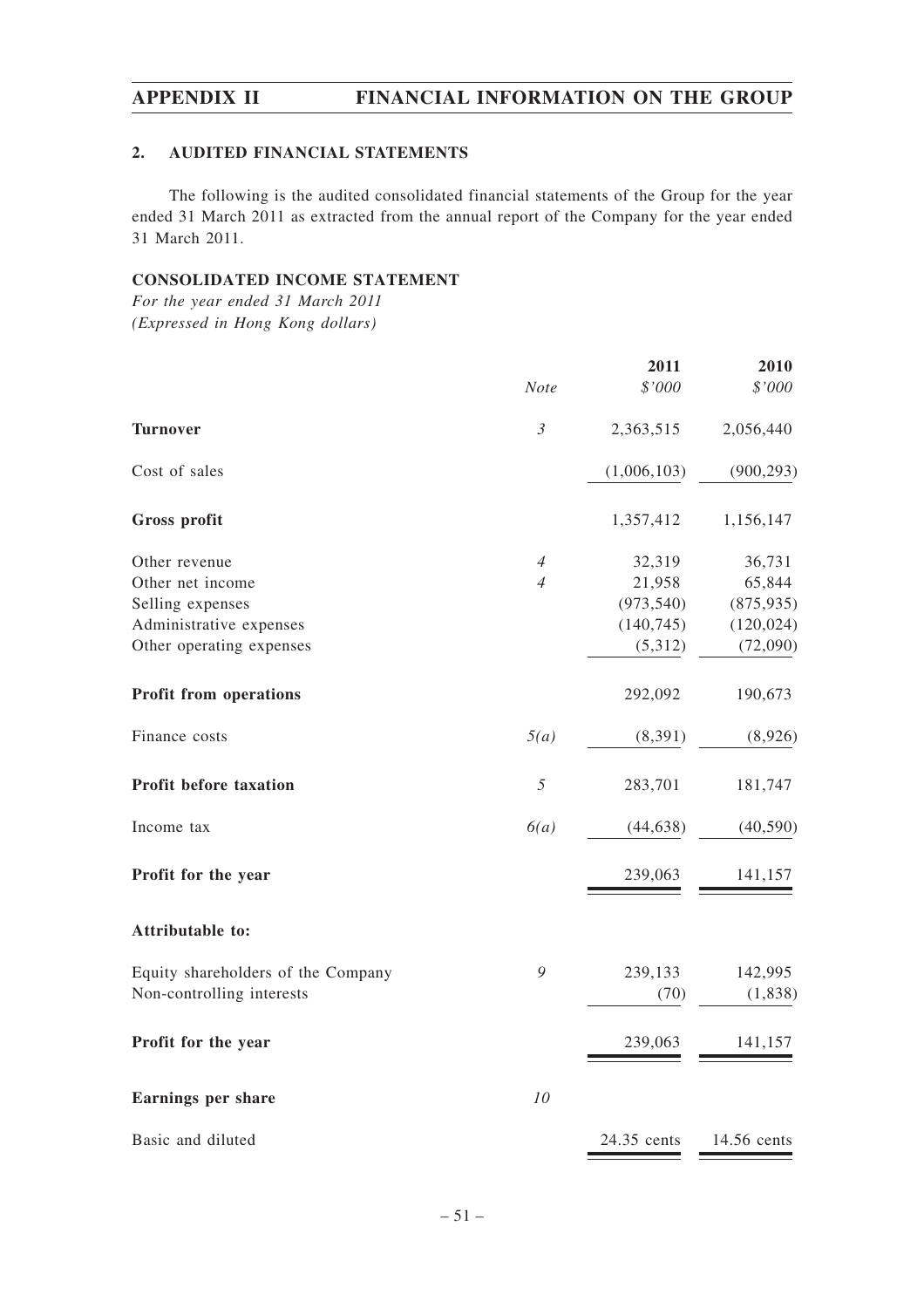# **CONSOLIDATED STATEMENT OF COMPREHENSIVE INCOME**

*For the year ended 31 March 2011 (Expressed in Hong Kong dollars)*

|                                                  | 2011     | 2010    |
|--------------------------------------------------|----------|---------|
|                                                  | \$'000   | \$'000  |
| Profit for the year                              | 239,063  | 141,157 |
| Other comprehensive income for the year          |          |         |
| Exchange differences on translation of financial |          |         |
| statements of subsidiaries                       | 32,598   | 63,243  |
| Reserves realised on disposal of subsidiaries    | (1, 156) |         |
| Total comprehensive income for the year          | 270,505  | 204,400 |
| Attributable to:                                 |          |         |
| Equity shareholders of the Company               | 273,126  | 206,075 |
| Non-controlling interests                        | (2,621)  | (1,675) |
| Total comprehensive income for the year          | 270,505  | 204,400 |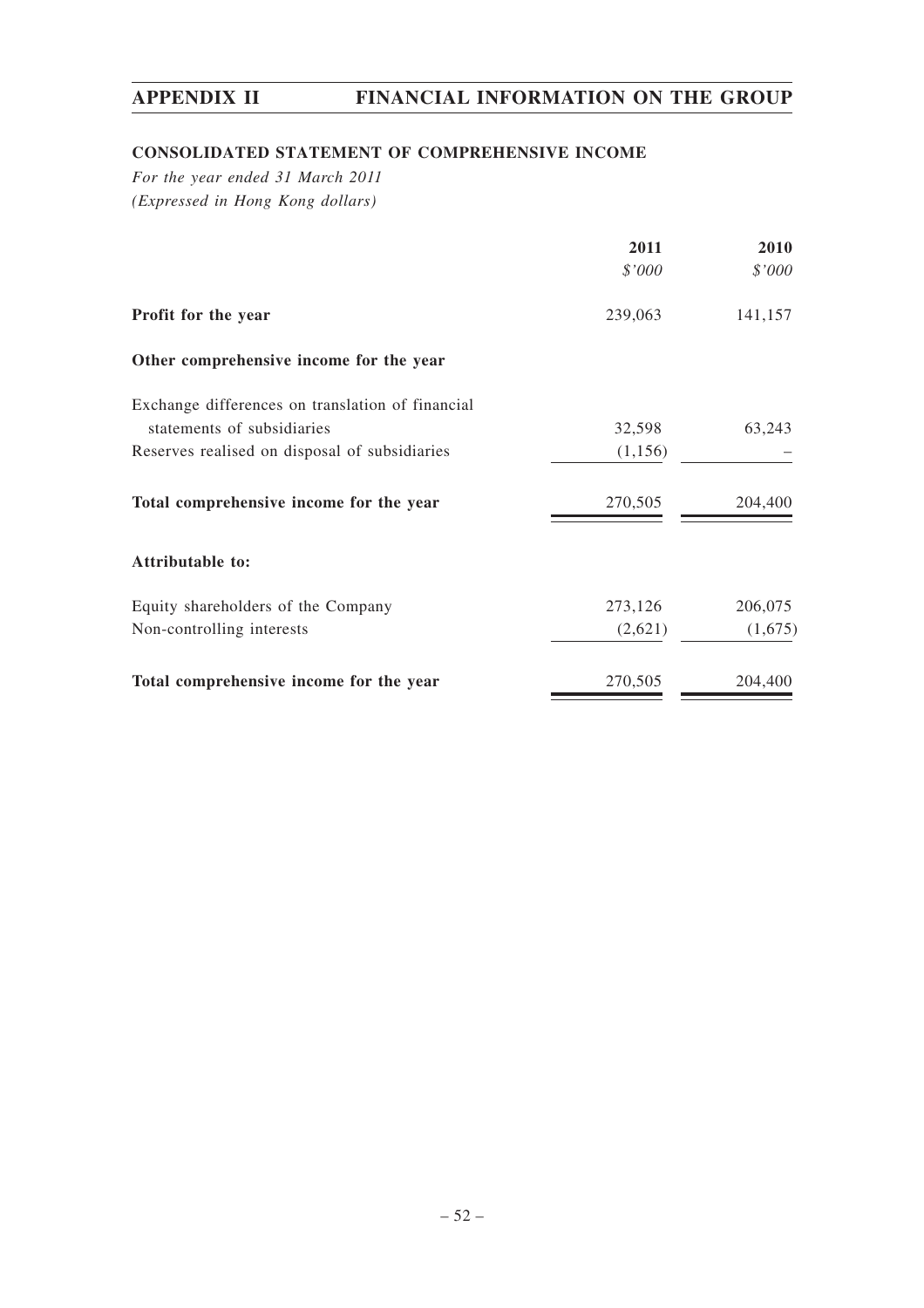# **CONSOLIDATED STATEMENT OF FINANCIAL POSITION**

*At 31 March 2011 (Expressed in Hong Kong dollars)*

|                                       |       | 2011                | 2010                |
|---------------------------------------|-------|---------------------|---------------------|
|                                       | Note  | \$'000              | \$'000              |
| Non-current assets                    |       |                     |                     |
| Fixed assets                          | 11    |                     |                     |
| - Investment properties               |       | 54,138              | 50,873              |
| - Other property, plant and equipment |       | 87,810              | 125,421             |
|                                       |       | 141,948             | 176,294             |
| Goodwill                              | 12    | 71,940              | 74,038              |
| Intangible assets                     | 14    | 114,867             | 115,309             |
| Other receivables                     | 17    | 39,302              | 44,140              |
| Deferred tax assets                   | 24(b) | 25,328              | 23,536              |
|                                       |       |                     | 393,385 433,317     |
| <b>Current assets</b>                 |       |                     |                     |
| Investments                           | 15    | 105,957             | 84,475              |
| Inventories                           | 16    | 307,804             | 245,360             |
| Trade and other receivables           | 17    | 219,226             | 216,638             |
| Amounts due from related companies    | 23    | 147                 | 248                 |
| Cash and cash equivalents             | 19    | 382,911             | 275,116             |
|                                       |       | 1,016,045           | 821,837             |
| <b>Current liabilities</b>            |       |                     |                     |
| Bank loans                            | 20    | 17,154              | 17,123              |
| Loans from shareholders               | 25    | 127,182             |                     |
| Trade and other payables              | 21    | 209,734             | 255,845             |
| Amounts due to shareholders           | 23    | 12,757              | 8,631               |
| Current taxation                      |       | $24(a)$ 60,062      | 49,942              |
|                                       |       |                     | $426,889$ $331,541$ |
| Net current assets                    |       | $589,156$ $490,296$ |                     |
| Total assets less current liabilities |       |                     | 982,541 923,613     |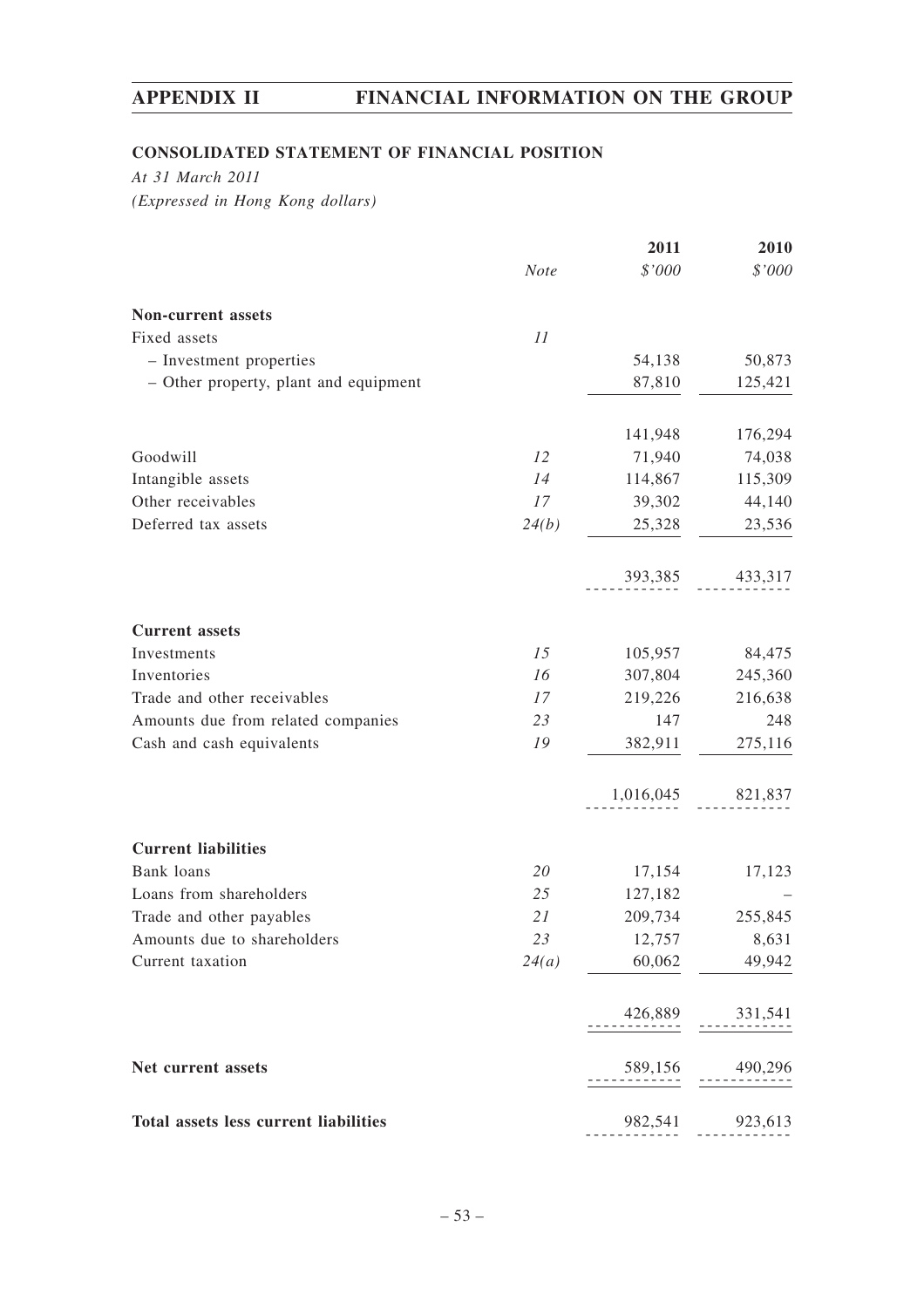|                                                  |             | 2011    | 2010    |
|--------------------------------------------------|-------------|---------|---------|
|                                                  | <b>Note</b> | \$'000  | \$'000  |
| <b>Non-current liabilities</b>                   |             |         |         |
| Loans from shareholders                          | 25          |         | 127,182 |
| Loan from a non-controlling shareholder          | 26          |         | 3,048   |
| Deferred income                                  | 27          | 18,302  | 27,453  |
| Employee benefits                                | 22(a)       | 5,087   | 3,614   |
|                                                  |             | 23,389  | 161,297 |
| <b>NET ASSETS</b>                                |             | 959,152 | 762,316 |
| <b>CAPITAL AND RESERVES</b>                      |             |         |         |
| Share capital                                    | 28(c)       | 98,225  | 98,225  |
| Reserves                                         |             | 860,927 | 661,470 |
| Total equity attributable to equity shareholders |             |         |         |
| of the Company                                   |             | 959,152 | 759,695 |
| Non-controlling interests                        |             |         | 2,621   |
| <b>TOTAL EQUITY</b>                              |             | 959,152 | 762,316 |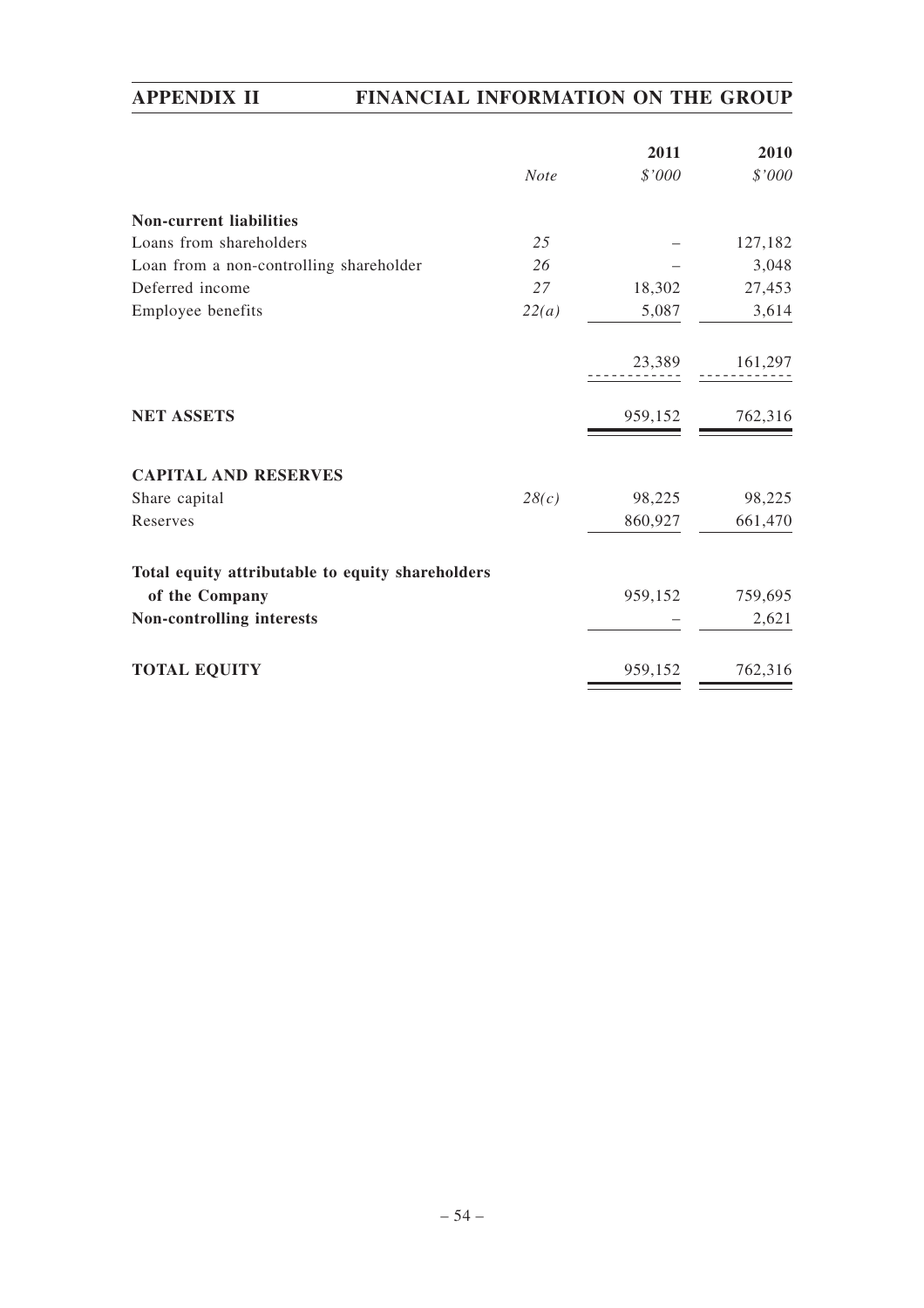# **STATEMENT OF FINANCIAL POSITION**

*At 31 March 2011 (Expressed in Hong Kong dollars)*

|                             |       | 2011                | 2010              |
|-----------------------------|-------|---------------------|-------------------|
|                             | Note  | \$'000              | $\$'000$          |
| Non-current assets          |       |                     |                   |
| Investments in subsidiaries | 13    | $236,644$ $236,644$ |                   |
| <b>Current</b> assets       |       |                     |                   |
| Trade and other receivables | 17    | 129                 | 132               |
| Amount due from subsidiary  | 18    | 124,080             | 58,163            |
| Cash and cash equivalents   | 19    | 119                 | 101               |
|                             |       |                     | 124,328 58,396    |
| <b>Current liabilities</b>  |       |                     |                   |
| Trade and other payables    | 21    | 1,241               | 1,233             |
| Amount due to subsidiary    | 18    | 30,074              | 10,694            |
|                             |       |                     | $31,315$ $11,927$ |
| Net current assets          |       | 93,013              | 46,469            |
| <b>NET ASSETS</b>           |       | 329,657             | 283,113           |
| <b>CAPITAL AND RESERVES</b> | 28(a) |                     |                   |
| Share capital               |       | 98,225              | 98,225            |
| Reserves                    |       | 231,432             | 184,888           |
| <b>TOTAL EQUITY</b>         |       | 329,657             | 283,113           |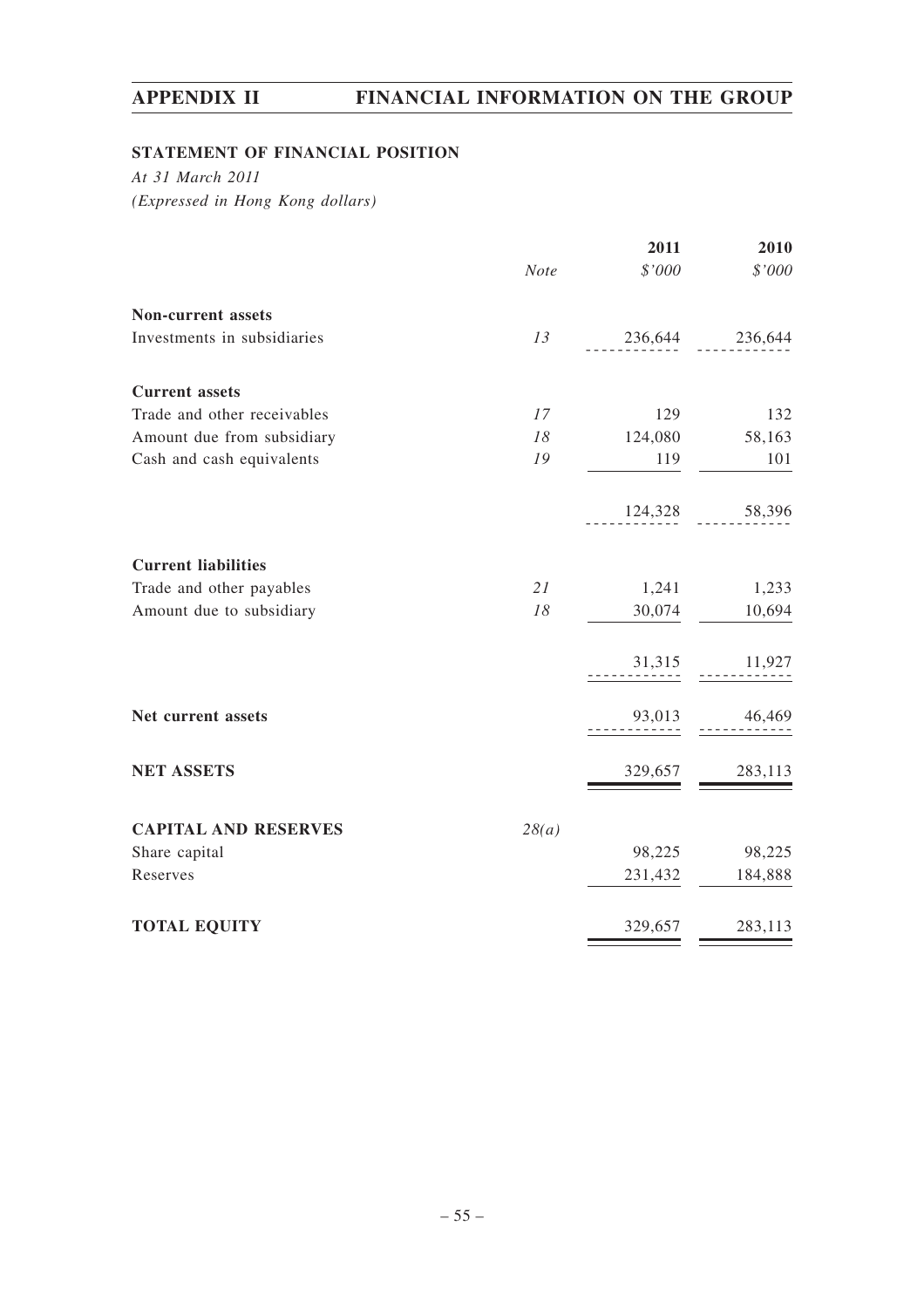# **CONSOLIDATED STATEMENT OF CHANGES IN EQUITY**

*For the year ended 31 March 2011 (Expressed in Hong Kong dollars)*

|                                                                          | Attributable to equity shareholders of the Company |                    |                                       |                              |                           |                     |                   |                                  |                        |
|--------------------------------------------------------------------------|----------------------------------------------------|--------------------|---------------------------------------|------------------------------|---------------------------|---------------------|-------------------|----------------------------------|------------------------|
|                                                                          | <b>Share</b><br>capital<br>(note                   | premium<br>(note   | Share Contributed<br>surplus<br>(note | Exchange<br>reserve<br>(note | Legal<br>reserve<br>(note | Retained<br>profits | <b>Total</b>      | Non-<br>controlling<br>interests | <b>Total</b><br>equity |
|                                                                          | 28(c)<br>\$'000                                    | 28(d)(i)<br>\$'000 | 28(d)(ii)<br>\$'000                   | 28(d)(iii)<br>\$'000         | 28(d)(iv))<br>\$'000      | \$'000              | \$'000            | \$'000                           | \$'000                 |
| Balance at 1 April 2009                                                  | 98,225                                             | 11,920             | 44,538                                | (72, 849)                    | 8,269                     | 502,807             | 592,910           | 4,296                            | 597,206                |
| Changes in equity:                                                       |                                                    |                    |                                       |                              |                           |                     |                   |                                  |                        |
| Profit for the year<br>Other comprehensive income                        |                                                    |                    |                                       | 63,080                       |                           | 142,995             | 142,995<br>63,080 | (1, 838)<br>163                  | 141,157<br>63,243      |
| Total comprehensive income                                               |                                                    |                    |                                       | 63,080                       |                           | 142,995             | 206,075           | (1,675)                          | 204,400                |
| Dividends approved in respect<br>of the previous year                    |                                                    |                    |                                       |                              |                           |                     |                   |                                  |                        |
| (note 28(b)(ii))                                                         |                                                    |                    |                                       |                              |                           | (39,290)            | (39,290)          |                                  | (39,290)               |
| Transfer to legal reserve                                                |                                                    |                    |                                       |                              | 946                       | (946)               |                   |                                  |                        |
| Balance at 31 March 2010                                                 | 98,225                                             | 11,920             | 44,538                                | (9,769)                      | 9,215                     | 605,566             | 759,695           | 2,621                            | 762,316                |
| Balance at 1 April 2010                                                  | 98,225                                             | 11,920             | 44,538                                | (9,769)                      | 9,215                     | 605,566             | 759,695           | 2,621                            | 762,316                |
| Changes in equity:<br>Profit for the year                                |                                                    |                    |                                       |                              |                           | 239,133             | 239,133           | (70)                             | 239,063                |
| Other comprehensive income                                               |                                                    |                    |                                       | 33,993                       |                           |                     | 33,993            | (2,551)                          | 31,442                 |
| Total comprehensive income                                               |                                                    |                    |                                       | 33,993                       |                           | 239,133             | 273,126           | (2,621)                          | 270,505                |
| Dividends approved in respect<br>of the previous year                    |                                                    |                    |                                       |                              |                           |                     |                   |                                  |                        |
| (note 28(b)(ii))<br>Dividends declared in respect<br>of the current year |                                                    |                    |                                       |                              |                           | (54, 024)           | (54, 024)         |                                  | (54, 024)              |
| (note 28(b)(i))                                                          |                                                    |                    |                                       |                              |                           | (19, 645)           | (19,645)          |                                  | (19, 645)              |
| Transfer to legal reserve                                                |                                                    |                    |                                       |                              | 1,382                     | (1, 382)            |                   |                                  |                        |
| Balance at 31 March 2011                                                 | 98,225                                             | 11,920             | 44,538                                | 24,224                       | 10,597                    | 769,648             | 959,152           |                                  | 959,152                |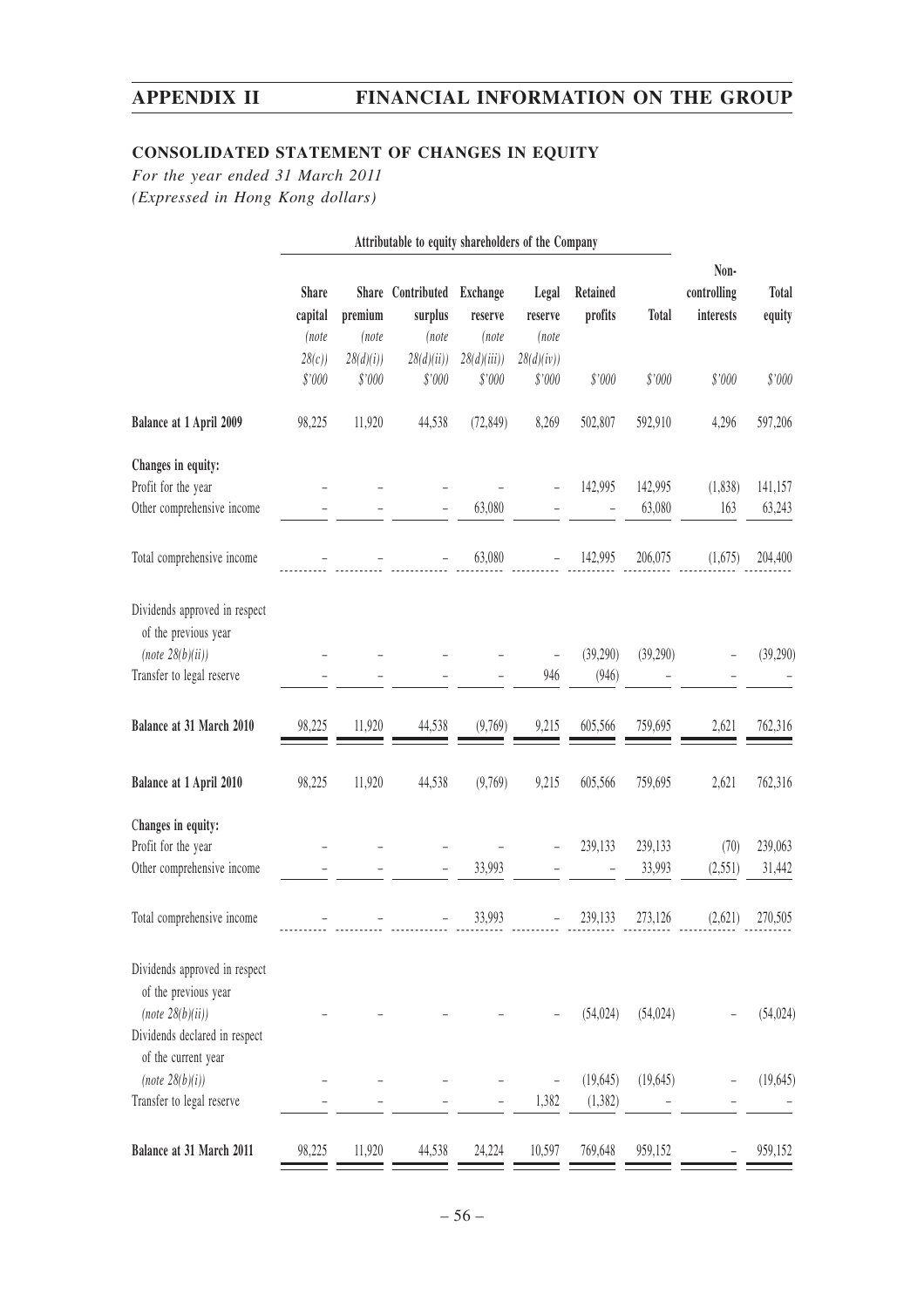# **CONSOLIDATED CASH FLOW STATEMENT**

*For the year ended 31 March 2011 (Expressed in Hong Kong dollars)*

|                                                 |             | 2011      | 2010              |
|-------------------------------------------------|-------------|-----------|-------------------|
|                                                 | <b>Note</b> | \$'000    | \$'000            |
| <b>Operating activities</b>                     |             |           |                   |
| Cash generated from operations                  | 19(b)       | 210,091   | 226,847           |
| Overseas tax paid                               |             | (36, 488) | (20,799)          |
| Net cash generated from operating activities    |             |           | 173,603 206,048   |
| <b>Investing activities</b>                     |             |           |                   |
| Payment for the purchase of property, plant and |             |           |                   |
| equipment                                       |             | (32, 153) | (27, 675)         |
| Proceeds from disposal of property, plant and   |             |           |                   |
| equipment                                       |             | 39,667    | 10,970            |
| Proceeds from disposal of intangible assets     |             |           | 22,633            |
| Payment for the purchase of listed funds        |             | (75,611)  | (93,890)          |
| Proceeds from disposal of listed funds          |             | 61,831    | 74,712            |
| Proceeds from disposals of subsidiaries, net of |             |           |                   |
| cash disposed of \$520,000                      |             | 3,147     |                   |
| Interest received                               |             | 6,911     | 5,980             |
| Net cash generated from/(used in) investing     |             |           |                   |
| activities                                      |             |           | $3,792$ $(7,270)$ |
| <b>Financing activities</b>                     |             |           |                   |
| Interest paid                                   |             | (8,391)   | (8,926)           |
| Proceeds from new bank loans                    |             | 19,088    | 12,089            |
| Repayment of bank loans                         |             | (19,264)  | (30, 871)         |
| Dividends paid to equity shareholders of the    |             |           |                   |
| Company                                         |             | (73,669)  | (39,290)          |
| Net cash used in financing activities           |             | (82, 236) | (66,998)          |
|                                                 |             |           |                   |
| Net increase in cash and cash equivalents       |             | 95,159    | 131,780           |
| Cash and cash equivalents at the beginning      |             |           |                   |
| of the year                                     |             | 275,116   | 131,998           |
| Effect of foreign exchange rate changes         |             | 12,636    | 11,338            |
| Cash and cash equivalents at the end            |             |           |                   |
| of the year                                     | 19(a)       | 382,911   | 275,116           |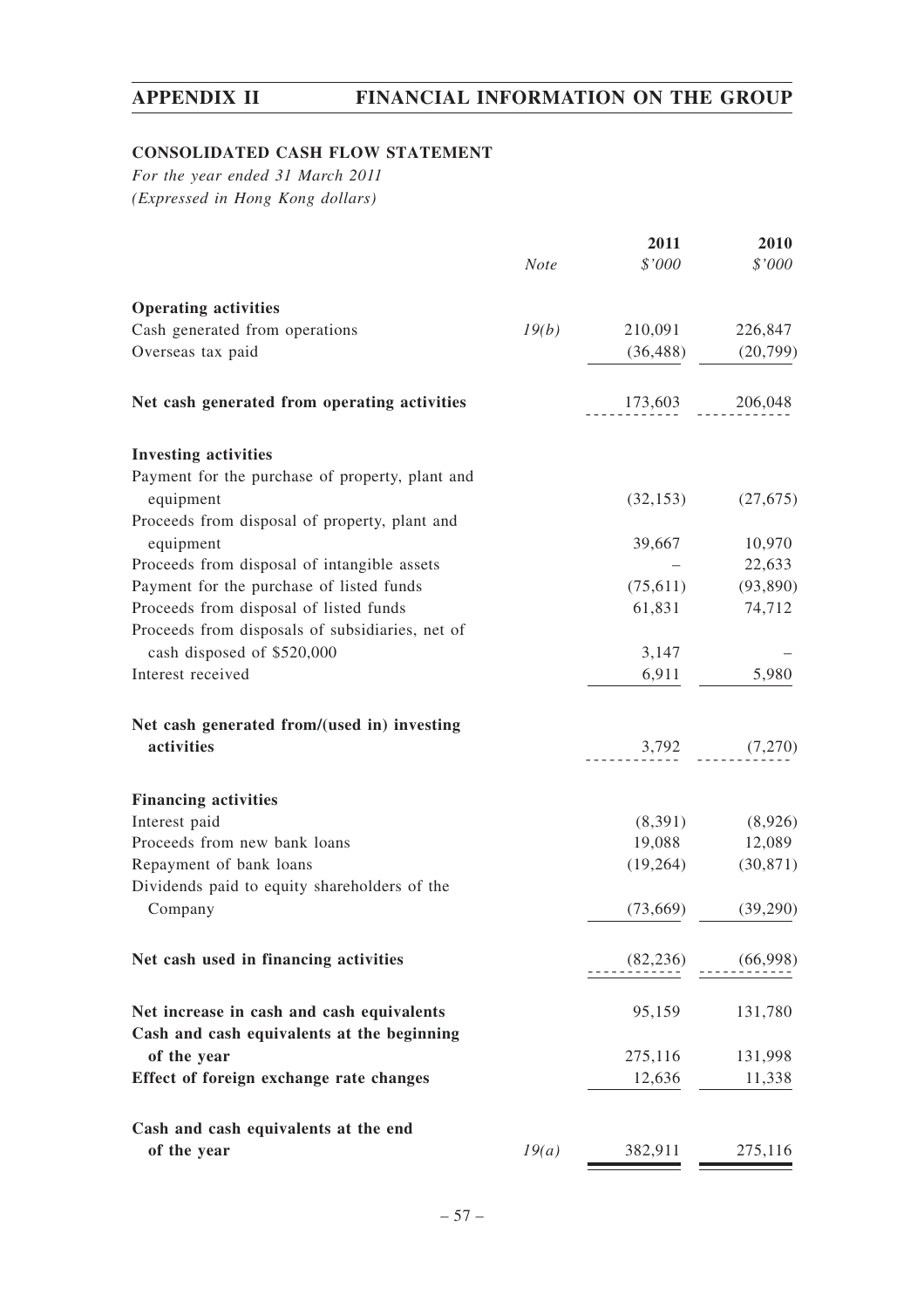### **NOTES TO THE FINANCIAL STATEMENTS**

*(Expressed in Hong Kong dollars unless otherwise indicated)*

### **1 SIGNIFICANT ACCOUNTING POLICIES**

#### **(a) Statement of compliance**

These financial statements have been prepared in accordance with all applicable Hong Kong Financial Reporting Standards ("HKFRSs"), which collective term includes all applicable individual Hong Kong Financial Reporting Standards, Hong Kong Accounting Standards ("HKASs") and Interpretations issued by the Hong Kong Institute of Certified Public Accountants ("HKICPA"), accounting principles generally accepted in Hong Kong and the disclosure requirements of the Hong Kong Companies Ordinance. These financial statements also comply with the applicable disclosure provisions of the Rules Governing the Listing of Securities on The Stock Exchange of Hong Kong Limited ("the Listing Rules"). A summary of the significant accounting policies adopted by the Group is set out below.

The HKICPA has issued certain new and revised HKFRSs that are first effective or available for early adoption for the current accounting period of the Group and the Company. Note 2 provides information on any changes in accounting policies resulting from initial application of these developments to the extent that they are relevant to the Group for the current and prior accounting periods reflected in these financial statements.

#### **(b) Basis of preparation of the financial statements**

The consolidated financial statements for the year ended 31 March 2011 comprise the Company and its subsidiaries (together referred to the "Group").

The measurement basis used in the preparation of the financial statements is the historical cost basis except that the financial instruments classified as financial assets through profit or loss are stated at their fair values as explained in note 1(e).

The preparation of financial statements in conformity with HKFRSs requires management to make judgements, estimates and assumptions that affect the application of policies and reported amounts of assets, liabilities, income and expenses. The estimates and associated assumptions are based on historical experience and various other factors that are believed to be reasonable under the circumstances, the results of which form the basis of making the judgements about carrying values of assets and liabilities that are not readily apparent from other sources. Actual results may differ from these estimates.

The estimates and underlying assumptions are reviewed on an ongoing basis. Revisions to accounting estimates are recognised in the period in which the estimate is revised if the revision affects only that period, or in the period of the revision and future periods if the revision affects both current and future periods.

Judgements made by management in the application of HKFRSs that have significant effect on the financial statements and major sources of estimation uncertainty are discussed in note 37.

#### **(c) Subsidiaries and non-controlling interests**

Subsidiaries are entities controlled by the Group. Control exists when the Group has the power to govern the financial and operating policies of an entity so as to obtain benefits from its activities. In assessing control, potential voting rights that presently are exercisable are taken into account.

An investment in a subsidiary is consolidated into the consolidated financial statements from the date that control commences until the date that control ceases. Intra-group balances and transactions and any unrealised profits arising from intra-group transactions are eliminated in full in preparing the consolidated financial statements. Unrealised losses resulting from intra-group transactions are eliminated in the same way as unrealised gains but only to the extent that there is no evidence of impairment.

Non-controlling interests (previously known as "minority interests") represent the equity in a subsidiary not attributable directly or indirectly to the Company, and in respect of which the Group has not agreed any additional terms with the holders of those interests which would result in the Group as a whole having a contractual obligation in respect of those interests that meets the definition of a financial liability. For each business combination, the Group can elect to measure any non-controlling interests either at fair value or at their proportionate share of the subsidiary's net identifiable assets.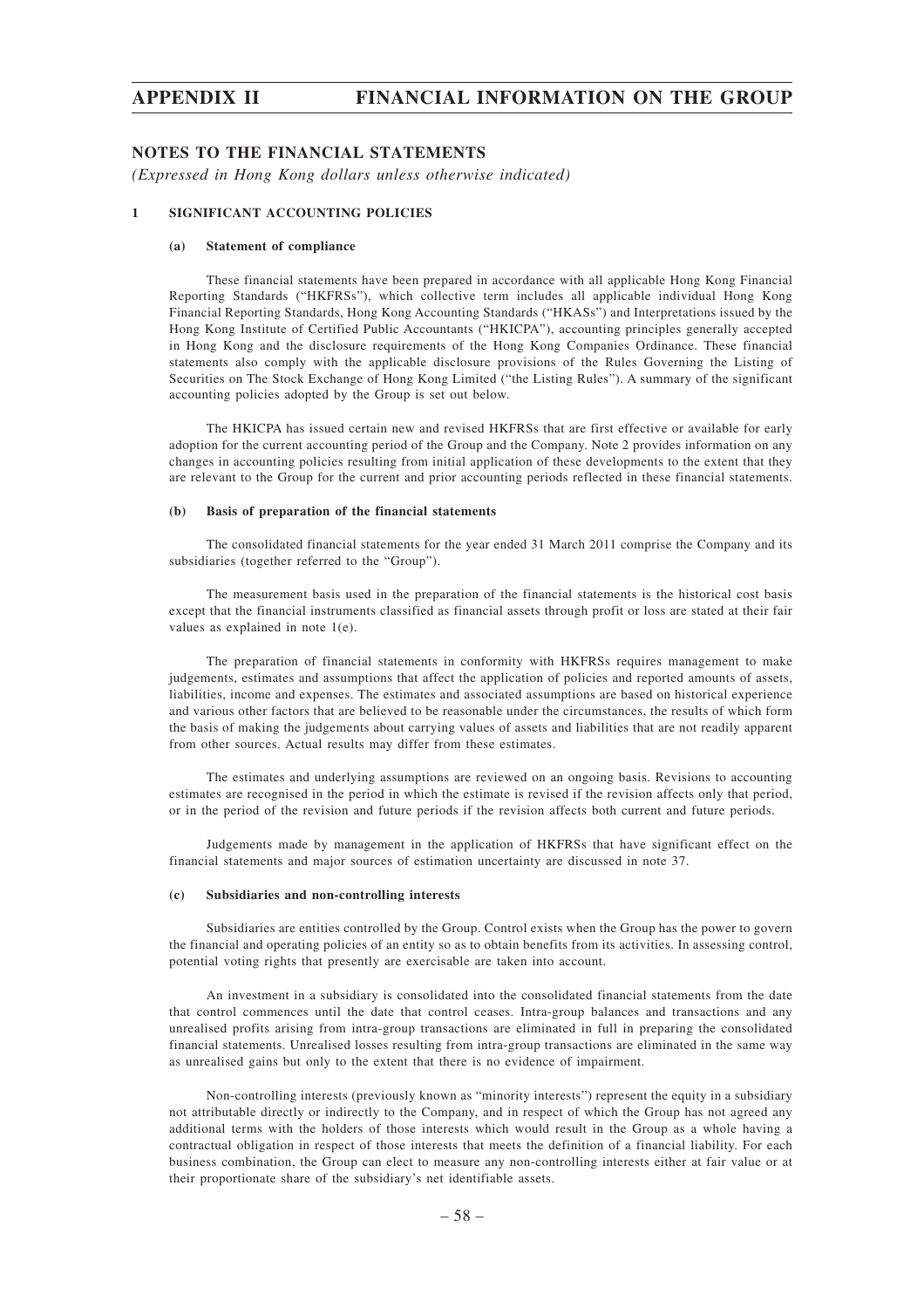Non-controlling interests are presented in the consolidated statement of financial position within equity, separately from equity attributable to the equity shareholders of the Company. Non-controlling interests in the results of the Group are presented on the face of the consolidated income statement and the consolidated statement of comprehensive income as an allocation of the total profit or loss and total comprehensive income for the year between non-controlling interests and the equity shareholders of the Company. Loans from holders of non-controlling interests and other contractual obligations towards these holders are presented as financial liabilities in the consolidated statement of financial position in accordance with notes 1(m) or (n) depending on the nature of the liability.

Changes in the Group's interests in a subsidiary that do not result in a loss of control are accounted for as equity transactions, whereby adjustments are made to the amounts of controlling and non-controlling interests within consolidated equity to reflect the change in relative interests, but no adjustments are made to goodwill and no gain or loss is recognised.

When the Group loses control of a subsidiary, it is accounted for as a disposal of the entire interest in that subsidiary, with a resulting gain or loss being recognised in profit or loss. Any interest retained in that former subsidiary at the date when control is lost is recognised at fair value and this amount is regarded as the fair value on initial recognition of a financial asset or, when appropriate, the cost on initial recognition of an investment in an associate or jointly controlled entity.

In the Company's statement of financial position, an investment in a subsidiary is stated at cost less impairment losses (see note 1(j)).

#### **(d) Goodwill**

Goodwill represents the excess of

- (i) the aggregate of the fair value of the consideration transferred, the amount of any non-controlling interest in the acquiree and the fair value of the Group's previously held equity interest in the acquiree; over
- (ii) the net fair value of the acquiree's identifiable assets and liabilities measured as at the acquisition date.

When (ii) is greater than (i), then this excess is recognised immediately in profit or loss as a gain on a bargain purchase.

Goodwill is stated at cost less accumulated impairment losses. Goodwill arising on a business combination is allocated to each cash-generating unit, or groups of cash-generating units, that is expected to benefit from the synergies of the combination and is tested annually for impairment (see note  $1(j)$ ).

On disposal of a cash-generating unit during the year, any attributable amount of purchased goodwill is included in the calculation of the profit or loss on disposal.

#### **(e) Investments in equity securities**

Investments in equity securities classified as financial assets through profit or loss are classified as current assets and initially stated at fair value, which is their transaction price. Any attributable transaction costs are recognised in profit or loss as incurred. At the end of each reporting period, the fair value is remeasured, with any resultant gain or loss being recognised in profit or loss. The net gain or loss recognised in profit or loss does not include any dividends or interest earned on these investments as these are recognised in accordance with the policies set out in notes  $1(s)(v)$  and (vi).

Investments are recognised/derecognised on the date the Group commits to purchase/sell the investments or they expire.

#### **(f) Investment properties**

Investment properties are land and/or buildings which are owned or held under a leasehold interest to earn rental income and/or for capital appreciation. These include land held for a currently undetermined future use and property that is being constructed or developed for future use as investment property.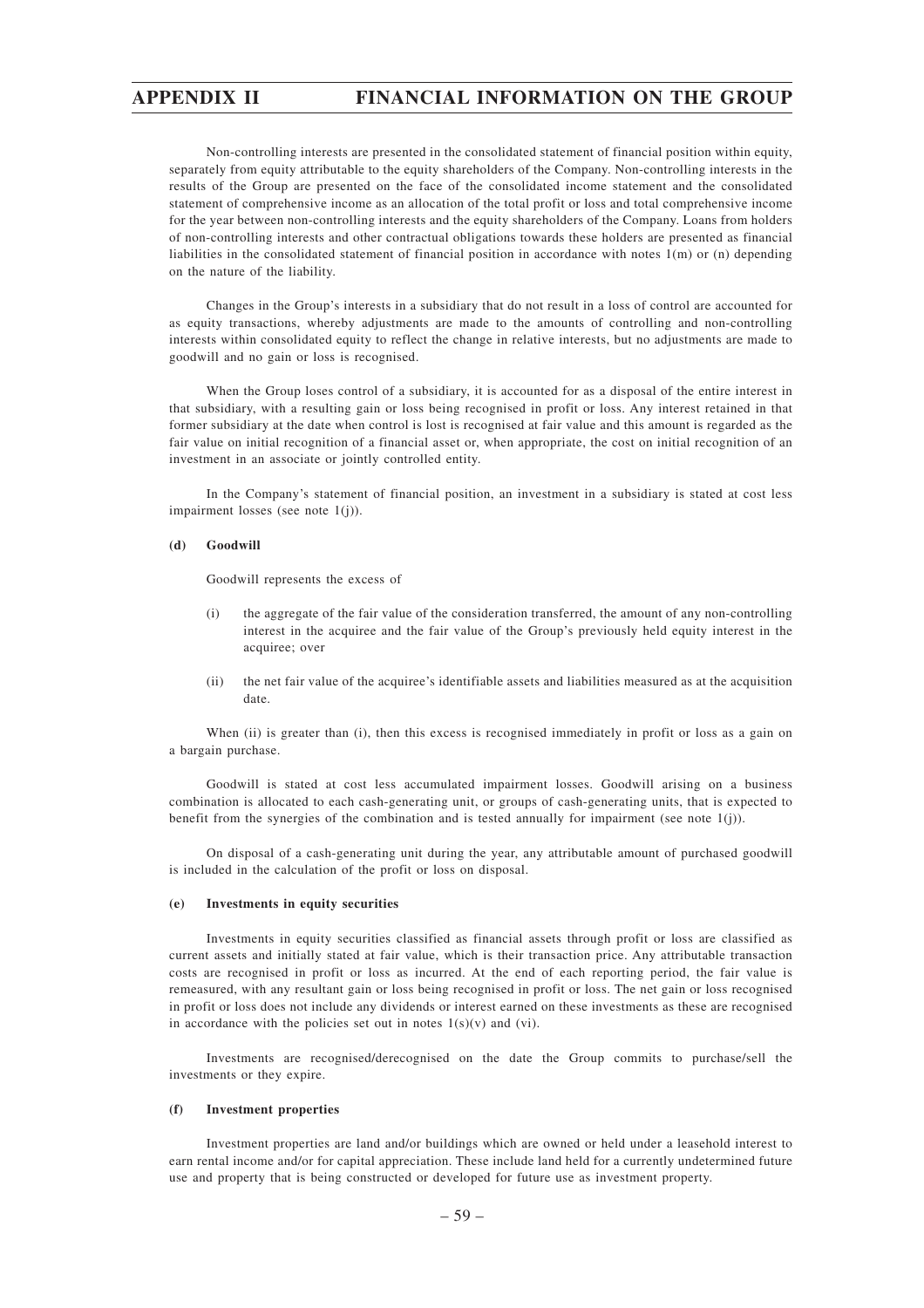Investment properties are stated at cost less accumulated depreciation and impairment losses (see note  $1(i)$ ).

Depreciation is calculated to write off the cost of investment properties, less their estimated residual value, if any, using straight-line method over the shorter of the unexpired term of lease and their estimated useful lives, being no more than 50 years.

Both the useful life of an investment property and its residual value, if any, are reviewed annually.

Gains or losses arising from the retirement or disposal of an investment property is determined as the difference between the net disposal proceeds and the carrying amount of the investment properties and are recognised in profit or loss on the date of retirement or disposal.

Rental income from investment properties is accounted for as described in note 1(s)(iii).

#### **(g) Other property, plant and equipment**

Other property, plant and equipment are stated at cost less accumulated depreciation and impairment losses (see note  $1(j)$ ).

Gains or losses arising from the retirement or disposal of an item of property, plant and equipment are determined as the difference between the net disposal proceeds and the carrying amount of the item and are recognised in profit or loss on the date of retirement or disposal.

Depreciation is calculated to write off the cost of items of property, plant and equipment, less their estimated residual value, if any, using the straight-line method over their estimated useful lives as follows:

- Freehold land is not depreciated.
- Buildings situated on freehold land are depreciated over their estimated useful lives of 40 to 55 years after the date of completion.

| $\overline{\phantom{0}}$ | Leasehold improvements                                      | 2 to 5 years |
|--------------------------|-------------------------------------------------------------|--------------|
|                          | Motor vehicles                                              | 5 years      |
|                          | Furniture, fixtures and other property, plant and equipment | 2 to 5 years |

Where parts of an item of property, plant and equipment have different useful lives, the cost of the item is allocated on a reasonable basis between the parts and each part is depreciated separately. Both the useful life of an asset and its residual value, if any, are reviewed annually.

#### **(h) Intangible assets (other than goodwill)**

Intangible assets that are acquired by the Group are stated at cost less accumulated amortisation (where the estimated useful life is finite) and impairment losses (see note  $1(j)$ ).

Amortisation of intangible assets with finite useful lives is charged to profit or loss on a straight-line basis over the assets' estimated useful lives. Retail network with finite useful life is amortised from the date it is available for use over its estimated useful life of 6.5 years.

Both the period and method of amortisation are reviewed annually.

Intangible assets are not amortised while their useful lives are assessed to be indefinite. Any conclusion that the useful life of an intangible asset is indefinite is reviewed annually to determine whether events and circumstances continue to support the indefinite useful life assessment for that asset. If they do not, the change in the useful life assessment from indefinite to finite is accounted for prospectively from the date of change and in accordance with the policy for amortisation of intangible assets with finite useful lives as set out above.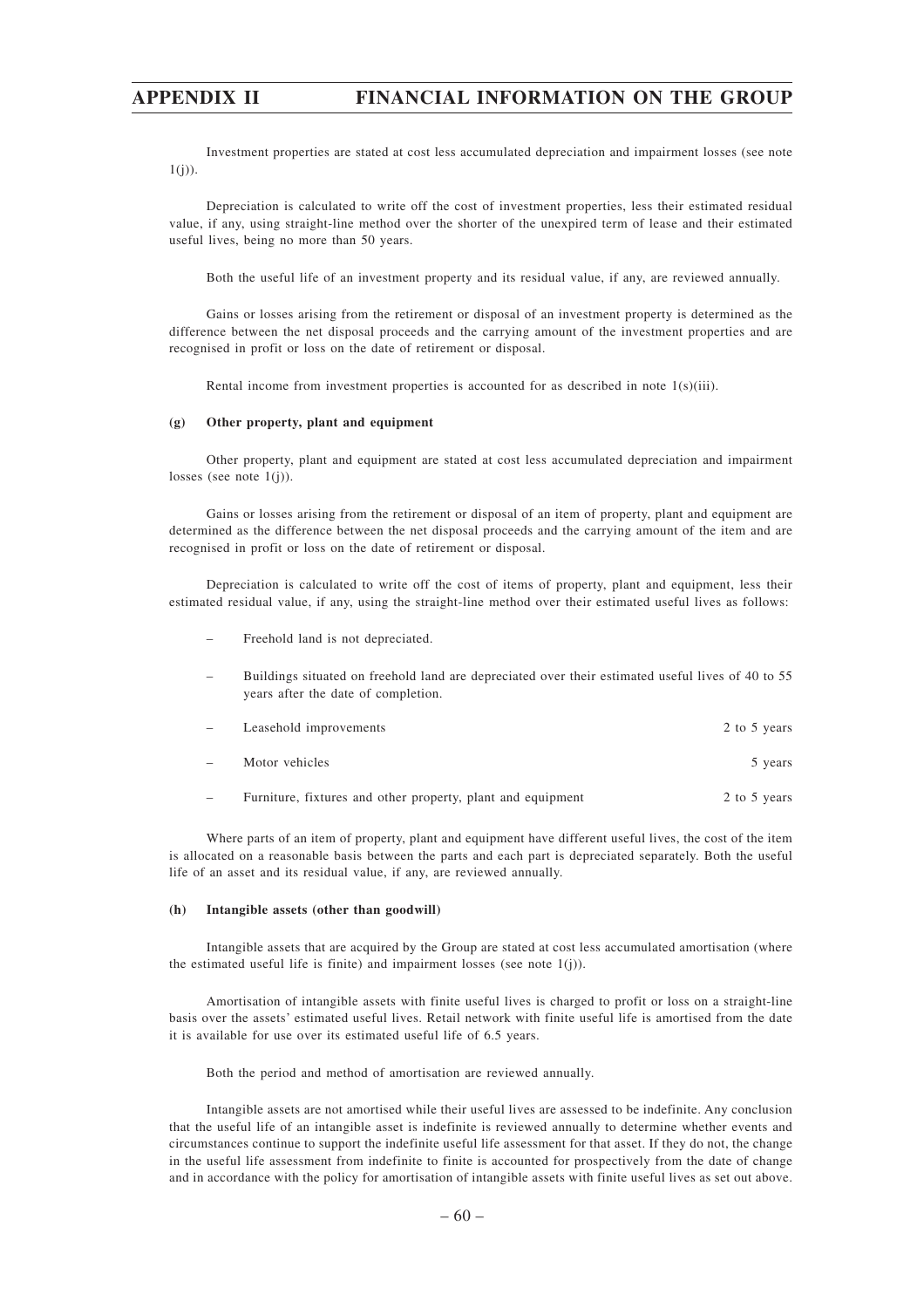#### **(i) Operating lease charges**

Leases which do not transfer substantially all the risks and rewards of ownership to the Group are classified as operating leases.

Where the Group has the use of assets held under operating leases, payments made under the leases are charged to profit or loss in equal instalments over the accounting periods covered by the lease term, except where an alternative basis is more representative of the pattern of benefits to be derived from the leased asset. Lease incentives received are recognised in profit or loss as an integral part of the aggregate net lease payments made. Contingent rentals are charged to profit or loss in the accounting period in which they are incurred.

#### **(j) Impairment of assets**

#### *(i) Impairment of investments in subsidiaries and receivables*

Investments in subsidiaries that are stated at cost in the Company's statement of financial position and other current and non-current receivables that are stated at cost or amortised cost are reviewed at the end of each reporting period to determine whether there is objective evidence of impairment. Objective evidence of impairment includes observable data that comes to the attention of the Group about one or more of the following loss events:

- significant financial difficulty of the debtor;
- a breach of contract, such as a default or delinquency in interest or principal payments;
- it becoming probable that the debtor will enter bankruptcy or other financial reorganisation; and
- significant changes in the technological, market, economic or legal environment that have an adverse effect on the debtor.

If any such evidence exists, any impairment loss is determined and recognised as follows:

- For investments in subsidiaries, the impairment loss is measured by comparing the recoverable amount of the investment with its carrying amount in accordance with note  $1(j)(ii)$ . The impairment loss is reversed if there has been a favourable change in the estimates used to determine the recoverable amount in accordance with note  $1(j)(ii)$ .
- For trade and other receivables carried at amortised cost, the impairment loss is measured as the difference between the asset's carrying amount and the present value of estimated future cash flows, discounted at the financial asset's original effective interest rate (i.e. the effective interest rate computed at initial recognition of these assets), where the effect of discounting is material. This assessment is made collectively where financial assets carried at amortised cost share similar risk characteristics, such as similar past due status, and have not been individually assessed as impaired. Future cash flows for financial assets which are assessed for impairment collectively are based on historical loss experience for assets with credit risk characteristics similar to the collective group.

If in a subsequent period the amount of an impairment loss decreases and the decrease can be linked objectively to an event occurring after the impairment loss was recognised, the impairment loss is reversed through profit or loss. A reversal of an impairment loss shall not result in the asset's carrying amount exceeding that which would have been determined had no impairment loss been recognised in prior years.

Impairment losses are written off against the corresponding assets directly, except for impairment losses recognised in respect of trade debtors and royalty receivables included within trade and other receivables, whose recovery is considered doubtful but not remote. In this case, the impairment losses for doubtful debts are recorded using an allowance account. When the Group is satisfied that recovery is remote, the amount considered irrecoverable is written off against trade debtors and royalty receivables directly and any amounts held in the allowance account relating to that debt are reversed.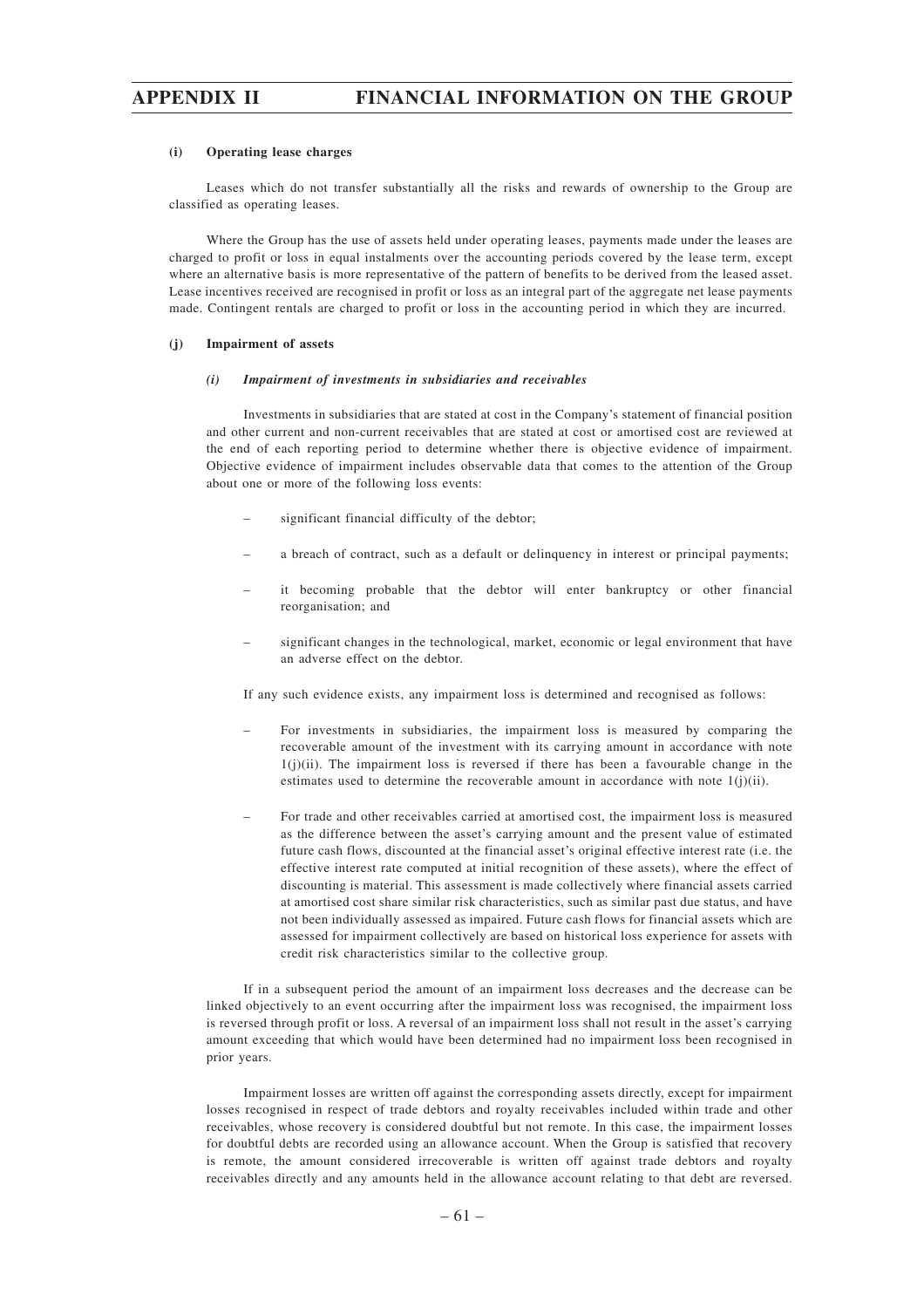Subsequent recoveries of amounts previously charged to the allowance account are reversed against the allowance account. Other changes in the allowance account and subsequent recoveries of amounts previously written off directly are recognised in profit or loss.

#### *(ii) Impairment of other assets*

Internal and external sources of information are reviewed at the end of each reporting period to identify indications that the following assets may be impaired or, except in the case of goodwill, an impairment loss previously recognised no longer exists or may have decreased:

- investment properties;
- other property, plant and equipment;
- intangible assets; and
- goodwill.

If any such indication exists, the asset's recoverable amount is estimated. In addition, for goodwill and intangible assets that have indefinite useful lives, the recoverable amount is estimated annually whether or not there is any indication of impairment.

#### *– Calculation of recoverable amount*

The recoverable amount of an asset is the greater of its fair value less costs to sell and value in use. In assessing value in use, the estimated future cash flows are discounted to their present value using a pre-tax discount rate that reflects current market assessments of the time value of money and the risks specific to the asset. Where an asset does not generate cash inflows largely independent of those from other assets, the recoverable amount is determined for the smallest group of assets that generates cash inflows independently (i.e. a cash-generating unit).

#### *– Recognition of impairment losses*

An impairment loss is recognised in profit or loss if the carrying amount of an asset, or the cash-generating unit to which it belongs, exceeds its recoverable amount. Impairment losses recognised in respect of cash-generating units are allocated first to reduce the carrying amount of any goodwill allocated to the cash-generating unit (or group of units) and then, to reduce the carrying amount of the other assets in the unit (or group of units) on a pro rata basis, except that the carrying value of an asset will not be reduced below its individual fair value less costs to sell, or value in use, if determinable.

#### *– Reversals of impairment losses*

In respect of assets other than goodwill, an impairment loss is reversed if there has been a favourable change in the estimates used to determine the recoverable amount. An impairment loss in respect of goodwill is not reversed.

A reversal of an impairment loss is limited to the asset's carrying amount that would have been determined had no impairment loss been recognised in prior years. Reversals of impairment losses are credited to profit or loss in the year in which the reversals are recognised.

#### *(iii) Interim financial reporting and impairment*

Under the Listing Rules, the Group is required to prepare an interim financial report in compliance with HKAS 34, *Interim financial reporting*, in respect of the first six months of the financial year. At the end of the interim period, the Group applies the same impairment testing, recognition, and reversal criteria as it would at the end of the financial year (see notes  $1(j)(i)$  and (ii)).

Impairment losses recognised in an interim period in respect of goodwill are not reversed in a subsequent period. This is the case even if no loss, or a smaller loss, would have been recognised had the impairment been assessed only at the end of the financial year to which the interim period relates.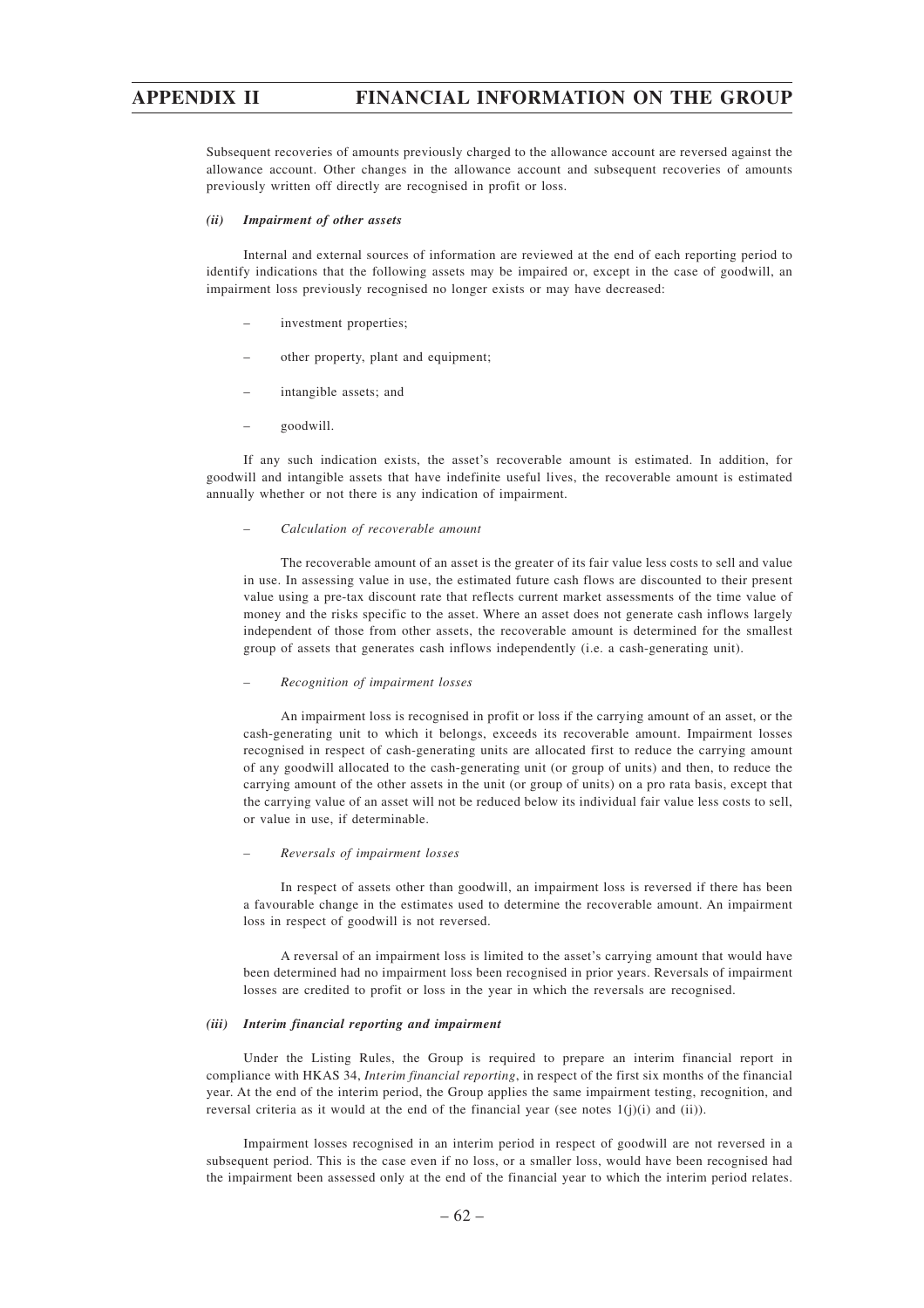#### **(k) Inventories**

Inventories are carried at the lower of cost and net realisable value.

Cost is calculated using the weighted average cost formula and comprises all costs of purchase and other costs incurred in bringing the inventories to their present location and condition.

Net realisable value is the estimated selling price in the ordinary course of business less the estimated costs necessary to make the sale.

When inventories are sold, the carrying amount of those inventories is recognised as an expense in the period in which the related revenue is recognised. The amount of any write-down of inventories to net realisable value and all losses of inventories are recognised as an expense in the period the write-down or loss occurs. The amount of any reversal of any write-down of inventories is recognised as a reduction in the amount of inventories recognised as an expense in the period in which the reversal occurs.

### **(l) Trade and other receivables**

Trade and other receivables are initially recognised at fair value and thereafter stated at amortised cost less allowance for impairment of doubtful debts (see note 1(j)), except where the receivables are interest-free loans made to related parties without any fixed repayment terms or the effect of discounting would be immaterial. In such cases, the receivables are stated at cost less allowance for impairment of doubtful debts.

#### **(m) Interest-bearing borrowings (including loans from shareholders)**

Interest-bearing borrowings are recognised initially at fair value less attributable transaction costs. Subsequent to initial recognition, interest-bearing borrowings are stated at amortised cost with any difference between the amount initially recognised and redemption value being recognised in profit or loss over the period of the borrowings, together with any interest and fees payable, using the effective interest method.

#### **(n) Trade and other payables (including loan from a non-controlling shareholder)**

Trade and other payables are initially recognised at fair value. Except for financial guarantee liabilities measured in accordance with note  $1(r)(i)$ , trade and other payables are subsequently stated at amortised cost unless the effect of discounting would be immaterial, in which case they are stated at cost.

#### **(o) Cash and cash equivalents**

Cash and cash equivalents comprise cash at bank and on hand, demand deposits with banks and other financial institutions, and short-term, highly liquid investments that are readily convertible into known amounts of cash and which are subject to an insignificant risk of changes in value, having been within three months of maturity at acquisition.

#### **(p) Employee benefits**

#### *(i) Short term employee benefits and contributions to defined contribution retirement plans*

Salaries, annual bonuses, paid annual leave, contributions to defined contribution retirement plans and the cost of non-monetary benefits are accrued in the year in which the associated services are rendered by employees. Where payment or settlement is deferred and the effect would be material, these amounts are stated at their present values.

#### *(ii) Defined benefit retirement plan obligations*

Prior to 1 July 2005, the Group's Taiwan subsidiaries participated in a central pension scheme ("Old Scheme") providing benefits to all of their employees in accordance with the Labour Standards Law. With effect from 1 July 2005, certain employees of the Taiwan subsidiaries may choose to and have been transferred to a defined contribution scheme ("New Scheme") governed by the Labour Pension Act.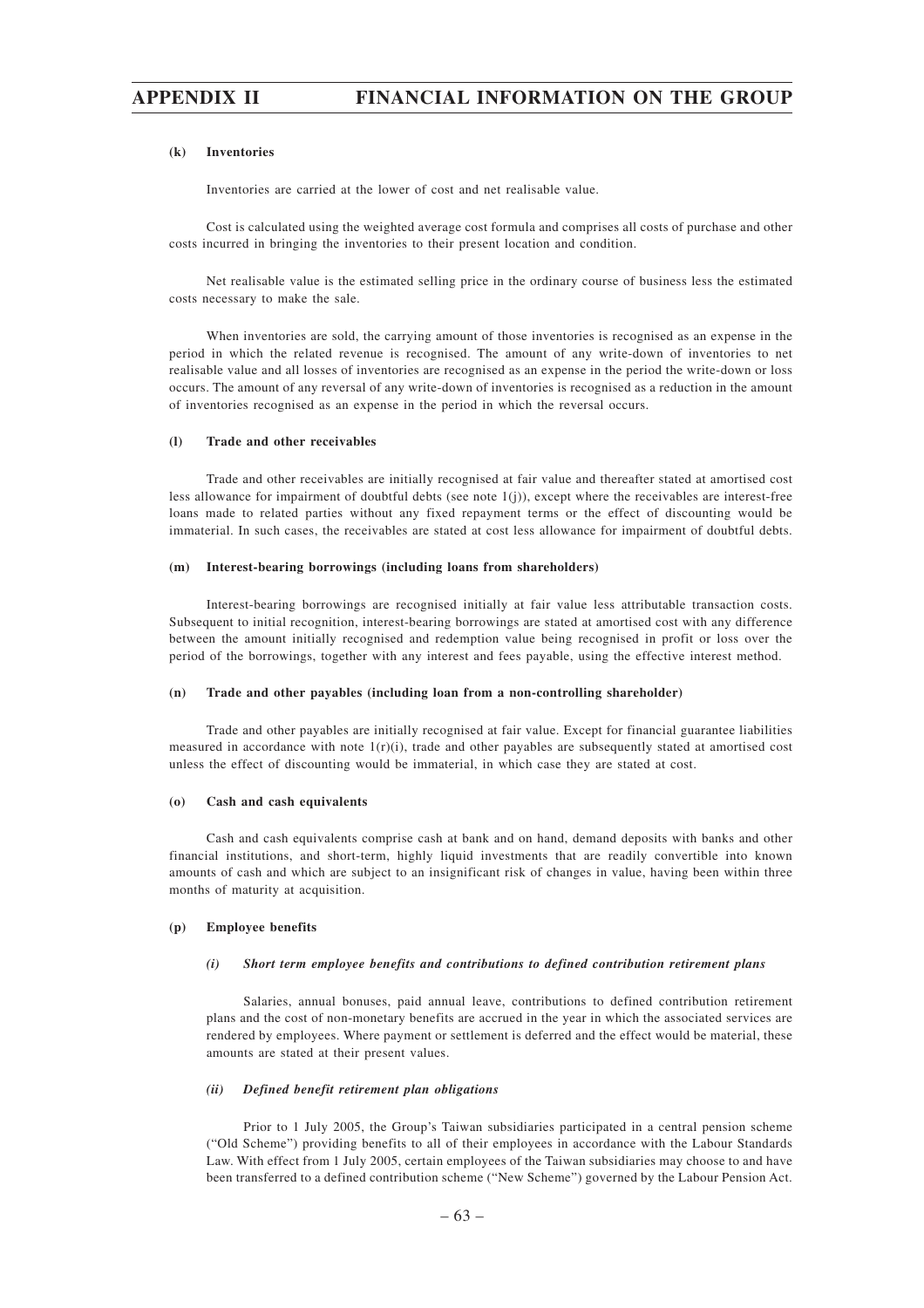Under the Old Scheme, the Group has an obligation to ensure that there are sufficient funds in the scheme to pay the benefits earned for the service years of all employees covered before transfer to the New Scheme and the subsequent service period of employees that chose to continue to participate in the Old Scheme. The Group currently contributes at 2% of the total salaries of participating employees as determined and approved by the relevant government authorities. The contributions are placed with the Central Trust of China, a government institution.

The Group's net obligation in respect of the Old Scheme is calculated by estimating the amount of future benefit that employees have earned in return for their service in the current and prior periods; that benefit is discounted to determine the present value and the fair value of any plan assets is deducted. The calculation is performed by a qualified actuary using the projected unit credit method.

When the benefits of the Old Scheme are improved, the portion of the increased benefit relating to past service by employees is recognised as an expense in profit or loss on a straight-line basis over the average period until the benefits become vested. If the benefits vest immediately, the expense is recognised immediately in profit or loss.

In calculating the Group's obligation in respect of the Old Scheme, if any cumulative unrecognised actuarial gain or loss exceeds ten percent of the greater of the present value of the pension scheme obligation and the fair value of plan assets, that portion is recognised in profit or loss over the expected average remaining working lives of the employees participating in the Old Scheme. Otherwise, the actuarial gain or loss is not recognised.

Where the calculation of the Group's net obligation results in a negative amount, the asset recognised is limited to the net total of any cumulative unrecognised net actuarial losses and past service costs and the present value of any future refunds from the scheme or reductions in future contributions to the scheme.

Under the New Scheme, the Taiwan subsidiaries contribute at 6% of the total salaries of participating employees that chose to participate in the New Scheme, deposited into individual pension accounts at the Bureau of Labour Insurance.

### **(q) Income tax**

Income tax for the year comprises current tax and movements in deferred tax assets and liabilities. Current tax and movements in deferred tax assets and liabilities are recognised in profit or loss except to the extent that they relate to items recognised in other comprehensive income or directly in equity, in which case the relevant amounts of tax are recognised in other comprehensive income or directly in equity, respectively.

Current tax is the expected tax payable on the taxable income for the year, using tax rates enacted or substantively enacted at the end of the reporting period, and any adjustment to tax payable in respect of previous years.

Deferred tax assets and liabilities arise from deductible and taxable temporary differences respectively, being the differences between the carrying amounts of assets and liabilities for financial reporting purposes and their tax bases. Deferred tax assets also arise from unused tax losses and unused tax credits.

Apart from certain limited exceptions, all deferred tax liabilities, and all deferred tax assets to the extent that it is probable that future taxable profits will be available against which the asset can be utilised, are recognised. Future taxable profits that may support the recognition of deferred tax assets arising from deductible temporary differences include those that will arise from the reversal of existing taxable temporary differences, provided those differences relate to the same taxation authority and the same taxable entity, and are expected to reverse either in the same period as the expected reversal of the deductible temporary difference or in periods into which a tax loss arising from the deferred tax asset can be carried back or forward. The same criteria are adopted when determining whether existing taxable temporary differences support the recognition of deferred tax assets arising from unused tax losses and credits, that is, those differences are taken into account if they relate to the same taxation authority and the same taxable entity, and are expected to reverse in a period, or periods, in which the tax loss or credit can be utilised.

The limited exceptions to recognition of deferred tax assets and liabilities are those temporary differences arising from goodwill not deductible for tax purposes, the initial recognition of assets or liabilities that affect neither accounting nor taxable profit (provided they are not part of a business combination), and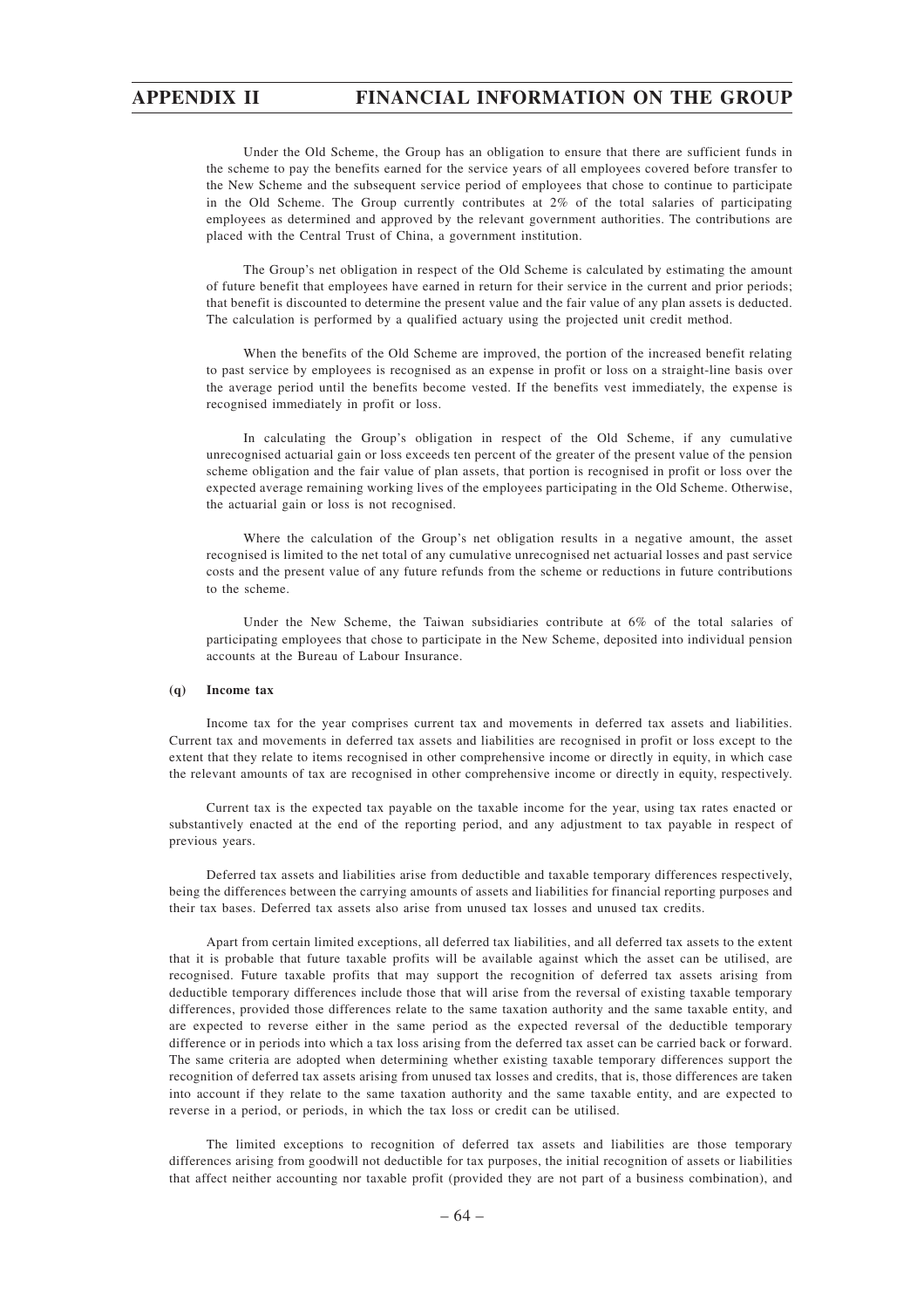temporary differences relating to investments in subsidiaries to the extent that, in the case of taxable differences, the Group controls the timing of the reversal and it is probable that the differences will not reverse in the foreseeable future, or in the case of deductible differences, unless it is probable that they will reverse in the future.

The amount of deferred tax recognised is measured based on the expected manner of realisation or settlement of the carrying amount of the assets and liabilities, using tax rates enacted or substantively enacted at the end of the reporting period. Deferred tax assets and liabilities are not discounted.

The carrying amount of a deferred tax asset is reviewed at the end of each reporting period and is reduced to the extent that it is no longer probable that sufficient taxable profits will be available to allow the related tax benefit to be utilised. Any such reduction is reversed to the extent that it becomes probable that sufficient taxable profits will be available.

Additional income taxes that arise from the distribution of dividends are recognised when the liability to pay the related dividends is recognised.

Current tax balances and deferred tax balances, and movements therein, are presented separately from each other and are not offset. Current tax assets are offset against current tax liabilities, and deferred tax assets against deferred tax liabilities, if the Company or the Group has the legally enforceable right to set off current tax assets against current tax liabilities and the following additional conditions are met:

- in the case of current tax assets and liabilities, the Company or the Group intends either to settle on a net basis, or to realise the asset and settle the liability simultaneously; or
- in the case of deferred tax assets and liabilities, if they relate to income taxes levied by the same taxation authority on either:
	- the same taxable entity; or
	- different taxable entities, which, in each future period in which significant amounts of deferred tax liabilities or assets are expected to be settled or recovered, intend to realise the current tax assets and settle the current tax liabilities on a net basis or realise and settle simultaneously.

#### **(r) Financial guarantees issued, provisions and contingent liabilities**

### *(i) Financial guarantees issued*

Financial guarantees are contracts that require the issuer (i.e. the guarantor) to make specified payments to reimburse the beneficiary of the guarantee ("the holder") for a loss the holder incurs because a specified debtor fails to make payment when due in accordance with the terms of a debt instrument.

Where the Group issues a financial guarantee, the fair value of the guarantee (being the transaction price, unless the fair value can otherwise be reliably estimated) is initially recognised as deferred income within trade and other payables. Where consideration is received or receivable for the issuance of the guarantee, the consideration is recognised in accordance with the Group's policies applicable to that category of asset. Where no such consideration is received or receivable, an immediate expense is recognised in profit or loss on initial recognition of any deferred income.

The amount of the guarantee initially recognised as deferred income is amortised in profit or loss over the term of the guarantee as income from financial guarantees issued. In addition, provisions are recognised in accordance with note  $1(r)(ii)$  if and when (i) it becomes probable that the holder of the guarantee will call upon the Group under the guarantee, and (ii) the amount of that claim on the Group is expected to exceed the amount currently carried in trade and other payables in respect of that guarantee i.e. the amount initially recognised, less accumulated amortisation.

#### *(ii) Other provisions and contingent liabilities*

Provisions are recognised for other liabilities of uncertain timing or amount when the Group or the Company has a legal or constructive obligation arising as a result of a past event, it is probable that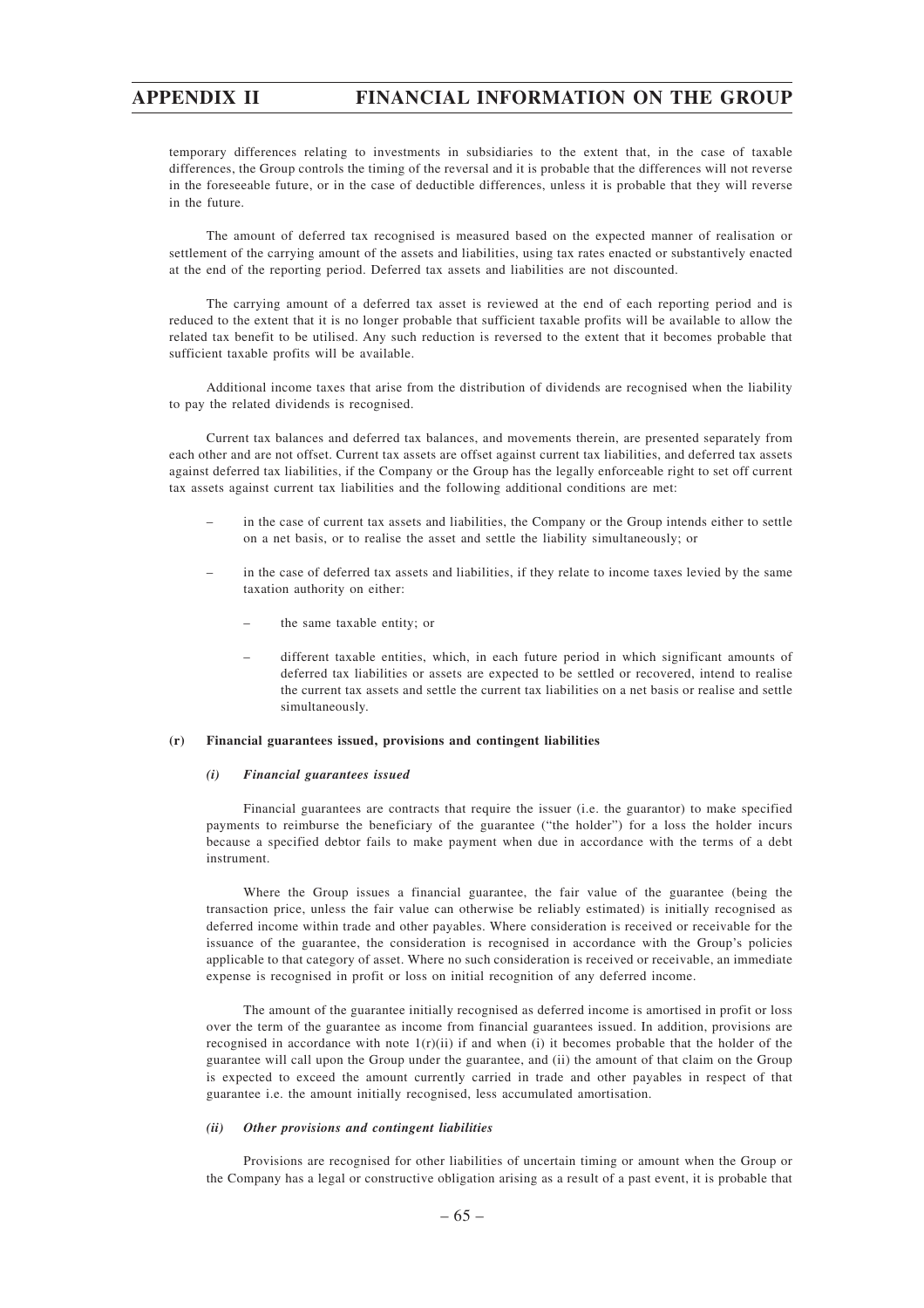an outflow of economic benefits will be required to settle the obligation and a reliable estimate can be made. Where the time value of money is material, provisions are stated at the present value of the expenditure expected to settle the obligation.

Where it is not probable that an outflow of economic benefits will be required, or the amount cannot be estimated reliably, the obligation is disclosed as a contingent liability, unless the probability of outflow of economic benefits is remote. Possible obligations, whose existence will only be confirmed by the occurrence or non-occurrence of one or more future events are also disclosed as contingent liabilities unless the probability of outflow of economic benefits is remote.

#### **(s) Revenue recognition**

Revenue is measured at the fair value of the consideration received or receivable. Provided it is probable that the economic benefits will flow to the Group and the revenue and costs, if applicable, can be measured reliably, revenue is recognised in profit or loss as follows:

#### *(i) Sale of goods*

Revenue is recognised when goods are delivered to the customers which is taken to be the point in time when the customer has accepted the goods and the related risks and rewards of ownership. Revenue excludes value added tax or other sales taxes and is after deduction of any trade discounts.

#### *(ii) Royalty income*

Royalty income is recognised in accordance with the substance of the relevant agreements.

#### *(iii) Rental income from operating leases*

Rental income receivable under operating leases is recognised in profit or loss in equal instalments over the periods covered by the lease term, except where an alternative basis is more representative of the pattern of benefits to be derived from the use of the leased asset. Lease incentives granted are recognised in profit or loss as an integral part of the aggregate net lease payments receivable. Contingent rentals are recognised as income in the accounting period in which they are earned.

#### *(iv) Management fee income*

Management fee income is recognised when the services are rendered.

#### *(v) Dividends*

Dividend income from unlisted investments is recognised when the shareholder's right to receive payment is established.

Dividend income from listed investments is recognised when the share price of the investment goes ex-dividend.

#### *(vi) Interest income*

Interest income is recognised as it accrues using the effective interest method.

### **(t) Translation of foreign currencies**

#### *(i) Functional and presentation currency*

Items included in the financial statements of each of the Group's subsidiaries are measured using the currency of the primary economic environment in which the entity operates ("the functional currency"). The presentation and functional currency of the Company are Hong Kong dollars and the United States dollars respectively.

### *(ii) Translation*

Foreign currency transactions during the year are translated at the foreign exchange rates ruling at the transaction dates. Monetary assets and liabilities denominated in foreign currencies are translated at the foreign exchange rates ruling at the end of the reporting period. Exchange gains and losses are recognised in profit or loss.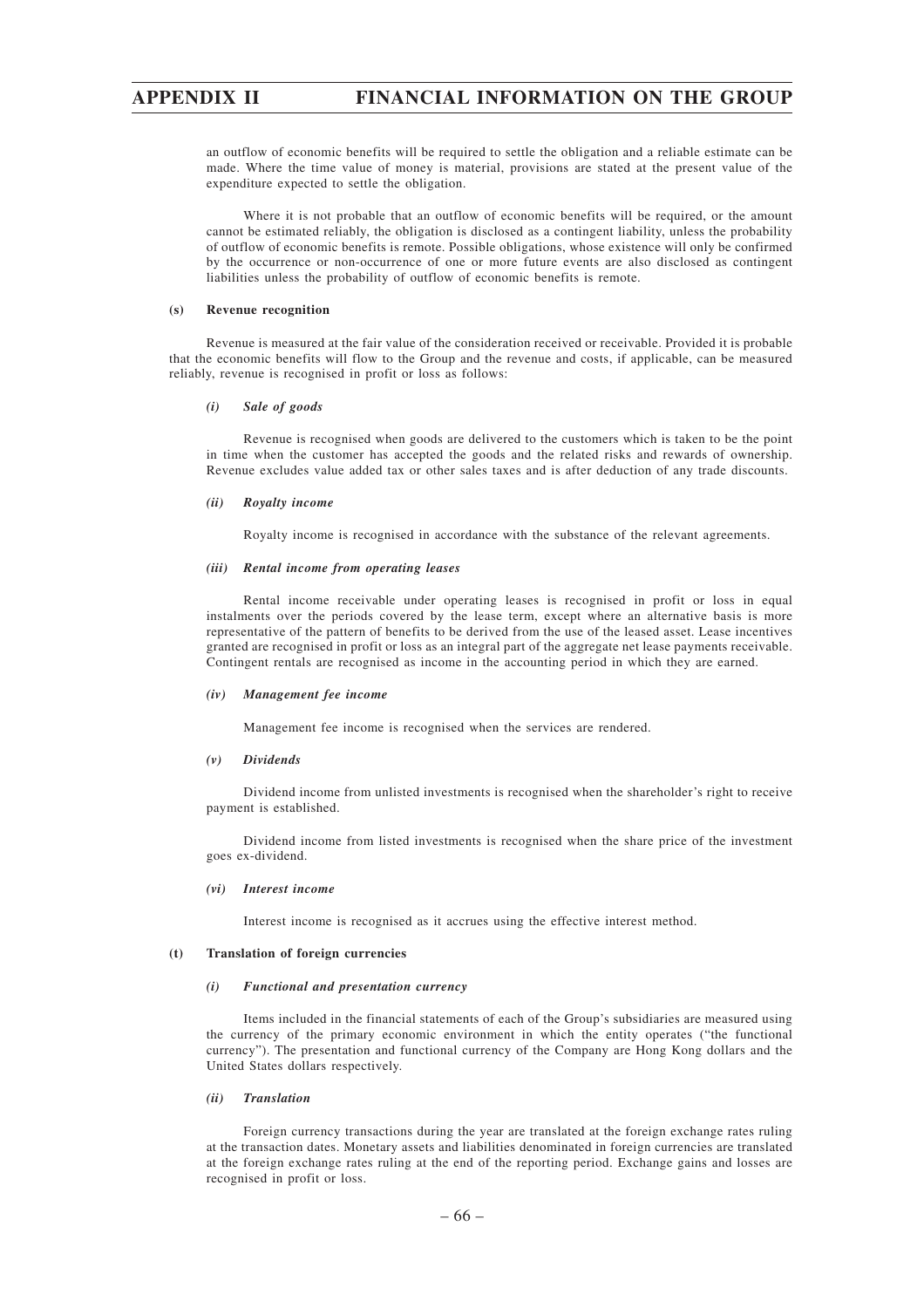Non-monetary assets and liabilities that are measured in terms of historical cost in a foreign currency are translated using the foreign exchange rates ruling at the transaction dates.

The results of foreign operations are translated into Hong Kong dollars at the exchange rates approximating the foreign exchange rates ruling at the dates of the transactions. Statement of financial position items, including goodwill arising on consolidation of foreign operations acquired on or after 1 April 2005, are translated into Hong Kong dollars at the foreign exchange rates ruling at the end of the reporting period. The resulting exchange differences are recognised in other comprehensive income and accumulated separately in equity in the exchange reserve. Goodwill arising on consolidation of a foreign operation acquired before 1 April 2005 is translated at the foreign exchange rate that applied at the date of acquisition of the foreign operation.

On disposal of a foreign operation, the cumulative amount of the exchange differences relating to that foreign operation is reclassified from equity to profit or loss when the profit or loss on disposal is recognised.

#### **(u) Borrowing costs**

Borrowing costs are expensed in the period in which they are incurred.

#### **(v) Related parties**

For the purposes of these financial statements, a party is considered to be related to the Group if:

- (i) the party has the ability, directly or indirectly through one or more intermediaries, to control the Group or exercise significant influence over the Group in making financial and operating policy decisions, or has joint control over the Group;
- (ii) the Group and the party are subject to common control;
- (iii) The party is an associate of the Group or a joint venture in which the Group is a venturer;
- (iv) the party is a member of key management personnel of the Group or the Group's parent, or a close family member of such an individual, or is an entity under the control, joint control or significant influence of such individuals;
- (v) the party is a close family member of a party referred to in (i) or is an entity under the control, joint control or significant influence of such individuals; or
- (vi) the party is a post-employment benefit plan which is for the benefit of employees of the Group or of any entity that is a related party of the Group.

Close family members of an individual are those family members who may be expected to influence, or be influenced by, that individual in their dealings with the entity.

### **(w) Segment reporting**

Operating segments, and the amounts of each segment item reported in the financial statements, are identified from the financial information provided regularly to the Group's most senior executive management for the purposes of allocating resources to, and assessing the performance of, the Group's various lines of business and geographical locations.

Individually material operating segments are not aggregated for financial reporting purposes unless the segments have similar economic characteristics and are similar in respect of the nature of products and services, the nature of production processes, the type or class of customers, the methods used to distribute the products or provide the services, and the nature of the regulatory environment. Operating segments which are not individually material may be aggregated if they share a majority of these criteria.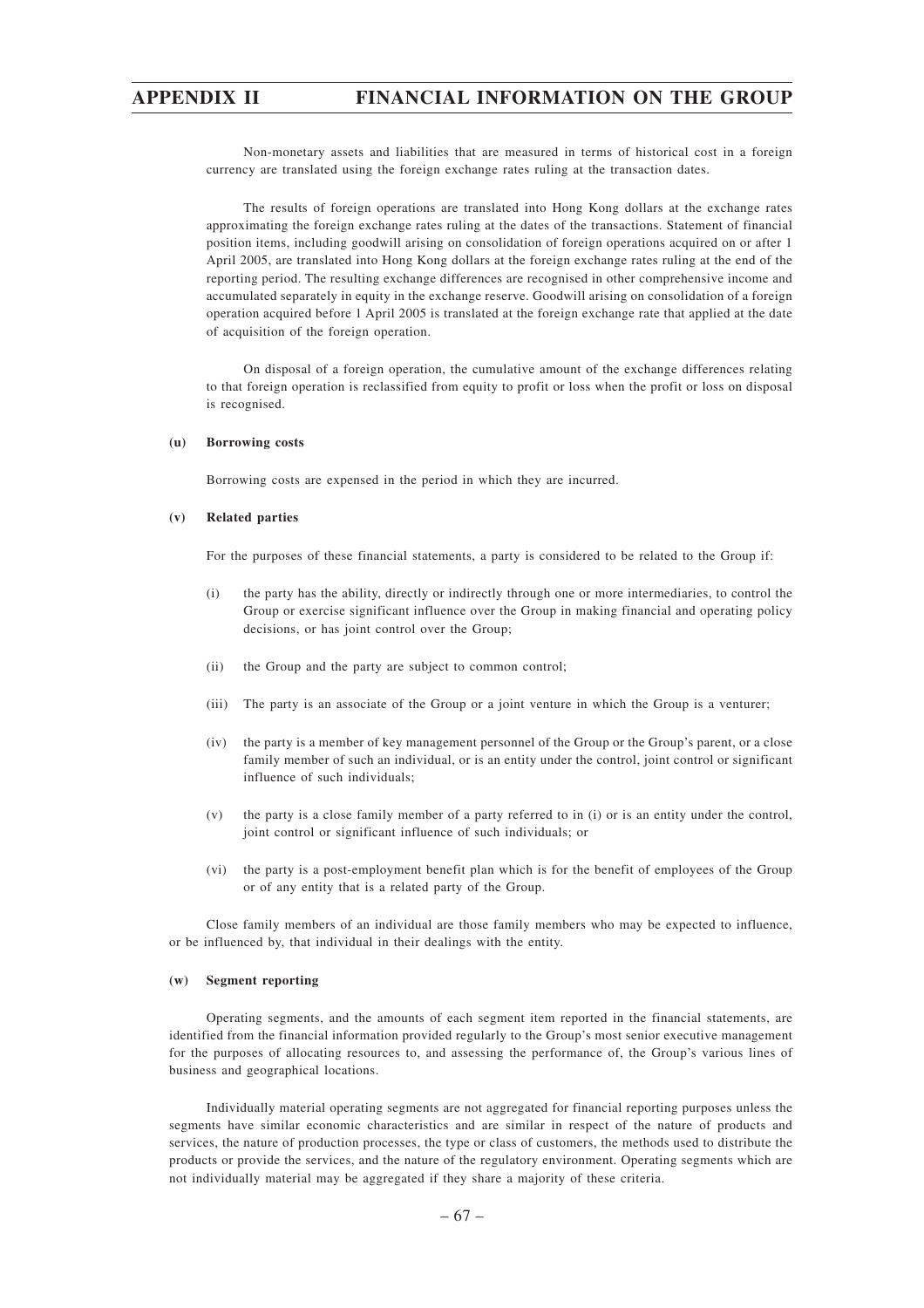### **2 CHANGES IN ACCOUNTING POLICIES**

The HKICPA has issued two revised HKFRSs, a number of amendments to HKFRSs and two new Interpretations that are first effective for the current accounting period of the Group and the Company. Of these, the following developments are relevant to the Group's financial statements:

- HKFRS 3 (revised 2008), *Business combinations*
- Amendments to HKAS 27, *Consolidated and separate financial statements*
- Improvements to HKFRSs (2009)
- HK (Int) 5, *Presentation of Financial Statements Classification by the Borrower of a Term Loan that contains a Repayment on Demand Clause*

The Group has not applied any new standard or interpretation that is not yet effective for the current accounting period.

The issuance of HK (Int) 5 has had no material impact on the Group's financial statements as the Interpretation's conclusion was consistent with the policy already adopted by the Group. The other developments resulted in changes in accounting policy but none of these changes in policy have a material impact on the current or comparative periods, for the following reason:

– The impact of the amendments to HKFRS 3 (in respect of recognition of acquiree's deferred tax assets) and HKAS 27 (in respect of allocation of losses to non-controlling interests (previously known as minority interests) in excess of their equity interest) have had no material impact as there is no requirement to restate amounts recorded in previous periods.

Other change in accounting policy which is relevant to the Group's financial statements is as follow:

– As a result of the amendments to HKAS 27, as from 1 April 2010 any losses incurred by a non-wholly owned subsidiary will be allocated between the controlling and non-controlling interests in proportion to their interests in that entity, even if this results in a deficit balance within consolidated equity being attributed to the non-controlling interests. Previously, if the allocation of losses to the non-controlling interests would have resulted in a deficit balance, the losses were only allocated to the non-controlling interests if the non-controlling interests were under a binding obligation to make good the losses. In accordance with the transitional provisions in HKAS 27, this new accounting policy is being applied prospectively and therefore previous periods have not been restated.

### **3 TURNOVER**

The principal activities of the Group are designing, marketing and sale of apparel and accessories under the brand name of "Hang Ten" and other brands and licensing of trademarks.

Turnover represents the sales value of goods supplied to customers and royalty income from licensing of trademarks. The amount of each significant category of revenue recognised in turnover during the year is as follows:

|                                  | 2011      | 2010      |
|----------------------------------|-----------|-----------|
|                                  | \$'000    | \$'000    |
| Sales of apparel and accessories | 2,341,459 | 2,036,696 |
| Royalty income                   | 22,056    | 19,744    |
|                                  | 2,363,515 | 2,056,440 |
|                                  |           |           |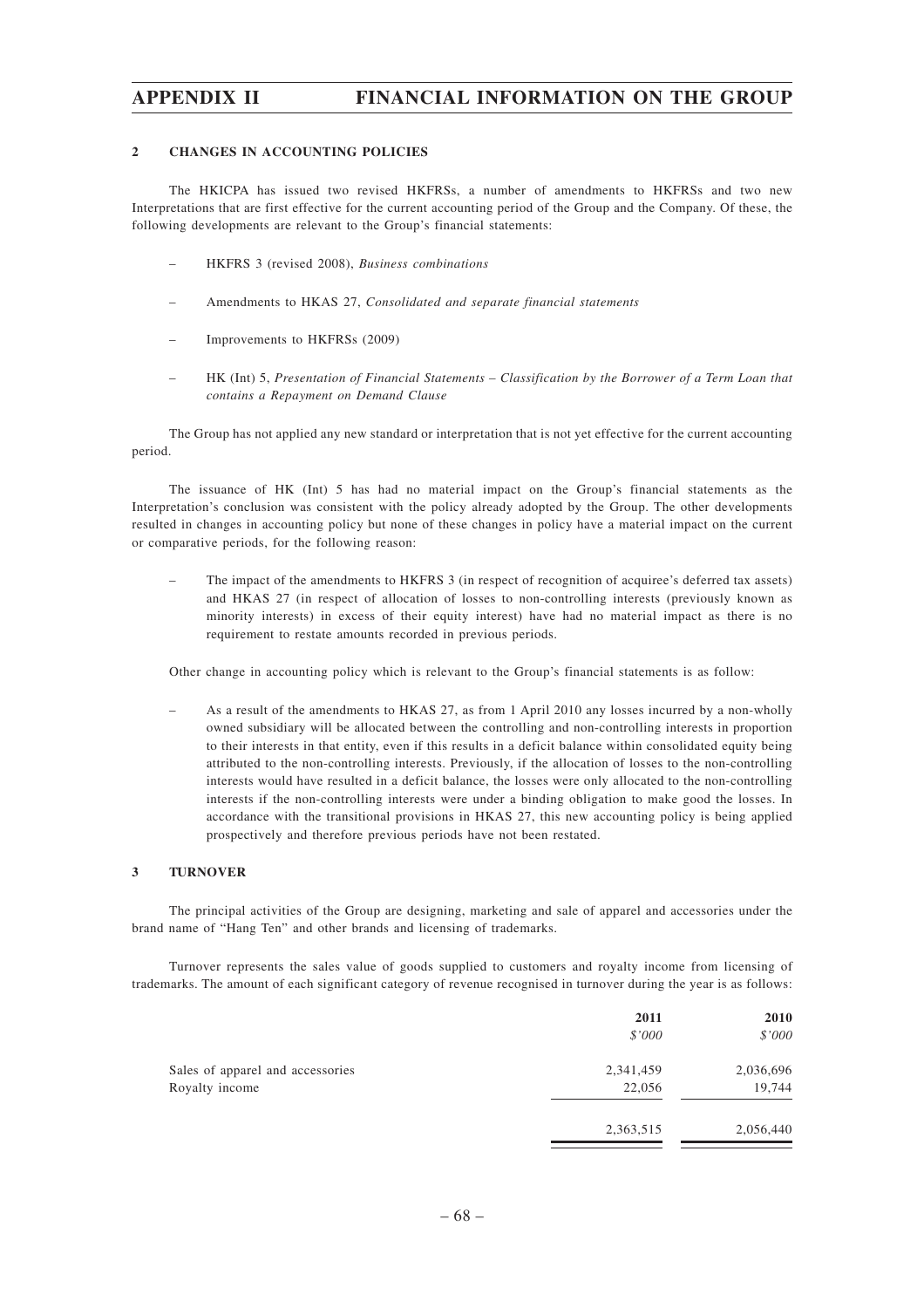## **4 OTHER REVENUE AND NET INCOME**

|                                                              | 2011   | 2010   |
|--------------------------------------------------------------|--------|--------|
|                                                              | \$'000 | \$'000 |
| Other revenue                                                |        |        |
| Gross rentals from investment properties                     | 1,551  | 1,791  |
| Other rental income                                          | 2,029  | 1,528  |
| Management fee income                                        | 6,460  | 5,909  |
| Bank interest income                                         | 6,911  | 5,980  |
| Claims receivable from suppliers                             | 540    | 1,226  |
| Other royalty income*                                        | 8,932  | 9,566  |
| Others                                                       | 5,896  | 10,731 |
|                                                              | 32,319 | 36,731 |
| Other net income                                             |        |        |
| Net gain/(loss) on disposal of property, plant and equipment | 4,653  | (600)  |
| Net gain on disposal of intangible assets (note 14)          |        | 47,740 |
| Net foreign exchange gain                                    | 11,927 | 16,124 |
| Net realised and unrealised gains on listed funds            | 155    | 791    |
| Net loss on disposal of subsidiaries (note 12)               | (307)  |        |
| Others                                                       | 5,530  | 1,789  |
|                                                              | 21,958 | 65,844 |

\* Other royalty income represents royalty income received from certain Taiwanese manufacturers who were granted the rights to use the trademark "Hang Ten" in Taiwan.

## **5 PROFIT BEFORE TAXATION**

Profit before taxation is arrived at after charging/(crediting):

|     |                                                   | 2011    | 2010    |
|-----|---------------------------------------------------|---------|---------|
|     |                                                   | \$'000  | \$'000  |
| (a) | <b>Finance costs</b>                              |         |         |
|     | Interest on bank advances wholly repayable within |         |         |
|     | five years                                        | 752     | 1,287   |
|     | Interest on loans from shareholders               | 7,639   | 7,639   |
|     |                                                   | 8,391   | 8,926   |
| (b) | <b>Staff</b> costs                                |         |         |
|     | Contributions to defined contribution retirement  |         |         |
|     | schemes                                           | 11,429  | 10,648  |
|     | Expenses recognised in respect of defined benefit |         |         |
|     | retirement schemes (note $22(a)(v)$ )             | 915     | 644     |
|     | Total retirement costs                            | 12,344  | 11,292  |
|     | Salaries and staff benefits                       | 238,773 | 210,036 |
|     |                                                   | 251,117 | 221,328 |

 $\equiv$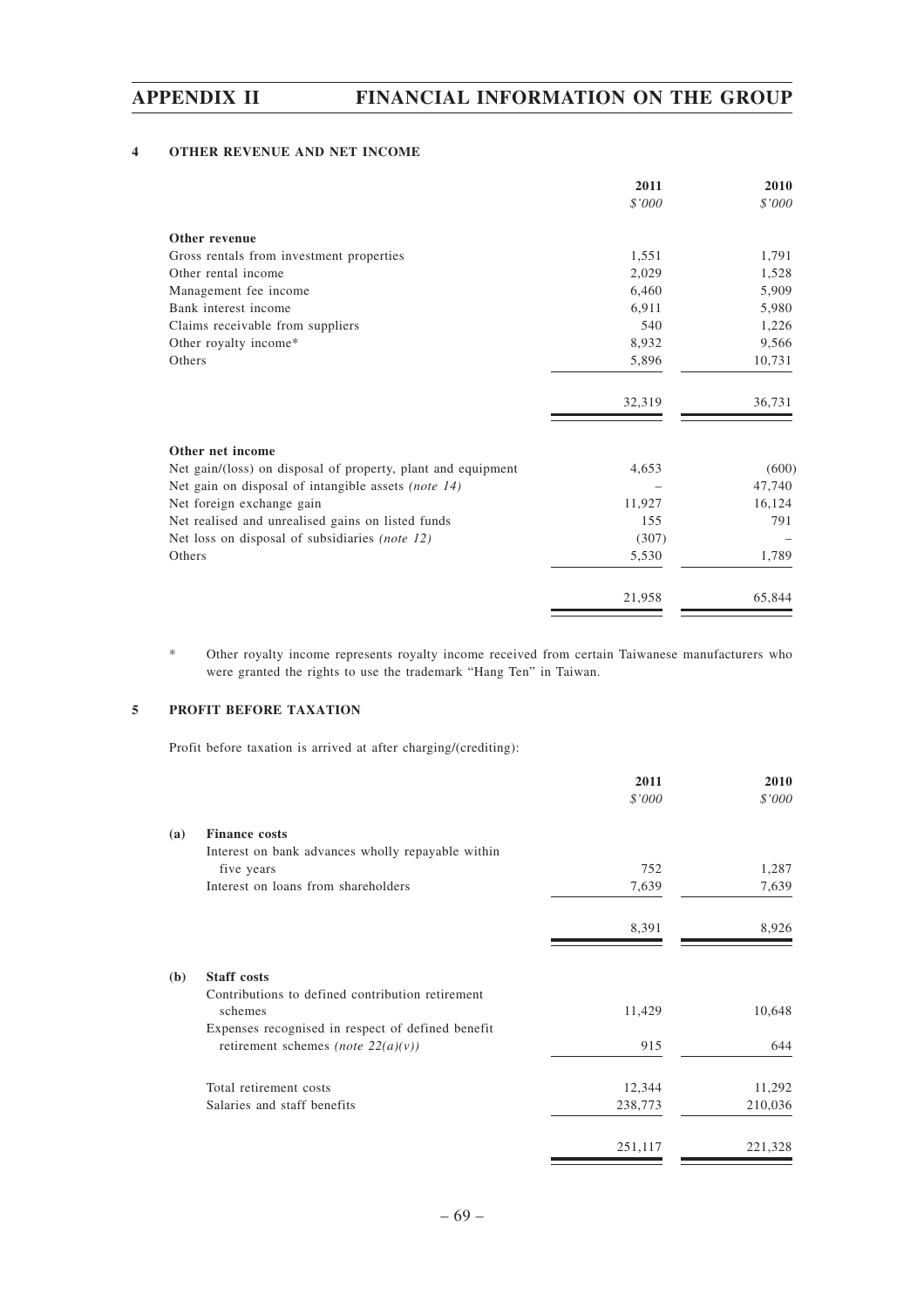|                             |                                                      | 2011<br>\$'000 | 2010<br>\$'000 |
|-----------------------------|------------------------------------------------------|----------------|----------------|
| $\left( \mathbf{c} \right)$ | Other items                                          |                |                |
|                             | Impairment losses/(reversal of impairment losses):   |                |                |
|                             | - trade debtors and royalty receivables              | 2,171          | (737)          |
|                             | - other receivables                                  |                | 5,188          |
|                             | $-$ intangible assets <i>(note 14)</i>               |                | 2,862          |
|                             | $-$ goodwill (note 12)                               |                | 1,179          |
|                             |                                                      | 2,171          | 8,492          |
|                             | Operating lease charges (including retail shops and  |                |                |
|                             | department store counters):                          |                |                |
|                             | - minimum lease payments                             | 193,650        | 182,655        |
|                             | - contingent rentals                                 | 325,632        | 283,879        |
|                             |                                                      | 519,282        | 466,534        |
|                             |                                                      | 442            | 458            |
|                             | Amortisation of intangible assets<br>Depreciation    | 39,574         | 33,843         |
|                             | Commission to franchisees                            | 116,534        | 119,091        |
|                             | Accrual for additional value added tax and penalties |                |                |
|                             | (note 36(b))                                         |                | 60,272         |
|                             | Auditors' remuneration                               | 2,364          | 2,216          |
|                             | Cost of inventories (note $16(b)$ )                  | 1,006,103      | 900,293        |

## **6 INCOME TAX IN THE CONSOLIDATED INCOME STATEMENT**

#### **(a) Taxation in the consolidated income statement represents:**

|                                                                                                              | 2011    | 2010   |
|--------------------------------------------------------------------------------------------------------------|---------|--------|
|                                                                                                              | \$'000  | \$'000 |
| Current tax - Overseas                                                                                       |         |        |
| Provision for the year                                                                                       | 46,693  | 33,982 |
| (Over)/under-provision in respect of prior years                                                             | (85)    | 39     |
|                                                                                                              | 46,608  | 34,021 |
| Deferred tax                                                                                                 |         |        |
| Origination and reversal of temporary differences<br>Effect on deferred tax balances at the beginning of the | (2,513) | 5,452  |
| year resulting from a decrease in tax rate                                                                   | 543     | 1,117  |
|                                                                                                              | (1,970) | 6,569  |
|                                                                                                              | 44,638  | 40,590 |

No provision for Hong Kong Profits Tax has been made in the financial statements for the years ended 31 March 2011 and 2010 as tax losses brought forward from previous years exceed the estimated assessable profit for the respective year.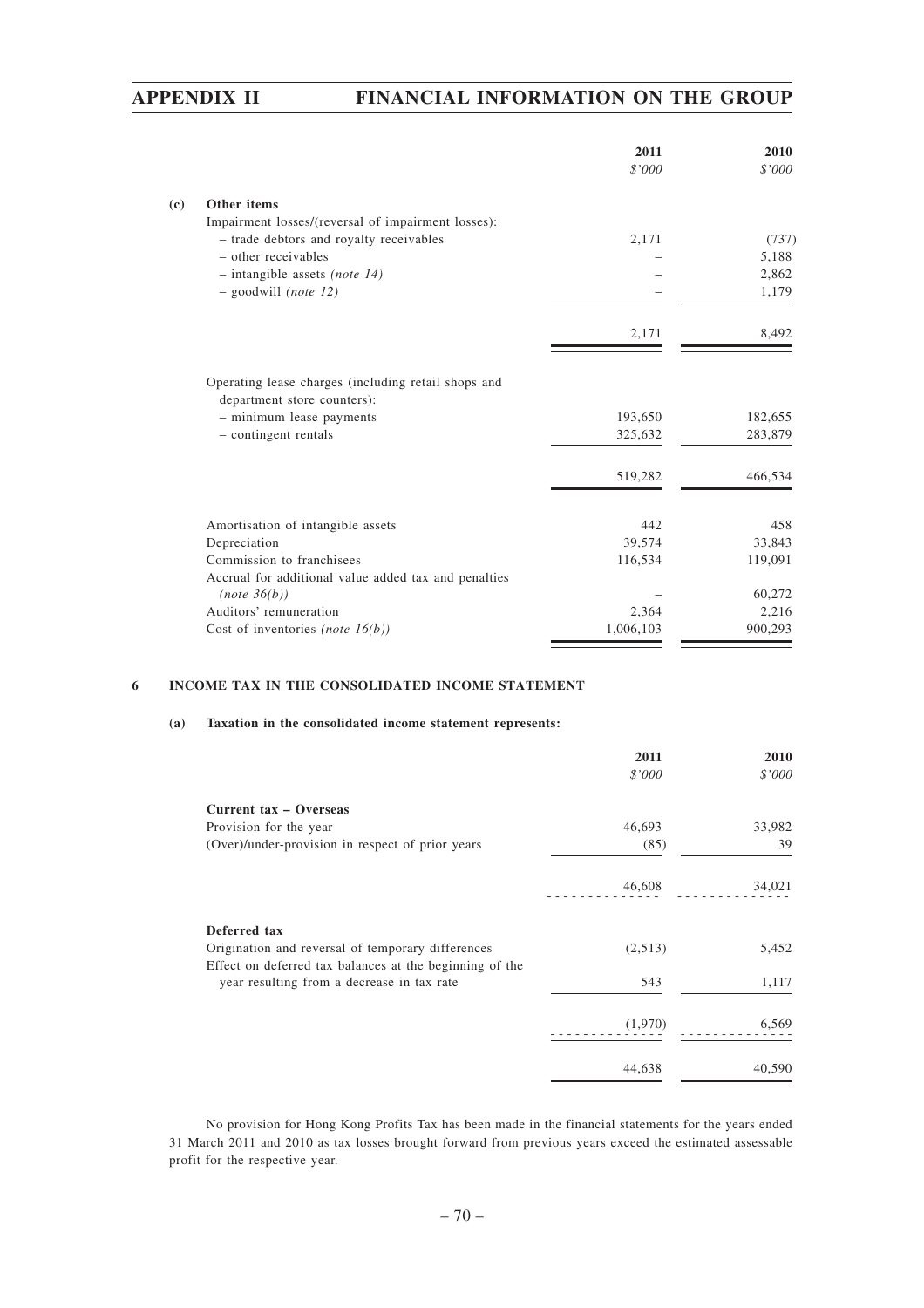Taxation for subsidiaries is charged at the appropriate current rates of taxation ruling in the relevant countries. During the year ended 31 March 2011, the applicable tax rate for subsidiaries domiciled in Taiwan and South Korea is 17% (2010: 25%) and 24.2% (2010: 24.2%) respectively.

In June 2010, the Taiwan Government announced that the income tax rate for the Group's subsidiaries operated in Taiwan for the year ended 31 March 2011 would be reduced to 17%. The decrease is taken into account in the preparation of the Group's 2011 financial statements and the opening balance of deferred tax assets has been re-estimated accordingly.

#### **(b) Reconciliation between tax expense and accounting profit at applicable tax rates:**

|                                                           | 2011<br>\$'000 | 2010<br>\$'000 |
|-----------------------------------------------------------|----------------|----------------|
| Profit before taxation                                    | 283,701        | 181,747        |
| Notional tax on profit before taxation, calculated at the |                |                |
| rates applicable to profits in the countries concerned    | 52,300         | 29,275         |
| Tax effect of non-deductible expenses                     | 1,387          | 17,310         |
| Tax effect of non-taxable income                          | (5,025)        | (7,058)        |
| Tax effect of utilisation of tax losses and other         |                |                |
| temporary differences not recognised in prior years       | (6,506)        | (3,032)        |
| Tax effect of tax losses and other temporary differences  |                |                |
| not recognised                                            | 2,024          | 2,939          |
| Effect on deferred tax balances at the beginning of the   |                |                |
| year resulting from a decrease in tax rate                | 543            | 1,117          |
| (Over)/under-provision in respect of prior years          | (85)           | 39             |
| Actual tax expense                                        | 44,638         | 40,590         |

## **7 DIRECTORS' REMUNERATION**

Directors' remuneration disclosed pursuant to section 161 of the Hong Kong Companies Ordinance is as follows:

|                            |                    | Salaries,<br>allowances |                                       | Retirement              |                      |
|----------------------------|--------------------|-------------------------|---------------------------------------|-------------------------|----------------------|
|                            | Directors'<br>fees | in kind                 | and benefits Discretionary<br>bonuses | scheme<br>contributions | 2011<br><b>Total</b> |
|                            | \$'000             | \$'000                  | \$'000                                | \$'000                  | \$'000               |
| <b>Executive directors</b> |                    |                         |                                       |                         |                      |
| Chan Wing Sun              | 1,000              |                         |                                       |                         | 1,000                |
| Wang Li Wen                | 10                 | 1,838                   | 1,275                                 | 56                      | 3,179                |
| Kao Yu Chu                 | 10                 | 2,009                   | 1,304                                 | 56                      | 3,379                |
| Independent                |                    |                         |                                       |                         |                      |
| non-executive directors    |                    |                         |                                       |                         |                      |
| So Hon Cheung Stephen      | 240                |                         |                                       |                         | 240                  |
| Kwong Chi Keung            | 240                |                         |                                       |                         | 240                  |
| Cheung Yat Hung Alton      | 120                |                         |                                       |                         | 120                  |
|                            | 1,620              | 3,847                   | 2,579                                 | 112                     | 8,158                |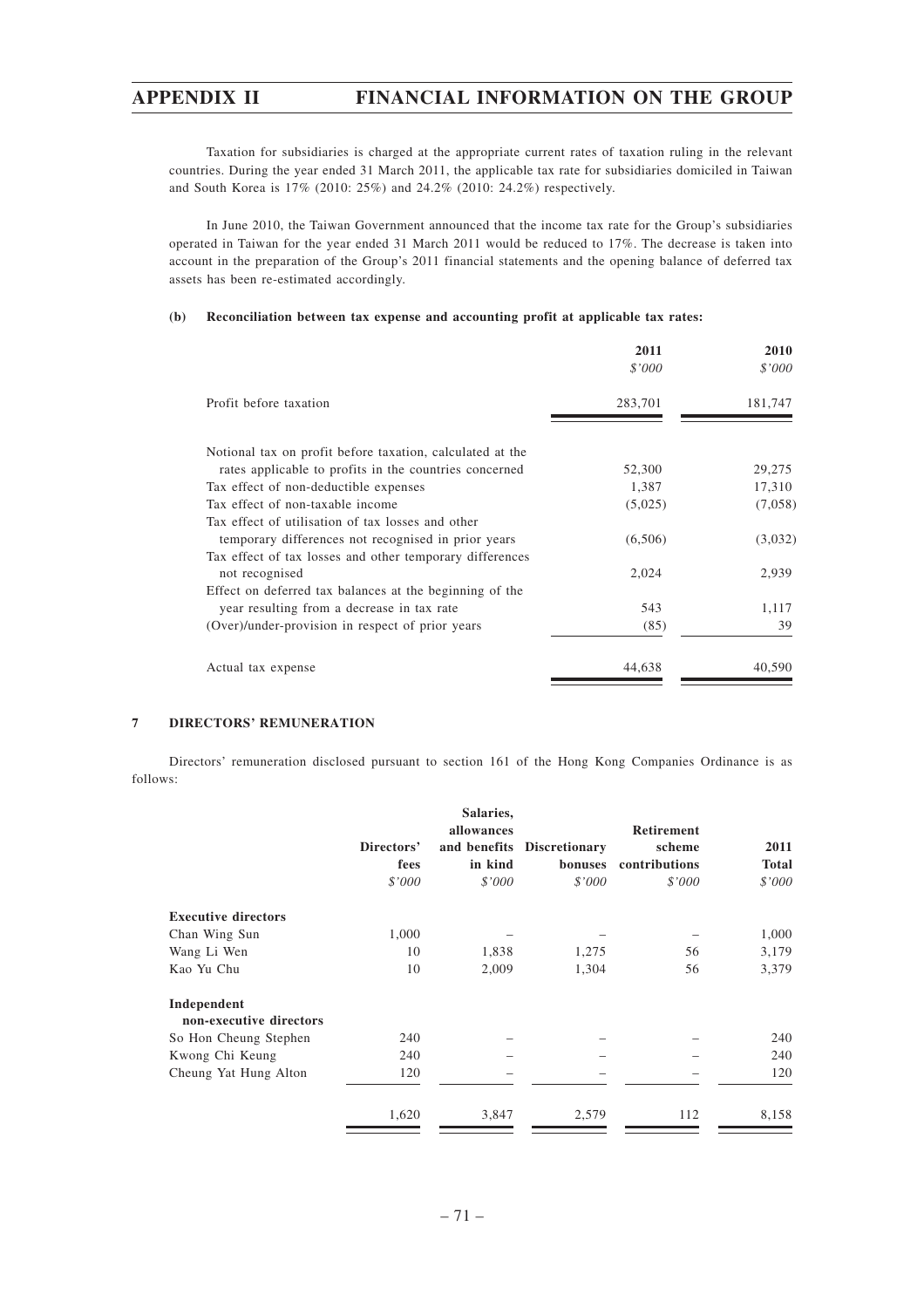|                                        |                    | Salaries,             |                                       |                                              |                             |
|----------------------------------------|--------------------|-----------------------|---------------------------------------|----------------------------------------------|-----------------------------|
|                                        | Directors'<br>fees | allowances<br>in kind | and benefits Discretionary<br>bonuses | <b>Retirement</b><br>scheme<br>contributions | <b>2010</b><br><b>Total</b> |
|                                        | \$'000             | \$'000                | \$'000                                | \$'000                                       | \$'000                      |
| <b>Executive directors</b>             |                    |                       |                                       |                                              |                             |
| Chan Wing Sun                          | 1,000              |                       |                                       |                                              | 1,000                       |
| Hung Kenneth*                          | 10                 | 7,024                 |                                       | 23                                           | 7,057                       |
| Wang Li Wen                            | 10                 | 1,660                 | 742                                   | 44                                           | 2,456                       |
| Kao Yu Chu                             | 10                 | 1,852                 | 769                                   | 44                                           | 2,675                       |
| Independent<br>non-executive directors |                    |                       |                                       |                                              |                             |
| So Hon Cheung Stephen                  | 240                |                       |                                       |                                              | 240                         |
| Kwong Chi Keung                        | 240                |                       |                                       |                                              | 240                         |
| Cheung Yat Hung Alton                  | 120                |                       |                                       |                                              | 120                         |
|                                        | 1,630              | 10,536                | 1,511                                 | 111                                          | 13,788                      |

\* Mr Kenneth Hung resigned as the chief executive officer and executive director on 26 March 2010.

## **8 INDIVIDUALS WITH HIGHEST EMOLUMENTS**

Of the five individuals with the highest emoluments, two (2010: three) are directors whose emoluments are disclosed in note 7. The aggregate of the emoluments in respect of the other three (2010: two) individuals are as follows:

| 2011   | 2010   |
|--------|--------|
| \$'000 | \$'000 |
| 17,159 | 5,802  |
| 50     | 53     |
| 3,006  | 1,581  |
| 20,215 | 7,436  |
|        |        |

The emoluments of the three (2010: two) individuals with the highest emoluments are within the following bands:

|                            | 2011        | 2010           |
|----------------------------|-------------|----------------|
|                            | Number of   | Number of      |
|                            | individuals | individuals    |
| $$2,500,001 - $3,000,000$  |             | $\mathbf{1}$   |
| $$4,000,001 - $4,500,000$  |             |                |
| $$4,500,001 - $5,000,000$  |             | $\mathbf{1}$   |
| $$6,000,001 - $6,500,000$  |             |                |
| $$9,500,001 - $10,000,000$ |             |                |
|                            |             |                |
|                            | 3           | $\mathfrak{D}$ |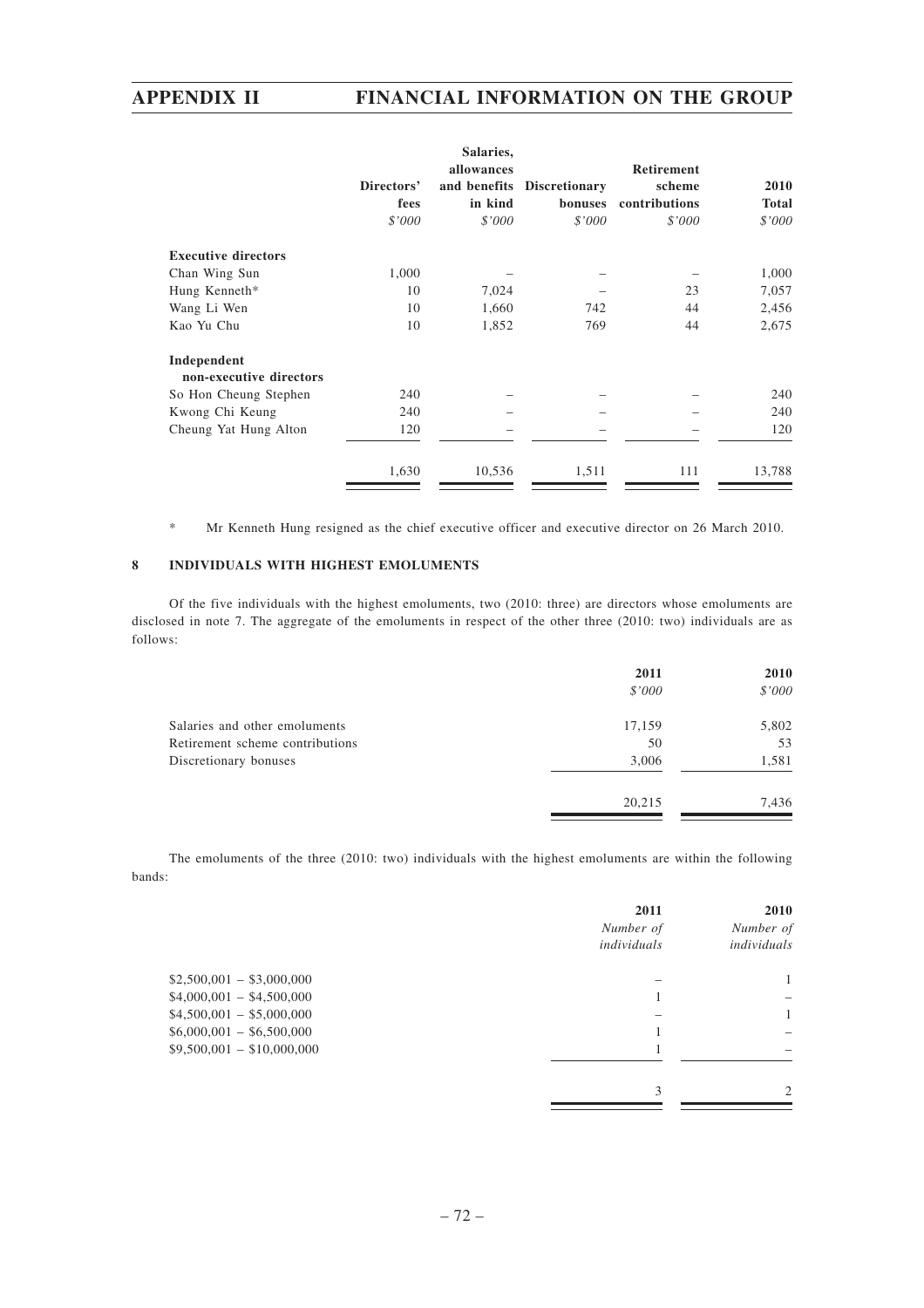### **9 PROFIT ATTRIBUTABLE TO EQUITY SHAREHOLDERS OF THE COMPANY**

The consolidated profit attributable to equity shareholders of the Company includes a loss of \$3,867,000 (2010: \$3,530,000) which has been dealt with in the financial statements of the Company.

Reconciliation of the above amount to the Company's profit for the year:

|                                                               | 2011    | <b>2010</b> |
|---------------------------------------------------------------|---------|-------------|
|                                                               | \$'000  | \$'000      |
| Amount of loss for the year dealt with in the Company's       |         |             |
| financial statements                                          | (3,867) | (3,530)     |
| Final dividends from subsidiaries attributable to the profits |         |             |
| of the previous financial year, approved and paid during      |         |             |
| the year                                                      | 124,080 | 58,167      |
| Company's profit for the year <i>(note</i> $28(a)$ )          | 120.213 | 54,637      |
|                                                               |         |             |

#### **10 EARNINGS PER SHARE**

#### **(a) Basic earnings per share**

The calculation of basic earnings per share is based on the profit attributable to equity shareholders of the Company of \$239,133,000 (2010: \$142,995,000) and 982,250,000 (2010: 982,250,000) ordinary shares in issue during the year.

### **(b) Diluted earnings per share**

The calculation of diluted earnings per share is the same as the basic earnings per share as the Company did not have any dilutive potential ordinary shares outstanding during the years ended 31 March 2011 and 2010.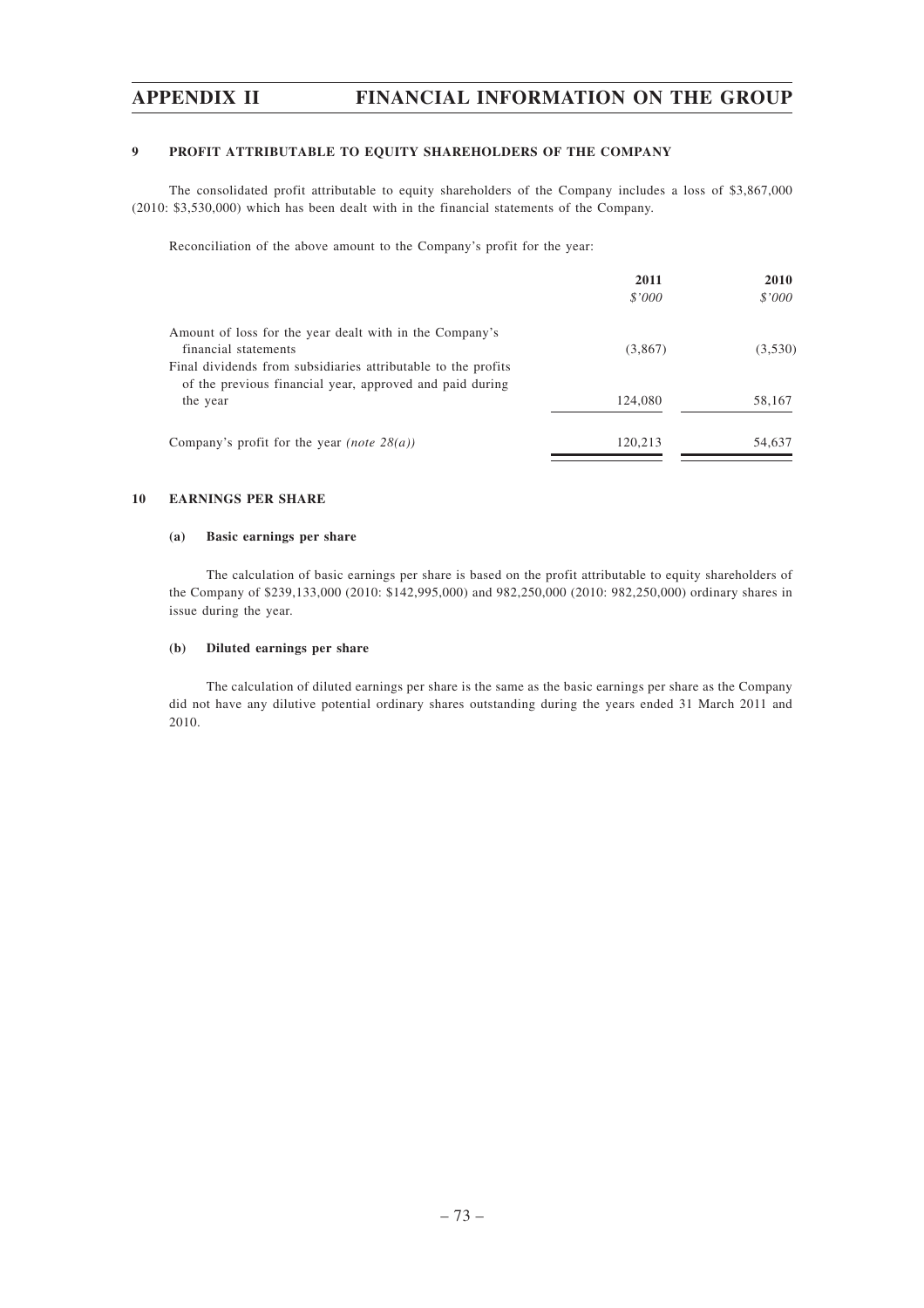## **11 FIXED ASSETS**

# **The Group**

|                                                         | Land and<br>buildings<br>held for<br>\$'000 | Leasehold<br>own use improvements<br>\$'000 | Motor<br>vehicles<br>\$'000 | Furniture,<br>fixtures<br>and other<br>property,<br>plant and<br>equipment<br>\$'000 | Sub-total<br>\$'000 | Investment<br>properties<br>\$'000 | <b>Total</b><br>\$'000 |
|---------------------------------------------------------|---------------------------------------------|---------------------------------------------|-----------------------------|--------------------------------------------------------------------------------------|---------------------|------------------------------------|------------------------|
| For the year ended<br>31 March 2011                     |                                             |                                             |                             |                                                                                      |                     |                                    |                        |
| Cost:                                                   |                                             |                                             |                             |                                                                                      |                     |                                    |                        |
| At the beginning of the year                            | 83,040                                      | 36,284                                      | 4,459                       | 69,049                                                                               | 192,832             | 51,617                             | 244,449                |
| Exchange adjustments                                    | 3,280                                       | 4,557                                       | 465                         | 2,632                                                                                | 10,934              | 3,715                              | 14,649                 |
| <b>Additions</b>                                        |                                             | 10,997                                      | 667                         | 20,489                                                                               | 32,153              |                                    | 32,153                 |
| Disposals                                               |                                             |                                             |                             |                                                                                      |                     |                                    |                        |
| - through disposal of                                   |                                             |                                             |                             |                                                                                      |                     |                                    |                        |
| subsidiaries                                            |                                             | (15, 743)                                   | $\overline{a}$              | (6,979)                                                                              | (22, 722)           |                                    | (22, 722)              |
| - others                                                | (34, 455)                                   | (19, 325)                                   | (380)                       | (15,316)                                                                             | (69, 476)           |                                    | (69, 476)              |
| At the end of the year                                  | 51,865                                      | 16,770                                      | 5,211                       | 69,875                                                                               | 143,721             | 55,332                             | 199,053                |
| <b>Accumulated depreciation</b><br>and impairment loss: |                                             |                                             |                             |                                                                                      |                     |                                    |                        |
| At the beginning of the year                            | 2,000                                       | 15,010                                      | 3,459                       | 46,942                                                                               | 67,411              | 744                                | 68,155                 |
| Exchange adjustments                                    | 124                                         | 3,287                                       | 372                         | 2,056                                                                                | 5,839               | 54                                 | 5,893                  |
| Charge for the year                                     | 1,124                                       | 16,301                                      | 442                         | 21,311                                                                               | 39,178              | 396                                | 39,574                 |
| Written back on disposals                               |                                             |                                             |                             |                                                                                      |                     |                                    |                        |
| - through disposal of                                   |                                             |                                             |                             |                                                                                      |                     |                                    |                        |
| subsidiaries                                            |                                             | (15, 355)                                   |                             | (6,700)                                                                              | (22,055)            |                                    | (22,055)               |
| - others                                                | (558)                                       | (19, 139)                                   | (380)                       | (14, 385)                                                                            | (34, 462)           |                                    | (34, 462)              |
| At the end of the year                                  | 2,690                                       | 104                                         | 3,893                       | 49,224                                                                               | 55,911              | 1,194                              | 57,105                 |
| Net book value:                                         |                                             |                                             |                             |                                                                                      |                     |                                    |                        |
| At the end of the year                                  | 49,175                                      | 16,666                                      | 1,318                       | 20,651                                                                               | 87,810              | 54,138                             | 141,948                |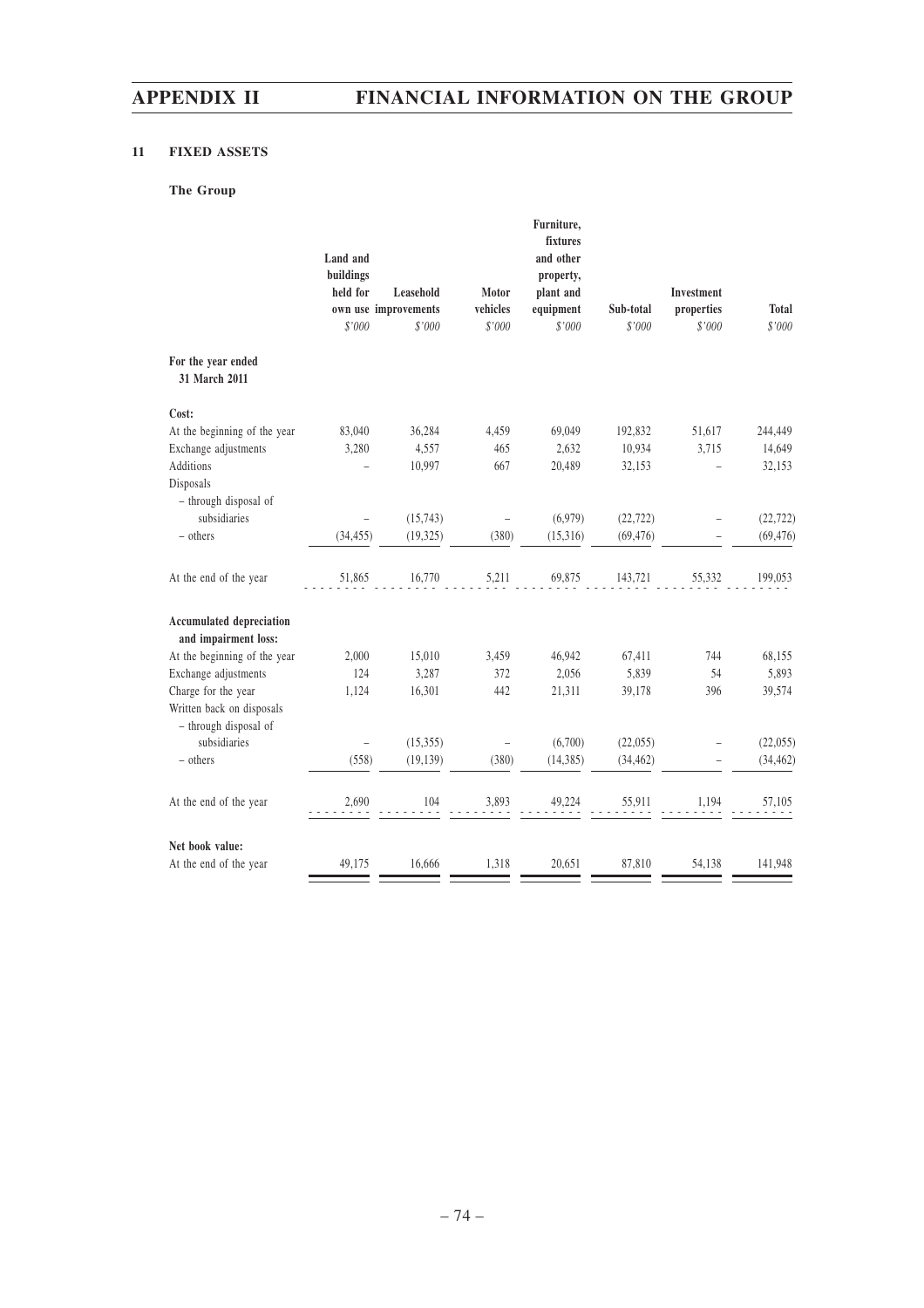|                                                         | Land and<br>buildings |                  |                          | Furniture,<br>fixtures<br>and other<br>property, |           |            |              |
|---------------------------------------------------------|-----------------------|------------------|--------------------------|--------------------------------------------------|-----------|------------|--------------|
|                                                         | held for own          | Leasehold        | Motor                    | plant and                                        |           | Investment |              |
|                                                         |                       | use improvements | vehicles                 | equipment                                        | Sub-total | properties | <b>Total</b> |
|                                                         | \$'000                | \$'000           | \$'000                   | \$'000                                           | \$'000    | \$'000     | \$'000       |
| For the year ended<br>31 March 2010                     |                       |                  |                          |                                                  |           |            |              |
| Cost:                                                   |                       |                  |                          |                                                  |           |            |              |
| At the beginning of the year                            | 73,029                | 31,540           | 3,691                    | 59,628                                           | 167,888   | 52,982     | 220,870      |
| Exchange adjustments                                    | 8,949                 | 6,778            | 512                      | 10,197                                           | 26,436    | 5,203      | 31,639       |
| <b>Additions</b>                                        | 1,062                 | 10,762           | 256                      | 15,595                                           | 27,675    |            | 27,675       |
| Disposals                                               |                       | (12,796)         | $\overline{\phantom{0}}$ | (16,371)                                         | (29, 167) | (6, 568)   | (35, 735)    |
| At the end of the year                                  | 83,040                | 36,284           | 4,459                    | 69,049                                           | 192,832   | 51,617     | 244,449      |
| <b>Accumulated depreciation</b><br>and impairment loss: |                       |                  |                          |                                                  |           |            |              |
| At the beginning of the year                            | 713                   | 5,770            | 2,691                    | 34,719                                           | 43,893    | 248        | 44,141       |
| Exchange adjustments                                    | 178                   | 4,494            | 419                      | 9,082                                            | 14,173    | 163        | 14,336       |
| Charge for the year                                     | 1,109                 | 17,224           | 349                      | 14,789                                           | 33,471    | 372        | 33,843       |
| Written back on disposals                               |                       | (12, 478)        |                          | (11, 648)                                        | (24, 126) | (39)       | (24, 165)    |
| At the end of the year                                  | 2,000                 | 15,010           | 3,459                    | 46,942                                           | 67,411    | 744        | 68,155       |
| Net book value:                                         |                       |                  |                          |                                                  |           |            |              |
| At the end of the year                                  | 81,040                | 21,274           | 1,000                    | 22,107                                           | 125,421   | 50,873     | 176,294      |

- (i) In accordance with the accounting policy set out in note 1(f), the Group's investment properties are stated at cost less accumulated depreciation and impairment losses. Had these properties been carried at fair value, the carrying amount would have been \$62,621,000 (2010: \$52,838,000).
- (ii) All land and buildings and investment properties are located outside Hong Kong. All land is freehold land.
- (iii) The Group leases out investment properties under operating leases. The leases typically run for an initial period of one to three years. None of the leases includes contingent rentals.

All properties held under operating leases that would otherwise meet the definition of investment property are classified as investment property.

The Group's total future minimum lease payments under non-cancellable operating leases are receivable as follows:

|                                 | The Group |        |  |
|---------------------------------|-----------|--------|--|
|                                 | 2011      | 2010   |  |
|                                 | \$'000    | \$'000 |  |
| Within 1 year                   | 213       | 985    |  |
| After 1 year but within 5 years | -         | 209    |  |
|                                 | 213       | 1,194  |  |
|                                 |           |        |  |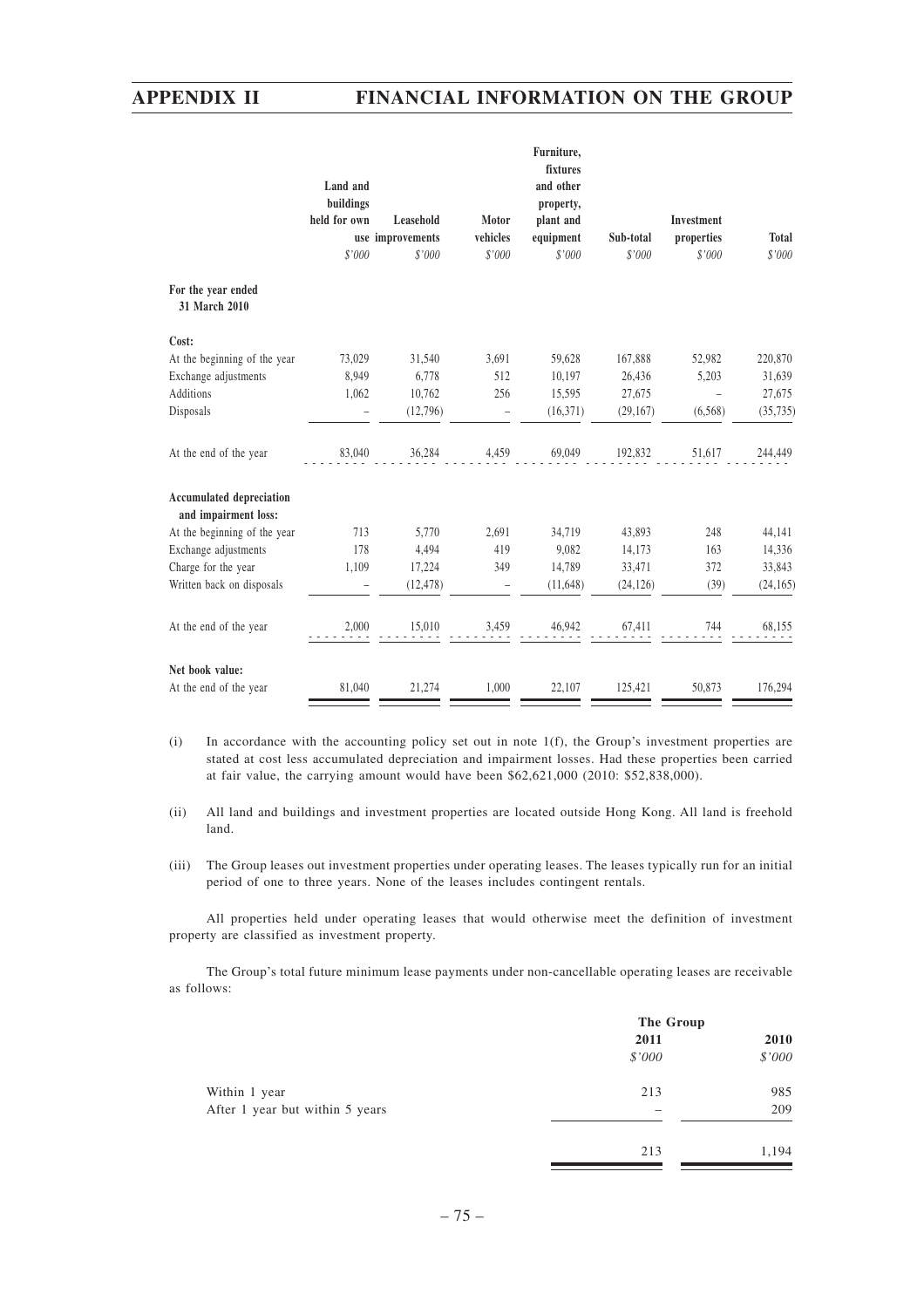### **12 GOODWILL**

|                                            | The Group |             |  |
|--------------------------------------------|-----------|-------------|--|
|                                            | 2011      | <b>2010</b> |  |
|                                            | \$'000    | \$'000      |  |
| At the beginning of the year               | 74,038    | 75,217      |  |
| Disposals through disposal of subsidiaries | (2,098)   |             |  |
| Impairment loss                            |           | (1, 179)    |  |
| At the end of the year                     | 71,940    | 74,038      |  |
|                                            |           |             |  |

On 30 September 2010, the Group entered into a sale and purchase agreement with an independent third party to dispose of its entire 55% equity interest in a subsidiary, Hang Ten Phils., Corp at a cash consideration of PHP21,500,000 (equivalent to HK\$3,667,000). A loss on disposal of \$3,587,000 (net of goodwill of \$2,098,000) was recognised in the income statement during the year ended 31 March 2011.

On 26 January 2011, the Group entered into a sale and purchase agreement with a non-controlling shareholder of a subsidiary to dispose of its entire 100% equity interest in and receivable from a subsidiary, Han Tone Enterprises Limited which is engaged in catering management business, at a cash consideration of US\$1 (equivalent to HK\$8). A gain on disposal of \$3,280,000 was recognised in the income statement during the year ended 31 March 2011. Goodwill which arose from the acquisition of Han Tone Enterprises Limited and its subsidiaries amounting to \$1,179,000 was fully impaired during the year ended 31 March 2010.

#### **Impairment tests for cash-generating units containing goodwill**

Goodwill is allocated to the Group's cash-generating units ("CGU") identified according to country of operation as follows:

|                                                  | The Group |             |  |
|--------------------------------------------------|-----------|-------------|--|
|                                                  | 2011      | <b>2010</b> |  |
|                                                  | \$'000    | \$'000      |  |
| Taiwan operations                                | 44,171    | 44,171      |  |
| Korea operations                                 | 15,428    | 15,428      |  |
|                                                  | 59,599    | 59,599      |  |
| Multiple operations without significant goodwill | 12,341    | 14,439      |  |
|                                                  | 71,940    | 74,038      |  |

The Group completed its annual impairment test for goodwill by comparing its recoverable amount to its carrying amount as at 31 March 2011. The recoverable amount is determined based on value-in-use calculations.

The Group appointed an independent professional valuer to conduct a valuation of the goodwill using cashflow projections covering a five-year period, based on the following principal financial estimates:

|                           | 2011         | 2010         |
|---------------------------|--------------|--------------|
| Discount rate of cashflow | 17.38%       | 16.87%       |
|                           | 2011         | 2010         |
| Annual growth rate        | 14\% to 17\% | 10\% to 12\% |

During the year ended 31 March 2010, a full impairment loss of \$1,179,000 was recognised for the goodwill arising from the acquisition of the catering management business (included under multiple operations) as management considered the carrying amount of this goodwill was no longer recoverable due to unfavourable economic conditions. The catering management business was disposed of during the year ended 31 March 2011.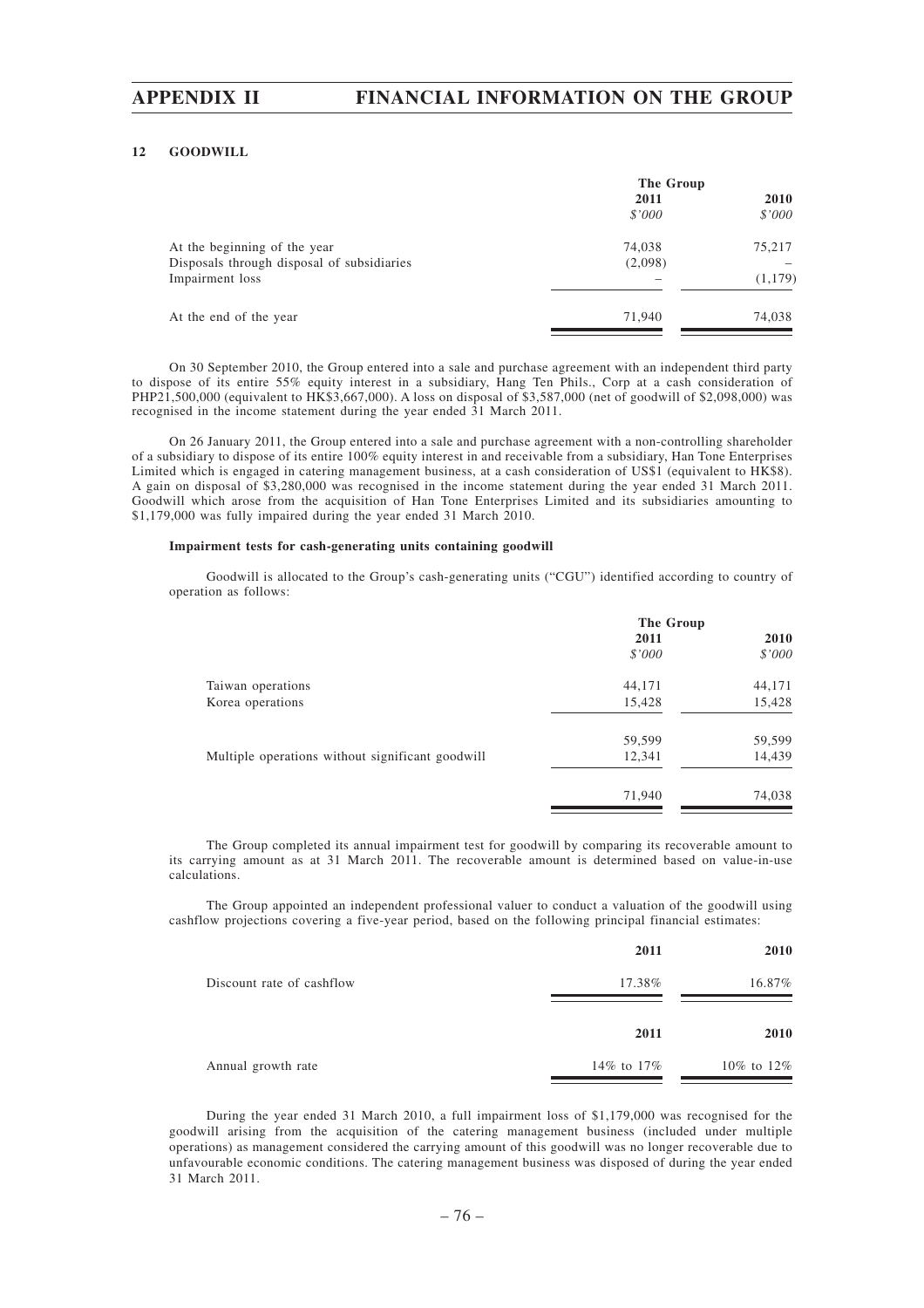## **13 INVESTMENTS IN SUBSIDIARIES**

|                                                  | The Company |         |  |
|--------------------------------------------------|-------------|---------|--|
|                                                  | 2011        |         |  |
|                                                  | \$'000      | \$'000  |  |
| Unlisted shares or capital contribution, at cost | 236,644     | 236,644 |  |

The particulars of principal subsidiaries are set out in note 33.

## **14 INTANGIBLE ASSETS**

**The Group**

|                                          | <b>Retail network</b><br>\$'000 | <b>Trademarks</b><br>\$'000 | <b>Total</b><br>\$'000 |
|------------------------------------------|---------------------------------|-----------------------------|------------------------|
| For the year ended 31 March 2011         |                                 |                             |                        |
| Cost:                                    |                                 |                             |                        |
| At the beginning and the end of the year | 2,947                           | 113,479                     | 116,426                |
| <b>Accumulated amortisation:</b>         |                                 |                             |                        |
| At the beginning of the year             | 1,117                           |                             | 1,117                  |
| Charge for the year                      | 442                             |                             | 442                    |
| At the end of the year                   | 1,559                           |                             | 1,559                  |
| Net book value:                          |                                 |                             |                        |
| At the end of the year                   | 1,388                           | 113,479                     | 114,867                |
|                                          |                                 |                             |                        |
|                                          | <b>Retail network</b>           | <b>Trademarks</b>           | <b>Total</b>           |
|                                          | \$'000                          | \$'000                      | \$'000                 |
| For the year ended 31 March 2010         |                                 |                             |                        |
| Cost:                                    |                                 |                             |                        |
| At the beginning of the year             | 2,947                           | 137,155                     | 140,102                |
| Disposals                                |                                 | (20, 814)                   | (20, 814)              |
| Impairment loss                          |                                 | (2,862)                     | (2,862)                |
| At the end of the year                   | 2,947                           | 113,479                     | 116,426                |
| Accumulated amortisation:                |                                 |                             |                        |
| At the beginning of the year             | 659                             |                             | 659                    |
| Charge for the year                      | 458                             |                             | 458                    |
| At the end of the year                   | 1,117                           |                             | 1,117                  |
| Net book value:                          |                                 |                             |                        |
| At the end of the year                   | 1,830                           | 113,479                     | 115,309                |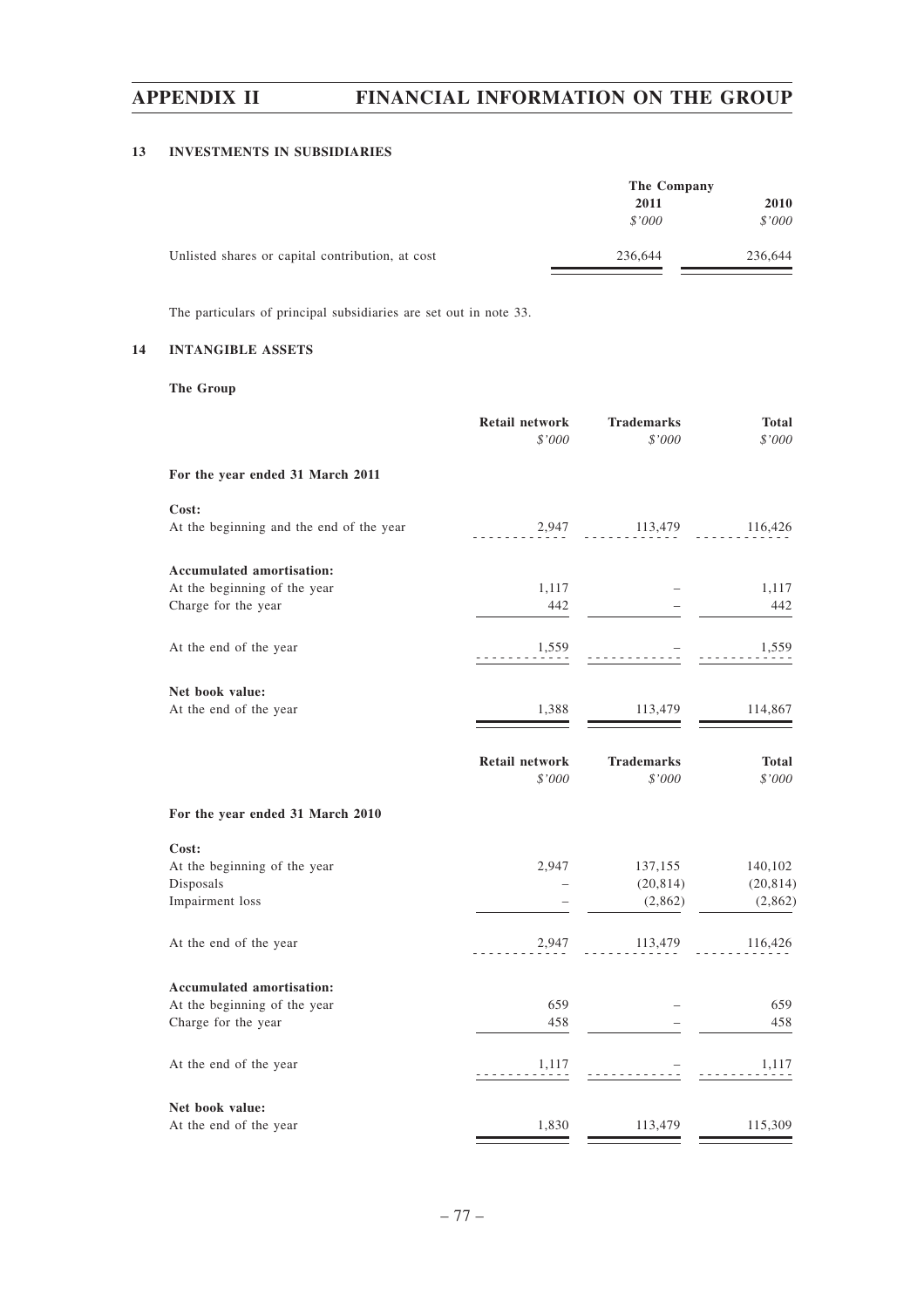The amortisation charge of retail network for the year is included in "other operating expenses" in the consolidated income statement.

During the year ended 31 March 2010, full impairment loss on trademarks relating to the catering management business amounting to \$2,862,000 was recognised as the management considered the carrying amount of the trademarks was no longer recoverable due to unfavourable economic conditions. The trademark was disposed of through disposal of subsidiaries which carry out catering management business during the year ended 31 March 2011 (see note 12).

The Group reassessed the useful life of other trademarks as at 31 March 2011 and reached a conclusion that the acquired trademarks of "Hang Ten" continued to be regarded as having an indefinite useful life. The assessment is based on the future financial performance of the Group being a well known and long established fashion brand, which generates net cash inflows indefinitely. This view is supported by an independent professional appraiser appointed by the Group to assess the useful life of trademarks in accordance with the requirements of HKAS 38. Having considered the factors specific to the Group, the appraiser opined that the "Hang Ten" trademarks should be regarded as intangible assets with an indefinite useful life.

The Group completed its annual impairment test for the trademarks of "Hang Ten" by comparing its recoverable amount to its carrying amount and concluded that there is no impairment as at 31 March 2011. The impairment test is based on a valuation conducted by the above independent professional appraiser using cashflow projections covering a five-year period with the following principal financial estimates:

|                                        | 2011             | <b>2010</b>      |
|----------------------------------------|------------------|------------------|
| Expected royalty rates from trademarks | $0.1\%$ to 2.3\% | $0.1\%$ to 2.3\% |
| Discount rate of cashflow              | 17.38%           | 16.87%           |

During the year ended 31 March 2010, the Group sold the interest in trademarks of "Hang Ten" in the territories of the United States and Canada with carrying value of \$20,814,000 to a third party for a consideration of \$80,652,000 (including a commission of \$12,098,000 paid to a third party), resulting in a gain on disposal of \$47,740,000 being recognised in the consolidated income statement.

## **15 INVESTMENTS**

|                                             | The Group |        |      |  |
|---------------------------------------------|-----------|--------|------|--|
|                                             | 2011      |        | 2010 |  |
|                                             | \$'000    | \$'000 |      |  |
| Listed funds in Taiwan stated at fair value | 105,957   | 84,475 |      |  |

#### **16 INVENTORIES**

#### **(a) Inventories in the statement of financial position comprise:**

|                  | The Group |         |
|------------------|-----------|---------|
|                  | 2011      | 2010    |
|                  | \$'000    | \$'000  |
| Finished goods   | 307,579   | 245,275 |
| Goods in transit | 225       | 85      |
|                  | 307,804   | 245,360 |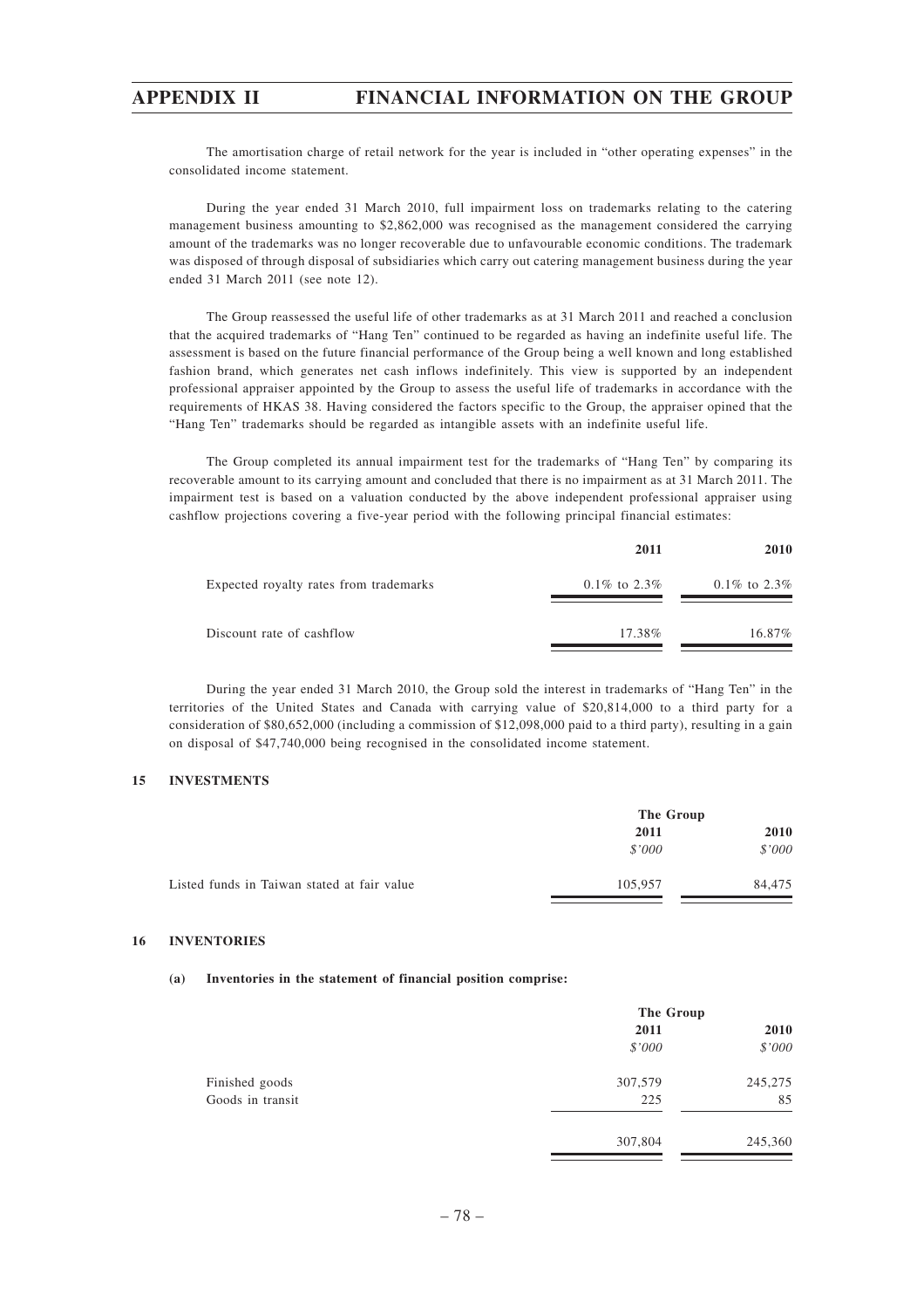### **(b) The analysis of the amount of inventories recognised as an expense and included in profit or loss is as follows:**

|                                       | The Group |         |
|---------------------------------------|-----------|---------|
|                                       | 2011      | 2010    |
|                                       | \$'000    | \$'000  |
| Carrying amount of inventories sold   | 1,002,358 | 897,967 |
| Write down of inventories             | 3,776     | 6,321   |
| Reversal of write-down of inventories | (31)      | (3,995) |
|                                       | 1,006,103 | 900,293 |
|                                       |           |         |

The reversal of write-down of inventories made in prior years arose as a result of an increase in the estimated net realisable value of certain apparel.

#### **17 TRADE AND OTHER RECEIVABLES**

|                                                  | The Group |           | The Company |        |
|--------------------------------------------------|-----------|-----------|-------------|--------|
|                                                  | 2011      | 2010      | 2011        | 2010   |
|                                                  | \$'000    | \$'000    | \$'000      | \$'000 |
| Trade debtors                                    | 105,622   | 107,034   |             |        |
| Royalty receivables                              | 7,003     | 4,133     |             |        |
| Less: allowance for doubtful debts               |           |           |             |        |
| (note 17(a))                                     | (3,373)   | (1,202)   |             |        |
|                                                  | 109,252   | 109,965   |             |        |
| Rental deposits                                  | 80,047    | 81,668    |             |        |
| Prepayments and other receivables                | 69,229    | 69,145    | 129         | 132    |
|                                                  | 258,528   | 260,778   | 129         | 132    |
| Less: Non-current portion<br>- other receivables | (39,302)  | (44, 140) |             |        |
|                                                  | 219,226   | 216,638   | 129         | 132    |

Prepayments and other receivables as at 31 March 2011 included a promissory note receivable amounting to \$47,146,000 (2010: \$50,362,000), which will be fully repaid by June 2013, in relation to the disposal of intangible assets during the year ended 31 March 2010 (see note 14). This promissory note receivable bears interest at 6% per annum, compounded on a quarterly basis and is settled by instalment on a quarterly basis. In accordance with the term of the promissory note, \$39,302,000 (2010: \$44,140,000) will be settled by the note issuer after one year from 31 March 2011 and accordingly it is classified as non-current assets at the end of the reporting period.

Except for the rental deposits, all of the current portion of trade and other receivables are expected to be recovered or recognised as an expense within one year.

#### **(a) Impairment of trade debtors and royalty receivables**

Impairment losses in respect of trade debtors and royalty receivables are recorded using an allowance account unless the Group is satisfied that recovery of the amount is remote, in which case the impairment loss is written off against trade debtors and royalty receivables directly (see note  $1(j)(i)$ ).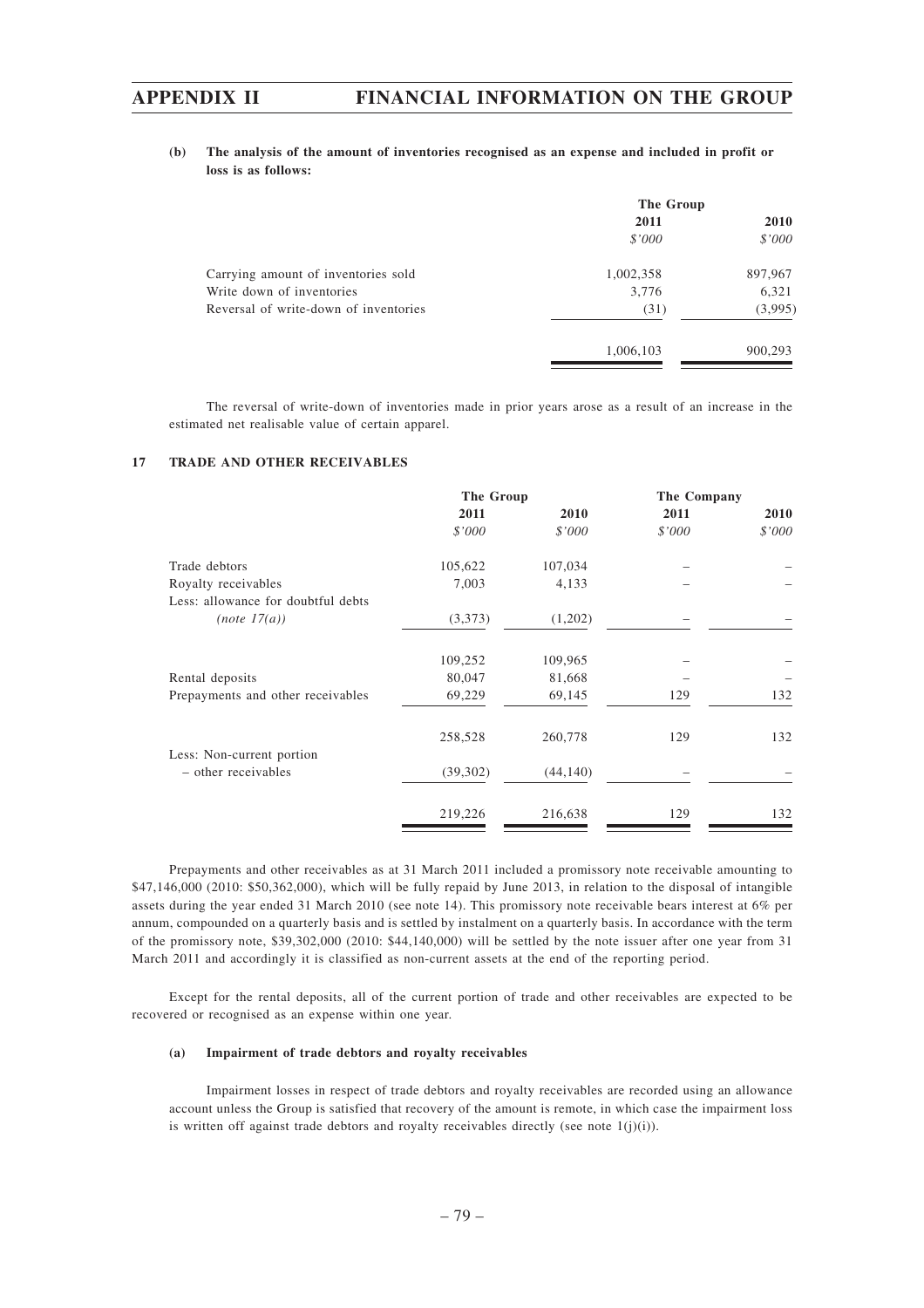The movement in the allowance for doubtful debts during the year, including both specific and collective loss components, is as follows:

|                                       | The Group |          |  |
|---------------------------------------|-----------|----------|--|
|                                       | 2011      | 2010     |  |
|                                       | \$'000    | \$'000   |  |
| At the beginning of the year          | 1,202     | 3,373    |  |
| Impairment loss recognised/(reversed) | 2,171     | (737)    |  |
| Uncollectible amounts written off     |           | (1, 434) |  |
| At the end of the year                | 3,373     | 1,202    |  |

At 31 March 2011, the Group's trade debtors and royalty receivables of \$3,373,000 (2010: \$1,202,000) were individually determined to be impaired. The individually impaired receivables related to a number of customers and management assessed that the receivables are not recoverable. Consequently, specific allowances for doubtful debts were recognised. The Group occasionally requests cash deposits as collateral from customers.

#### **(b) Trade debtors and royalty receivables that are not impaired**

Trade debtors and royalty receivables are generally due within 30 to 60 days from the date of billing. Further details on the Group's credit policy are set out in note 29(a).

The ageing analysis of trade debtors and royalty receivables that are neither individually nor collectively considered to be impaired are as follows:

|                               | The Group |         |
|-------------------------------|-----------|---------|
|                               | 2011      | 2010    |
|                               | \$'000    | \$'000  |
| Neither past due nor impaired | 97,465    | 96,131  |
| 1 to 3 months past due        | 7,406     | 11,213  |
| 3 months to 1 year past due   | 3,257     | 1,413   |
| 1 year to 2 years past due    | 1,124     | 1,208   |
| Amounts past due              | 11,787    | 13,834  |
|                               | 109,252   | 109,965 |

Receivables that were neither past due nor impaired relate to a wide range of customers for whom there was no recent history of default.

Receivables that were past due but not impaired relate to a number of independent customers that have a good track record with the Group. Based on past experience, management believes that no impairment allowance is necessary in respect of these balances as there has not been a significant change in credit quality and the balances are still considered fully recoverable.

#### **18 AMOUNT DUE FROM/TO SUBSIDIARY**

The amount due from/to subsidiary is unsecured, interest-free and recoverable/repayable on demand.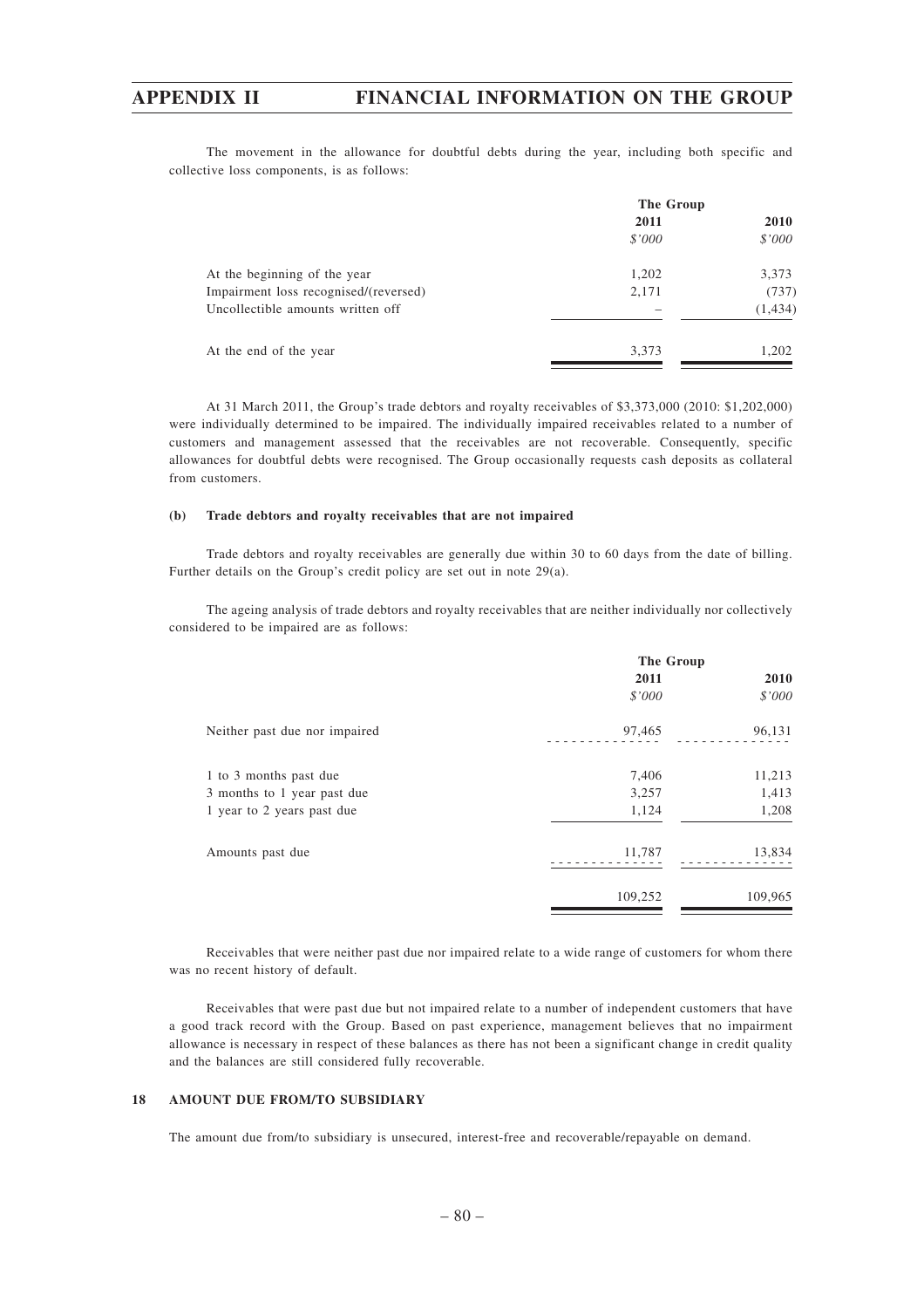## **19 CASH AND CASH EQUIVALENTS**

## **(a) Cash and cash equivalents comprise:**

|                          |         | The Group |        | The Company |
|--------------------------|---------|-----------|--------|-------------|
|                          | 2011    | 2010      | 2011   | <b>2010</b> |
|                          | \$'000  | \$'000    | \$'000 | \$'000      |
| Cash at bank and in hand | 382.911 | 275,116   | 119    | 101         |

### **(b) Reconciliation of profit before taxation to cash generated from operations:**

|                                                 |                | 2011      | 2010      |
|-------------------------------------------------|----------------|-----------|-----------|
|                                                 | <b>Note</b>    | \$'000    | \$'000    |
| Profit before taxation                          |                | 283,701   | 181,747   |
| Adjustments for:                                |                |           |           |
| Interest income                                 | $\overline{4}$ | (6,911)   | (5,980)   |
| Net (gain)/loss on disposal of property, plant  |                |           |           |
| and equipment                                   | $\overline{4}$ | (4,653)   | 600       |
| Net gain on disposal of intangible assets       | $\overline{4}$ |           | (47,740)  |
| Net realised and unrealised gains on listed     |                |           |           |
| funds                                           | $\overline{4}$ | (155)     | (791)     |
| Net loss on disposals of subsidiaries           | $\overline{4}$ | 307       |           |
| Finance costs                                   | 5(a)           | 8,391     | 8,926     |
| Amortisation of intangible assets               | 5(c)           | 442       | 458       |
| Depreciation                                    | 5(c)           | 39,574    | 33,843    |
| Impairment of intangible assets                 | 5(c)           |           | 2,862     |
| Impairment of goodwill                          | 5(c)           |           | 1,179     |
| Foreign exchange loss                           |                | 3,338     | 33,803    |
| Changes in working capital:                     |                |           |           |
| (Increase)/decrease in inventories              |                | (67, 167) | 9,151     |
| Increase in trade and other receivables         |                | (4,396)   | (21, 525) |
| Decrease in amounts due from related            |                |           |           |
| companies                                       |                | 101       | 171       |
| (Decrease)/increase in trade and other payables |                | (38, 929) | 34,951    |
| Increase in amounts due to shareholders         |                | 4,126     | 3,528     |
| Decrease in non-current deferred income         |                | (9,151)   | (9,151)   |
| Increase in employee benefits                   |                | 1,473     | 815       |
| Cash generated from operations                  |                | 210,091   | 226,847   |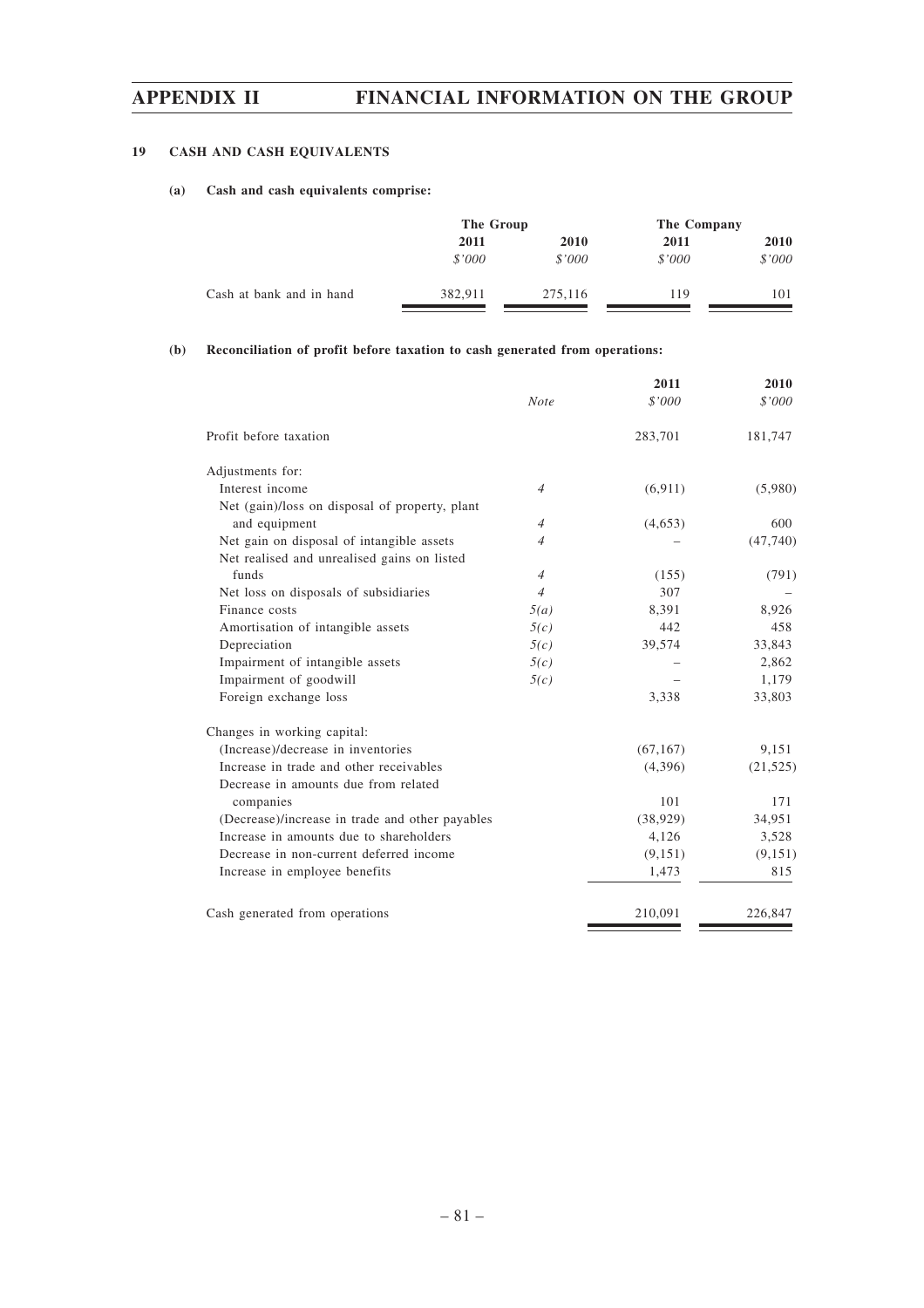#### **20 BANK LOANS**

At 31 March 2011, the bank loans were secured as follows:

|             | The Group |        |
|-------------|-----------|--------|
|             | 2011      | 2010   |
|             | \$'000    | \$'000 |
| Bank loans  |           |        |
| - secured   |           | 13,711 |
| - unsecured | 17,154    | 3,412  |
|             | 17,154    | 17,123 |
|             |           |        |

At 31 March 2011 and 2010, the bank loans were repayable within one year or on demand.

The bank loan of \$13,711,000 as at 31 March 2010 was secured by mortgage over certain land and buildings and an investment property and it had been fully repaid during the year ended 31 March 2011 (see note 32).

#### **21 TRADE AND OTHER PAYABLES**

| 2011    |         |        |        |
|---------|---------|--------|--------|
|         | 2010    | 2011   | 2010   |
| \$'000  | \$'000  | \$'000 | \$'000 |
| 81,365  | 71,281  |        |        |
| 1,613   | 1,791   |        |        |
| 82,978  | 73,072  |        |        |
|         |         |        |        |
| 7,639   | 7,639   |        |        |
| 53,005  | 111,096 | 1,241  | 1,233  |
| 9,151   | 9,151   |        |        |
| 27,445  | 26,328  |        |        |
| 29,516  | 28,559  |        |        |
| 209,734 | 255,845 | 1,241  | 1,233  |
|         |         |        |        |

Credit terms obtained by the Group range from 30 to 45 days. All of the trade and other payables are expected to be settled or recognised as income within one year, except for the deposits received.

Included in accrued charges of the Group as at 31 March 2010 was an accrual for additional value added tax and penalty amounting to a total of \$64,182,000 (see note 36(b)) which accrual had been paid to the Taiwan Tax Authority during the year ended 31 March 2011.

Included in trade and other payables are trade creditors and bills payable with the following ageing analysis as of the end of the reporting period:

|                                        | The Group |        |
|----------------------------------------|-----------|--------|
|                                        | 2011      | 2010   |
|                                        | \$'000    | \$'000 |
| Due within 1 month or on demand        | 76,387    | 63,909 |
| Due after 1 month but within 3 months  | 6,312     | 7,561  |
| Due after 3 months but within 6 months | 279       | 1,602  |
|                                        | 82,978    | 73,072 |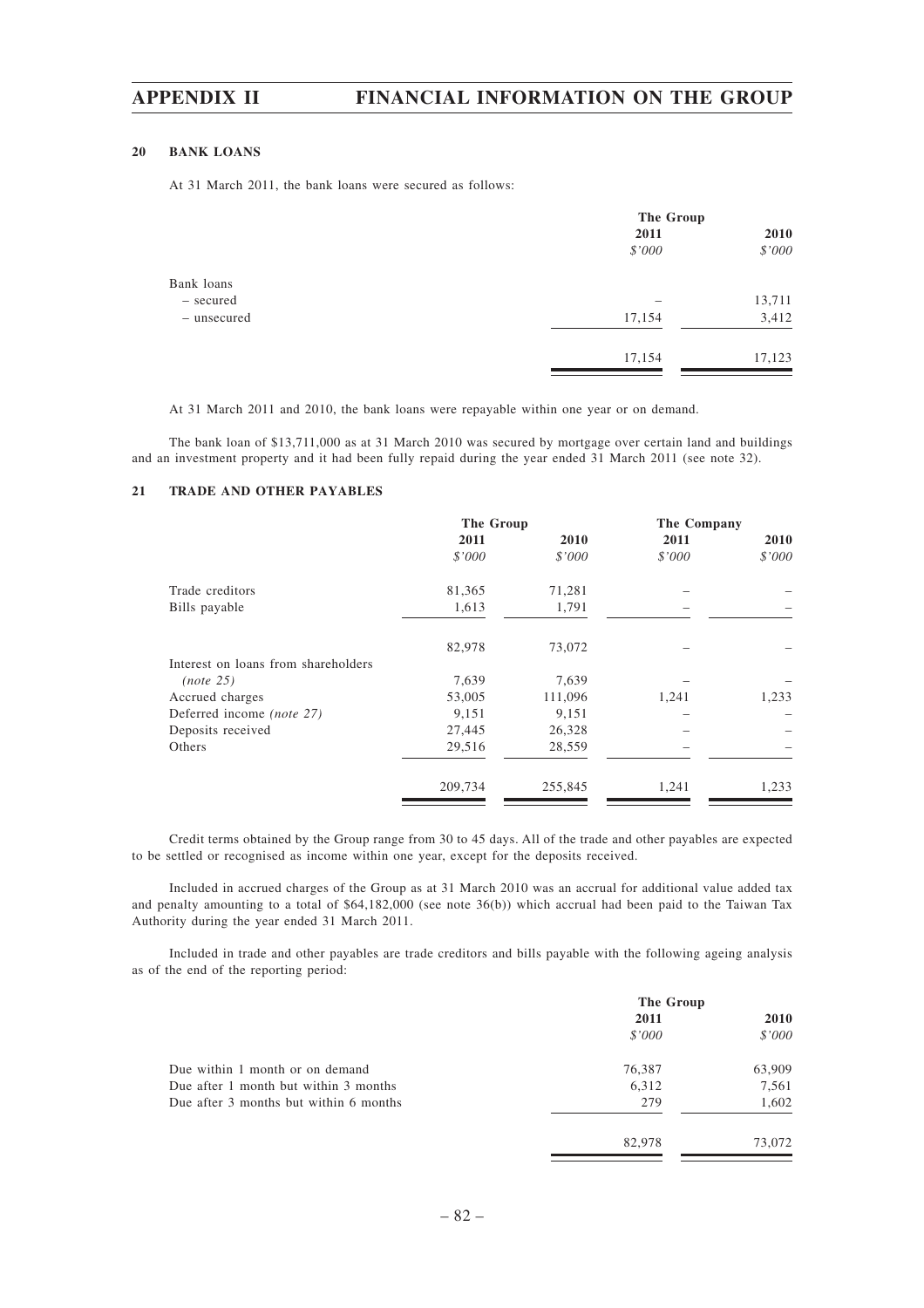#### **22 EMPLOYEE RETIREMENT BENEFITS**

#### **(a) Defined benefit retirement schemes**

The Group's Taiwan subsidiaries participate in a central pension scheme providing benefits to participating employees in accordance with the Labour Standards Law (as amended) in Taiwan. The Group has an obligation to ensure that there are sufficient funds in the scheme to pay the benefits earned. The Group currently contributes at 2% of the total salaries of participating employees as determined and approved by the relevant government authorities. The contributions are placed with the Central Trust of China, a government institution.

The central pension scheme is funded by contributions from the Group in accordance with an independent actuary's recommendation based on annual actuarial valuation. The latest independent actuarial valuation of the scheme at 31 March 2011 was performed by Dr Lin, who is a Fellow of Actuarial Institute of Republic of China, using the projected unit credit method. The actuarial valuation indicates that the Group's obligations under the defined benefit retirement scheme are 50% (2010: 56%) covered by the plan assets placed with the government institution.

#### *(i) The amount recognised in the consolidated statement of financial position is as follows:*

| The Group |           |
|-----------|-----------|
| 2011      | 2010      |
| \$'000    | \$'000    |
|           |           |
| 29,857    | 24,545    |
| (15,037)  | (13, 734) |
| 14,820    | 10,811    |
| (295)     | (287)     |
| (9,702)   | (6,910)   |
| 264       |           |
| 5,087     | 3,614     |
|           |           |

A portion of the above liability is expected to be settled after more than one year. However, it is not practicable to segregate this amount from the amounts payable in the next twelve months, as future contributions will also relate to future services rendered and future changes in actuarial assumptions and market conditions. The Group expects to pay \$1,199,000 in contributions to defined benefit retirement schemes in the coming year.

#### *(ii) Scheme assets consist of the following:*

|               | The Group |        |
|---------------|-----------|--------|
|               | 2011      | 2010   |
|               | \$'000    | \$'000 |
| Cash deposits | 15,037    | 13,734 |
|               |           |        |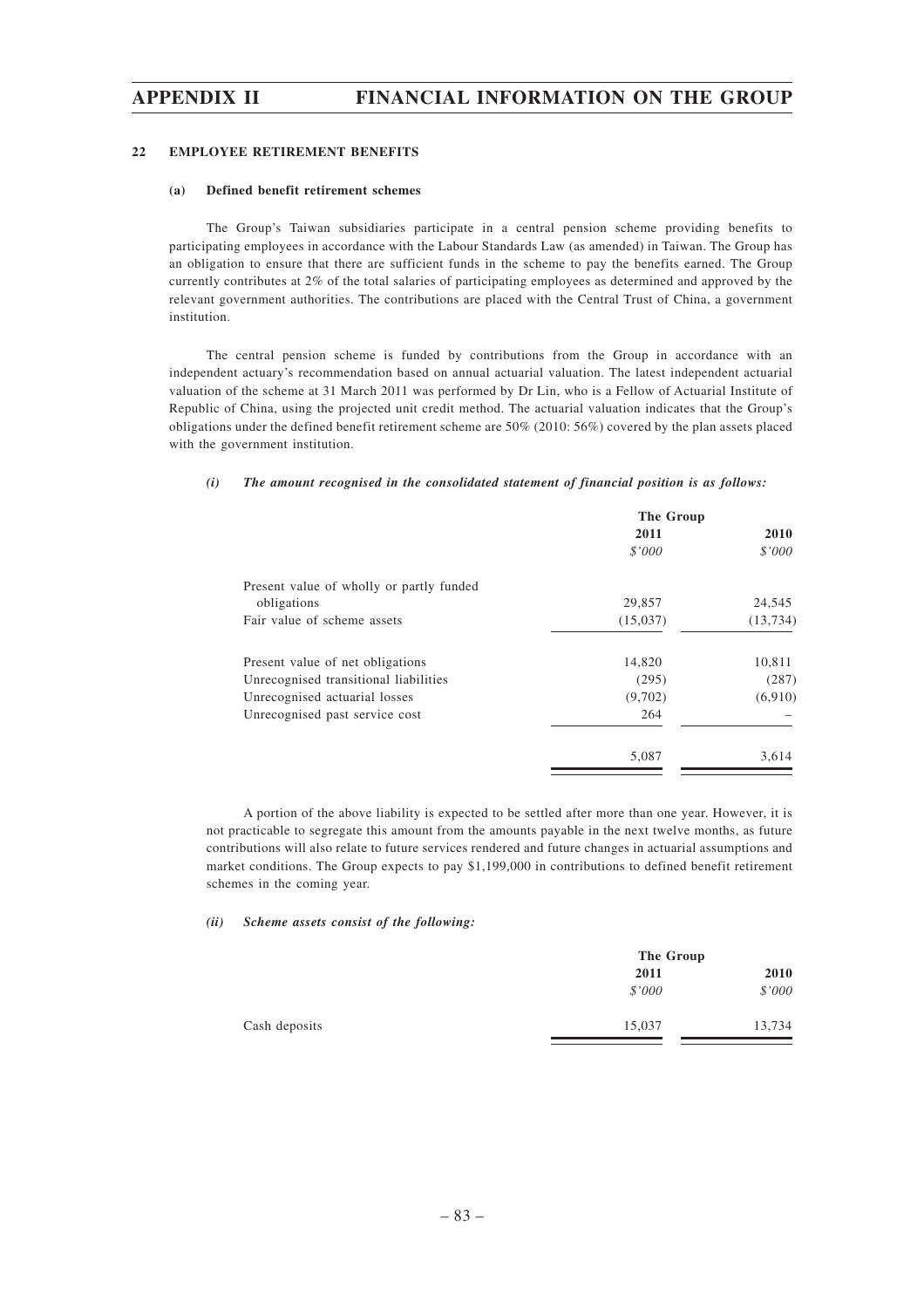### *(iii) Movements in the present value of the defined benefit obligations*

|                              | The Group |        |
|------------------------------|-----------|--------|
|                              | 2011      | 2010   |
|                              | \$'000    | \$'000 |
| At the beginning of the year | 24,545    | 18,216 |
| Exchange adjustments         | 2,155     | 1,373  |
| Current service cost         | 295       | 256    |
| Interest cost                | 504       | 427    |
| Actuarial losses             | 2,358     | 4,273  |
| At the end of the year       | 29,857    | 24,545 |

#### *(iv) Movements in scheme assets*

|                                            | The Group |        |
|--------------------------------------------|-----------|--------|
|                                            | 2011      | 2010   |
|                                            | \$'000    | \$'000 |
| At the beginning of the year               | 13,734    | 12,586 |
| Exchange adjustments                       | 1,125     | 884    |
| Group's contributions paid to the schemes  | 39        | 47     |
| Actuarial expected return on scheme assets | 279       | 132    |
| Actuarial (losses)/gains                   | (140)     | 85     |
| At the end of the year                     | 15,037    | 13,734 |

### *(v) Expense recognised in consolidated income statement is as follows:*

|                                                                                                 | The Group |             |
|-------------------------------------------------------------------------------------------------|-----------|-------------|
|                                                                                                 | 2011      | <b>2010</b> |
|                                                                                                 | \$'000    | \$'000      |
| Current service cost                                                                            | 295       | 256         |
| Interest on obligations                                                                         | 504       | 427         |
| Actuarial expected return on scheme assets<br>Amortisation of actuarial losses and transitional | (279)     | (132)       |
| liabilities                                                                                     | 395       | 93          |
|                                                                                                 | 915       | 644         |

The expenses are recognised in the following line items in the consolidated income statement:

|                                | The Group |        |
|--------------------------------|-----------|--------|
|                                | 2011      | 2010   |
|                                | \$'000    | \$'000 |
| Selling expenses               | 884       | 605    |
| Administrative expenses        | 31        | 39     |
|                                | 915       | 644    |
| Actual return on scheme assets | 139       | 217    |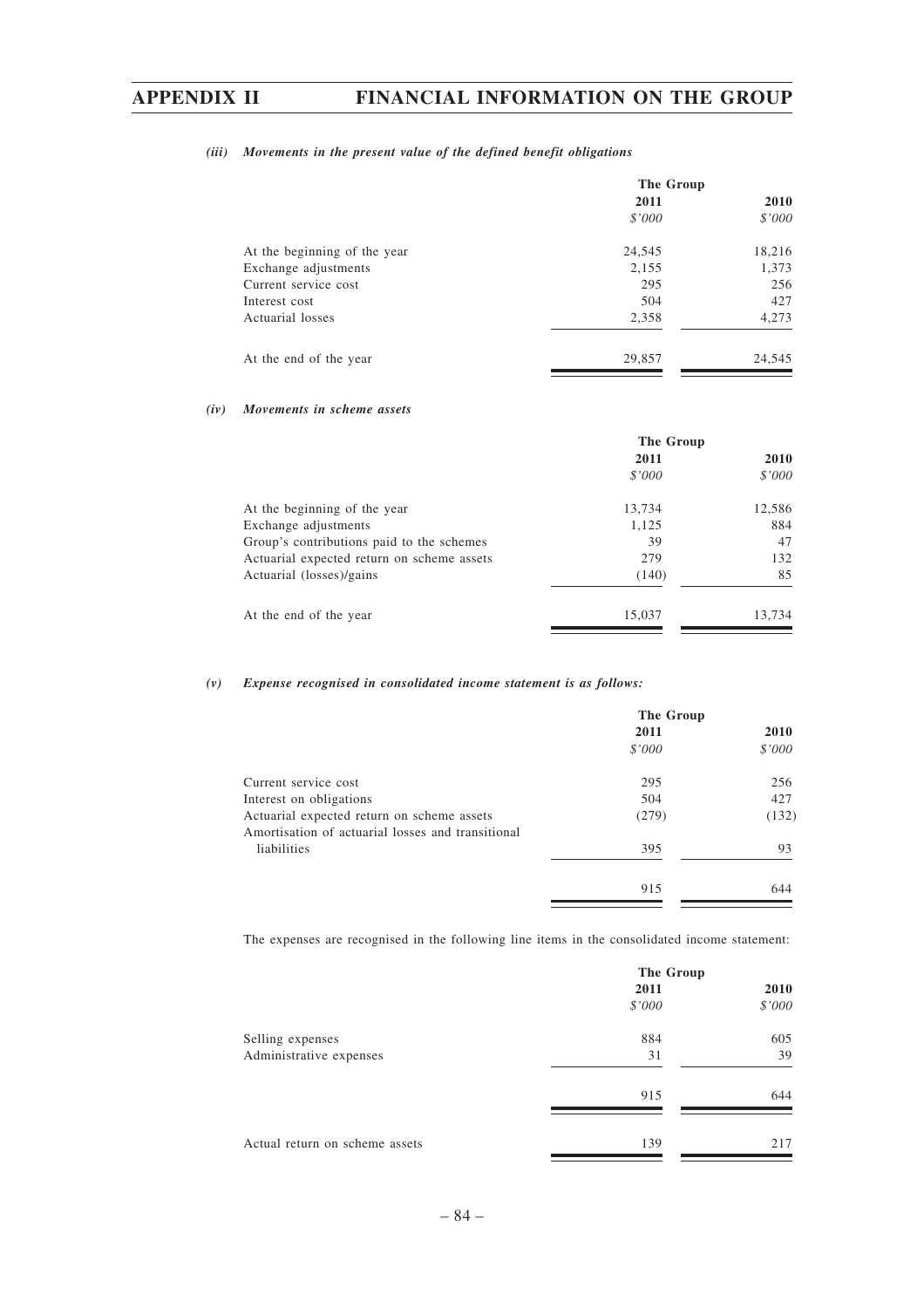### *(vi) The principal actuarial assumptions used as at 31 March 2011 (expressed as weighted averages) are as follows:*

|                                          |                 | The Group       |  |  |
|------------------------------------------|-----------------|-----------------|--|--|
|                                          | 2011            | 2010            |  |  |
| Discount rate                            | $2\%$           | $2\%$           |  |  |
| Expected rate of return on scheme assets | 2%              | $2\%$           |  |  |
| Future salary increases                  | $2.5\% - 2.8\%$ | $2.5\% - 2.8\%$ |  |  |

The expected long-term rate of return on scheme assets is based on the return of scheme assets (i.e. cash deposits), which is based exclusively on historical returns, without adjustments.

|                                                         |          |           | The Group |           |           |
|---------------------------------------------------------|----------|-----------|-----------|-----------|-----------|
|                                                         | 2011     | 2010      | 2009      | 2008      | 2007      |
|                                                         | \$'000   | \$'000    | \$'000    | \$'000    | \$'000    |
| Present value of the defined benefit                    |          |           |           |           |           |
| obligations                                             | 29,857   | 24,545    | 18,216    | 17,146    | 13,897    |
| Fair value of scheme assets                             | (15,037) | (13, 734) | (12, 586) | (13, 726) | (12, 113) |
| Deficit in the scheme                                   | 14,820   | 10,811    | 5,630     | 3,420     | 1,784     |
| Experience adjustments arising on<br>scheme liabilities | 2,358    | 4,273     | 2,264     | 1,117     | 85        |
| Experience adjustments arising on<br>scheme assets      | (140)    | 85        | (62)      | 85        | 23        |

#### *Historical information*

#### **(b) Defined contribution retirement scheme**

With effect from 1 July 2005, certain employees of the Taiwan subsidiaries who were previously covered in the above defined benefit retirement plans may choose to and have been transferred to a defined contribution scheme governed by the Labour Pension Act. The Taiwan subsidiaries contribute at 6% of the total salaries of participating employees that chose to participate in the defined contribution scheme, deposited into individual pension accounts at the Bureau of Labour Insurance in Taiwan. Contributions to the defined contribution scheme are charged to profit or loss when incurred.

The Group also operates a Mandatory Provident Fund Scheme ("the MPF scheme") under the Hong Kong Mandatory Provident Fund Schemes Ordinance for employees employed under the jurisdiction of the Hong Kong Employment Ordinance. The MPF scheme is a defined contribution retirement plan administered by independent trustees. Under the MPF scheme, the employer and its employees are each required to make contributions to the plan at 5% of the employees' relevant income, subject to a cap of monthly relevant income of HK\$20,000. Contributions to the plan vest immediately.

For other subsidiaries, contributions to the defined contribution retirement schemes are recognised as an expense in profit or loss as incurred.

#### **23 BALANCES WITH RELATED COMPANIES/SHAREHOLDERS**

The balances are unsecured, interest-free and repayable on demand. Details of related party transactions are set out in note 34.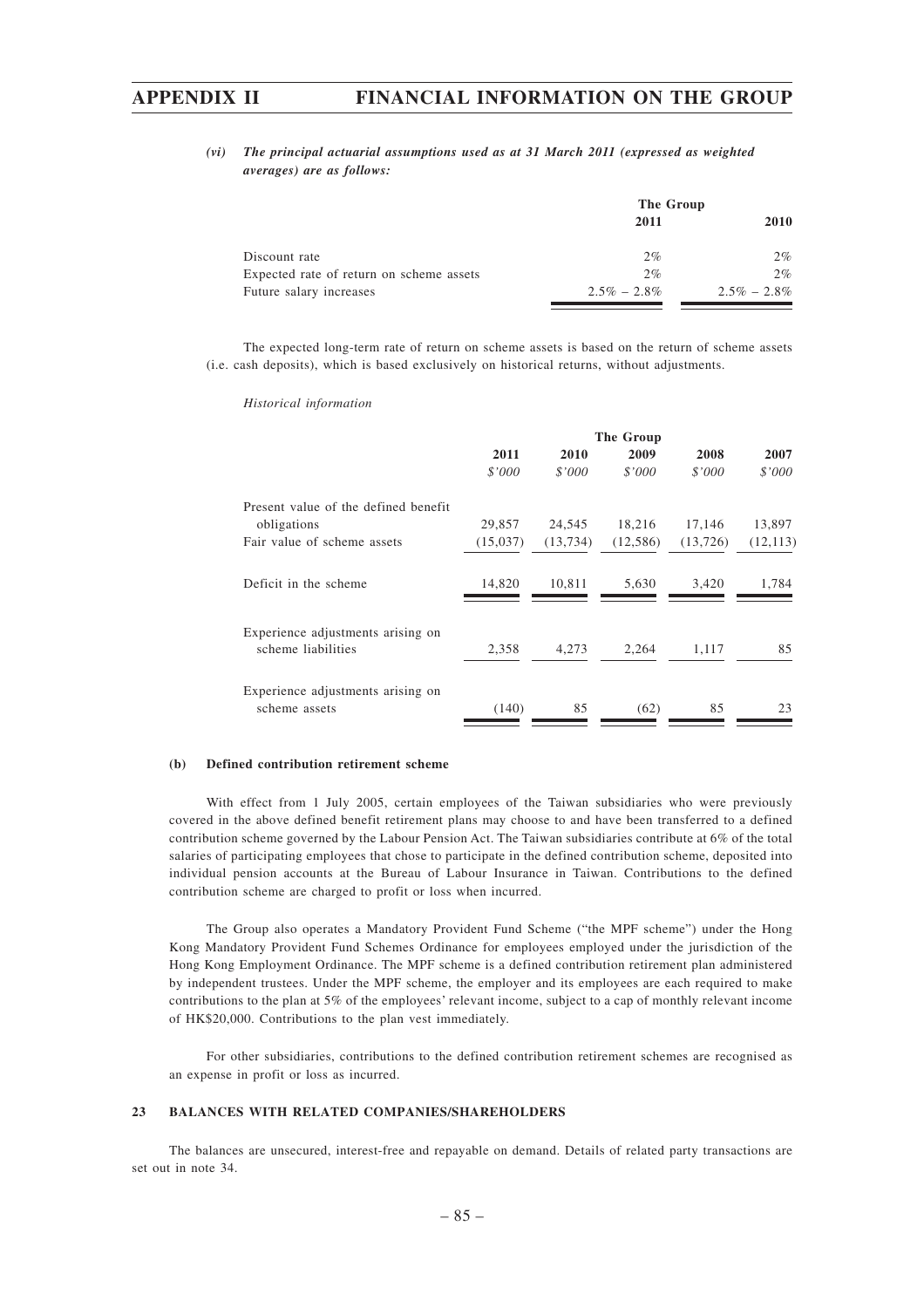## **24 INCOME TAX IN THE STATEMENT OF FINANCIAL POSITION**

#### **(a) Current taxation in the statement of financial position represents:**

|                                                          | The Group |             |  |
|----------------------------------------------------------|-----------|-------------|--|
|                                                          | 2011      | <b>2010</b> |  |
|                                                          | \$'000    | \$'000      |  |
| Provision for overseas profits tax                       | 46,693    | 33,982      |  |
| Provisional profits tax paid                             | (12, 455) | (9,864)     |  |
|                                                          | 34,238    | 24,118      |  |
| Balance of profits tax provision relating to prior years | 25,824    | 25,824      |  |
|                                                          | 60,062    | 49,942      |  |
|                                                          |           |             |  |

The Group operates mainly in Taiwan, South Korea, Singapore, the People's Republic of China ("the PRC"), Hong Kong and other countries in Asia and Europe. The directors have reviewed the Group's worldwide operations and consider that adequate provision for taxation has been made in the consolidated financial statements.

### **(b) Deferred tax assets recognised**

### **The Group**

The components of deferred tax assets recognised in the consolidated statement of financial position and the movements during the year are as follows:

|                                                                | <b>Depreciation</b><br>in excess of<br>the related<br>depreciation<br>allowances<br>\$'000 | Inventory<br>write-<br>down<br>\$'000 | Operating<br>revenue<br>\$'000 | <b>Others</b><br>\$'000 | <b>Total</b><br>\$'000 |
|----------------------------------------------------------------|--------------------------------------------------------------------------------------------|---------------------------------------|--------------------------------|-------------------------|------------------------|
| Deferred tax arising<br>from:                                  |                                                                                            |                                       |                                |                         |                        |
| For the year ended<br>31 March 2010<br>At the beginning of the |                                                                                            |                                       |                                |                         |                        |
| year                                                           | 124                                                                                        | 9,120                                 | 6,290                          | 12,268                  | 27,802                 |
| Exchange adjustments                                           | 15                                                                                         | 1,109                                 | 1,155                          | 24                      | 2,303                  |
| Charged to profit or loss                                      | (85)                                                                                       | (1,520)                               | (3,063)                        | (1,901)                 | (6, 569)               |
| At the end of the year                                         | 54                                                                                         | 8,709                                 | 4,382                          | 10,391                  | 23,536                 |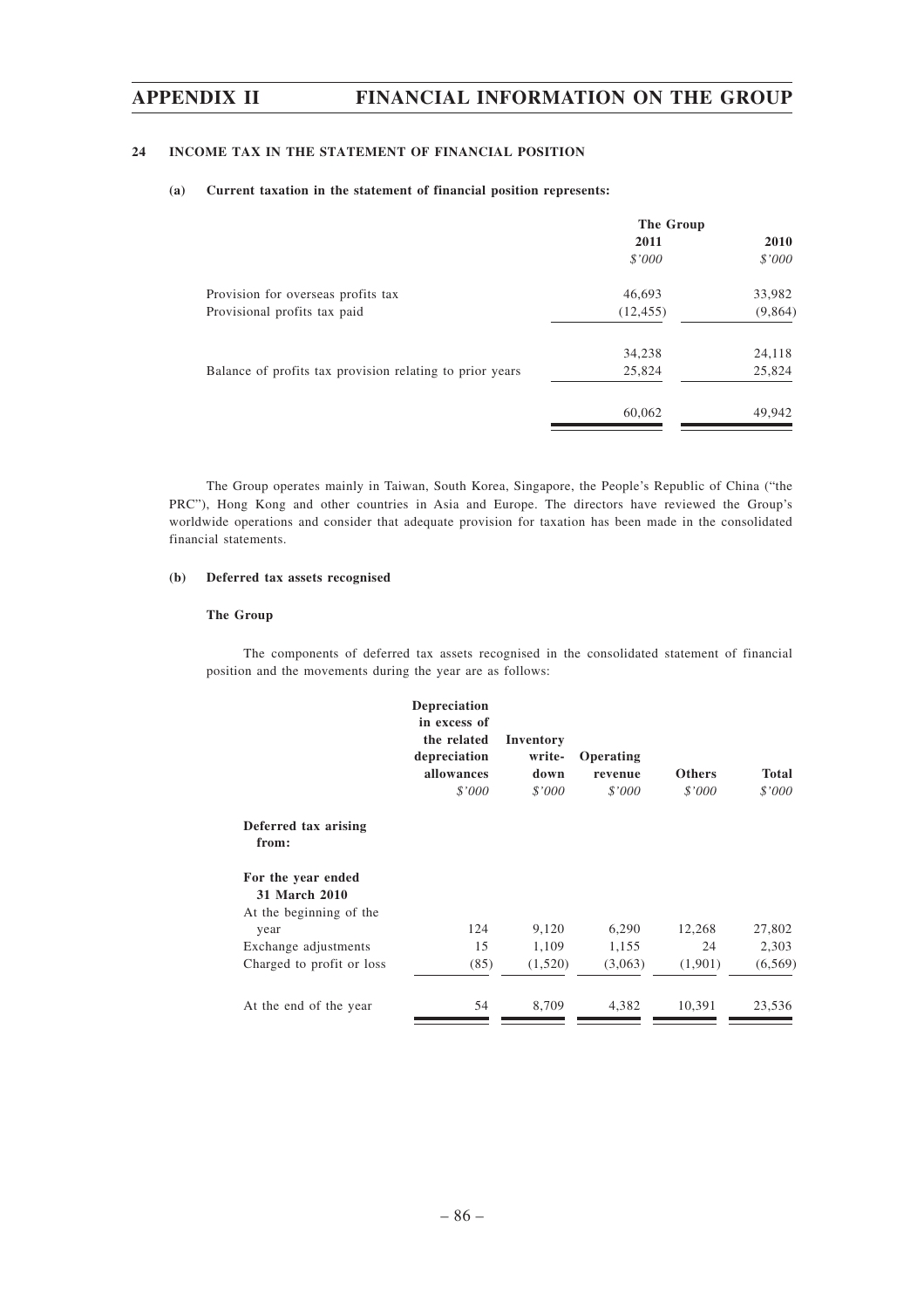|                              | <b>Depreciation</b><br>in excess of<br>the related<br>depreciation<br>allowances<br>\$'000 | Inventory<br>write-<br>down<br>\$'000 | Operating<br>revenue<br>\$'000 | <b>Others</b><br>\$'000 | <b>Total</b><br>\$'000 |
|------------------------------|--------------------------------------------------------------------------------------------|---------------------------------------|--------------------------------|-------------------------|------------------------|
| For the year ended           |                                                                                            |                                       |                                |                         |                        |
| 31 March 2011                |                                                                                            |                                       |                                |                         |                        |
| At the beginning of the      |                                                                                            |                                       |                                |                         |                        |
| year                         | 54                                                                                         | 8,709                                 | 4,382                          | 10,391                  | 23,536                 |
| Exchange adjustments         | 62                                                                                         | 566                                   | 93                             | (201)                   | 520                    |
| Credited/(charged) to profit |                                                                                            |                                       |                                |                         |                        |
| or loss                      | 1,543                                                                                      | (442)                                 | 140                            | 729                     | 1,970                  |
| Disposals through disposal   |                                                                                            |                                       |                                |                         |                        |
| of subsidiaries              |                                                                                            |                                       |                                | (698)                   | (698)                  |
| At the end of the year       | 1,659                                                                                      | 8.833                                 | 4.615                          | 10.221                  | 25.328                 |

#### **(c) Deferred tax assets not recognised**

In accordance with the accounting policy set out in note 1(q), the Group has not recognised deferred tax assets on the following deductible temporary differences as it is not probable that future taxable profits will be available against which the assets can be utilised:

|                                         | The Group |        |  |
|-----------------------------------------|-----------|--------|--|
|                                         | 2011      | 2010   |  |
|                                         | \$'000    | \$'000 |  |
| Future benefit of cumulative tax losses | 45,421    | 76,123 |  |
| Others                                  | 2,761     | 11,291 |  |
|                                         | 48,182    | 87,414 |  |
|                                         |           |        |  |

At 31 March 2011, the Group has not recognised deferred tax assets in respect of cumulative tax losses, whose expiry dates are:

|                                             | The Group |        |  |
|---------------------------------------------|-----------|--------|--|
|                                             | 2011      | 2010   |  |
|                                             | \$'000    | \$'000 |  |
| In March 2012                               |           | 3,691  |  |
| In March 2013                               |           | 667    |  |
| In December 2013                            | 11,664    | 13,494 |  |
| In December 2014                            | 3,180     | 8,468  |  |
| In December 2015                            | 7,817     |        |  |
| Do not expire under current tax legislation | 22,760    | 49,803 |  |
|                                             | 45,421    | 76,123 |  |

### **(d) Deferred tax liabilities not recognised**

At 31 March 2011, temporary differences relating to the undistributed profits of subsidiaries amounted to \$887,312,000 (2010: \$766,979,000). Deferred tax liabilities of \$147,913,000 (2010: \$128,303,000) have not been recognised in respect of the withholding tax that would be payable on distribution of these retained profits as the Company controls the dividend policy of these subsidiaries and it has been determined that it is probable that profits will not be distributed in the foreseeable future.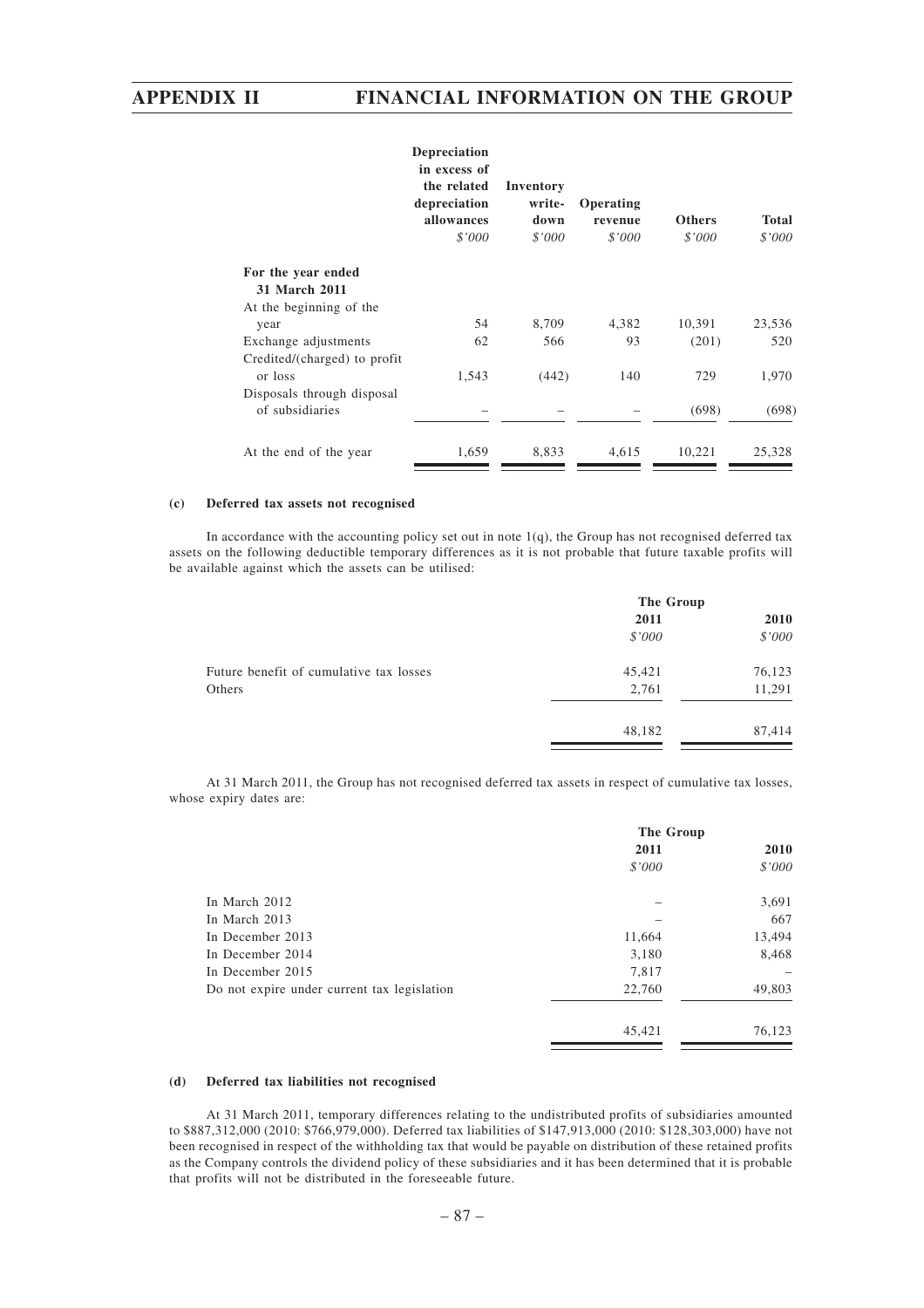#### **25 LOANS FROM SHAREHOLDERS**

The loans from shareholders represented loans from Hang Ten International Holdings Limited ("Hang Ten (BVI)") for financing the acquisition of ILC International Corporation ("ILC") in December 2001. The loans are unsecured, interest bearing at 6% (2010: 6%) per annum and due for repayment in November 2011 or earlier if an event of default occurs under the terms of the loan agreements. Accordingly, the loans are classified as current liabilities as at 31 March 2011. Accrued interest of \$7,639,000 (2010: \$7,639,000) is included under trade and other payables in note 21.

#### **26 LOAN FROM A NON-CONTROLLING SHAREHOLDER**

The loan from a non-controlling shareholder as at 31 March 2010 was unsecured, interest-free and not expected to be repaid within the next twelve months from the end of the reporting period. The loan was disposed of through disposal of subsidiaries during the year ended 31 March 2011.

#### **27 DEFERRED INCOME**

A subsidiary of the Group entered into an agreement with Itochu Corporation ("Itochu") on 7 May 2004 for the lease of exclusive rights in respect of "Hang Ten" in Japan territory for a period of 10 years ending on 31 March 2014 for a fee of \$92,040,000 (net of tax at \$82,836,000). An option was granted to Itochu under this agreement to purchase the exclusive rights at a price of \$10,730,000 upon expiry of the 10-years lease period.

Deferred income represents the unearned portion of royalty income and is analysed as follows:

|                                                                         | The Group |             |
|-------------------------------------------------------------------------|-----------|-------------|
|                                                                         | 2011      | <b>2010</b> |
|                                                                         | \$'000    | \$'000      |
| Total deferred income                                                   | 27,453    | 36,604      |
| Less: current portion included in trade and other payables<br>(note 21) | (9,151)   | (9, 151)    |
|                                                                         | 18,302    | 27,453      |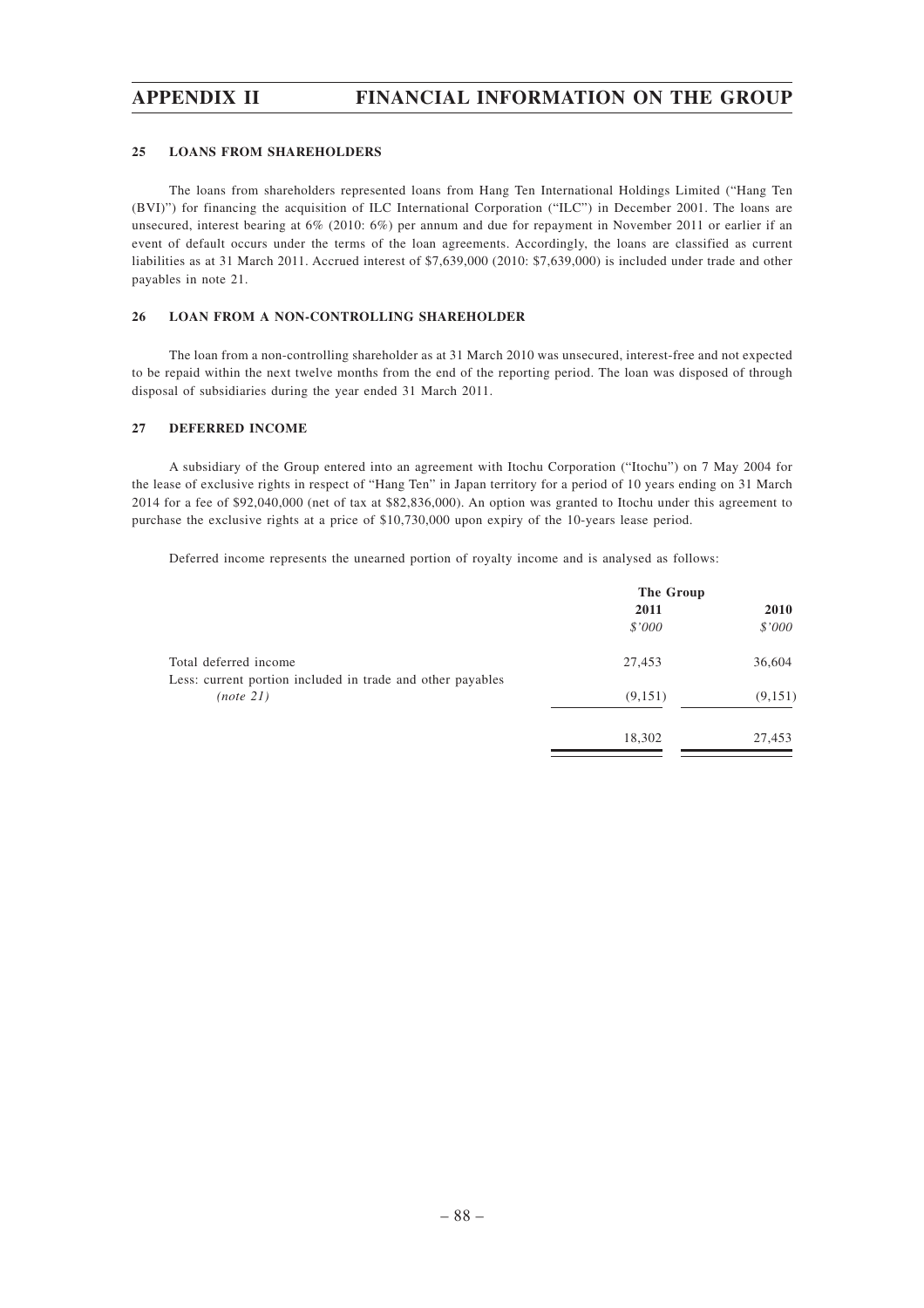### **28 CAPITAL, RESERVES AND DIVIDENDS**

### **(a) Movements in component of equity**

The reconciliation between the opening and closing balances of each component of the Group's consolidated equity is set out in the consolidated statement of changes in equity. Details of changes in the Company's individual components of equity between the beginning and the end of the year are set out below:

### **The Company**

|                                                                    | <b>Share</b><br>capital | premium  | <b>Share</b> Contributed<br>surplus | <b>Exchange</b><br>reserve | <b>Retained</b><br>profits | <b>Total</b> |
|--------------------------------------------------------------------|-------------------------|----------|-------------------------------------|----------------------------|----------------------------|--------------|
|                                                                    | (note                   | (note    | (note                               | (note                      |                            |              |
|                                                                    | 28(c)                   | 28(d)(i) | 28(d)(ii)                           | 28(d)(iii)                 |                            |              |
|                                                                    | \$'000                  | \$'000   | \$'000                              | \$'000                     | \$'000                     | \$'000       |
| <b>Balance</b> at                                                  |                         |          |                                     |                            |                            |              |
| 1 April 2009                                                       | 98,225                  | 11,920   | 113,584                             | (212)                      | 44,249                     | 267,766      |
| Changes in equity:<br>Dividends approved in<br>respect of previous |                         |          |                                     |                            |                            |              |
| year (note $28(b)(ii)$ )<br>Total comprehensive                    |                         |          |                                     |                            | (39,290)                   | (39,290)     |
| income for the year                                                |                         |          |                                     |                            | 54,637                     | 54,637       |
| <b>Balance</b> at<br>31 March 2010                                 | 98,225                  | 11,920   | 113,584                             | (212)                      | 59,596                     | 283,113      |
| <b>Balance</b> at<br>1 April 2010                                  | 98,225                  | 11,920   | 113,584                             | (212)                      | 59,596                     | 283,113      |
| Changes in equity:<br>Dividends approved in<br>respect of previous |                         |          |                                     |                            |                            |              |
| year (note $28(b)(ii)$ )                                           |                         |          |                                     |                            | (54, 024)                  | (54, 024)    |
| Total comprehensive<br>income for the year                         |                         |          |                                     |                            | 120,213                    | 120,213      |
| Dividends declared in<br>respect of the<br>current year            |                         |          |                                     |                            |                            |              |
| (note 28(b)(i))                                                    |                         |          |                                     |                            | (19, 645)                  | (19, 645)    |
| <b>Balance</b> at                                                  |                         |          |                                     |                            |                            |              |
| 31 March 2011                                                      | 98,225                  | 11,920   | 113,584                             | (212)                      | 106,140                    | 329,657      |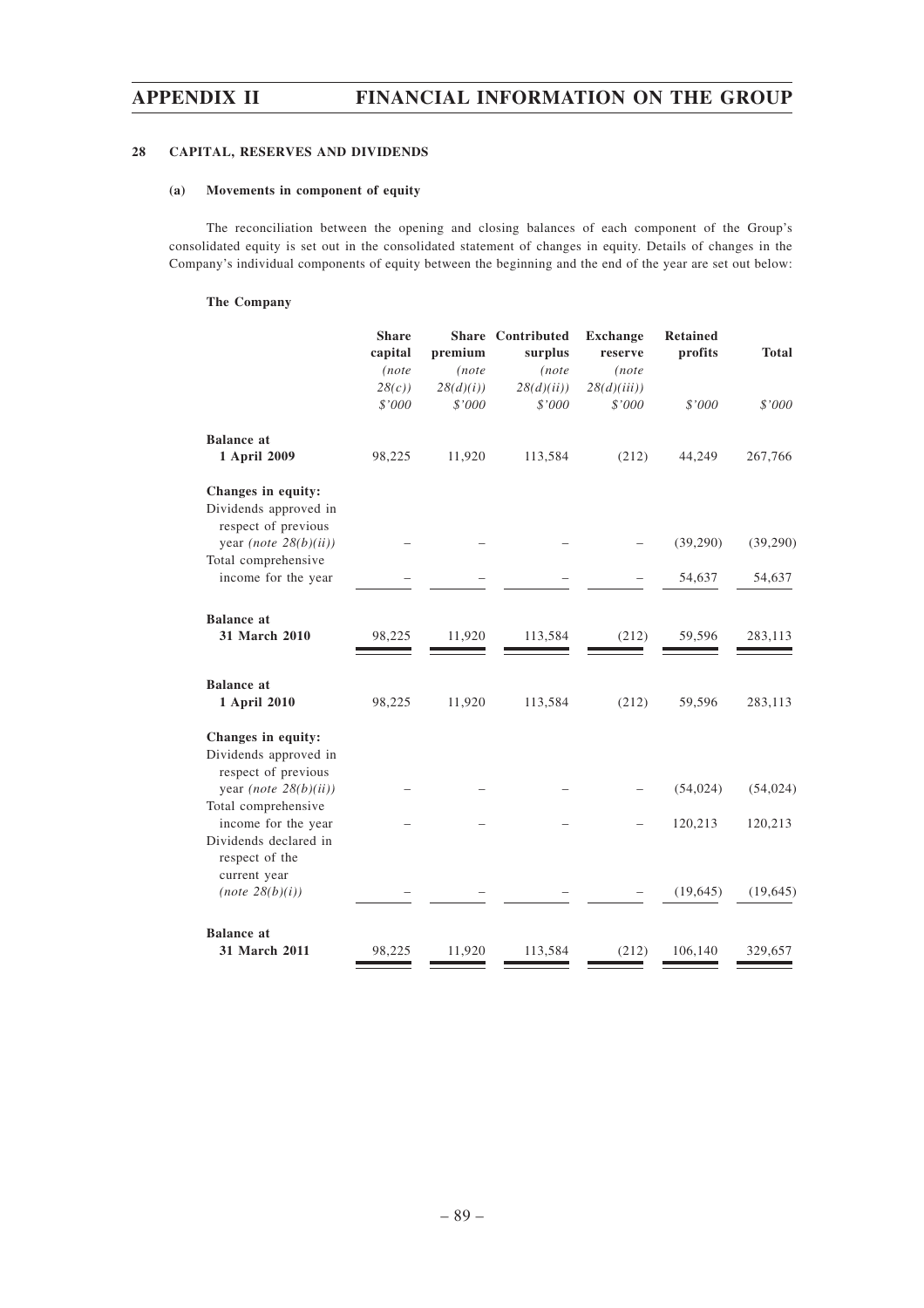#### **(b) Dividends**

| (i) Dividends payable to equity shareholders of the Company attributable to the year |  |  |  |  |  |  |
|--------------------------------------------------------------------------------------|--|--|--|--|--|--|
|--------------------------------------------------------------------------------------|--|--|--|--|--|--|

|                                                                                     | 2011<br>\$'000 | 2010<br>\$'000 |
|-------------------------------------------------------------------------------------|----------------|----------------|
| Interim dividend declared and paid of<br>2.0 cents (2010: \$Nil) per ordinary share | 19,645         |                |
| Final dividend proposed after the end of<br>the reporting period of 8.0 cents       |                |                |
| $(2010: 5.5 \text{ cents})$ per ordinary share                                      | 78,580         | 54,024         |
|                                                                                     | 98,225         | 54,024         |

The final dividend proposed after the end of the reporting period has not been recognised as a liability at the end of the reporting period.

#### *(ii) Dividends payable to equity shareholders of the Company attributable to the previous financial year, approved and paid during the year*

|                                                                                                                                                             | 2011<br>\$'000 | <b>2010</b><br>\$'000 |
|-------------------------------------------------------------------------------------------------------------------------------------------------------------|----------------|-----------------------|
| Final dividend in respect of the previous<br>financial year, approved and paid during<br>the year, of $5.5$ cents $(2010: 4.0$ cents)<br>per ordinary share | 54,024         | 39,290                |

#### **(c) Share capital**

#### *Authorised and issued share capital*

|                                                           | Number of<br>ordinary<br>shares<br>'000 | Amount<br>\$'000         | 2011<br>Number of<br>convertible<br>preference<br>shares | Amount<br>\$'000 | Total<br>\$'000 | Number of<br>ordinary<br>shares<br>000' | Amount<br>\$'000 | 2010<br>Number of<br>convertible<br>preference<br>shares | Amount<br>\$'000 | Total<br>\$'000 |
|-----------------------------------------------------------|-----------------------------------------|--------------------------|----------------------------------------------------------|------------------|-----------------|-----------------------------------------|------------------|----------------------------------------------------------|------------------|-----------------|
| Authorised:                                               |                                         |                          |                                                          |                  |                 |                                         |                  |                                                          |                  |                 |
| Ordinary shares of \$0.10 each                            | 2,500,000                               | 250,000                  |                                                          |                  | 250,000         | 2,500,000                               | 250,000          |                                                          |                  | 250,000         |
| Convertible preference shares<br>("CPS") of \$10,000 each |                                         | $\overline{\phantom{a}}$ | 7,307                                                    | 73,070           | 73,070          |                                         | -                | 7,307                                                    | 73,070           | 73,070          |
|                                                           | 2,500,000                               | 250,000                  | 7,307                                                    | 73,070           | 323,070         | 2,500,000                               | 250,000          | 7,307                                                    | 73,070           | 323,070         |
| Issued and fully paid:                                    |                                         |                          |                                                          |                  |                 |                                         |                  |                                                          |                  |                 |
| At 1 April 2009,<br>31 March 2010,<br>1 April 2010 and    |                                         |                          |                                                          |                  |                 |                                         |                  |                                                          |                  |                 |
| 31 March 2011                                             | 982,250                                 | 98,225                   |                                                          |                  | 98,225          | 982,250                                 | 98,225           |                                                          |                  | 98,225          |

The holders of ordinary shares are entitled to receive dividends as declared from time to time and are entitled to one vote per share at meetings of the Company. All ordinary shares rank equally with regard to the Company's residual assets.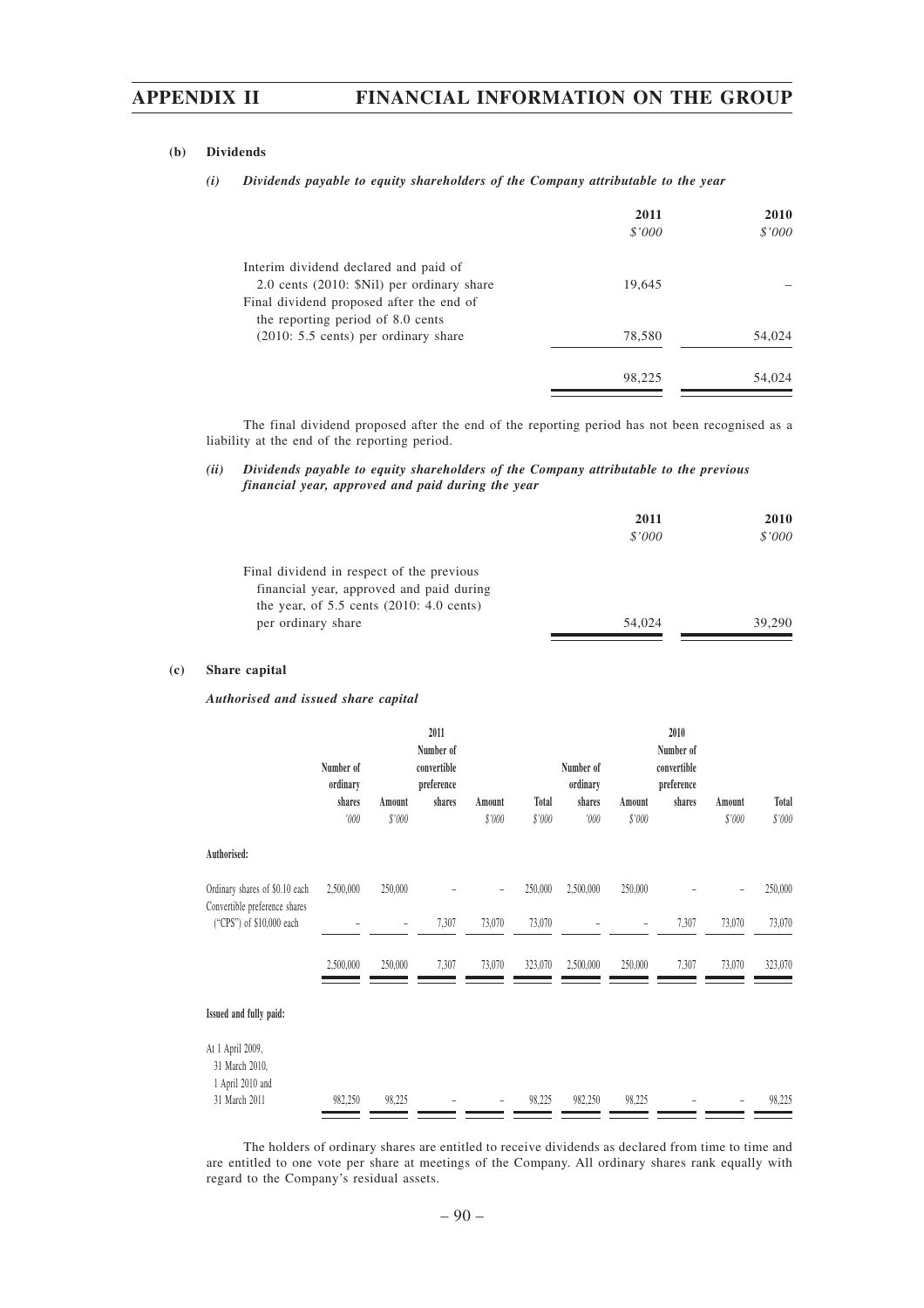#### **(d) Nature and purpose of reserves**

#### *(i) Share premium*

The application of the share premium account is governed by section 40 of the Bermuda Companies Act 1981.

#### *(ii) Contributed surplus*

The excess of the consolidated net assets of Hang Ten (BVI) acquired over the nominal value of the shares issued by the Company pursuant to the reorganisation completed prior to its listing on the HKSE in January 2003 is credited to contributed surplus. Contributed surplus is available for distribution to shareholders in accordance with the Bermuda Companies Act 1981 subject to certain conditions.

#### *(iii) Exchange reserve*

The exchange reserve comprises all foreign exchange differences arising from the translation of the financial statements of foreign operations. The reserve is dealt with in accordance with the accounting policy set out in note 1(t).

#### *(iv) Legal reserve*

According to the Company Act in Taiwan, the Group's Taiwan subsidiary shall provide 10% of net profit as legal reserve until the legal reserve balance equals authorised capital. The legal reserve may be used at any time to offset deficits. No cash dividends shall be paid from the legal reserve. However, the shareholders of the subsidiary may elect to increase the subsidiary's share capital by an amount up to 50% of the reserve when the legal reserve has reached 50% of paid-in capital.

#### **(e) Distributability of reserves**

At 31 March 2011, the aggregate amount of reserves available for distribution to equity shareholders of the Company amounted to \$219,512,000 (2010: \$172,968,000). After the end of the reporting period the directors proposed a final dividend of 8.0 cents (2010: 5.5 cents) per ordinary share, amounting to \$78,580,000 (2010: \$54,024,000) (note 28(b)). This dividend has not been recognised as a liability at the end of the reporting period.

#### **(f) Capital management**

The Group's primary objectives when managing capital are to safeguard the Group's ability to continue as a going concern, so that it can continue to provide returns for shareholders and benefits for other stakeholders, by pricing products and services commensurately with the level of risk and by securing access to finance at a reasonable cost.

The Group manages its capital structure and make adjustments to it, in light of changes in economic conditions. The Group reviews the capital structure on a regular basis and considers the cost of capital and the associated risks, and balances its overall capital structure through adjusting the amount of dividends paid to shareholders, issuing new shares or raising new debt financing. No changes were made in the objectives, policies or processes during the years ended 31 March 2011 and 2010.

The Group monitors capital with reference to its debt position. The Group's strategy is to maintain a solid base to support the operations and development of its business in the long term. The Group's gearing ratio, being the Group's bank borrowings over its equity attributable to equity shareholders, as at 31 March 2011 was 1.8% (2010: 2.3%).

Neither the Company nor any of its subsidiaries are subject to externally imposed capital requirements in either the current or prior year.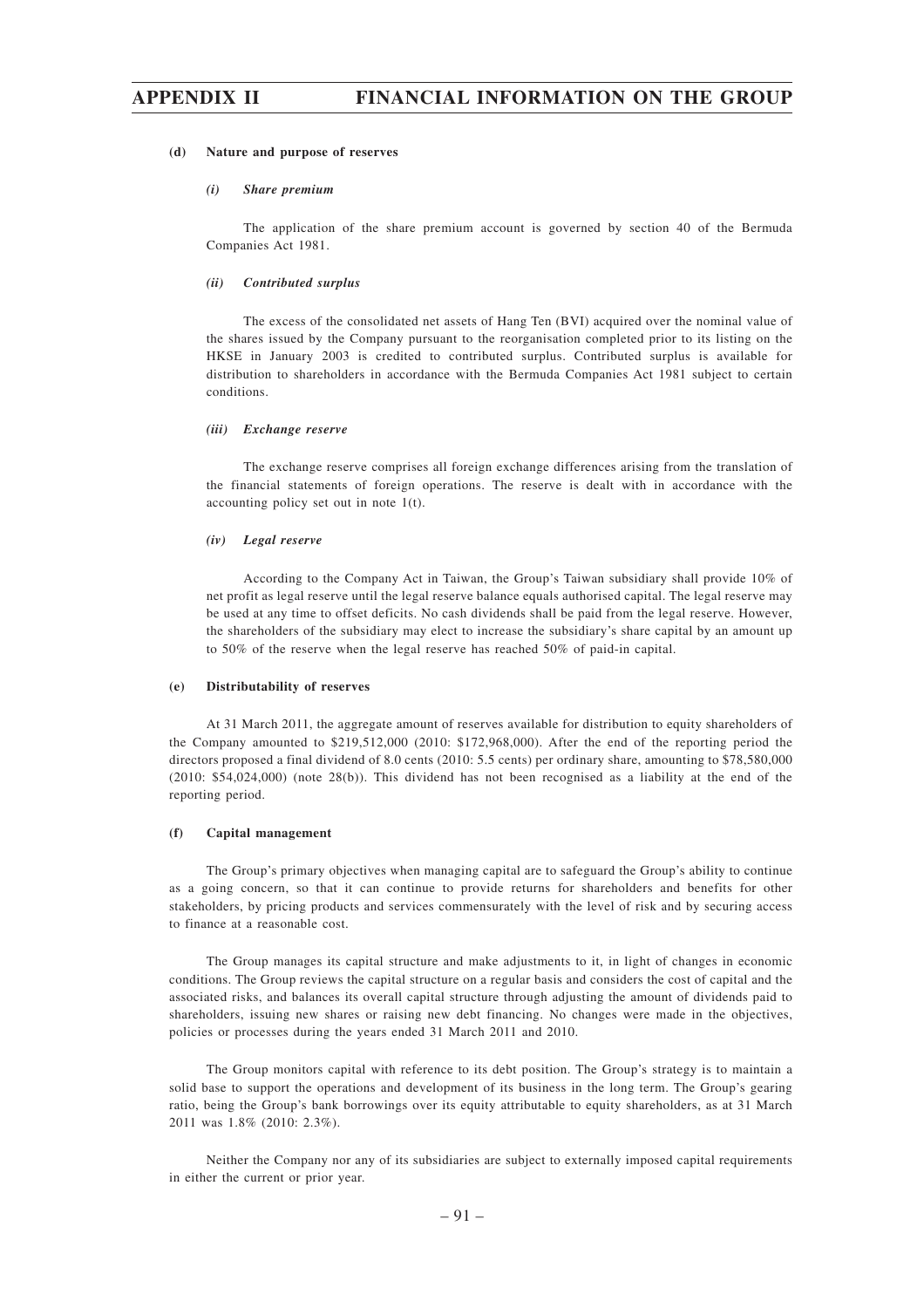#### **29 FINANCIAL RISK MANAGEMENT AND FAIR VALUES**

Exposure to credit, liquidity, interest rate and currency risks arises in the normal course of the Group's business. The Group is also exposed to equity price risk arising from its equity investments in other entities.

The Group's exposure to these risks and the financial risk management policies and practices used by the Group to manage these risks are described below.

#### **(a) Credit risk**

The Group's credit risk is primarily attributable to receivables arising from wholesale of goods and royalty receivables as retail sales to customers are made in cash or through credit cards. Management has a credit policy in place and the exposures to these credit risks are monitored on an ongoing basis.

Credit evaluations are performed on all customers requiring credit over a certain amount. These evaluations focus on the customer's past history of making payments when due and current ability to pay, and take into account information specific to the customer as well as pertaining to the economic environment in which the customer operates. Trade receivables are generally due within 30 to 60 days from the date of billing. The Group occasionally requests cash deposits as collateral from customers.

The Group's exposure to credit risk is influenced mainly by the individual characteristics of each customer rather than the industry or country in which the customers operate and therefore significant concentrations of credit risk primarily arise when the Group has significant exposure to individual customers. The Group does not have a concentration of credit risk at 31 March 2011 and 2010. The maximum exposure to credit risk without taking into account of any collateral held is represented by the carrying amount of each financial asset in the statement of financial position after deducting any impairment allowance. Except for disclosed in note 31(b), the Group does not provide any guarantees which would expose the Group to credit risk.

Further quantitative discloses in respect of the Group's exposure to credit risk arising from trade and other receivables are set out in note 17.

#### **(b) Liquidity risk**

Individual operating entities within the Group are responsible for their own cash management, including the short term investment of cash surpluses and the raising of loans to cover expected cash demands, subject to approval by the Company's management. The Group's policy is to regularly monitor current and expected liquidity requirements, to ensure that it maintains sufficient reserves of cash and adequate committed lines of funding from major financial institutions to meet its liquidity requirements in the short and longer term.

The following tables show the remaining contractual maturities at the end of the reporting period of the Group's and the Company's non-derivative financial liabilities, which are based on contractual undiscounted cash flows (including interest payments computed using contractual rates or, if floating, based on rates current at the end of the reporting period) and the earliest date the Group and the Company can be required to pay.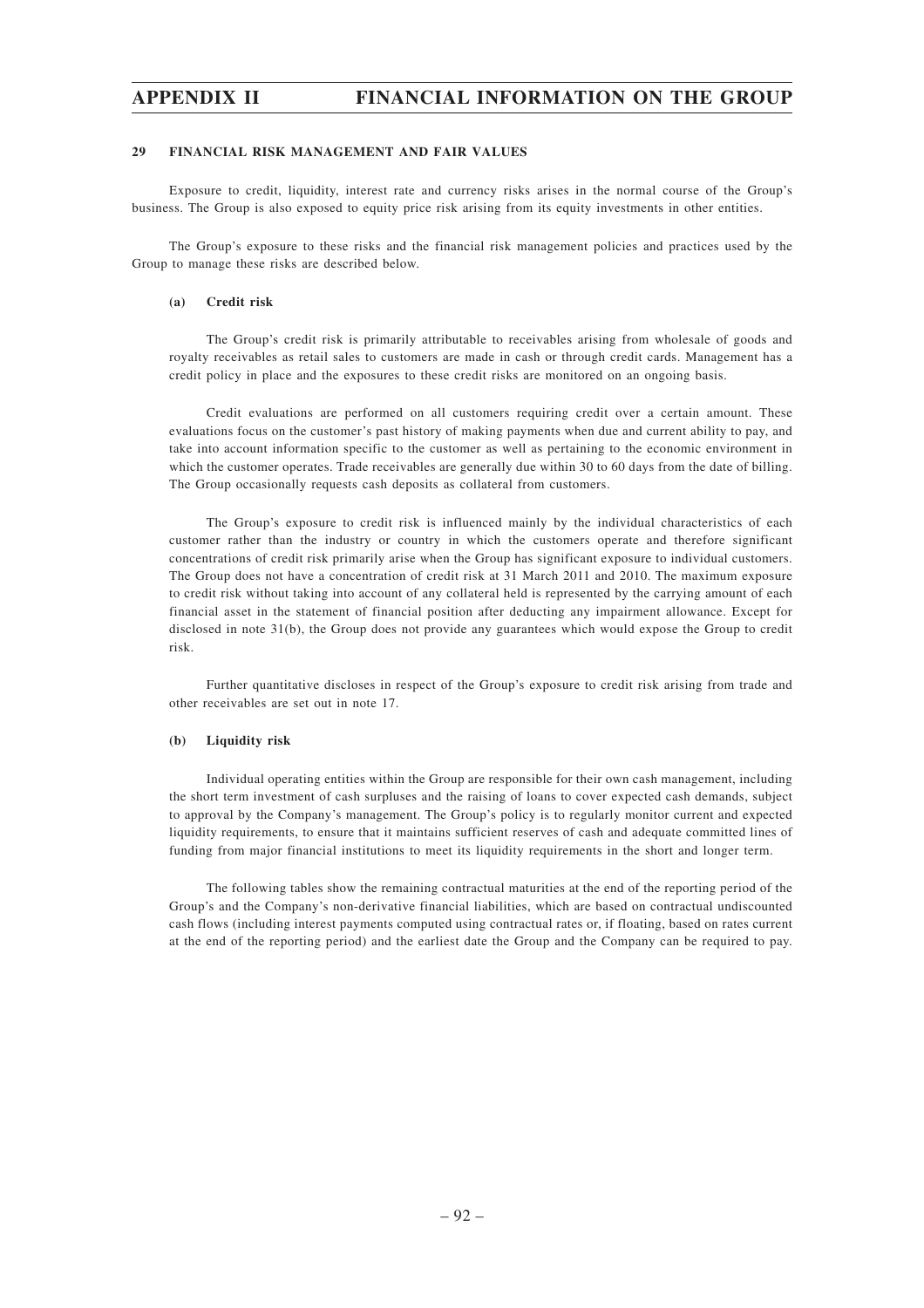## **The Group**

|                                             |                                            | 2011                                                      |                        |                                             |                                            | 2010                                                      |                        |                                             |  |
|---------------------------------------------|--------------------------------------------|-----------------------------------------------------------|------------------------|---------------------------------------------|--------------------------------------------|-----------------------------------------------------------|------------------------|---------------------------------------------|--|
|                                             |                                            | Contractual undiscounted cash flow                        |                        |                                             | Contractual undiscounted cash flow         |                                                           |                        |                                             |  |
|                                             | Within<br>1 year or<br>on demand<br>\$'000 | More than<br>1 year but<br>less than<br>2 years<br>\$'000 | <b>Total</b><br>\$'000 | Carrying<br>amount at<br>31 March<br>\$'000 | Within<br>1 year or<br>on demand<br>\$'000 | More than<br>1 year but<br>less than<br>2 years<br>\$'000 | <b>Total</b><br>\$'000 | Carrying<br>amount at<br>31 March<br>\$'000 |  |
| Bank loans                                  | 17,400                                     | $\overline{\phantom{0}}$                                  | 17,400                 | 17,154                                      | 17,154                                     | $\qquad \qquad -$                                         | 17,154                 | 17,123                                      |  |
| Trade and other payables<br>Amounts due to  | 200,583                                    | $\overline{\phantom{0}}$                                  | 200,583                | 200,583                                     | 239,055                                    | -                                                         | 239,055                | 239,055                                     |  |
| shareholders                                | 12,757                                     |                                                           | 12,757                 | 12,757                                      | 8,631                                      |                                                           | 8,631                  | 8,631                                       |  |
| Loans from shareholders<br>Loan from a non- | 131,623                                    |                                                           | 131,623                | 127,182                                     | 7,639                                      | 131,623                                                   | 139,262                | 127,182                                     |  |
| controlling shareholder                     |                                            |                                                           |                        |                                             |                                            | 3,048                                                     | 3,048                  | 3,048                                       |  |
|                                             | 362,363                                    |                                                           | 362,363                | 357,676                                     | 272,479                                    | 134,671                                                   | 407,150                | 395,039                                     |  |

## **The Company**

|                                                                                   | 2011                                       |                                                           |                        |                                             | 2010                                       |                                                           |                 |                                             |
|-----------------------------------------------------------------------------------|--------------------------------------------|-----------------------------------------------------------|------------------------|---------------------------------------------|--------------------------------------------|-----------------------------------------------------------|-----------------|---------------------------------------------|
|                                                                                   |                                            | Contractual undiscounted cash flow                        |                        |                                             | Contractual undiscounted cash flow         |                                                           |                 |                                             |
|                                                                                   | Within<br>1 year or<br>on demand<br>\$'000 | More than<br>1 year but<br>less than<br>2 years<br>\$'000 | <b>Total</b><br>\$'000 | Carrying<br>amount at<br>31 March<br>\$'000 | Within<br>1 year or<br>on demand<br>\$'000 | More than<br>1 year but<br>less than<br>2 years<br>\$'000 | Total<br>\$'000 | Carrying<br>amount at<br>31 March<br>\$'000 |
| Trade and other payables                                                          | 1,241                                      | $\overline{\phantom{a}}$                                  | 1.241                  | 1,241                                       | 1,233                                      |                                                           | 1,233           | 1,233                                       |
| Financial guarantee issued:<br>- Maximum amount<br>guaranteed <i>(note 31(b))</i> | 17,154                                     |                                                           | 17.154                 |                                             | 31.366                                     |                                                           | 31,366          |                                             |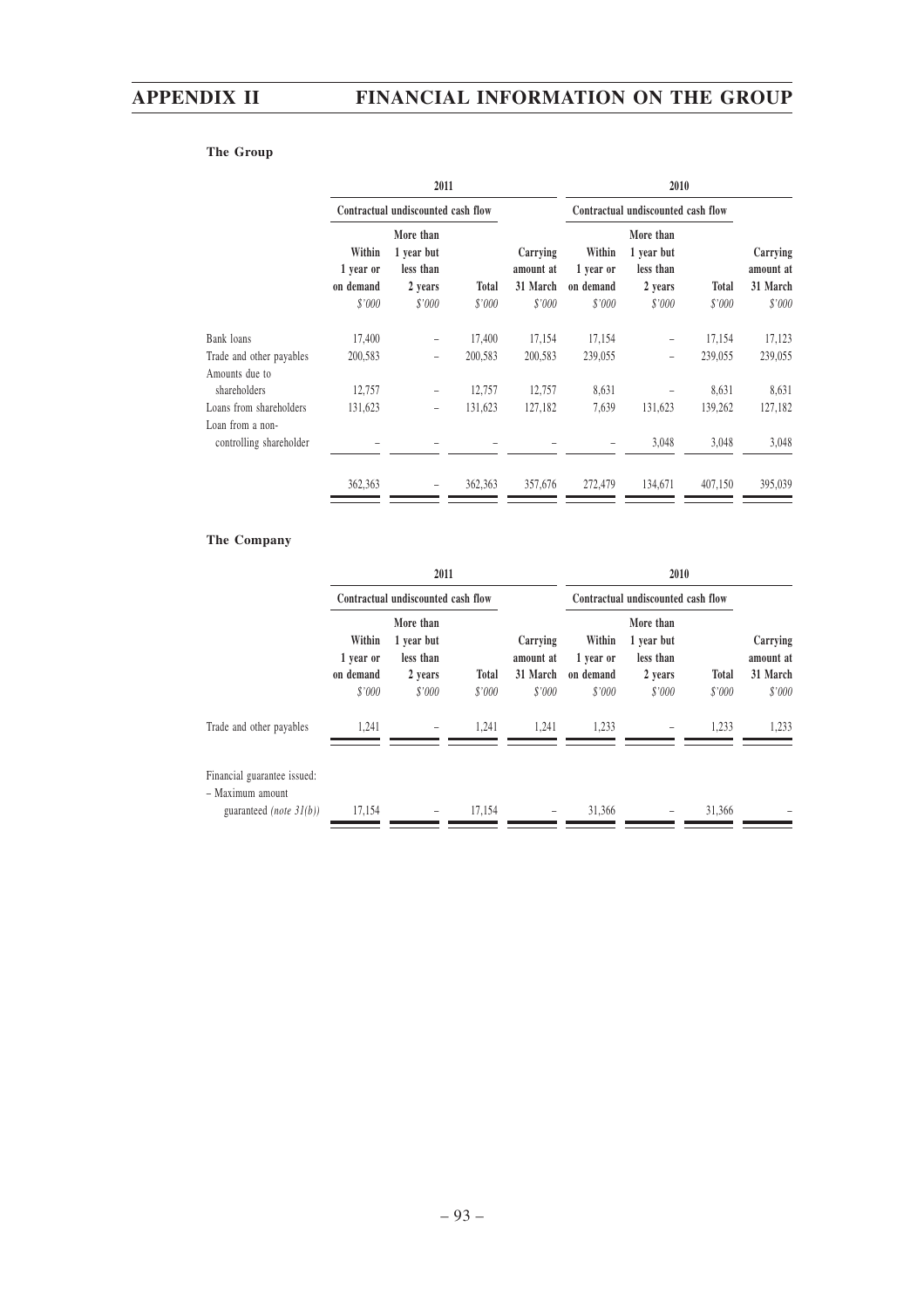#### **(c) Interest rate risk**

The Group's interest rate risk arises primarily from the Group's cash and cash equivalents, bank loans and loans from shareholders. Borrowings issued at variable rates and at fixed rates expose the Group to cash flow interest rate risk and fair value interest rate risk respectively. The Group does not use financial derivatives to hedge against the interest rate risk. The Group defines "net borrowings" as being interest-bearing financial liabilities less interest-bearing investments (excluding cash held for short-term working capital purposes). The Group's interest rate profile as monitored by management is set out in note (i) below.

### *(i) Interest rate profile*

The following table details the interest rate profile for the Group's net borrowings at the end of the reporting period:

#### **The Group**

|                                                                     | 2011             |         | 2010             |         |  |
|---------------------------------------------------------------------|------------------|---------|------------------|---------|--|
|                                                                     | <b>Effective</b> |         | <b>Effective</b> |         |  |
|                                                                     | interest rate    |         | interest rate    |         |  |
|                                                                     |                  | \$'000  |                  | \$'000  |  |
| <b>Fixed rate</b><br>borrowings:                                    |                  |         |                  |         |  |
| Secured bank loans                                                  |                  |         | 4.97%            | 13,711  |  |
| Loans from                                                          |                  |         |                  |         |  |
| shareholders                                                        | 6%               | 127,182 | 6%               | 127,182 |  |
|                                                                     |                  | 127,182 |                  | 140,893 |  |
| Variable rate<br>borrowings:                                        |                  |         |                  |         |  |
| Unsecured bank loans                                                | 6.16% to $7.45%$ | 17,154  | 5.35%            | 3,412   |  |
| Total net borrowings                                                |                  | 144,336 |                  | 144,305 |  |
| Fixed rate borrowings<br>as a percentage of<br>total net borrowings |                  | 88%     |                  | 98%     |  |

#### *(ii) Sensitivity analysis*

At 31 March 2011, it is estimated that a general increase/decrease of one percent in interest rates, with all other variables held constant, would have decreased/increased the Group's profit after tax and retained profits by approximately \$1,400,000 (2010: \$1,443,000).

The sensitivity analysis above indicates the instantaneous change in the Group's profit after tax that would arise assuming that the change in interest rates had occurred at the end of the reporting period and had been applied to re-measure those financial instruments held by the Group which expose the Group to fair value interest rate risk at the end of the reporting period. In respect of the exposure to cash flow interest rate risk arising from floating rate non-derivative instruments held by the Group at the end of the reporting period, the impact on the Group's profit after tax (and retained profits) is estimated as an annualised impact on interest expense or income of such a change in interest rates. The analysis is performed on the same basis for 2010.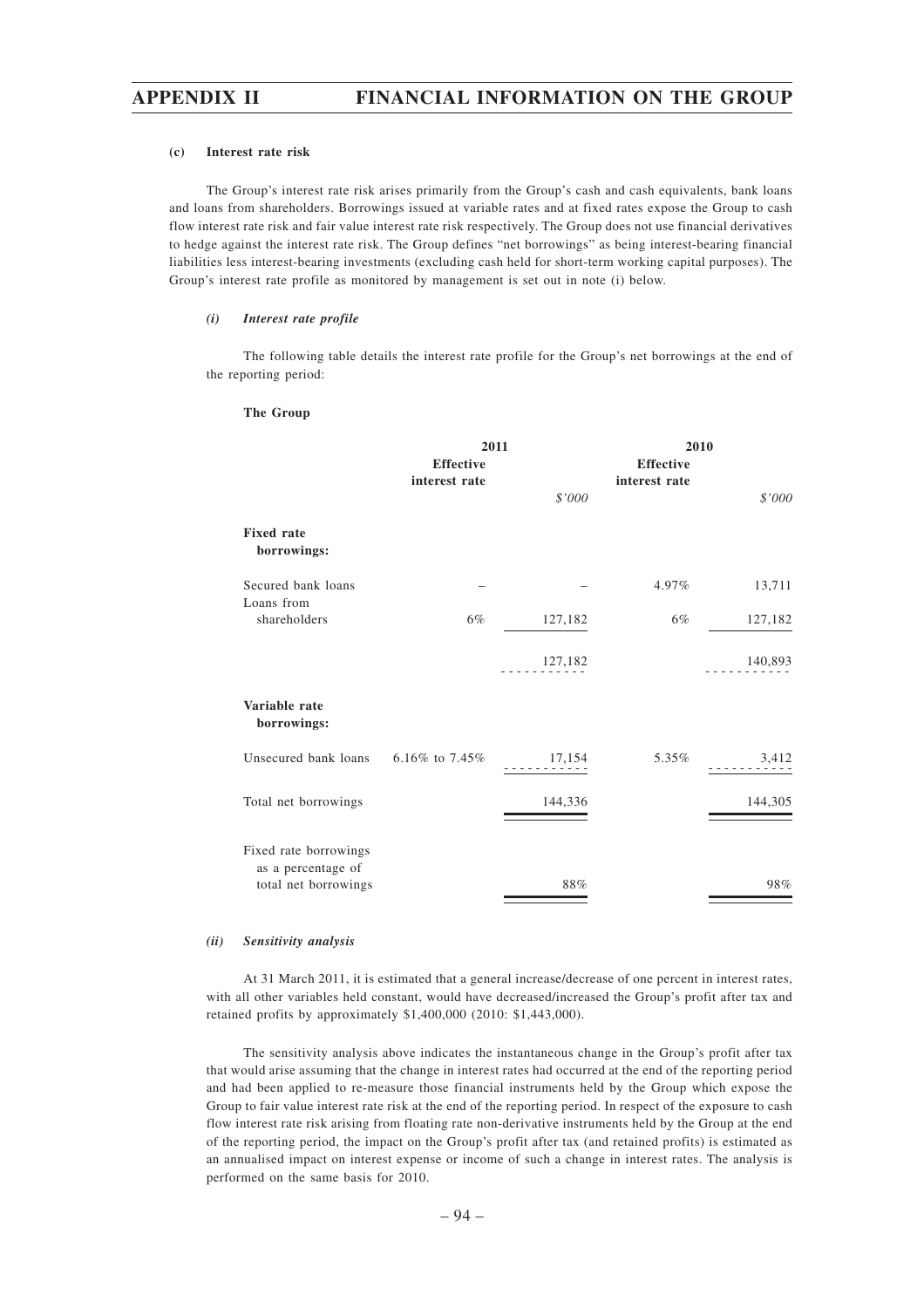#### **(d) Currency risk**

The Group operates in a number of countries and is exposed to foreign exchange risk arising from various currency transactions.

The Group is exposed to foreign currency risk primarily through purchases that are denominated in a currency other than the functional currency of the operation to which they relate.

The Group did not use financial derivatives to hedge against currency risk during the years ended 31 March 2011 and 2010.

The inter-group transactions are normally denominated in United States dollars.

#### *(i) Recognised assets and liabilities and net investment in foreign operations*

In respect of recognised assets and liabilities held in currencies other than the functional currency of the entities to which they relate, and certain investment in foreign operations whose net assets are exposed to foreign currency translation risk, the Group ensures that the net exposure is kept to an acceptable level. All the Group's borrowings are denominated in either the functional currency of the entity taking out the loan or United States dollars. Management considers the risk of movements in exchange rates between United States dollars and Hong Kong dollars to be insignificant as the Hong Kong dollars is pegged to the United States dollars.

#### *(ii) Exposure to currency risk*

The following table details the Group's exposure at the end of the reporting period to currency risk arising from recognised assets and liabilities denominated in United States dollars ("USD"). Difference resulting from the translation of the financial statements of foreign operations into the Group's presentation currency is excluded. For presentation purposes, the amounts of the exposure are shown in Hong Kong dollars ("HKD"), translated using the spot rate at the year end date.

#### **The Group**

|                          |        | <b>Exposure to foreign currencies</b><br>(expressed in HKD) |  |  |
|--------------------------|--------|-------------------------------------------------------------|--|--|
|                          | 2011   | 2010                                                        |  |  |
|                          | \$'000 | \$'000                                                      |  |  |
| Trade and other payables | 11,749 | 5,731                                                       |  |  |

#### *(iii) Sensitivity analysis*

No sensitivity analysis is presented as it is assumed that the pegged rate between the HKD and the USD would be materially unaffected by any changes in movement in value of the USD against other currencies.

### **(e) Equity price risk**

The Group is exposed to equity price changes arising from investments classified as financial assets through profit or loss (see note 15). All the Group's investments are listed funds in Taiwan. The investments have been chosen based on their long term growth potential and are monitored regularly for performance against expectations.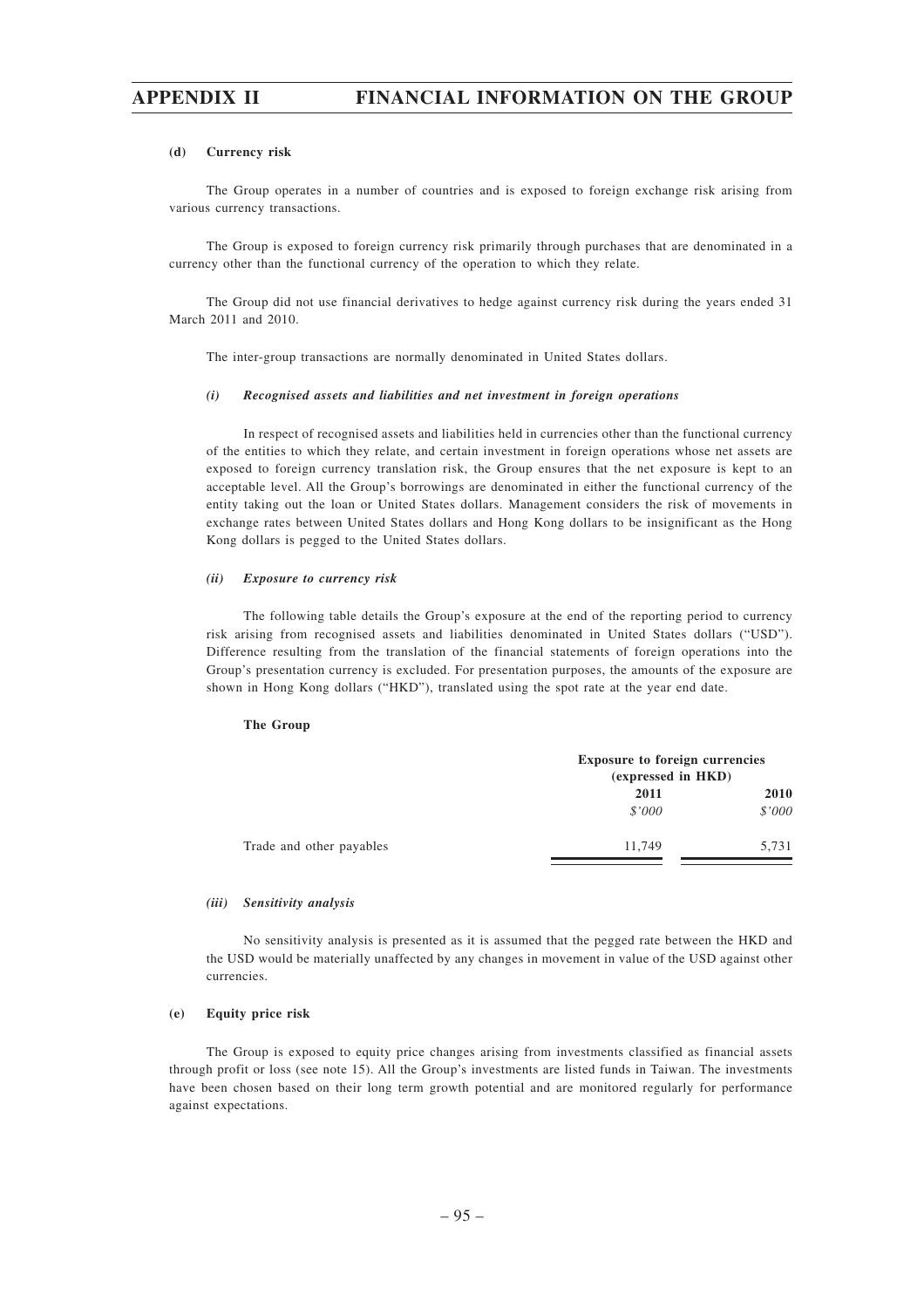At 31 March 2011, it is estimated that an increase/decrease of 5% (2010: 5%) in Taiwan stock market index would have increased/decreased the Group's profit after tax (and retained profits) as follows:

#### **The Group**

|                                                |      | 2011<br>Effect on profit<br>after tax and<br>retained profits | 2010<br>Effect on profit<br>after tax and<br>retained profits |         |  |
|------------------------------------------------|------|---------------------------------------------------------------|---------------------------------------------------------------|---------|--|
|                                                | $\%$ | \$'000                                                        | $\%$                                                          | \$'000  |  |
| Change in Taiwan TAIEX Index<br>– listed funds |      |                                                               |                                                               |         |  |
| Increase                                       | 5    | 5,298                                                         | 5                                                             | 4,224   |  |
| Decrease                                       | (5)  | (5,298)                                                       | (5)                                                           | (4,224) |  |

The sensitivity analysis indicates the instantaneous change in the Group's profit after tax (and retained profits) that would arise assuming that the changes in the stock market index had occurred at the end of the reporting period and had been applied to re-measure those financial instruments held by the Group which expose the Group to equity price risk at the end of the reporting period. It is also assumed that the fair values of the Group's equity investments would change in accordance with the historical correlation with the relevant stock market index and that all other variables remain constant. The analysis is performed on the same basis for 2010.

#### **(f) Fair values**

#### *(i) Financial instruments carried at fair value*

The amendments to HKFRS 7, *Financial Instruments: Disclosures* require disclosures relating to fair value measurements across the three levels of a "fair value hierarchy". The fair value of each financial instruments is categorised in its entirety based on the lowest level of input that is significant to that fair value measurement. The levels are defined as follows:

- Level 1 (highest level): fair values measured using quoted prices (unadjusted) in active markets for identical financial instruments
- Level 2: fair values measured using quoted prices in active markets for similar financial instruments, or using valuation techniques in which all significant inputs are directly or indirectly based on observable market data
- Level 3 (lowest level): fair values measured using valuation techniques in which any significant input is not based on observable market data

At 31 March 2011 and 2010, the only financial instruments of the Group carried at fair value were listed funds classified as financial assets through profit or loss amounting to \$105,957,000 (2010: \$84,475,000) which are listed outside Hong Kong (see note 15). These instruments fall into Level 1 of the fair value hierarchy described above.

#### *(ii) Fair values of financial instruments carried at other than fair value*

The fair values of cash and cash equivalents, trade and other receivables, amounts due from related companies, amounts due from/to subsidiary, trade and other payables and amounts due to shareholders are not materially different from their carrying amounts because of the immediate or short term maturity of these financial instruments. The carrying amounts of bank loans and interest-bearing loans from shareholders approximate their fair values.

The Group had a loan from a non-controlling shareholder which is interest-free as at 31 March 2010 (see note 26). It was not practical to estimate the fair value of the amount due to the related party nature of the instruments.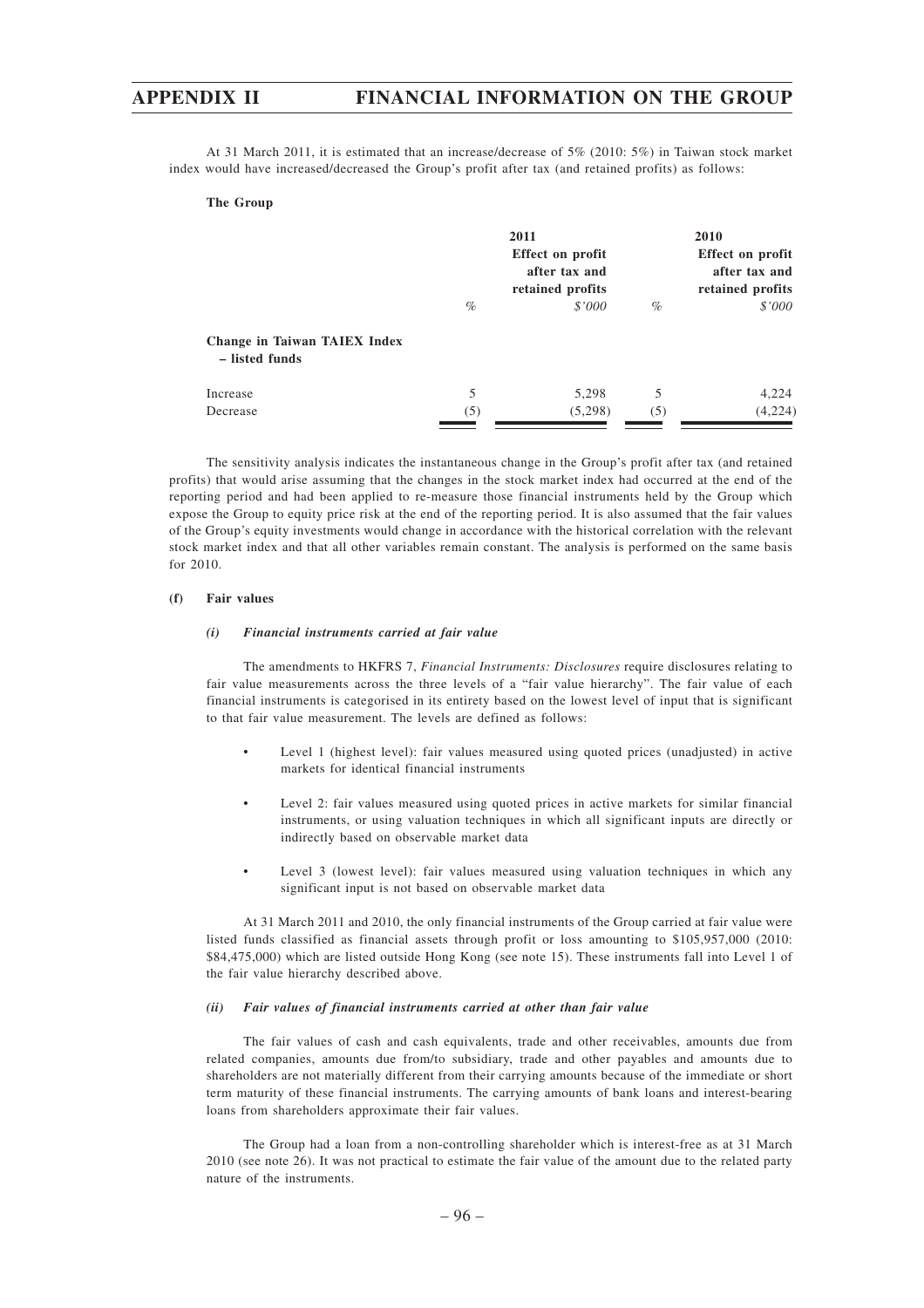#### **(g) Estimation of fair values**

The following summarises the major methods and assumptions used in estimating the fair values of the following financial instruments.

#### *(i) Listed funds*

Fair value is based on quoted market prices at the end of the reporting period without any deduction for transaction costs.

#### *(ii) Interest-bearing loans and borrowings*

The fair value is estimated as the present value of future cash flows, discounted at current market interest rates for similar financial instruments.

#### **30 OPERATING LEASE COMMITMENTS**

At 31 March 2011, the total future minimum lease payments under non-cancellable operating leases are payable as follows:

|                                 | The Group |         |  |
|---------------------------------|-----------|---------|--|
|                                 | 2011      | 2010    |  |
|                                 | \$'000    | \$'000  |  |
| Within 1 year                   | 173,323   | 168,279 |  |
| After 1 year but within 5 years | 191,944   | 180,481 |  |
| After 5 years                   | 2,117     | 2,606   |  |
|                                 | 367,384   | 351,366 |  |

The Group is the lessee in respect of a number of properties held under short-term operating leases. The leases typically run for an initial period of two to six years, with an option to renew the lease when all terms are renegotiated. The monthly rentals of the leases are either fixed or contingent based on an agreed percentage of the turnover of the respective months. The disclosure on commitments above includes the fixed rentals only.

#### **31 CONTINGENT LIABILITIES**

#### **(a) Letters of credit**

At 31 March 2011, outstanding letters of credit of the Group for the purchase of goods amounted to \$39,395,000 (2010: \$30,888,000).

#### **(b) Financial guarantees issued**

As at the end of the reporting period, the Company has issued financial guarantees on behalf of its subsidiaries in respect of certain banking facilities. Due to the related party nature of these instruments, the directors considered it is not meaningful and practicable to estimate the fair values of the financial guarantees and therefore they have not been recognised in the Company's financial statements.

#### **32 PLEDGE OF ASSETS**

At 31 March 2010, a bank loan of \$13,711,000 was secured by certain land and buildings and an investment property with carrying values of \$30,120,000 and \$7,995,000 respectively. The bank loan was fully repaid during the year ended 31 March 2011 (see note 20).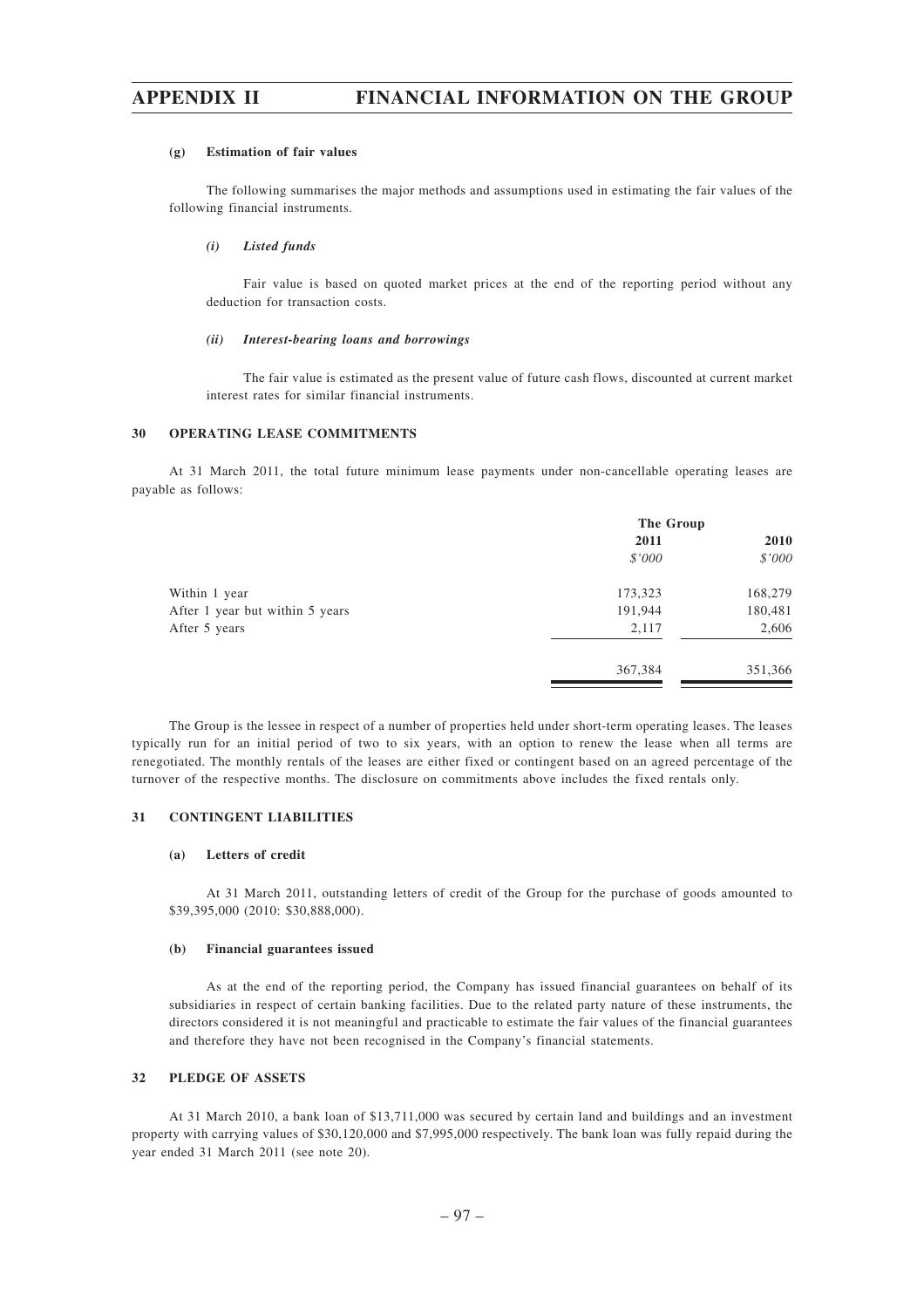## **33 PARTICULARS OF SUBSIDIARIES**

The following list contains only the particulars of subsidiaries which principally affected the results, assets or liabilities of the Group. The class of shares held is ordinary shares unless otherwise stated.

All of these subsidiaries have been consolidated into the consolidated financial statements.

|                                              |                                            |                                                 | Proportion of ownership interest |                           |                            |                                       |
|----------------------------------------------|--------------------------------------------|-------------------------------------------------|----------------------------------|---------------------------|----------------------------|---------------------------------------|
| Name of company                              | Place of<br>incorporation<br>and operation | Particulars of<br>issued and paid<br>up capital | Group's<br>effective<br>interest | Held<br>by the<br>Company | Held<br>by a<br>subsidiary | Principal activities                  |
| Hang Ten (BVI)                               | British Virgin<br>Islands<br>("BVI")       | US\$103,821                                     | 100%                             | 100%                      | $\overline{\phantom{a}}$   | Investment holding                    |
| ILC                                          | BVI                                        | US\$639,830                                     | 100%                             | $\overline{\phantom{0}}$  | 100%                       | Investment holding                    |
| Hang Ten Enterprises Limited                 | BVI                                        | US\$50,000                                      | 100%                             | L.                        | 100%                       | Retail and wholesale of<br>apparel    |
| Yangtze Apparel Taiwan Enterprise<br>Limited | Taiwan                                     | NT\$100,000,000                                 | 100%                             |                           | 100%                       | Retail and wholesale of<br>apparel    |
| Hang Ten (Phils) Holdings<br>Corporation     | BVI                                        | US\$50,000                                      | 100%                             | $\overline{\phantom{0}}$  | 100%                       | Investment holding                    |
| Hang Ten Phils., Corp (note (i))             | Philippines                                | PHP50,000,000                                   | 55%                              |                           | 55%                        | Retail and wholesale of<br>apparel    |
| Hang Ten Enterprises (Pte) Ltd.              | Singapore                                  | SGD1,000,000                                    | 100%                             |                           | 100%                       | Retail and wholesale of<br>apparel    |
| Hang Ten Korea Corp.                         | South Korea                                | KRW50,000,000                                   | 100%                             | ÷,                        | 100%                       | Retail and wholesale of<br>apparel    |
| Hang Ten Enterprises (M) Sdn Bhd             | Malaysia                                   | RM500,000                                       | 100%                             |                           | 100%                       | Retail and wholesale of<br>apparel    |
| Precise Delta Limited                        | Hong Kong                                  | \$1                                             | 100%                             | $\overline{\phantom{0}}$  | 100%                       | Inactive                              |
| HTEL (Macau) Limited                         | Macau                                      | MOP25,000                                       | 100%                             | $\overline{\phantom{0}}$  | 100%                       | Retail and wholesale of<br>apparel    |
| HTEL (Hong Kong) Limited                     | Hong Kong                                  | \$2,000,000                                     | 100%                             | $\overline{\phantom{0}}$  | 100%                       | Retail and wholesale of<br>apparel    |
| Hang Ten (China) Group Limited               | BVI                                        | US\$20,000                                      | 100%                             | -                         | 100%                       | Investment holding                    |
| Guangzhou Hang Ten Trading<br>Limited        | The PRC                                    | RMB500,000                                      | 100%                             |                           | 100%                       | Retail and wholesale of<br>apparel    |
| Hang Ten Trading (Shanghai)<br>Limited       | The PRC                                    | US\$2,000,000                                   | 100%                             |                           | 100%                       | Retail and wholesale of<br>apparel    |
| ILC Trademark Corporation                    | BVI                                        | US\$50,000                                      | 100%                             |                           | 100%                       | Trademark ownership and<br>licensing  |
| ILC (Cyprus) Limited                         | Cyprus                                     | Cypriot pounds<br>1,000                         | 100%                             |                           | 100%                       | Investment holding                    |
| HTIL Holdings Corporation N.V.               | Netherlands<br>Antilles                    | US\$6,000                                       | $100\%$                          |                           | 100%                       | Investment holding                    |
| HTIL Corporation, B.V.                       | The Netherlands                            | NLG40,000                                       | 100%                             |                           | 100%                       | Trademark licensing                   |
| International Licensing (California)<br>Corp | United States of<br>America                | US\$10,000                                      | 100%                             |                           | 100%                       | Trademark licensing and<br>management |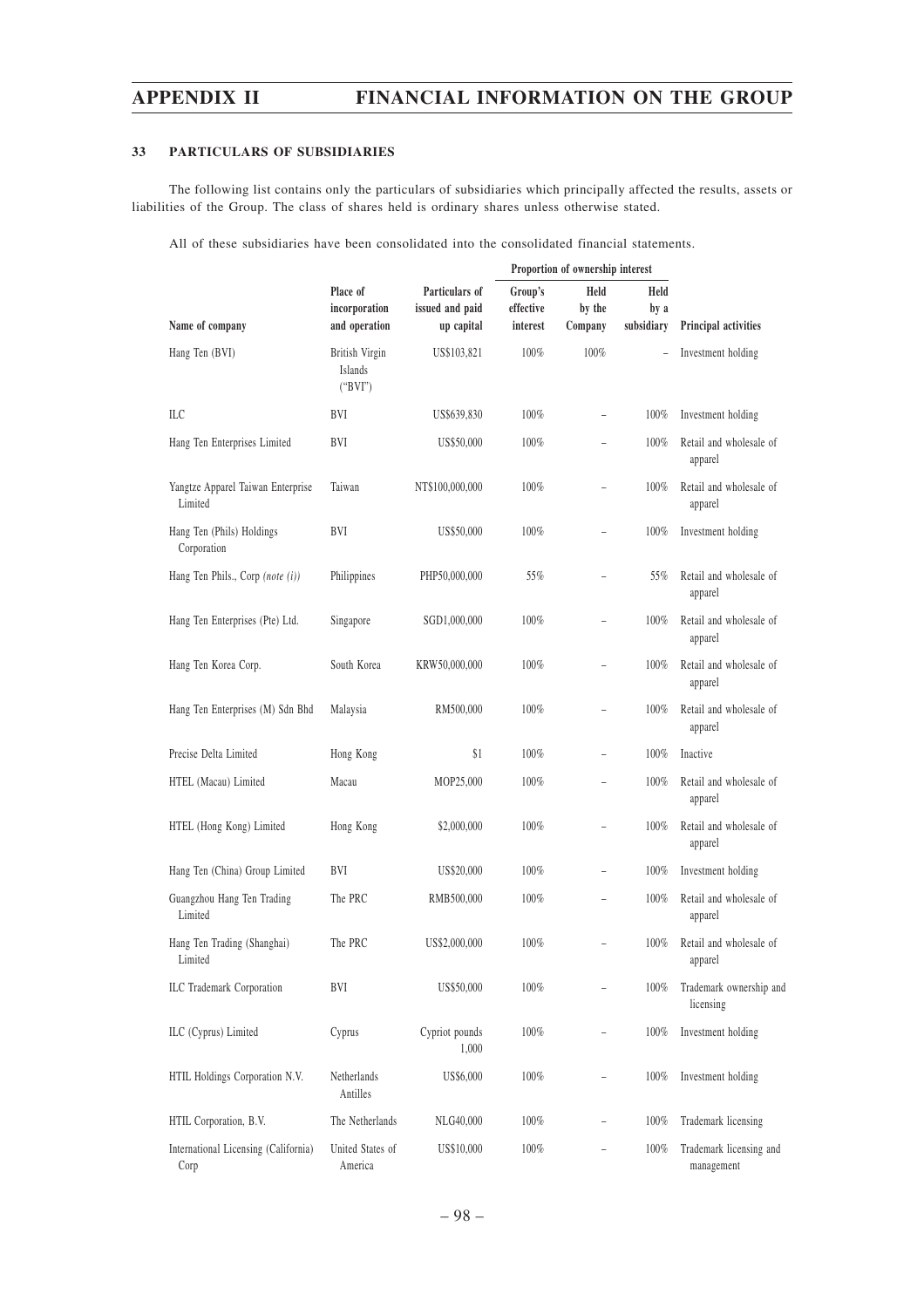|                                                                                                   |                                            |                                                 |                                  | Proportion of ownership interest                        |         |                                                                        |  |
|---------------------------------------------------------------------------------------------------|--------------------------------------------|-------------------------------------------------|----------------------------------|---------------------------------------------------------|---------|------------------------------------------------------------------------|--|
| Name of company                                                                                   | Place of<br>incorporation<br>and operation | Particulars of<br>issued and paid<br>up capital | Group's<br>effective<br>interest | Held<br>Held<br>by the<br>by a<br>subsidiary<br>Company |         | <b>Principal activities</b>                                            |  |
| Han Tone Enterprises Limited (note<br>(i)                                                         | <b>BVI</b>                                 | US\$1                                           | 100%                             |                                                         | $100\%$ | Investment holding                                                     |  |
| Merry King Investment Limited<br>(note (i))                                                       | <b>BVI</b>                                 | US\$1,200                                       | 70%                              | $\overline{\phantom{0}}$                                | 70%     | Investment holding                                                     |  |
| Ever Brave Holdings Limited (note<br>(i)                                                          | <b>BVI</b>                                 | US\$160,000                                     | 56.88%                           | $\overline{\phantom{0}}$                                | 81.25%  | Investment holding                                                     |  |
| Ever Brave Catering (Shanghai)<br>Management Co., Ltd<br>(notes (i) and (ii))<br>(恒勇餐飲(上海)管理有限公司) | The PRC                                    | US\$1,800,000                                   | 56.88%                           |                                                         | 100%    | Trademark licensing and<br>provision of catering<br>management service |  |
| Hang Ten Enterprises Limited Mid-<br>East FZE                                                     | United Arab<br>Emirates                    | AED1.000.000                                    | 100%                             |                                                         | 100%    | Wholesale of apparel                                                   |  |

### *Notes:*

- (i) These subsidiaries were disposed of during the year ended 31 March 2011. Details of the disposal are disclosed in note 12.
- (ii) The English Translation of the company name is for reference only. The official name of the company is in Chinese.

## **34 MATERIAL RELATED PARTY TRANSACTIONS**

During the year, the Group entered into the following material related party transactions:

#### **(a) Key management personnel remuneration**

Remuneration for key management personnel of the Group, including amounts paid to the Company's directors as disclosed in note 7 and certain of the highest paid employees as disclosed in note 8, is as follows:

|                              | 2011   | 2010   |
|------------------------------|--------|--------|
|                              | \$'000 | \$'000 |
| Short-term employee benefits | 28,211 | 21,060 |
| Post-employment benefits     | 162    | 164    |
|                              | 28,373 | 21,224 |
|                              |        |        |

Total remuneration is included in "staff costs" (see note 5(b)).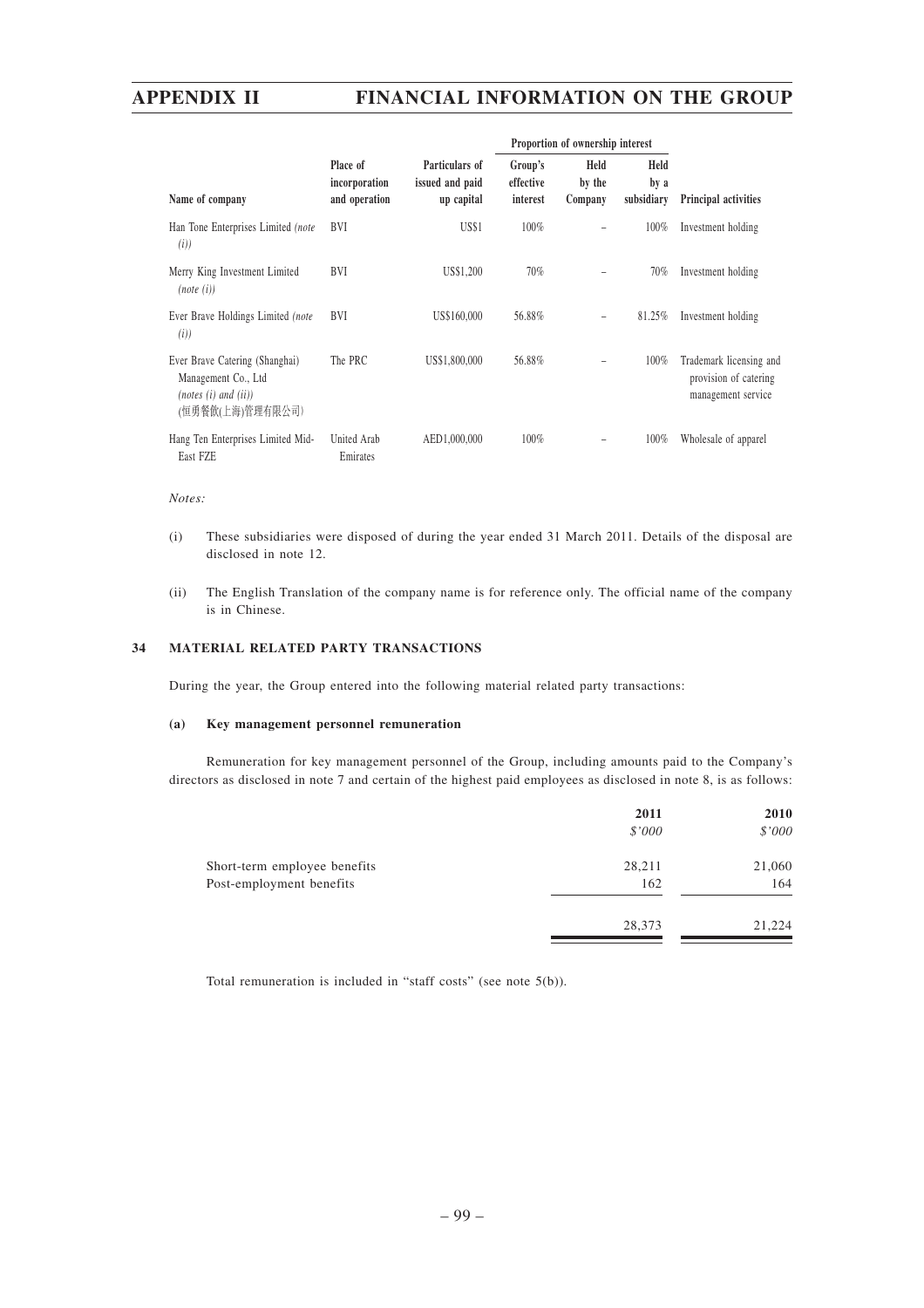## **(b) (i) Transactions with Michel Rene Enterprises Limited, a subsidiary of YGM Trading Limited, a substantial shareholder of the Company**

|                                                 | 2011   | 2010   |
|-------------------------------------------------|--------|--------|
|                                                 | \$'000 | \$'000 |
| Rental income from leasing of retail stores and |        |        |
| equipment                                       | 768    | 830    |
| Service fee income in respect of provision of   |        |        |
| maintenance services for retail stores          | 109    | 140    |
| Rental expenses in respect of retail stores     | 558    | 938    |

#### **(ii) Amount due from Michel Rene Enterprises Limited**

|                                         | 2011   | 2010   |
|-----------------------------------------|--------|--------|
|                                         | \$'000 | \$'000 |
| Amount due from Michel Rene Enterprises |        |        |
| Limited                                 | 147    | 170    |
|                                         |        |        |

Details of the terms are set out in note 23.

### **(c) (i) Transactions with shareholders of the Company**

|                                             | 2011<br>\$'000 | <b>2010</b><br>\$'000 |
|---------------------------------------------|----------------|-----------------------|
| Executive remuneration paid to shareholders | 15.865         | 11.781                |
| Interest on loans from shareholders         | 7.639          | 7.639                 |

## **(ii) Balances with shareholders and a non-controlling shareholder of a non-wholly owned subsidiary**

|                                                                                        | 2011<br>\$'000 | 2010<br>\$'000 |
|----------------------------------------------------------------------------------------|----------------|----------------|
|                                                                                        |                |                |
| Amounts due to shareholders                                                            | 12,757         | 8,631          |
| Loans from shareholders                                                                | 127,182        | 127,182        |
| Loan from a non-controlling shareholder<br>Accrued interest on loans from shareholders |                | 3.048          |
| (note 21)                                                                              | 7.639          | 7.639          |

Details of the terms are set out in notes 23, 25 and 26.

## **(d) (i) Transactions with non-controlling shareholders of non-wholly owned subsidiaries of the Company and their associates**

| \$'000 |
|--------|
| 2.381  |
| 462    |
|        |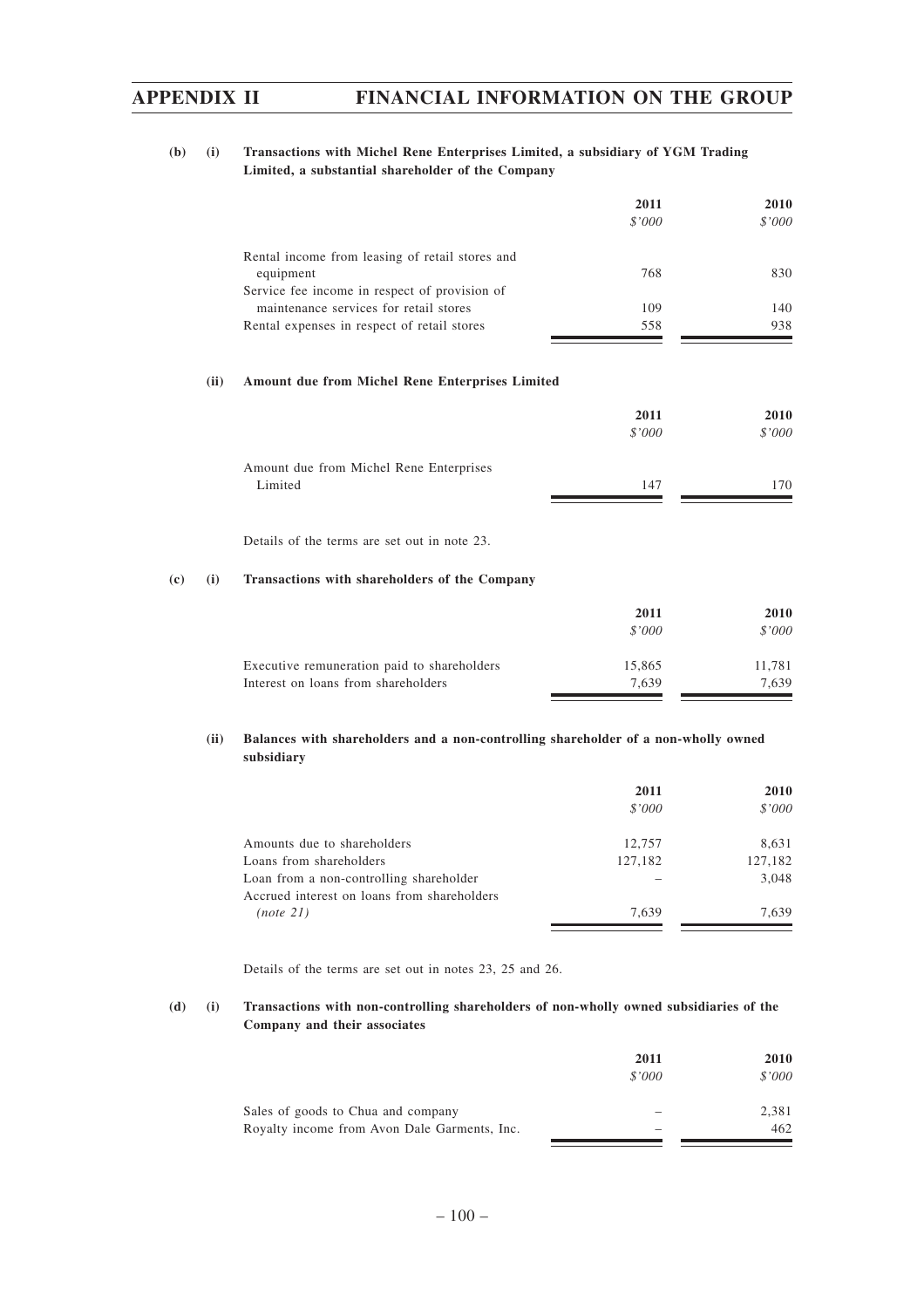### **(ii) Balance with an associate of the non-controlling shareholders of non-wholly owned subsidiaries of the Company**

|                                          | 2011<br>\$'000 | 2010<br>\$'000 |
|------------------------------------------|----------------|----------------|
| Amount due from Avon Dale Garments, Inc. | -              | 78             |

Details of the terms are set out in note 23.

#### **35 SEGMENT REPORTING**

The Group manages its businesses in terms of apparel business by geographical location and licensing business. In a manner consistent with the way in which information is reported internally to the Group's most senior executive management for the purposes of resource allocation and performance assessment, the Group has presented the following reportable segments. No operating segments have been aggregated to form the following reportable segments.

- Sale of apparel: Taiwan
- Sale of apparel: South Korea
- Sale of apparel: Philippines
- Sale of apparel: Singapore
- Sale of apparel: Malaysia
- Sale of apparel: Hong Kong and Macau
- Sale of apparel: the PRC
- Licensing

#### **(a) Segment results, assets and liabilities**

For the purposes of assessing segment performance and allocating resources between segments, the Group's senior executive management monitors the results, assets and liabilities attributable to each reportable segment on the following bases:

Segment assets include all tangible, intangible assets and current assets with the exception of goodwill and other corporate assets. Segment liabilities include current taxation, creditors, intercompany payables, other payables and accrued expenses attributable to the activities of the individual segments and borrowings managed directly by the segments.

Revenue and expenses are allocated to the reportable segments with reference to revenue generated by those segments and the expenses incurred by those segments or which otherwise arise from the depreciation or amortisation of assets attributable to those segments. The measure used for reporting segment profit is operating profit before finance costs and taxes and excludes other head office or corporate administration costs.

In addition to receiving segment information concerning operating profit before finance costs and taxes, management is provided with segment information concerning revenue (including inter-segment revenue), interest income and expense from cash balances and borrowings managed directly by the segments, depreciation and amortisation, impairment losses on trade debtors and royalty receivables and additions to non-current segment assets used by the segments in their operations.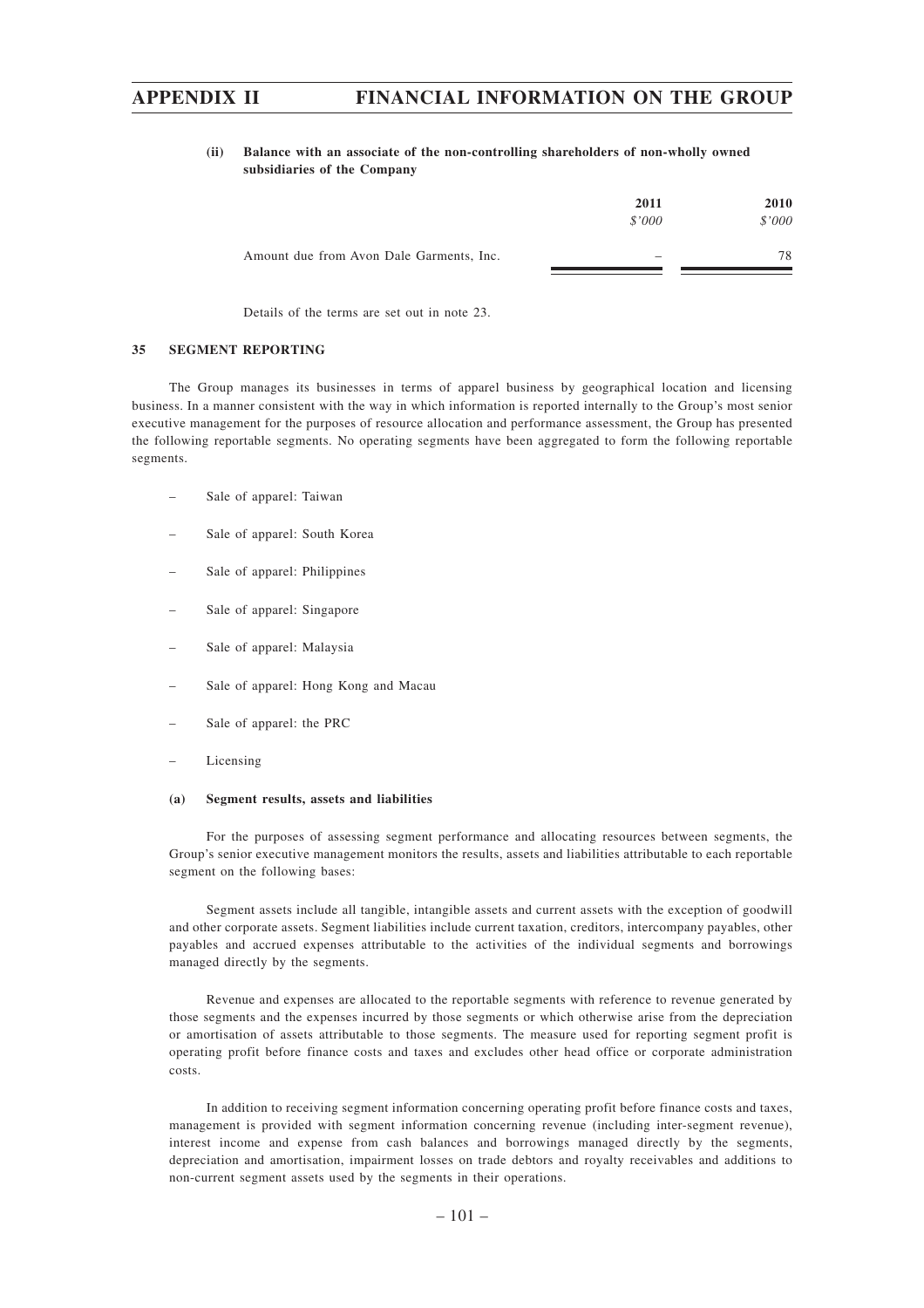Information regarding the Group's reportable segments as provided to the Group's most senior executive management for the purpose of resource allocation and assessment of segment performance for the years ended 31 March 2011 and 2010 is set out below.

**2011**

|                                                                                    | Sale of apparel          |                          |                       |                     |                                         |                    |                   |                     |                          |                        |
|------------------------------------------------------------------------------------|--------------------------|--------------------------|-----------------------|---------------------|-----------------------------------------|--------------------|-------------------|---------------------|--------------------------|------------------------|
|                                                                                    | Taiwan<br>\$'000         | South<br>Korea<br>\$'000 | Philippines<br>\$'000 | Singapore<br>\$'000 | <b>Hong Kong</b><br>and Macau<br>\$'000 | Malaysia<br>\$'000 | The PRC<br>\$'000 | Sub-total<br>\$'000 | Licensing<br>\$'000      | <b>Total</b><br>\$'000 |
| Revenue from external                                                              |                          |                          |                       |                     |                                         |                    |                   |                     |                          |                        |
| customers                                                                          | 1,087,702                | 890,475                  | ÷,                    | 152,680             | 83,165                                  | 25,940             | 101,497           | 2,341,459           | 22,056                   | 2,363,515              |
| Inter-segment revenue                                                              | 16,339                   |                          |                       |                     | 8,174                                   |                    |                   | 24,513              | 16,852                   | 41,365                 |
| Reportable segment revenue                                                         | 1,104,041                | 890,475                  | ÷,                    | 152,680             | 91,339                                  | 25,940             | 101,497           | 2,365,972           | 38,908                   | 2,404,880              |
| Reportable segment<br>profit/(loss)                                                | 142,010                  | 95,076                   | ÷                     | 23,249              | 6,289                                   | 1,241              | (6,165)           | 261,700             | 35,487                   | 297,187                |
| Interest income                                                                    | 530                      | 3,505                    |                       |                     |                                         |                    |                   | 4,035               | 2,876                    | 6,911                  |
| Interest expense<br>Depreciation and amortisation                                  | $\overline{\phantom{0}}$ | (23)                     |                       | (16)                |                                         | (8)                | (705)             | (752)               |                          | (752)                  |
| for the year<br>Impairment losses on trade<br>debtors and royalty                  | (12, 276)                | (19,031)                 | $\overline{a}$        | (2,613)             | (1, 155)                                | (1,288)            | (3,568)           | (39, 931)           | (85)                     | (40,016)               |
| receivables                                                                        |                          | (326)                    |                       |                     |                                         |                    |                   | (326)               | (1, 845)                 | (2,171)                |
| Reportable segment assets<br>Additions to non-current<br>segment assets during the | 844,752                  | 477,755                  |                       | 36,069              | 31,478                                  | 7,235              | 39,395            | 1,436,684           | 321,197                  | 1,757,881              |
| year                                                                               | 7,770                    | 15,479                   | $\overline{a}$        | 1,102               | 2,187                                   | 8                  | 5,599             | 32,145              | $\overline{\phantom{0}}$ | 32,145                 |
| Reportable segment<br>liabilities                                                  | 395,078                  | 90,470                   |                       | 46,677              | 55,696                                  | 10,880             | 53,719            | 652,520             | 27,693                   | 680,213                |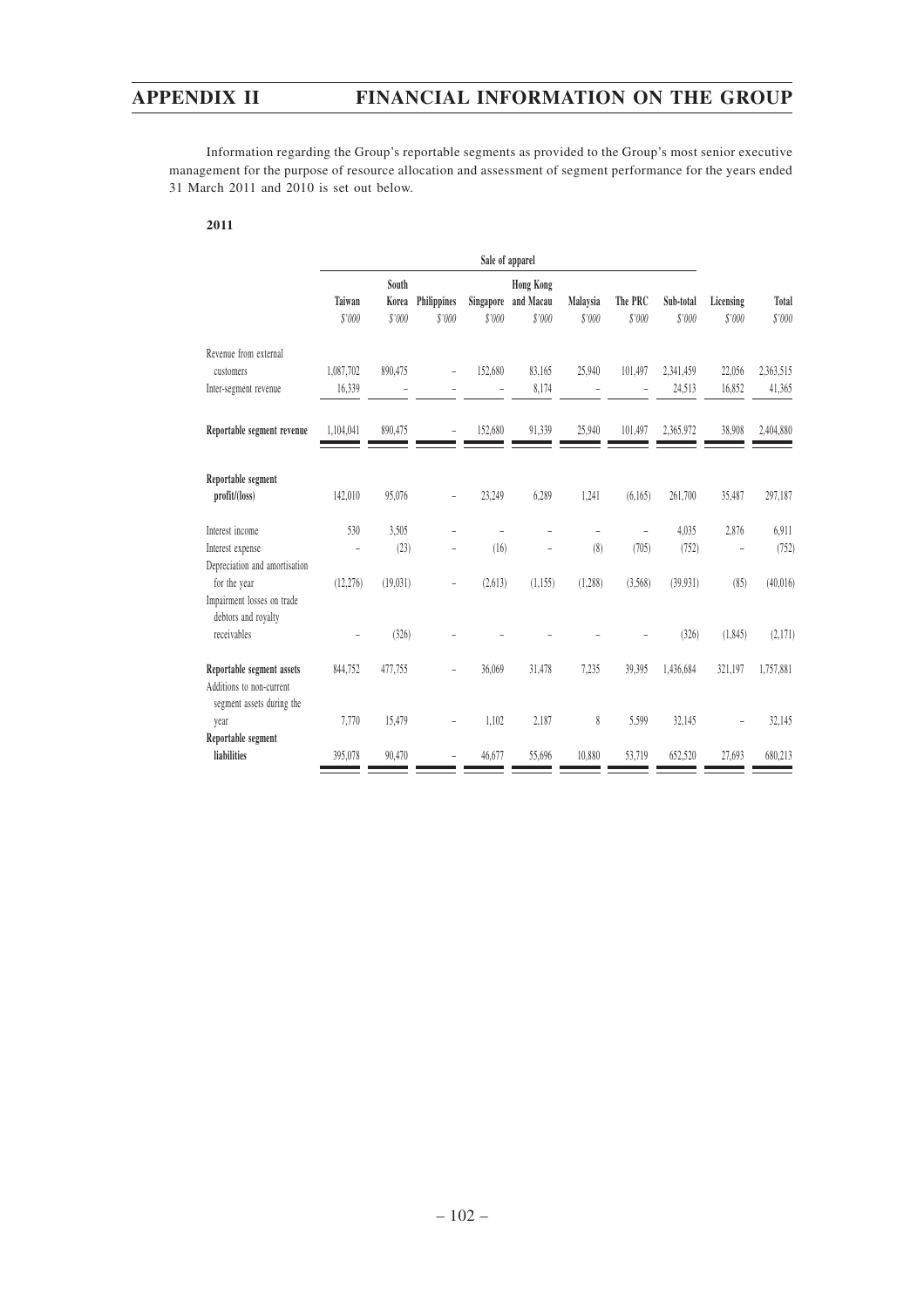## **2010**

|                                                           | Sale of apparel          |                          |                       |                     |                                         |                    |                          |                     |                     |                 |
|-----------------------------------------------------------|--------------------------|--------------------------|-----------------------|---------------------|-----------------------------------------|--------------------|--------------------------|---------------------|---------------------|-----------------|
|                                                           | Taiwan<br>\$'000         | South<br>Korea<br>\$'000 | Philippines<br>\$'000 | Singapore<br>\$'000 | <b>Hong Kong</b><br>and Macau<br>\$'000 | Malaysia<br>\$'000 | The PRC<br>\$'000        | Sub-total<br>\$'000 | Licensing<br>\$'000 | Total<br>\$'000 |
| Revenue from external                                     |                          |                          |                       |                     |                                         |                    |                          |                     |                     |                 |
| customers                                                 | 913,950                  | 766,465                  | 29,128                | 131,207             | 69,733                                  | 25,398             | 100,815                  | 2,036,696           | 19,744              | 2,056,440       |
| Inter-segment revenue                                     | 32,392                   |                          |                       |                     | 2,373                                   |                    |                          | 34,765              | 14,634              | 49,399          |
| Reportable segment<br>revenue                             | 946,342                  | 766,465                  | 29,128                | 131,207             | 72,106                                  | 25,398             | 100,815                  | 2,071,461           | 34,378              | 2,105,839       |
| Reportable segment<br>profit/(loss)                       | 46,941                   | 71,075                   | (3,823)               | 10,966              | 1,086                                   | 1,652              | (1,846)                  | 126,051             | 79,287              | 205,338         |
| Interest income                                           | 559                      | 1,551                    | 8                     | $\overline{a}$      | 16                                      | ÷,                 | $\overline{\phantom{0}}$ | 2,134               | 3,846               | 5,980           |
| Interest expense                                          | ÷,                       | (736)                    | (16)                  | (16)                |                                         | (8)                | (511)                    | (1, 287)            |                     | (1, 287)        |
| Depreciation and<br>amortisation for the                  |                          |                          |                       |                     |                                         |                    |                          |                     |                     |                 |
| year<br>Reversal of impairment<br>losses on trade debtors | (12, 346)                | (11, 439)                | (845)                 | (2,978)             | (915)                                   | (1,505)            | (4,157)                  | (34, 185)           |                     | (34, 185)       |
| and royalty receivables                                   | $\overline{\phantom{0}}$ | 202                      |                       |                     |                                         |                    |                          | 202                 | 535                 | 737             |
| Reportable segment                                        |                          |                          |                       |                     |                                         |                    |                          |                     |                     |                 |
| assets                                                    | 1,035,153                | 381,042                  | 12,679                | 29,267              | 20,613                                  | 8,453              | 36,146                   | 1,523,353           | 295,093             | 1,818,446       |
| Additions to non-current<br>segment assets during         |                          |                          |                       |                     |                                         |                    |                          |                     |                     |                 |
| the year                                                  | 12,120                   | 8,499                    | 23                    | 2,869               | 1,466                                   | 364                | 2,334                    | 27,675              |                     | 27,675          |
| Reportable segment<br>liabilities                         | 457,545                  | 75,952                   | 5,995                 | 61,924              | 51,113                                  | 12,982             | 43,537                   | 709,048             | 36.991              | 746,039         |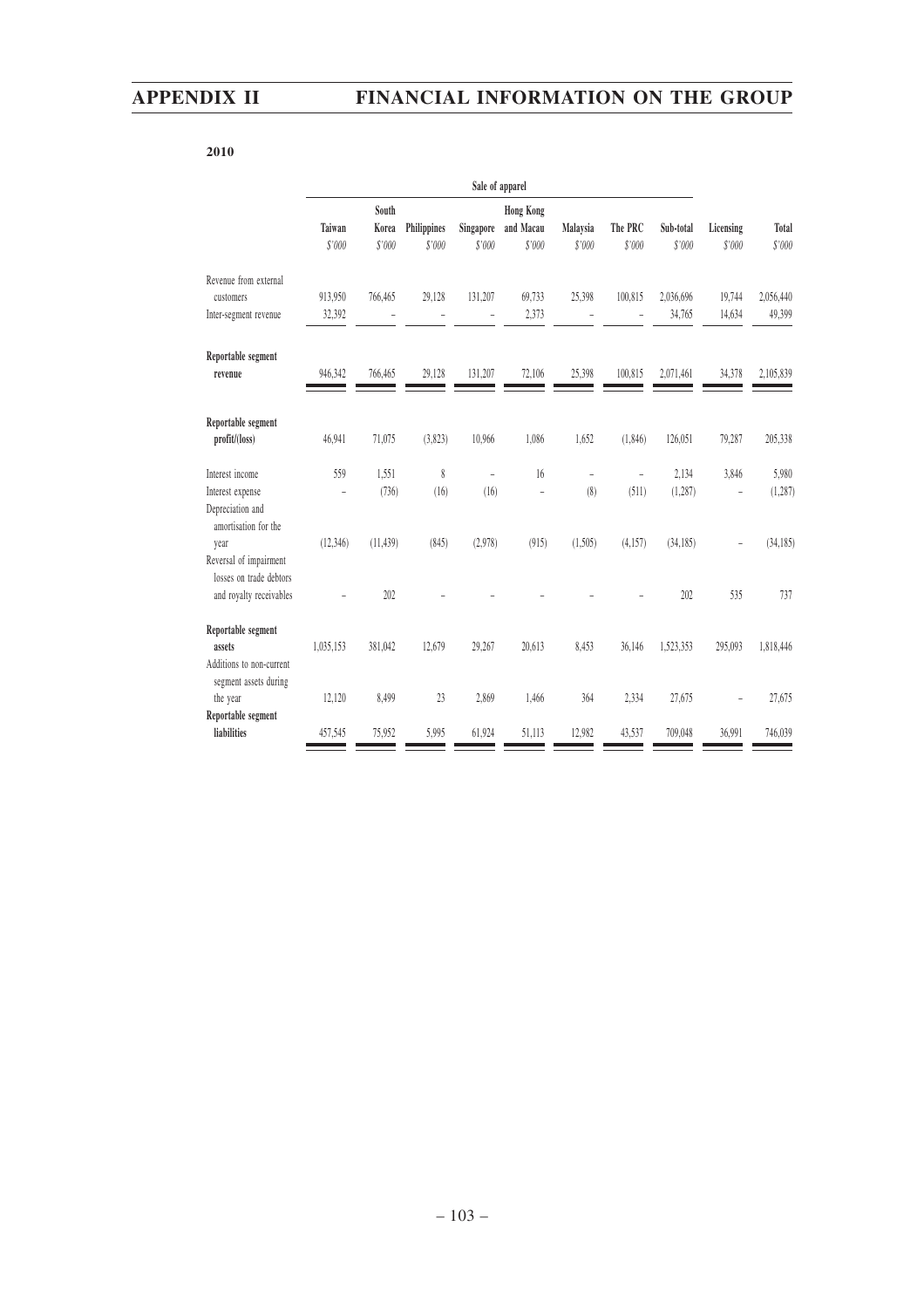## **(b) Reconciliation of reportable segment revenue, profit, assets and liabilities**

|                                                                       | 2011<br>\$'000          | 2010<br>\$'000          |
|-----------------------------------------------------------------------|-------------------------|-------------------------|
| Revenue                                                               |                         |                         |
| Reportable segment revenue                                            | 2,404,880               | 2,105,839               |
| Elimination of inter-segment revenue                                  | (41,365)                | (49, 399)               |
| Consolidated turnover                                                 | 2,363,515               | 2,056,440               |
| <b>Profit</b>                                                         |                         |                         |
| Reportable segment profit                                             | 297,187                 | 205,338                 |
| Elimination of inter-segment profits                                  | (46)                    | (1,652)                 |
|                                                                       | 297,141                 | 203,686                 |
| Finance costs                                                         | (8,391)                 | (8,926)                 |
| Unallocated head office and corporate income and<br>expenses          | (5,049)                 | (13,013)                |
| Consolidated profit before taxation                                   | 283,701                 | 181,747                 |
|                                                                       | 2011                    | 2010                    |
|                                                                       | \$'000                  | \$'000                  |
| <b>Assets</b>                                                         |                         |                         |
| Reportable segment assets<br>Elimination of inter-segment receivables | 1,757,881<br>(423, 841) | 1,818,446<br>(638, 765) |
|                                                                       | 1,334,040               | 1,179,681               |
| Goodwill                                                              | 71,940                  | 74,038                  |
| Unallocated head office and corporate assets                          | 3,450                   | 1,435                   |
| Consolidated total assets                                             | 1,409,430               | 1,255,154               |
| <b>Liabilities</b>                                                    |                         |                         |
| Reportable segment liabilities                                        | 680,213                 | 746,039                 |
| Elimination of inter-segment payables                                 | (366, 083)              | (393, 419)              |
|                                                                       | 314,130                 | 352,620                 |
| Unallocated head office and corporate liabilities                     | 136,148                 | 140,218                 |
| Consolidated total liabilities                                        | 450,278                 | 492,838                 |
|                                                                       |                         |                         |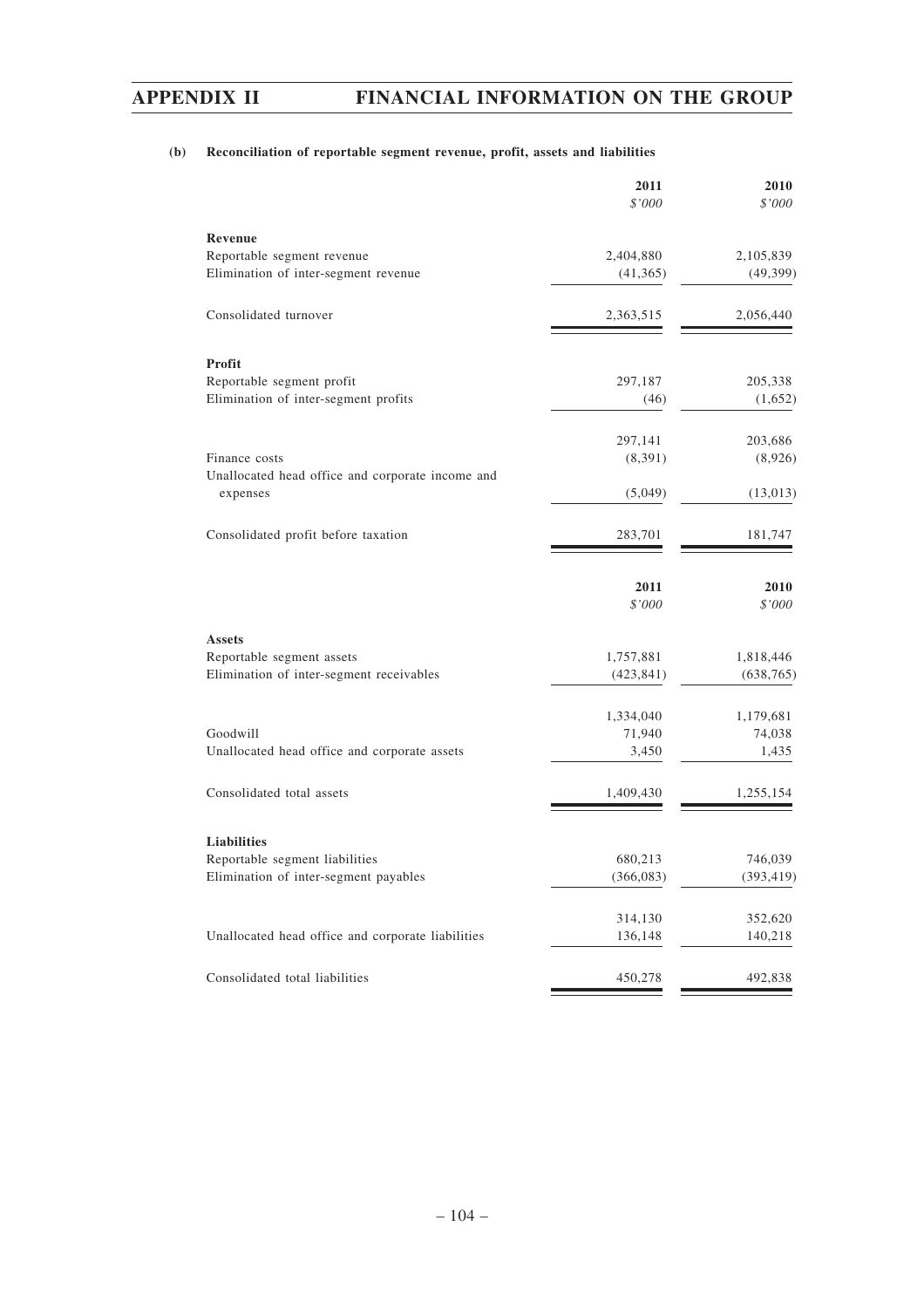#### **(c) Geographic information**

The following table sets out information about the geographical location of (i) the Group's revenue from external customers and (ii) the Group's fixed assets, goodwill, intangible assets and deferred tax assets ("specified non-current assets"). The geographical location of customers is based on the location at which the goods were delivered. The geographical location of the specified non-current assets is based on the physical location of the asset, in the case of fixed assets, and the location of the operation to which they are allocated, in the case of goodwill, intangible assets and deferred tax assets.

|                   | <b>Revenue from</b><br>external customers |           | <b>Specified</b><br>non-current assets |         |  |
|-------------------|-------------------------------------------|-----------|----------------------------------------|---------|--|
|                   | 2011                                      | 2010      | 2011                                   | 2010    |  |
|                   | \$'000                                    | \$'000    | \$'000                                 | \$'000  |  |
| Taiwan            | 1,087,702                                 | 913,950   | 135,817                                | 168,104 |  |
| South Korea       | 892,151                                   | 768,039   | 79,980                                 | 81,167  |  |
| Singapore         | 152,680                                   | 131,207   | 9,467                                  | 9,703   |  |
| The PRC           | 101,497                                   | 100,815   | 9,174                                  | 7,297   |  |
| Hong Kong & Macau | 83,165                                    | 69,733    | 2,466                                  | 1,442   |  |
| Philippines       | 318                                       | 29,593    |                                        | 3,277   |  |
| Malaysia          | 25,940                                    | 25,398    | 3,700                                  | 4,708   |  |
| Japan             | 9,151                                     | 9,151     |                                        |         |  |
| Africa            | 3,722                                     | 3,443     |                                        |         |  |
| The Netherlands   |                                           |           | 113,479                                | 113,479 |  |
| Other countries   | 7,189                                     | 5,111     |                                        |         |  |
|                   | 2,363,515                                 | 2,056,440 | 354,083                                | 389,177 |  |

### **36 NON-ADJUSTING EVENTS AFTER THE REPORTING PERIOD**

#### **(a) Final dividend proposed after the end of reporting period**

After the end of the reporting period the directors proposed a final dividend. Further details are disclosed in note 28(b).

#### **(b) Tax exposure in relation to the co-operative arrangement**

In December 2003, the Group received a notice of claim from Taiwan Tax Authority ("TTA") for additional value added tax ("VAT") and penalties in respect of sales made through certain retail shops which are operated under co-operative arrangements with third parties. The TTA considers that the Group has excluded a portion of the sales value during the period from January 1999 to December 2002 for the purpose of VAT filings. Further to the appeal made to the Supreme Administrative Court in February 2009, the appeal was rejected in September 2009.

Based on the result of the appeal, the directors made an accrual for the additional VAT and penalties in the financial statements during the year ended 31 March 2010 amounting to a total of \$60,272,000. The Group paid additional VAT and penalties amounting to a total of \$64,182,000 (see note 21) during the year ended 31 March 2011. In March 2011, the Group obtained a Constitution Interpretation by the Grand Justice and subsequently in April 2011, the Group obtained an advice from TTA which stated that the penalties imposed in respect of the co-operative arrangements may be reduced subject to the approval of the Supreme Administrative Court. The Group has further filed an appeal to the Supreme Administrative Court in respect of the additional VAT charged under the co-operative arrangements in April 2011 and the case is now pending. In the opinion of the directors, certain amount of additional VAT paid during the year ended 31 March 2011 might be refunded to the Group if the appeal to the Supreme Administrative Court succeeds.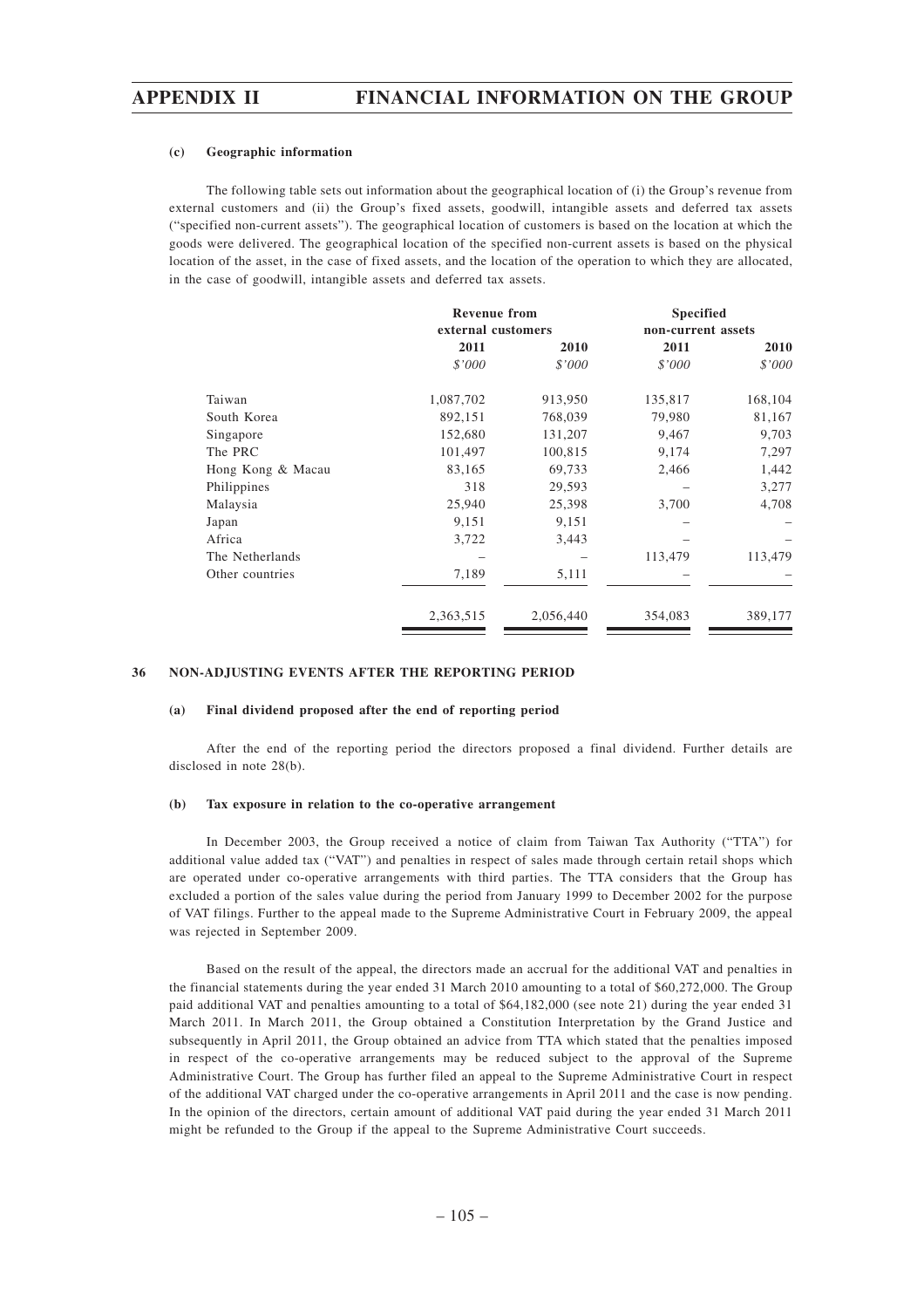#### **37 ACCOUNTING JUDGEMENTS AND ESTIMATES**

### **Critical accounting judgements in applying the Group's accounting policies and sources of estimation uncertainty**

Notes 22 and 29 contain information about the assumptions and their risk factors relating to defined benefit retirement obligation and valuation of financial instruments. Other key sources of estimation uncertainty are as follows:

#### *(i) Goodwill and intangible assets*

Notes 12 and 14 contain information about the assumptions relating to the impairment tests on goodwill and intangible assets. In addition, note 14 contains information relating to the assessment of the indefinite life of intangible assets.

#### *(ii) Income tax provisions*

The Group is subject to income taxes in numerous jurisdictions. Determining income tax provisions involves judgement on the future tax treatment of certain transactions. The Group carefully evaluates tax implications of transactions and tax provisions are set up accordingly. The tax treatment of such transactions is reconsidered periodically to take into account all changes in tax legislations in the respective jurisdictions.

#### *(iii) Write-down of inventories*

Inventories are reviewed periodically to assess whether any write-down or reversal of write-down is required. The estimate is based on historical experience relating to the sales performance subsequent to respective seasons. Uncertainty exists in these estimates and the policy is reviewed regularly and adjusted if necessary.

## **38 POSSIBLE IMPACT OF AMENDMENTS, NEW STANDARDS AND INTERPRETATIONS ISSUED BUT NOT YET EFFECTIVE FOR THE YEAR ENDED 31 MARCH 2011**

Up to the date of issue of these financial statements, the HKICPA has issued a number of amendments and Interpretations and one new standard which are not yet effective for the year ended 31 March 2011 and which have not been adopted in these financial statements. These include the following which may be relevant to the Group.

|                                            | <b>Effective for</b><br>accounting<br>periods beginning<br>on or after |
|--------------------------------------------|------------------------------------------------------------------------|
| Revised HKAS 24, Related party disclosures | 1 January 2011                                                         |
| HKFRS 9, Financial instruments             | 1 January 2013                                                         |
| Improvements to HKFRSs 2010                | 1 July 2010<br>or 1 January 2011                                       |
| Amendments to HKAS 12, <i>Income taxes</i> | 1 January 2012                                                         |

The Group is in the process of making an assessment of what the impact of these amendments is expected to be in the period of initial application. So far it has concluded that the adoption of them is unlikely to have a significant impact on the Group's or the Company's results of operations and financial position.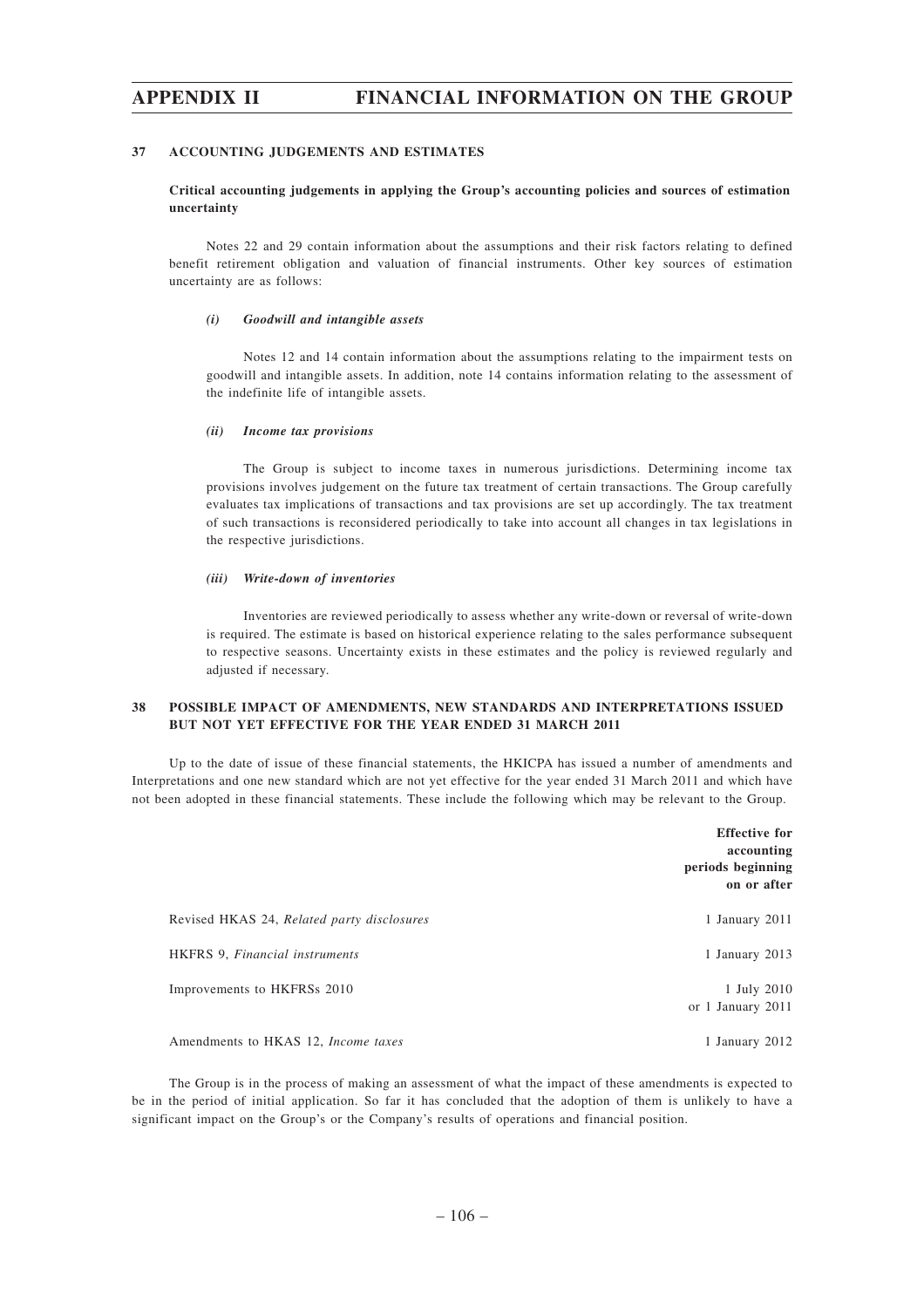# **3. UNAUDITED FINANCIAL STATEMENTS**

The following financial information is extracted from the interim report of the Company for the six months ended 30 September 2011.

# **CONDENSED CONSOLIDATED INCOME STATEMENT**

*For the Six Months Ended 30 September 2011 (Expressed in Hong Kong dollars)*

|                                      |                       | Six months ended |             |  |
|--------------------------------------|-----------------------|------------------|-------------|--|
|                                      |                       | 30 September     |             |  |
|                                      |                       | 2011             | 2010        |  |
|                                      | <b>Note</b>           | HK\$'000         | HK\$'000    |  |
|                                      |                       | (unaudited)      | (unaudited) |  |
| Turnover                             | $\mathfrak{Z}$        | 1,175,596        | 1,038,199   |  |
| Cost of sales                        |                       | (496, 351)       | (445, 429)  |  |
| Gross profit                         |                       | 679,245          | 592,770     |  |
| Other revenue                        | $\overline{4}$        | 16,037           | 10,433      |  |
| Other net income                     | $\overline{4}$        | 40,806           | 8,368       |  |
| Selling expenses                     |                       | (503, 586)       | (442, 820)  |  |
| Administrative expenses              |                       | (94, 409)        | (62, 796)   |  |
| Other operating expenses             |                       | (1,109)          | (929)       |  |
| <b>Profit from operations</b>        |                       | 136,984          | 105,026     |  |
| Finance costs                        | 6                     | (4,289)          | (4,078)     |  |
| Profit before taxation               | 6                     | 132,695          | 100,948     |  |
| Taxation                             | $\overline{7}$        | (18, 682)        | (15, 381)   |  |
| Profit for the period                |                       | 114,013          | 85,567      |  |
| Attributable to:                     |                       |                  |             |  |
| <b>Owners of the Company</b>         |                       | 114,013          | 85,621      |  |
| Non-controlling interests            |                       |                  | (54)        |  |
|                                      |                       | 114,013          | 85,567      |  |
|                                      |                       |                  |             |  |
| <b>Earnings per share</b><br>- Basic | $\boldsymbol{\delta}$ | 11.61 cents      | 8.72 cents  |  |
| - Diluted                            |                       | 11.61 cents      | 8.72 cents  |  |
|                                      |                       |                  |             |  |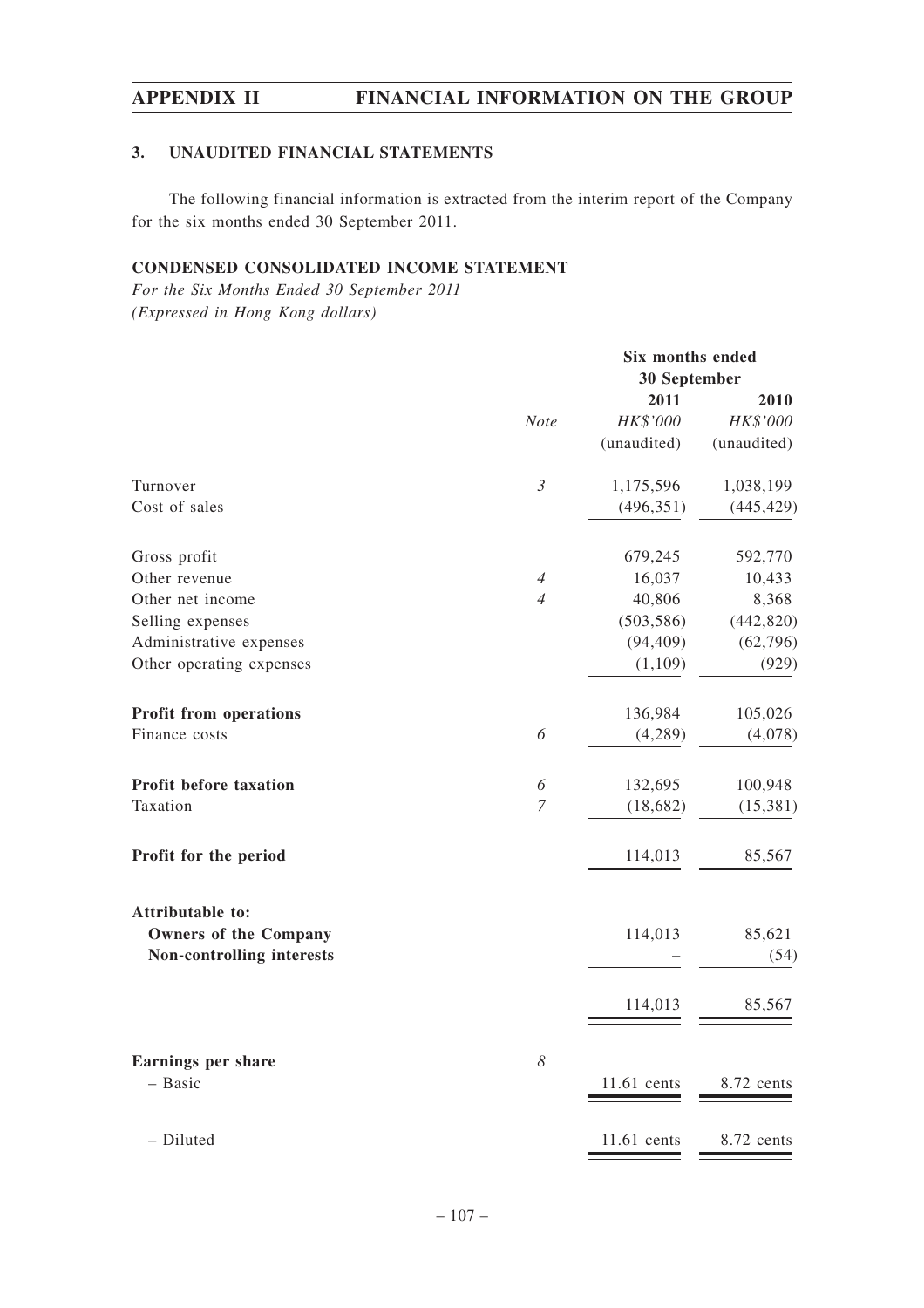# **CONDENSED CONSOLIDATED STATEMENT OF COMPREHENSIVE INCOME**

*For the Six Months Ended 30 September 2011 (Expressed in Hong Kong dollars)*

|                                                  | Six months ended<br>30 September |             |  |
|--------------------------------------------------|----------------------------------|-------------|--|
|                                                  |                                  |             |  |
|                                                  | 2011                             | 2010        |  |
|                                                  | HK\$'000                         | HK\$'000    |  |
|                                                  | (unaudited)                      | (unaudited) |  |
| Profit for the period                            | 114,013                          | 85,567      |  |
| Other comprehensive income for the period:       |                                  |             |  |
| Exchange differences on translation of financial |                                  |             |  |
| statements of subsidiaries                       | (38, 845)                        | 1,177       |  |
| Reserve realised on disposal of a subsidiary     |                                  | 2,141       |  |
|                                                  | (38, 845)                        | 3,318       |  |
| Total comprehensive income for the period        | 75,168                           | 88,885      |  |
| Attributable to:                                 |                                  |             |  |
| Owners of the Company                            | 75,168                           | 88,256      |  |
| Non-controlling interests                        |                                  | 629         |  |
|                                                  | 75,168                           | 88,885      |  |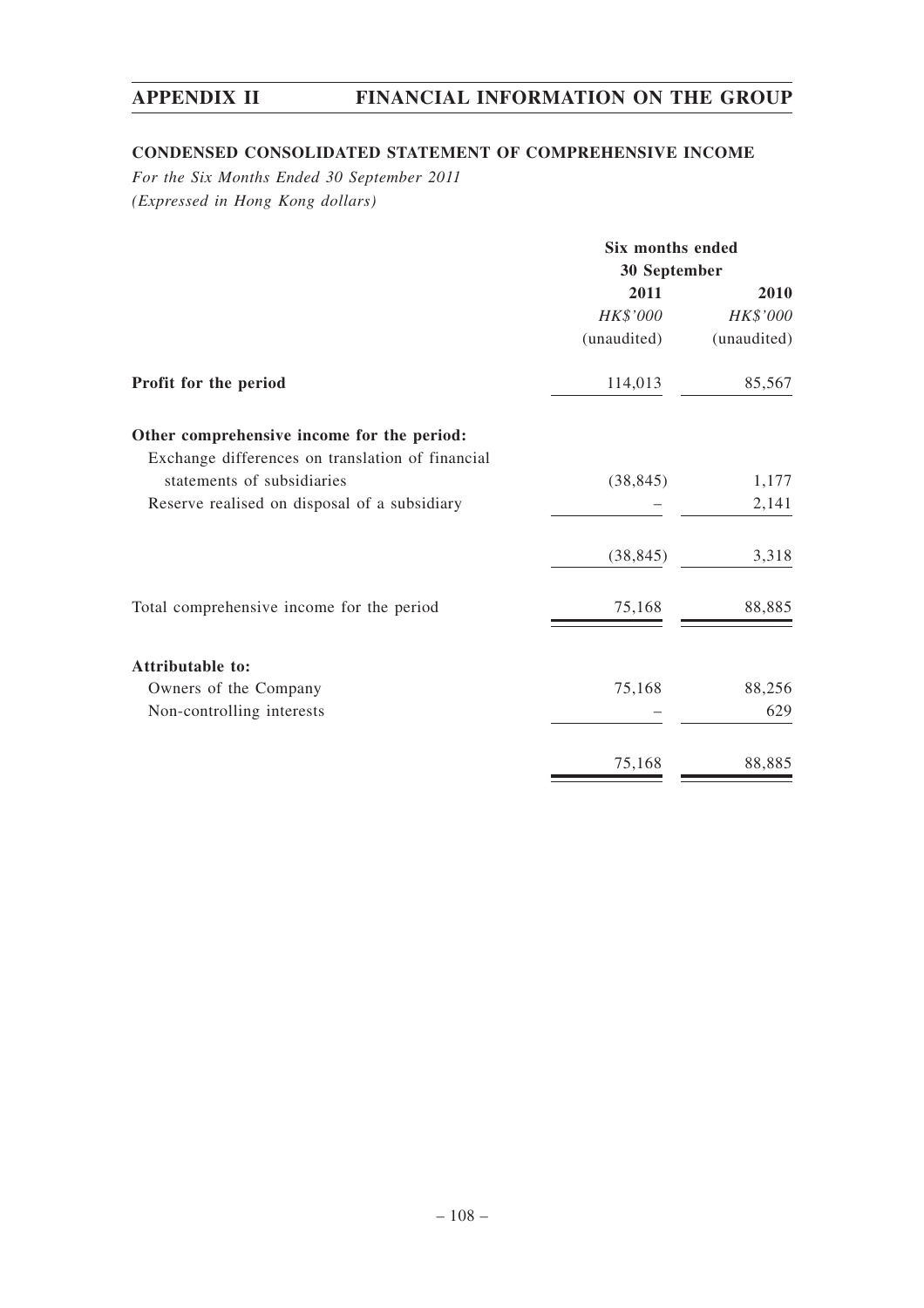# **CONDENSED CONSOLIDATED STATEMENT OF FINANCIAL POSITION**

*At 30 September 2011 (Expressed in Hong Kong dollars)*

|                                       |      | At           | At        |
|---------------------------------------|------|--------------|-----------|
|                                       |      | 30 September | 31 March  |
|                                       |      | 2011         | 2011      |
|                                       | Note | HK\$'000     | HK\$'000  |
|                                       |      | (unaudited)  | (audited) |
| Non-current assets                    |      |              |           |
| Fixed assets                          | 10   |              |           |
| - Investment properties               |      | 51,811       | 54,138    |
| - Other property, plant and equipment |      | 83,413       | 87,810    |
|                                       |      | 135,224      | 141,948   |
| Goodwill                              |      | 71,940       | 71,940    |
| Intangible assets                     | 11   | 112,091      | 114,867   |
| Other receivable                      | 13   | 35,937       | 39,302    |
| Deferred tax assets                   |      | 24,576       | 25,328    |
|                                       |      |              |           |
|                                       |      | 379,768      | 393,385   |
| <b>Current</b> assets                 |      |              |           |
| Investments                           | 12   | 43,668       | 105,957   |
| Inventories                           |      | 332,108      | 307,804   |
| Trade and other receivables           | 13   | 267,385      | 219,226   |
| Amount due from a related company     |      | 287          | 147       |
| Cash and bank balances                |      | 385,579      | 382,911   |
|                                       |      | 1,029,027    | 1,016,045 |
| <b>Current liabilities</b>            |      |              |           |
| Bank loans                            | 14   | 6,716        | 17,154    |
| Loans from shareholders               | 15   | 127,182      | 127,182   |
| Trade and other payables              | 16   | 257,900      | 209,734   |
| Amount due to shareholders            | 17   |              | 12,757    |
| Current taxation                      |      | 42,878       | 60,062    |
|                                       |      |              |           |
|                                       |      | 434,676      | 426,889   |
| Net current assets                    |      | 594,351      | 589,156   |
| Total assets less current liabilities |      | 974,119      | 982,541   |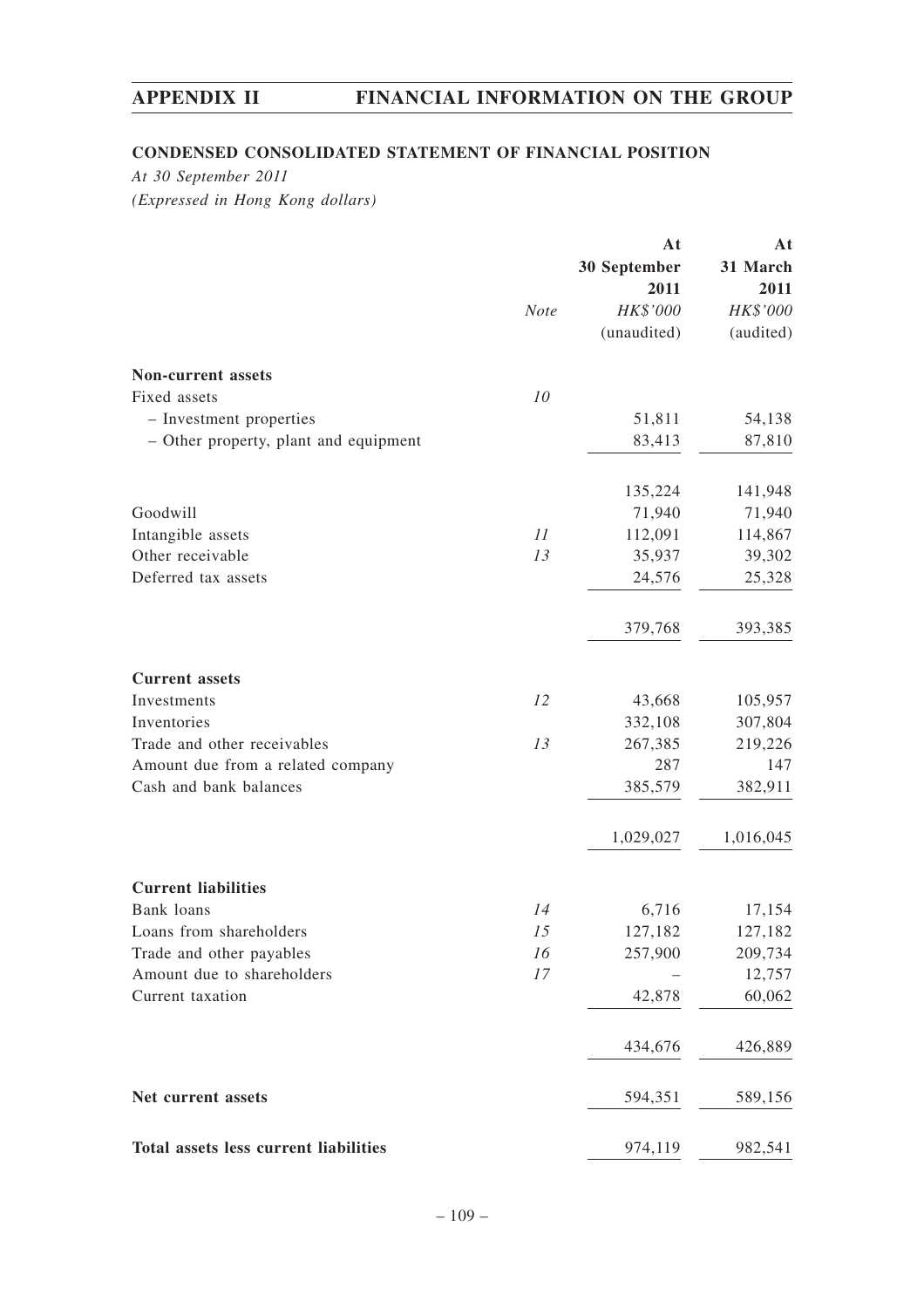|                                | <b>Note</b> | At<br>30 September<br>2011<br>HK\$'000<br>(unaudited) | At<br>31 March<br>2011<br>HK\$'000<br>(audited) |
|--------------------------------|-------------|-------------------------------------------------------|-------------------------------------------------|
| <b>Non-current liabilities</b> |             |                                                       |                                                 |
| Deferred income                | 18          | 13,726                                                | 18,302                                          |
| Employee benefits              |             | 4,653                                                 | 5,087                                           |
|                                |             | 18,379                                                | 23,389                                          |
| <b>NET ASSETS</b>              |             | 955,740                                               | 959,152                                         |
| <b>CAPITAL AND RESERVES</b>    |             |                                                       |                                                 |
| Share capital                  | 19          | 98,225                                                | 98,225                                          |
| Reserves                       |             | 857,515                                               | 860,927                                         |
| <b>TOTAL EQUITY</b>            |             | 955,740                                               | 959,152                                         |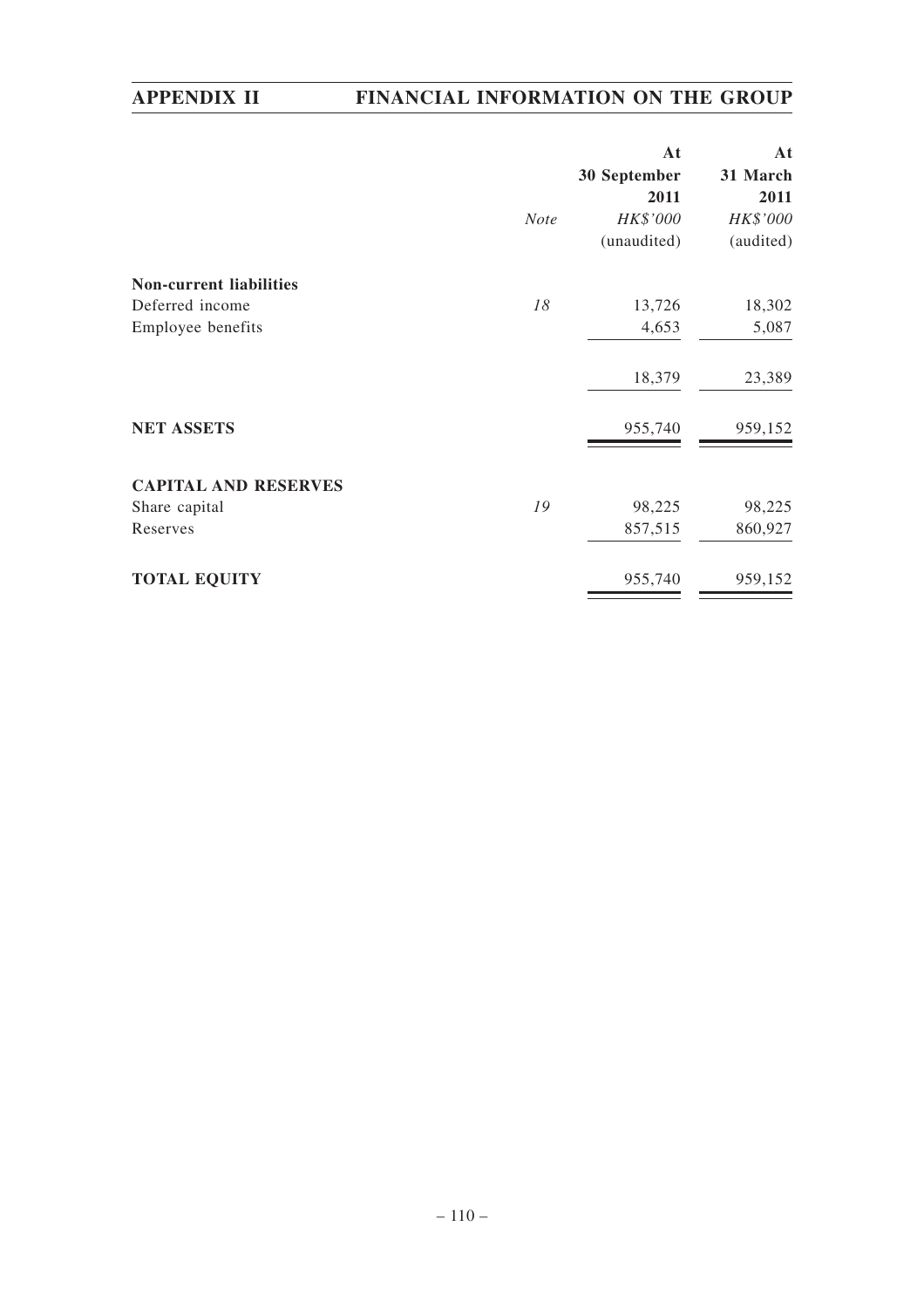# **CONDENSED CONSOLIDATED STATEMENT OF CHANGES IN EQUITY**

*For the Six Months Ended 30 September 2011 – unaudited (Expressed in Hong Kong dollars)*

| <b>Attributable to owners of the Company</b>                                                                  |                                     |                     |                                                 |                                        |                              |                                        |                          |                                              |                                    |
|---------------------------------------------------------------------------------------------------------------|-------------------------------------|---------------------|-------------------------------------------------|----------------------------------------|------------------------------|----------------------------------------|--------------------------|----------------------------------------------|------------------------------------|
|                                                                                                               | <b>Share</b><br>capital<br>HK\$'000 | premium<br>HK\$'000 | <b>Share Contributed</b><br>surplus<br>HK\$'000 | <b>Exchange</b><br>reserve<br>HK\$'000 | Legal<br>reserve<br>HK\$'000 | <b>Retained</b><br>profits<br>HK\$'000 | <b>Total</b><br>HK\$'000 | Non-<br>controlling<br>interests<br>HK\$'000 | <b>Total</b><br>equity<br>HK\$'000 |
| Balance at 1 April 2010<br>Changes in equity for<br>the six months ended<br>30 September 2010:                | 98,225                              | 11,920              | 44,538                                          | (9,769)                                | 9,215                        | 605,566                                | 759,695                  | 2,621                                        | 762,316                            |
| Profit for the period                                                                                         |                                     |                     |                                                 |                                        |                              | 85,621                                 | 85,621                   | (54)                                         | 85,567                             |
| Other comprehensive<br>income<br>Dividend approved in                                                         |                                     |                     |                                                 | 2,635                                  |                              |                                        | 2,635                    | (2,939)                                      | (304)                              |
| respect of previous year                                                                                      |                                     |                     |                                                 |                                        |                              | (54, 024)                              | (54, 024)                |                                              | (54, 024)                          |
| <b>Balance at 30 September</b><br>2010 and 1 October<br>2010<br>Changes in equity for<br>the six months ended | 98,225                              | 11,920              | 44,538                                          | (7, 134)                               | 9,215                        | 637,163                                | 793,927                  | (372)                                        | 793,555                            |
| 31 March 2011:<br>Profit for the period                                                                       |                                     |                     |                                                 |                                        |                              | 153,512                                | 153,512                  | (16)                                         | 153,496                            |
| Other comprehensive<br>income<br>Transfer to legal reserve<br>Dividends declared in                           |                                     |                     |                                                 | 31,358                                 | 1,382                        | $\equiv$<br>(1, 382)                   | 31,358                   | 388                                          | 31,746                             |
| respect of previous<br>period                                                                                 |                                     |                     |                                                 |                                        |                              | (19, 645)                              | (19, 645)                |                                              | (19, 645)                          |
| <b>Balance at 31 March</b><br>2011 and 1 April 2011<br>Changes in equity for<br>the six months ended          | 98,225                              | 11,920              | 44,538                                          | 24,224                                 | 10,597                       | 769,648                                | 959,152                  |                                              | 959,152                            |
| 30 September 2011:<br>Profit for the period<br>Other comprehensive                                            |                                     |                     |                                                 |                                        |                              | 114,013                                | 114,013                  |                                              | 114,013                            |
| income                                                                                                        |                                     |                     |                                                 | (38, 845)                              |                              |                                        | (38, 845)                |                                              | (38, 845)                          |
| Dividend approved in<br>respect of previous year                                                              |                                     |                     |                                                 |                                        |                              | (78, 580)                              | (78, 580)                |                                              | (78, 580)                          |
| <b>Balance at 30 September</b><br>2011                                                                        | 98,225                              | 11,920              | 44,538                                          | (14, 621)                              | 10.597                       | 805.081                                | 955,740                  |                                              | 955,740                            |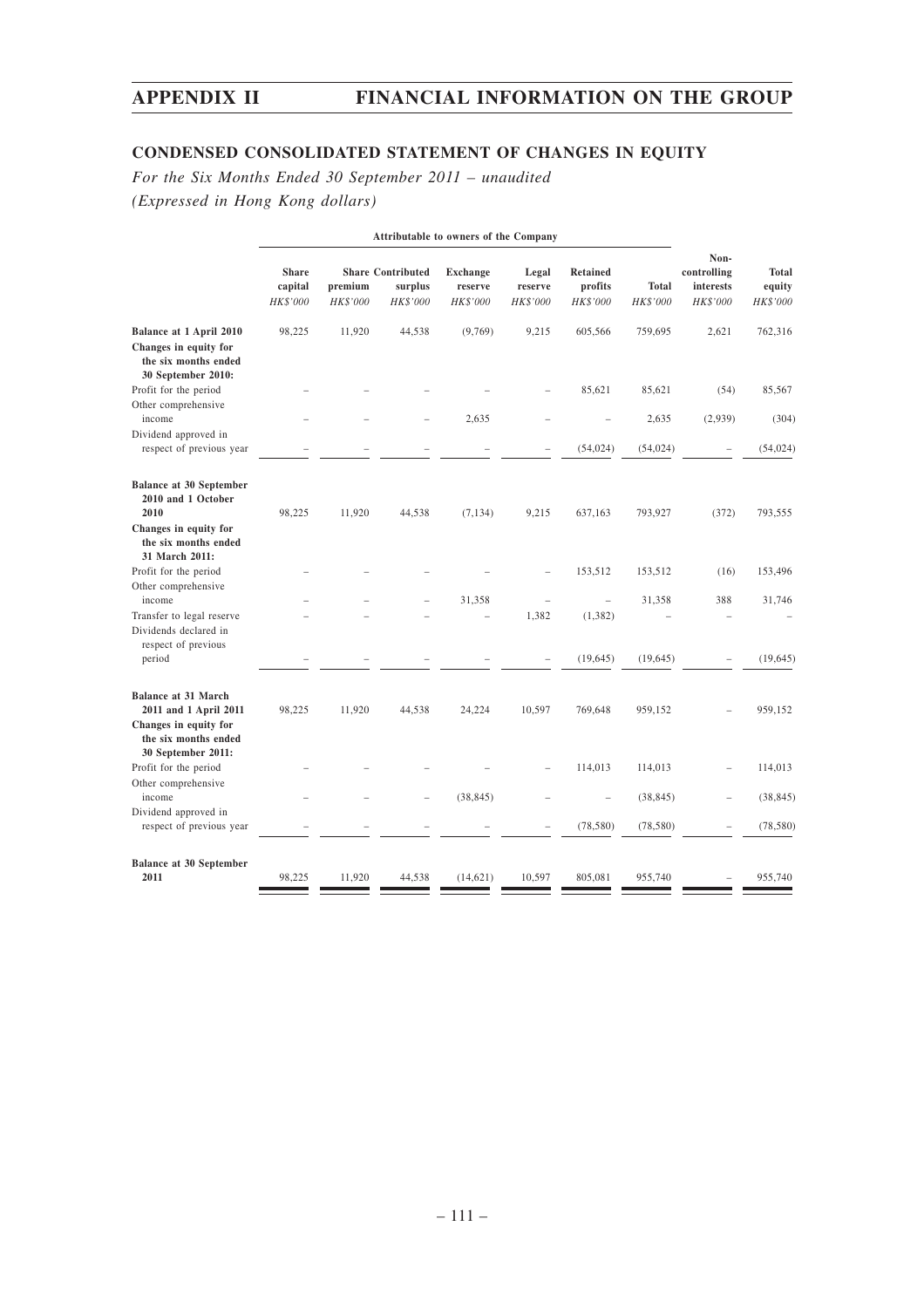# **CONDENSED CONSOLIDATED CASH FLOW STATEMENT**

*For the Six Months Ended 30 September 2011 (Expressed in Hong Kong dollars)*

|                                                           | Six months ended<br>30 September |             |  |
|-----------------------------------------------------------|----------------------------------|-------------|--|
|                                                           |                                  |             |  |
|                                                           | 2011                             | 2010        |  |
|                                                           | HK\$'000                         | HK\$'000    |  |
|                                                           | (unaudited)                      | (unaudited) |  |
| Net cash generated from/(used in) operating activities    | 43,590                           | (23, 674)   |  |
| Net cash generated from investing activities              | 55,728                           | 51,572      |  |
| Net cash used in financing activities                     | (96, 650)                        | (61, 104)   |  |
| Net increase/(decrease) in cash and cash equivalents      | 2,668                            | (33,206)    |  |
| Cash and cash equivalents at 1 April                      | 382,911                          | 275,116     |  |
| Cash and cash equivalent at 30 September                  | 385,579                          | 241,910     |  |
| Analysis of the balances of cash and cash<br>equivalents: |                                  |             |  |
| Bank balances and cash                                    | 385,579                          | 241,910     |  |
|                                                           | 385,579                          | 241,910     |  |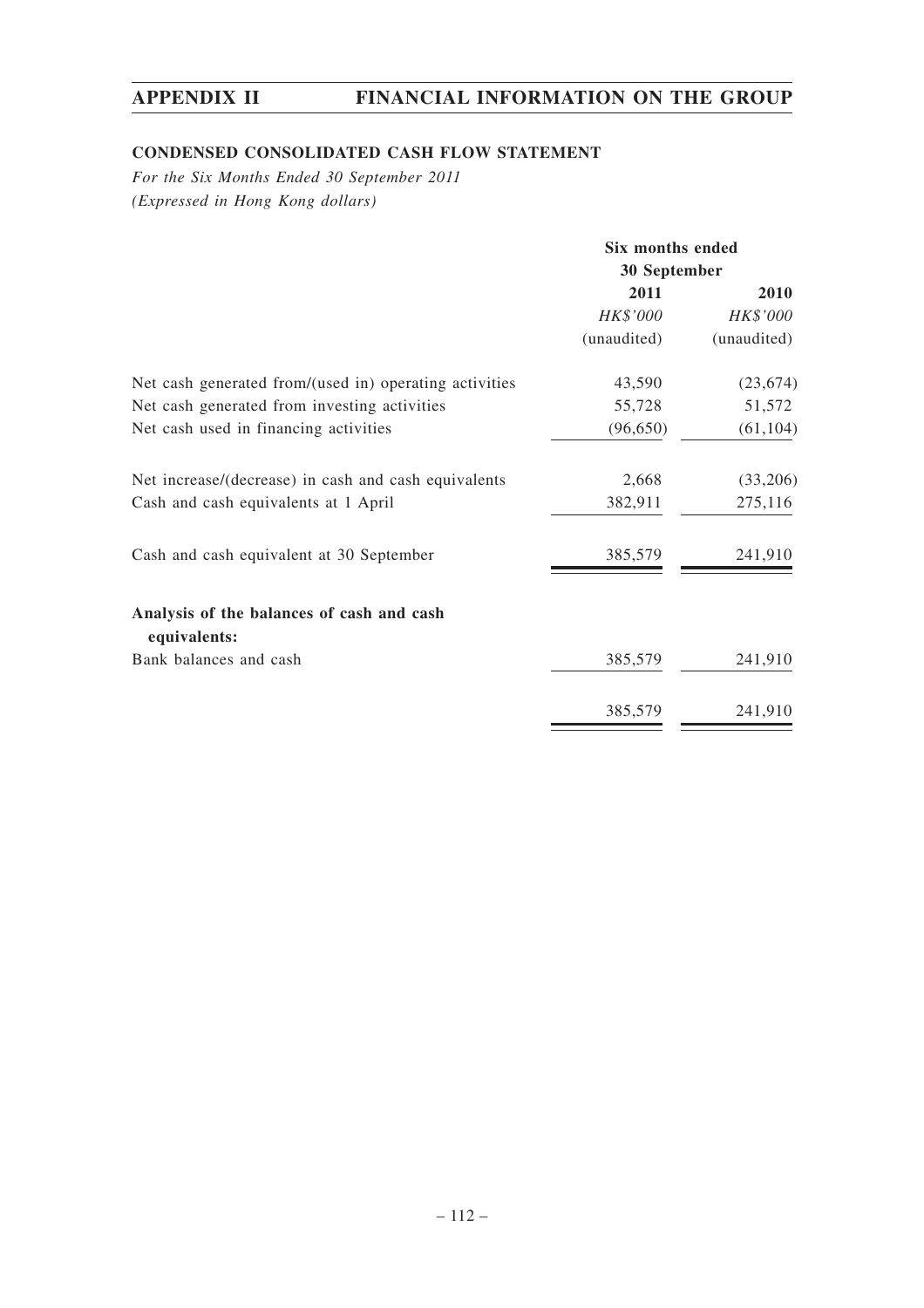## **NOTES TO THE CONDENSED FINANCIAL STATEMENTS**

*For the Six Months Ended 30 September 2011 (Expressed in Hong Kong dollars)*

## **1. BASIS OF PREPARATION**

The unaudited consolidated condensed financial statements have been prepared in accordance with Hong Kong Accounting Standard 34 "Interim Financial Reporting" issued by the Hong Kong Institute of Certified Public Accountants ("HKICPA") and with the applicable disclosure requirements of Appendix 16 to the Rules Governing the Listing of Securities on The Stock Exchange of Hong Kong Limited (the "Listing Rules"). It was authorised for issue on 25 November 2011.

## **2. PRINCIPAL ACCOUNTING POLICIES**

The accounting policies used in the condensed financial statements are consistent with those adopted by the Group in its annual financial statements for the year ended 31 March 2011 except for the adoption of new and revised Hong Kong Financial Reporting Standards ("HKFRSs"), Hong Kong Accounting Standards ("HKASs"), amendments and Interpretations that are first effective for the current accounting period of the Group as set out below:

| HKAS 24 (revised)    | Related party disclosures                                   |
|----------------------|-------------------------------------------------------------|
| $HK(IFRIC) - Int 14$ | Prepayments of a minimum funding requirement                |
| $HK(IFRIC) - Int 19$ | Extinguishing financial liabilities with equity instruments |
| HKFRSs (Amendments)  | Improvements to HKFRSs (2010)                               |

The adoption of the above revised standards, amendments, interpretations and improvements has no material impact on the Group's results of operations and financial position.

Certain new standards, amendments and interpretations to existing standards have been issued that are relevant to the Group's business and are not yet effective for the current accounting period. The Group has not early adopted these new standards, amendments and interpretations. The Group is in the process of making an assessment of what the impact of these new standards, amendments and interpretations is expected to be in the period in initial application and so far anticipate that the application of these new standards, amendments and interpretations would not have a significant impact on the Group's results of operations and financial position.

### **3. TURNOVER**

The principal activities of the Group are designing, marketing and sale of apparel and accessories and licensing of trademarks. Turnover represents the sales value of goods supplied to customers and royalty income from licensing of trademarks. The amount of each significant category of revenue recognised in turnover is as follows:

|                  | Six months ended |           |
|------------------|------------------|-----------|
|                  | 30 September     |           |
|                  | 2011             | 2010      |
|                  | HK\$'000         | HK\$'000  |
| Sales of apparel | 1,166,499        | 1,025,555 |
| Royalty income   | 9,097            | 12,644    |
|                  | 1,175,596        | 1,038,199 |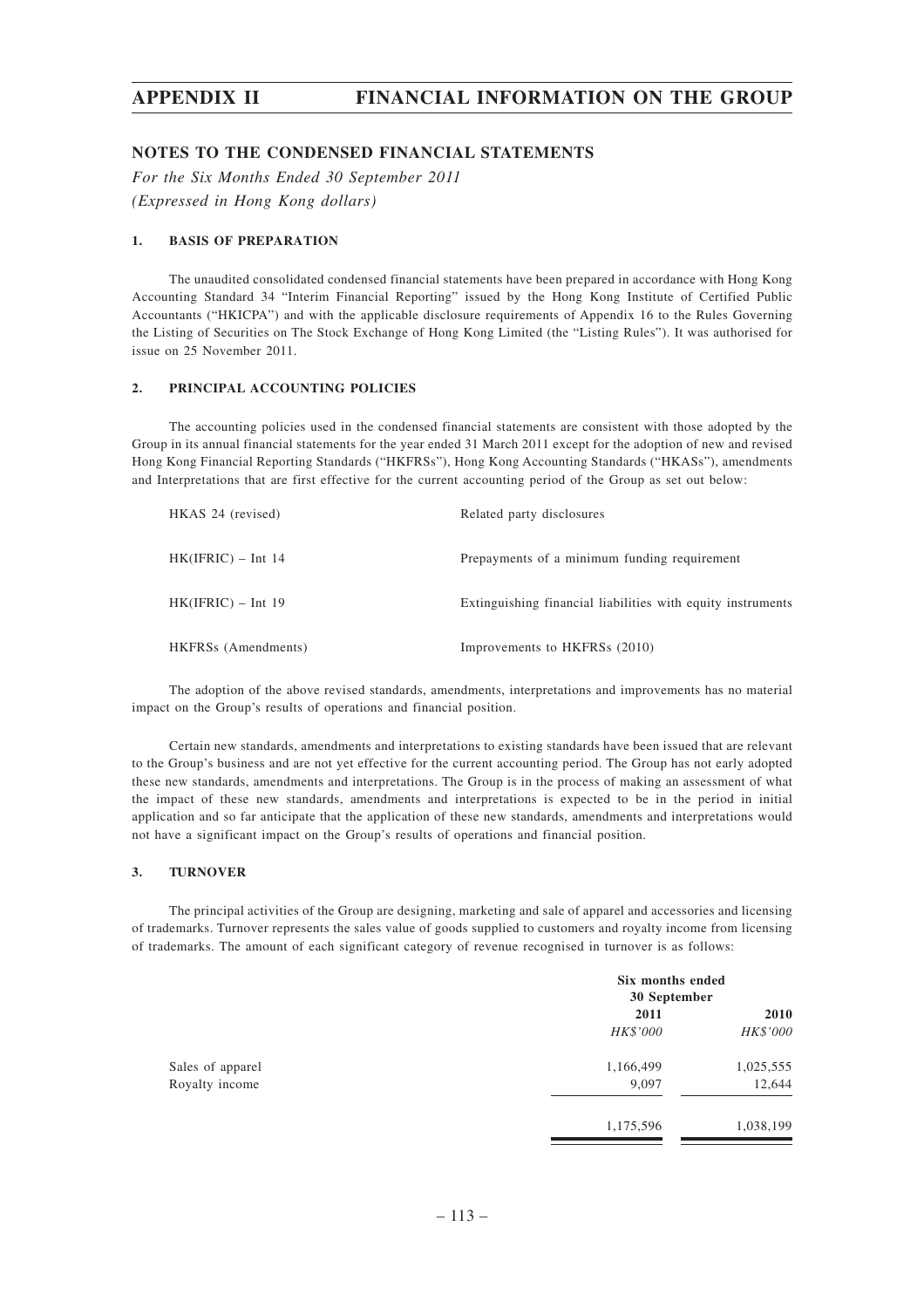## **4. OTHER REVENUE AND OTHER NET INCOME**

|                                                       | <b>Six months ended</b><br>30 September |          |  |
|-------------------------------------------------------|-----------------------------------------|----------|--|
|                                                       | 2011                                    | 2010     |  |
|                                                       | HK\$'000                                | HK\$'000 |  |
| Other revenue                                         |                                         |          |  |
| Rental income                                         | 2,001                                   | 2,020    |  |
| Bank interest income                                  | 3,591                                   | 1,449    |  |
| Claims receivable from suppliers                      | 1,760                                   | 1,496    |  |
| Others                                                | 8,685                                   | 5,468    |  |
|                                                       | 16,037                                  | 10,433   |  |
| Other net income                                      |                                         |          |  |
| Net foreign exchange (loss)/gain                      | (5,738)                                 | 4,447    |  |
| Net loss on disposal of fixed assets                  | (1,241)                                 | (250)    |  |
| Gain on disposal of trademark                         | 4,195                                   |          |  |
| Refund of penalties on Taiwan value added tax dispute | 43,622                                  |          |  |
| Others                                                | (32)                                    | 4,171    |  |
|                                                       | 40,806                                  | 8,368    |  |

## **5. SEGMENT REPORTING**

The Group manages its businesses in term of apparel business by geographical location and licensing business. In a manner consistent with the way in which information is reported internally to the Group's most senior executive management for the purposes of resource allocation and performance assessment, the Group has identified the following reporting segments.

- Sale of apparels: Taiwan
- Sale of apparel: South Korea
- Sale of apparel: Singapore
- Sale of apparel: Malaysia
- Sale of apparel: Hong Kong and Macau
- Sale of apparel: Mainland China
- Licensing

Revenue and expenses are allocated to the reportable segments with reference to sales generated by those segments and the expenses incurred by those segments or which otherwise arise from the depreciation or amortisation of assets attributable to those segments. The measure used for reporting segment profit is operating profit before finance cost and tax and excludes other head office or corporate administration costs.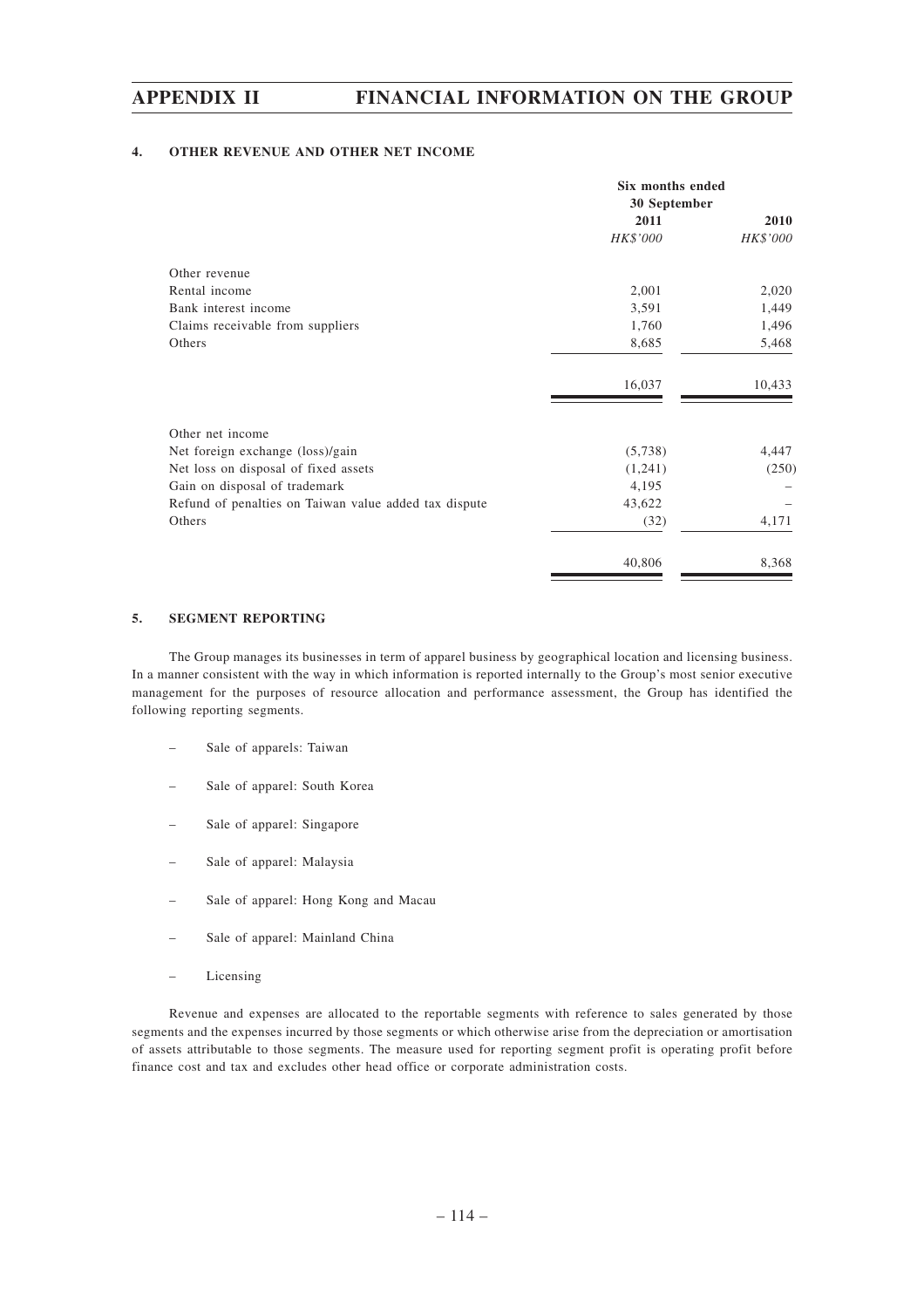### **Sale of apparel Hong South Kong & Mainland Taiwan Korea Singapore Macau Malaysia China Sub-total Licensing Total** *HK\$'000 HK\$'000 HK\$'000 HK\$'000 HK\$'000 HK\$'000 HK\$'000 HK\$'000 HK\$'000* Revenue from external customers 495,831 492,350 80,931 39,613 9,864 47,910 1,166,499 9,097 1,175,596 Inter-segment revenue 6,468 – – 3,614 – – 10,082 9,919 20,001 Reportable segment revenue 502,299 492,350 80,931 43,227 9,864 47,910 1,176,581 19,016 1,195,597 Reportable segment profit/(loss) 76,053 54,277 5,591 (3,474) (1,326) (2,722) 128,399 10,477 138,876 Interest income 163 3,288 – 140 – – 3,591 – 3,591 Interest expenses – – – – – – (465) (465) – (465) Depreciation and amortisation for the period (5,281) (7,212) (1,163) (791) (520) (1,729) (16,696) – (16,696) Impairment losses on trade debtors and royalty receivables  $-$  (256) –  $-$  –  $-$  (256) – (256) ۰ ۰

## **Six months ended 30 September 2011**

## **Six months ended 30 September 2010**

| Hong<br>Kong &<br><b>Mainland</b><br>South                                                       |           |           |              |
|--------------------------------------------------------------------------------------------------|-----------|-----------|--------------|
| Korea Singapore<br>China<br>Taiwan<br>Macau<br>Malaysia                                          | Sub-total | Licensing | <b>Total</b> |
| <b>HK\$'000</b><br>HK\$'000<br>HK\$'000<br>HK\$'000<br>HK\$'000<br>HK\$'000                      | HK\$'000  | HK\$'000  | HK\$'000     |
| Revenue from<br>412,625<br>35,580<br>51,687<br>external customers<br>448,084<br>65,440<br>12,139 | 1,025,555 | 12,644    | 1,038,199    |
| 6,491<br>Inter-segment revenue                                                                   | 6,491     | 7,693     | 14,184       |
| Reportable segment                                                                               |           |           |              |
| 412,625<br>65,440<br>35,580<br>12,139<br>51,687<br>454,575<br>revenue                            | 1,032,046 | 20,337    | 1,052,383    |
| Reportable segment                                                                               |           |           |              |
| 587<br>profit/loss)<br>33,518<br>47,350<br>8,140<br>4,449<br>(3,887)                             | 90,157    | 17,627    | 107,784      |
| 23<br>1,426<br>Interest income<br>$\overline{\phantom{0}}$                                       | 1,449     |           | 1,449        |
| (217)<br>(27)<br>(5)<br>(6)<br>Interest expenses                                                 | (255)     |           | (255)        |
| Depreciation and<br>amortisation for the                                                         |           |           |              |
| (6,181)<br>(9,193)<br>(1, 284)<br>(451)<br>(711)<br>(1,662)<br>period                            | (19, 482) |           | (19, 482)    |
| Impairment losses on<br>trade debtors and                                                        |           |           |              |
| (118)<br>royalty receivables                                                                     | (118)     |           | (118)        |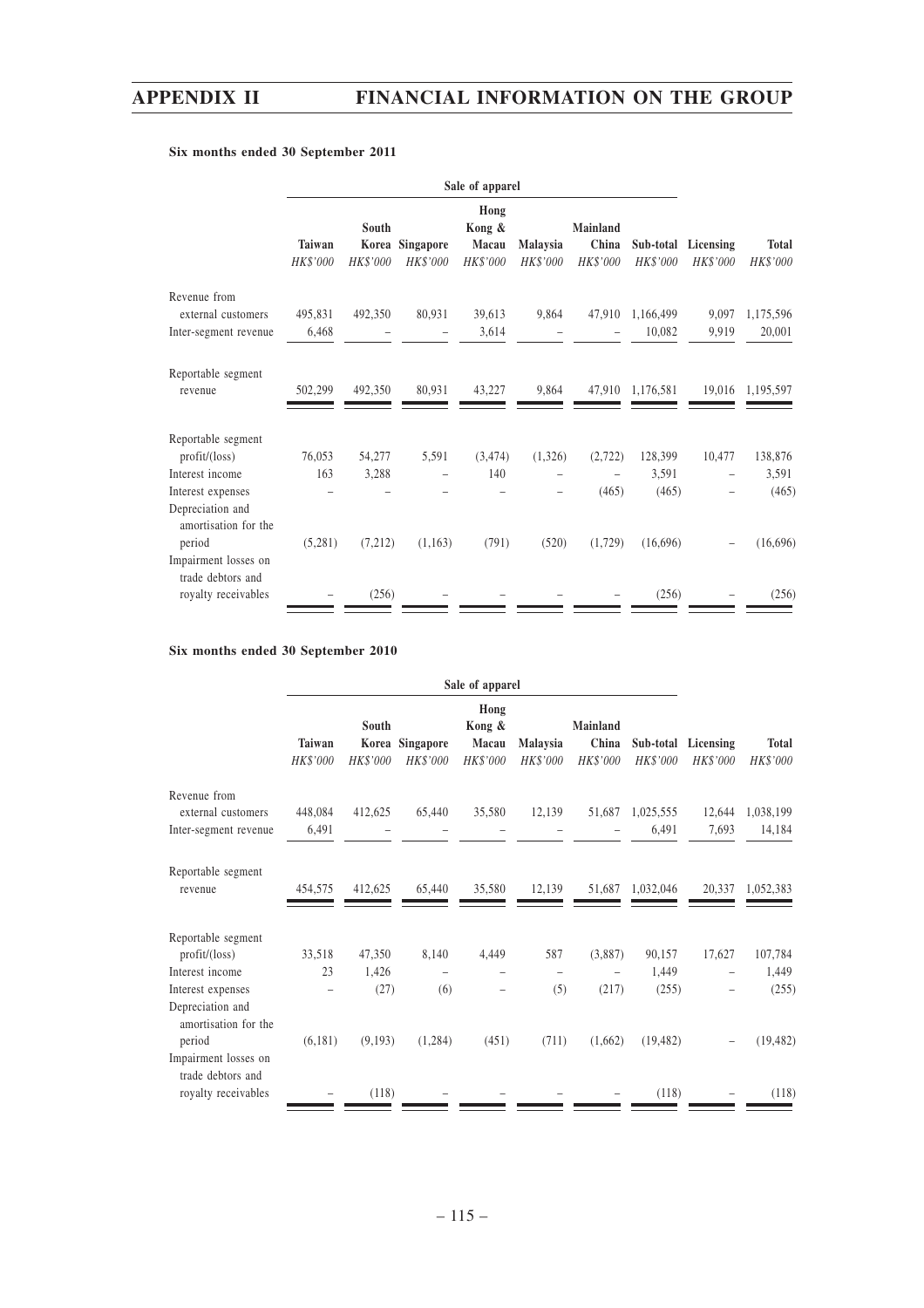## **Reconciliation of reportable segment revenue and profit**

|                                                                  | Six months ended<br>30 September |           |
|------------------------------------------------------------------|----------------------------------|-----------|
|                                                                  | 2011                             | 2010      |
|                                                                  | HK\$'000                         | HK\$'000  |
| Revenue                                                          |                                  |           |
| Reportable segment revenue                                       | 1,195,597                        | 1,052,383 |
| Elimination of inter-segment revenue                             | (20,001)                         | (14, 184) |
| Consolidated turnover                                            | 1,175,596                        | 1,038,199 |
| Profit                                                           |                                  |           |
| Reportable segment profit<br>Elimination of inter-segment profit | 138,876                          | 107,784   |
|                                                                  | 138,876                          | 107,784   |
| Finance costs                                                    | (4,289)                          | (4,078)   |
| Unallocated head office and corporate income and expenses        | (1,892)                          | (2,758)   |
| Consolidated profit before taxation                              | 132,695                          | 100,948   |

## **6. PROFIT BEFORE TAXATION**

Profit before taxation is arrived at after charging/(crediting):

|              |                                                   | Six months ended<br>30 September |             |
|--------------|---------------------------------------------------|----------------------------------|-------------|
|              |                                                   | 2011                             | <b>2010</b> |
|              |                                                   | HK\$'000                         | HK\$'000    |
| (a)          | <b>Finance costs</b>                              |                                  |             |
|              | Interest on bank advances wholly repayable within |                                  |             |
|              | five years                                        | 466                              | 255         |
|              | Interest on shareholders' loans                   | 3,823                            | 3,823       |
|              |                                                   | 4,289                            | 4,078       |
| ( <b>b</b> ) | Other items                                       |                                  |             |
|              | Cost of inventories sold                          | 496,351                          | 445,429     |
|              | Staff costs                                       | 140,622                          | 121,997     |
|              | Depreciation                                      | 16,471                           | 19,317      |
|              | Refund of penalties on Taiwan value added tax     | (43, 622)                        |             |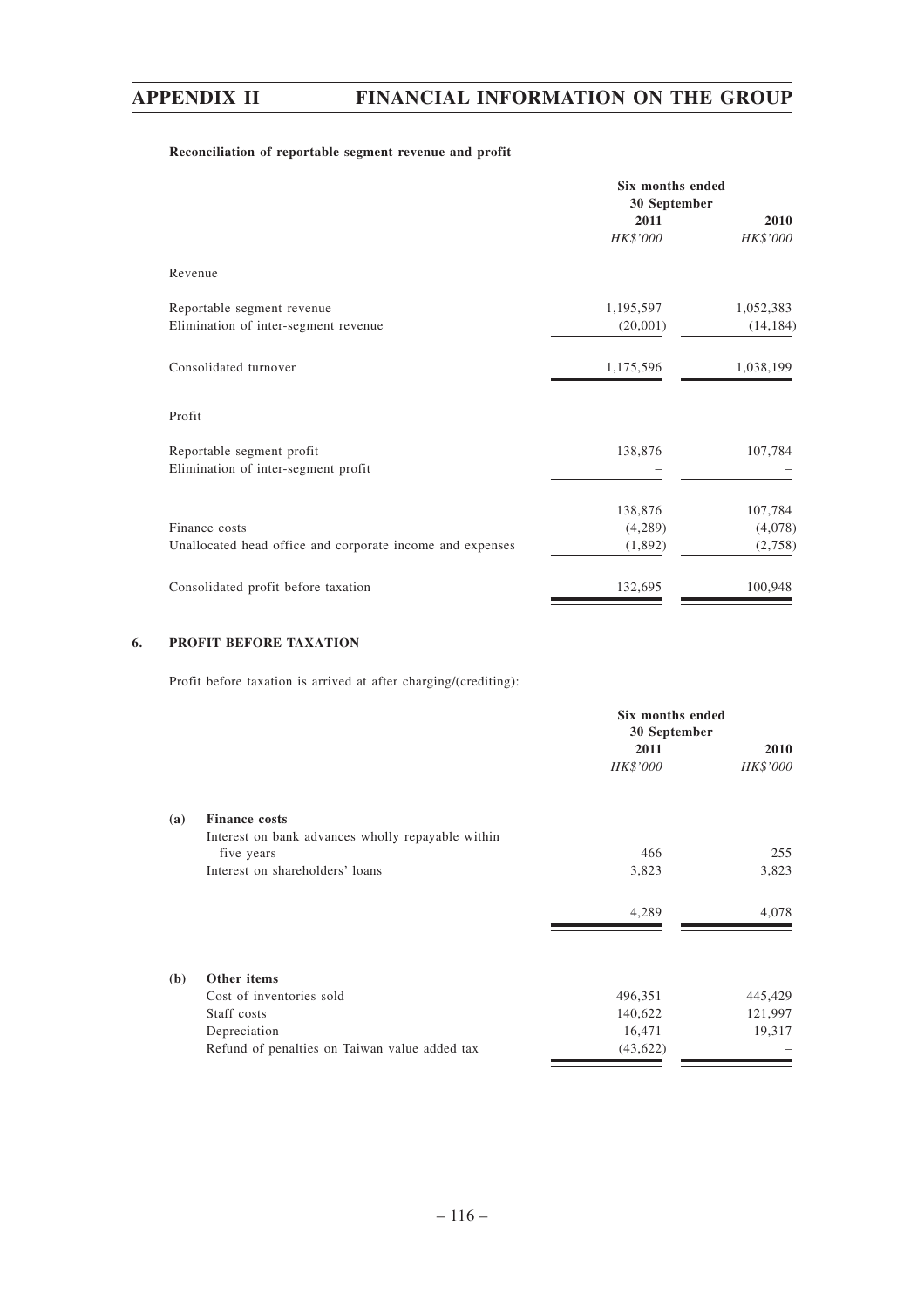## **7. TAXATION**

| Six months ended<br>30 September |             |
|----------------------------------|-------------|
| 2011                             | <b>2010</b> |
| HK\$'000                         | HK\$'000    |
|                                  |             |
| 18,682                           | 15,363      |
|                                  |             |
|                                  | 18          |
|                                  | 15,381      |
|                                  | 18,682      |

No provision for Hong Kong Profits Tax has been made in the financial statements for the six months 30 September 2011 as the Group sustained a loss for Hong Kong Profits tax purposes for that period. No provision for Hong Kong Profits Tax had been made in the financial statements for the six months ended 30 September 2010 as tax losses brought forward from previous years exceeded the estimated assessable profit for that period.

Taxation for overseas subsidiaries is charged at the appropriate current rates of taxation ruling in the relevant countries.

### **8. EARNINGS PER SHARE**

The calculation of basic earnings per share is based on the profit attributable to owners for the six months ended 30 September 2011 of HK\$114,013,000 (2010: HK\$85,621,000) and 982,250,000 (2010: 982,250,000) ordinary shares in issue during the period.

The diluted earnings per share are the same as the basic earnings per share as the Company did not have any dilutive ordinary shares outstanding during both periods.

### **9. DIVIDENDS**

|     |                                                | Six months ended<br>30 September |          |
|-----|------------------------------------------------|----------------------------------|----------|
|     |                                                | 2011                             |          |
|     |                                                | HK\$'000                         | HK\$'000 |
| (a) | Interim dividends attributable to the period:  |                                  |          |
|     | Interim dividend declared of 2.5 cents         |                                  |          |
|     | $(2010: 2.0 \text{ cents})$ per ordinary share | 24.556                           | 19.645   |

The interim dividend proposed after the end of the reporting period has not been recognised as liability at the end of the reporting period.

| (b) | Dividends recognised as distribution and                    |        |        |
|-----|-------------------------------------------------------------|--------|--------|
|     | paid during the period:                                     |        |        |
|     | Final dividend in respect of the previous financial year    |        |        |
|     | of 8.0 cents $(2010: 5.5 \text{ cents})$ per ordinary share | 78.580 | 54.024 |
|     |                                                             |        |        |

#### **10. FIXED ASSETS**

During the six months ended 30 September 2011, the Group purchased other property, plant and equipment amounted to HK\$16,937,000 (2010: HK\$15,313,000).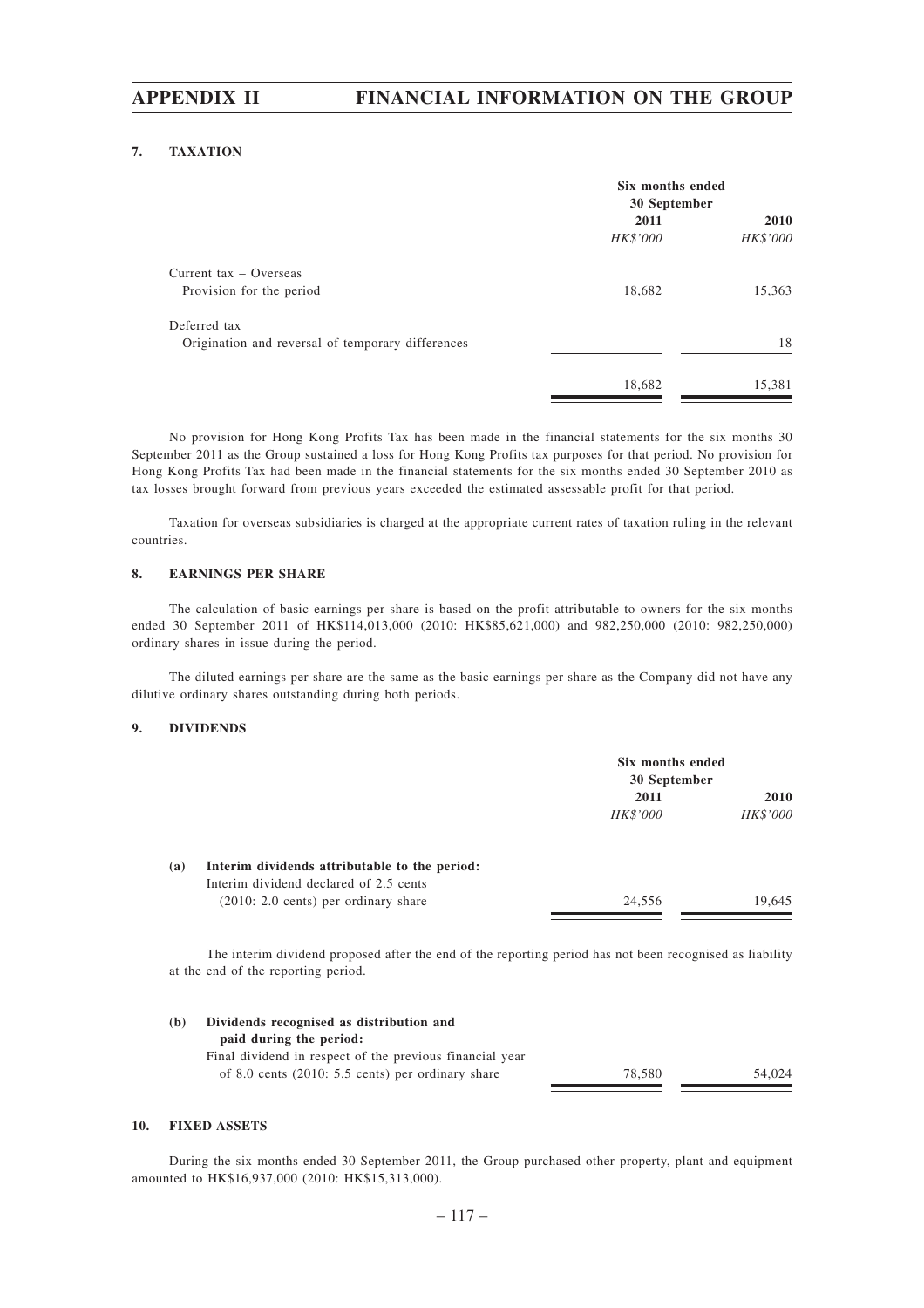## **11. INTANGIBLE ASSETS**

|                                                                               | At<br>30 September<br>2011<br>HK\$'000 | At<br>31 March<br>2011<br>HK\$'000 |
|-------------------------------------------------------------------------------|----------------------------------------|------------------------------------|
| The carrying values of the intangible at the balance sheet are<br>as follows: |                                        |                                    |
| Trademarks                                                                    | 110,928                                | 113,479                            |
| Retail network                                                                | 1,163                                  | 1,388                              |
|                                                                               | 112,091                                | 114,867                            |

## **12. INVESTMENTS**

|                                      | Αt           | At       |
|--------------------------------------|--------------|----------|
|                                      | 30 September | 31 March |
|                                      | 2011         | 2011     |
|                                      | HK\$'000     | HK\$'000 |
| Trading securities (at market value) |              |          |
| Listed funds in Taiwan               | 43,668       | 105,957  |

## **13. TRADE AND OTHER RECEIVABLES**

|                                               | At              | At       |
|-----------------------------------------------|-----------------|----------|
|                                               | 30 September    | 31 March |
|                                               | 2011            | 2011     |
|                                               | <b>HK\$'000</b> | HK\$'000 |
| Trade debtors                                 | 114,076         | 105,622  |
| Royalty receivables                           | 7,910           | 7,003    |
| Less: Allowance for doubtful debts            | (3,327)         | (3,373)  |
|                                               | 118,659         | 109,252  |
| Rental deposits                               | 78,954          | 80,047   |
| Prepayments and other receivables             | 105,709         | 69,229   |
|                                               | 303,322         | 258,528  |
| Less: Non-current portion – other receivables | (35,937)        | (39,302) |
|                                               | 267,385         | 219,226  |

Prepayments and other receivables as at 30 September 2011 included a promissory note receivable amounting to HK\$44,869,000 (31 March 2011: HK\$47,146,000), which will be fully repaid by June 2013, in relation to the disposal of intangible assets during the year ended 31 March 2010. This promissory note receivable bears interest at 6% per annum, compounded on a quarterly basis and is settled by instalment on a quarterly basis. In accordance with the terms of the promissory note, HK\$35,937,000 (31 March 2011: HK\$39,302,000) will be settled by the note issuer after one year from 30 September 2011 and accordingly, it is classified as non-current assets as at 30 September 2011.

All of the trade and other receivables are expected to be recovered within one year, except for the rental deposits.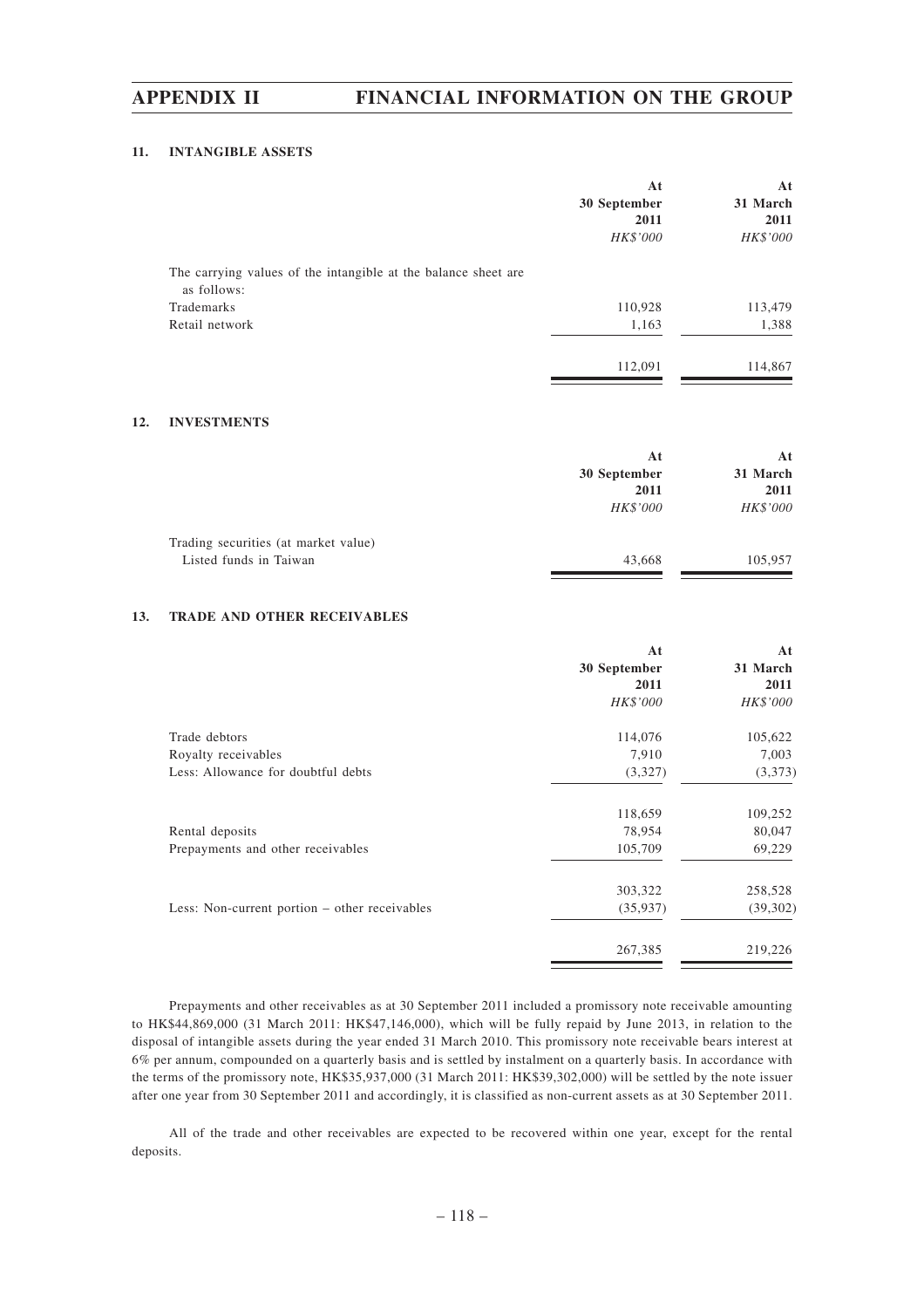The ageing analysis of trade debtors and royalty receivables that are neither individually nor collectively considered to be impaired are as follows:

|                                                                            | At<br>30 September<br>2011<br><b>HK\$'000</b> | At<br>31 March<br>2011<br>HK\$'000 |
|----------------------------------------------------------------------------|-----------------------------------------------|------------------------------------|
| Neither past due nor impaired                                              | 96,651                                        | 97,465                             |
| 1 to 3 months past due<br>More than 3 months but less than 1 year past due | 18,418<br>1,435<br>2,155                      | 7,406<br>3,257<br>1,124            |
| 1 year to 2 years past due<br>Amount past due                              | 22,008                                        | 11,787                             |
|                                                                            | 118,659                                       | 109,252                            |

## **14. BANK LOANS**

|                        | At<br>30 September<br>2011 | Αt<br>31 March<br>2011 |
|------------------------|----------------------------|------------------------|
|                        | HK\$'000                   | HK\$'000               |
| Bank loans (unsecured) | 6,716                      | 17,154                 |

## **15. LOANS FROM SHAREHOLDERS**

The loans from the Company's shareholders were borrowed by Hang Ten International Holdings Limited, a wholly owned subsidiary of the Company, to finance the acquisition of ILC International Corporation ("ILC") in 2001. The loans are unsecured and interest bearing at 6% p.a. The balance has been fully repaid after the end of the reporting period.

## **16. TRADE AND OTHER PAYABLES**

|                                     | At           | At       |
|-------------------------------------|--------------|----------|
|                                     | 30 September | 31 March |
|                                     | 2011         | 2011     |
|                                     | HK\$'000     | HK\$'000 |
| Trade creditors                     | 101,257      | 81,365   |
| Bills payable                       | 11,625       | 1,613    |
|                                     | 112,882      | 82,978   |
| Interest on loans from shareholders | 3,823        | 7,639    |
| Accrued charges                     | 66,685       | 53,005   |
| Deferred income (note 18)           | 9,151        | 9,151    |
| Deposits received                   | 31,873       | 27,445   |
| Others                              | 33,486       | 29,516   |
|                                     | 257,900      | 209,734  |

Credit terms obtained by the Group range from 30 to 45 days. All of the trade and other payables are expected to be settled within one year, except for the deposits received.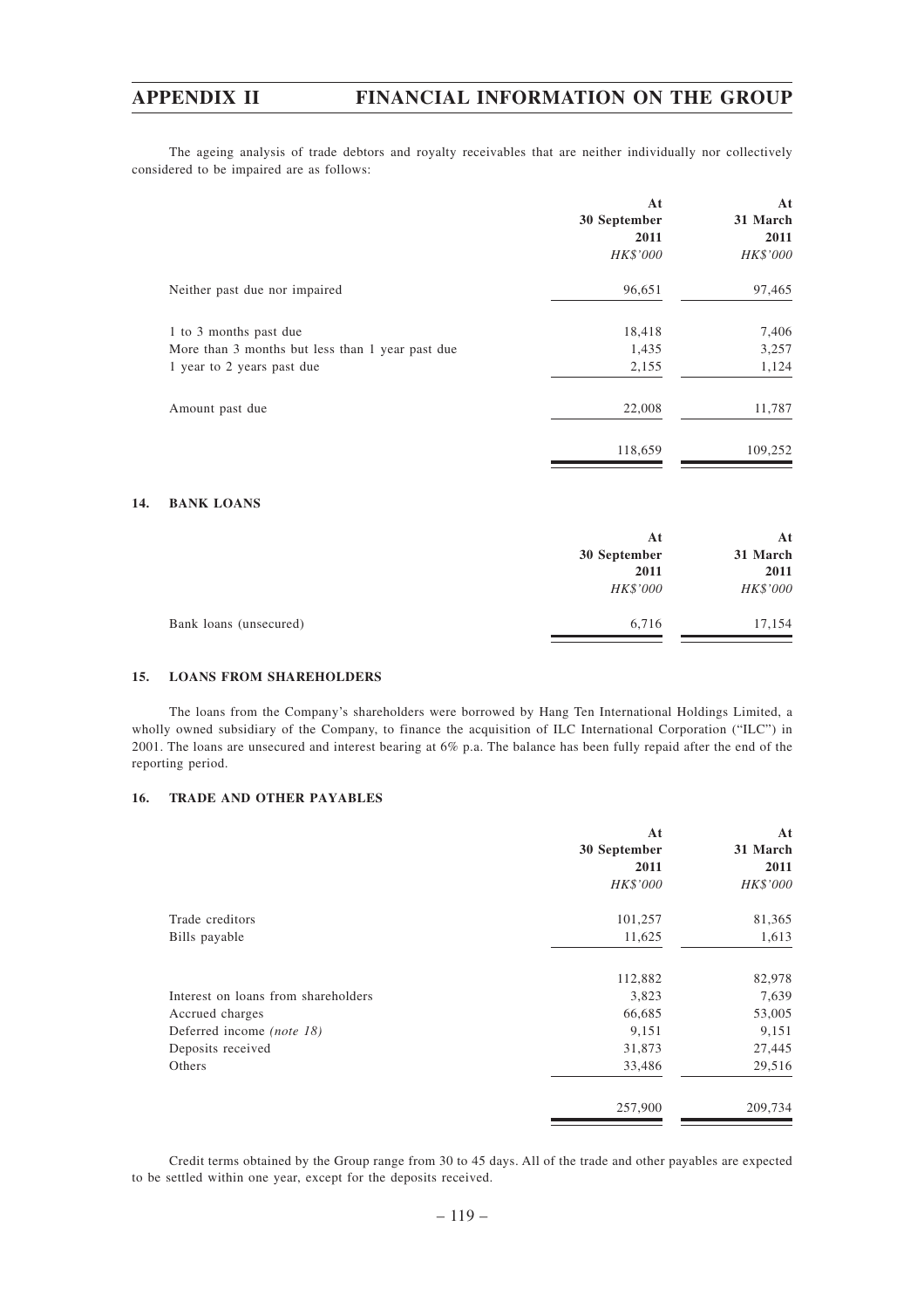Included in trade and other payables are trade creditors and bills payable within the following aging analysis:

|                                        | At<br>30 September<br>2011 | At<br>31 March<br>2011 |
|----------------------------------------|----------------------------|------------------------|
|                                        | HK\$'000                   | HK\$'000               |
| Due within 1 month or on demand        | 107,213                    | 76,387                 |
| Due after 1 month but within 3 months  | 4,987                      | 6,312                  |
| Due after 3 months but within 6 months | 682                        | 279                    |
|                                        | 112,882                    | 82,978                 |
|                                        |                            |                        |

## **17. AMOUNT DUE TO SHAREHOLDERS**

The balances are unsecured, interest free and repayable on demand.

### **18. DEFERRED INCOME**

Deferred income represents the unearned portion of up-front lump sum trademark licensing fee received from a licensee which is recognised as revenue over the term of the trademark licence.

## **19. SHARE CAPITAL**

Issued and fully paid:

|                                                 | Number of<br>ordinary<br>shares<br>000' | Amount of<br>ordinary<br>shares<br>HK\$'000 | Number of<br>convertible<br>preference<br>shares | Amount of<br>convertible<br>preference<br>shares<br>HK\$'000 | <b>Total</b><br>amount<br><b>HK\$'000</b> |
|-------------------------------------------------|-----------------------------------------|---------------------------------------------|--------------------------------------------------|--------------------------------------------------------------|-------------------------------------------|
| Share capital at 1 April<br>2010, 31 March 2011 |                                         |                                             |                                                  |                                                              |                                           |
| and 30 September 2011                           | 982,250                                 | 98.225                                      |                                                  |                                                              | 98.225                                    |

There was no movement in issued and fully paid capital during the year ended 31 March 2011 and the six months ended 30 September 2011.

There was no option outstanding at 30 September 2011. No option was granted during the six months ended 30 September 2011. The principal terms of the share options scheme have been set out in the annual report of the Company for the year ended 31 March 2011.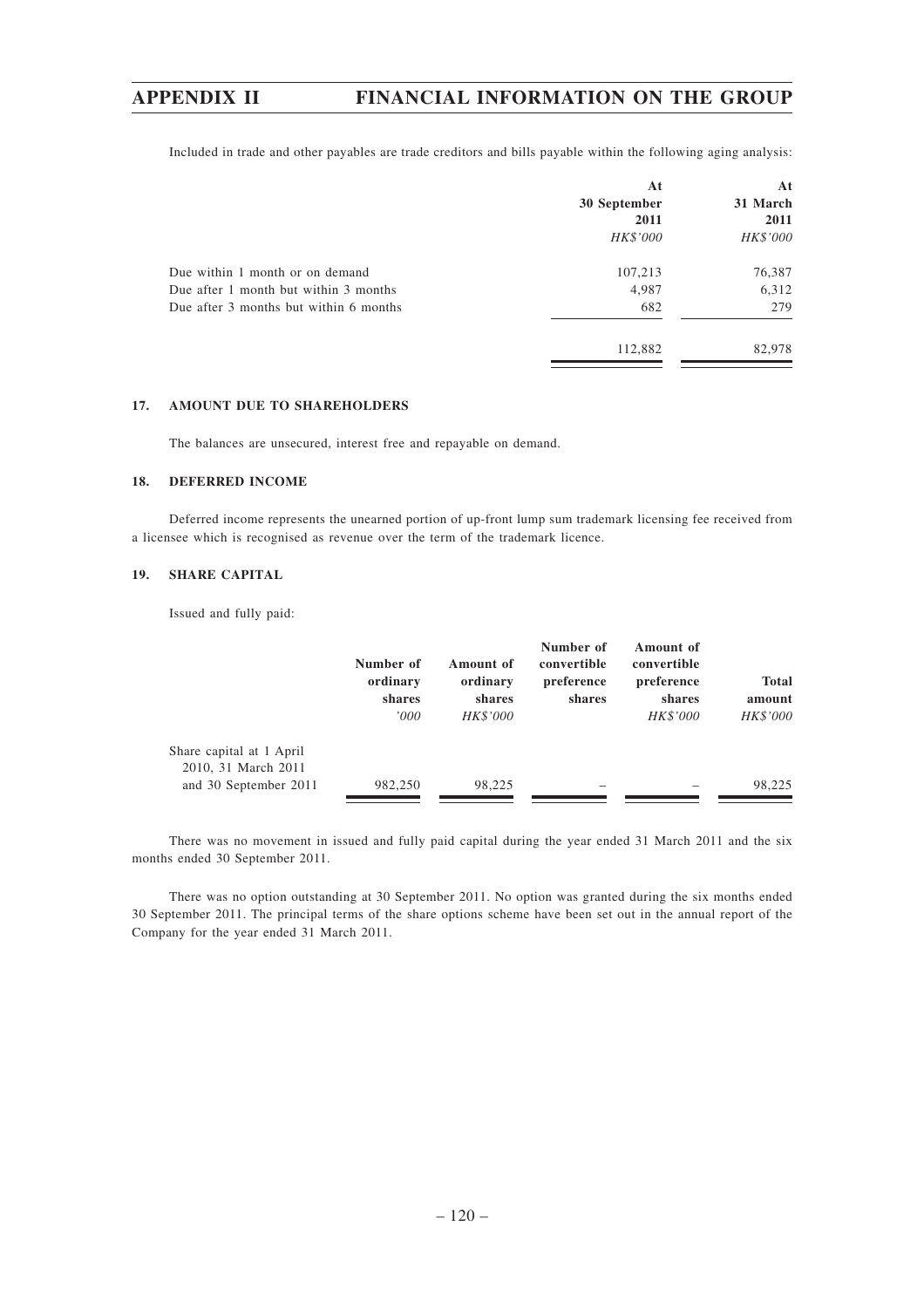## **20. MATERIAL RELATED PARTY TRANSACTIONS**

| Name of<br><b>Related Party</b>    | Relationship                                | <b>Nature of Transaction</b> | Six months<br>ended 30<br>September<br>2011<br>HK\$'000 | Six months<br>ended 30<br>September<br>2010<br>HK\$'000 | At $30$<br>September<br>2011<br>HK\$'000 | At 31<br>March<br>2011<br>HK\$'000 |
|------------------------------------|---------------------------------------------|------------------------------|---------------------------------------------------------|---------------------------------------------------------|------------------------------------------|------------------------------------|
| Michel Rene<br>Enterprises Limited | A company controlled<br>by a shareholder of | Rental income received       | 396                                                     | 194                                                     |                                          |                                    |
|                                    | the Company                                 | Rental expense paid          |                                                         | 519                                                     |                                          |                                    |
|                                    |                                             | Amount due therefrom         |                                                         |                                                         | 287                                      | 147                                |

The amount due from a related company is unsecured, interest free and repayable on demand.

## **21. OPERATING LEASE COMMITMENTS**

The total future minimum lease payments under non-cancellable operating leases are as follows:

|                                 | At           | At       |
|---------------------------------|--------------|----------|
|                                 | 30 September | 31 March |
|                                 | 2011         | 2011     |
|                                 | HK\$'000     | HK\$'000 |
| Within one year                 | 174,123      | 173,323  |
| After 1 year but within 5 years | 200,312      | 191,944  |
| After 5 years                   | 62           | 2,117    |
|                                 | 374,497      | 367,384  |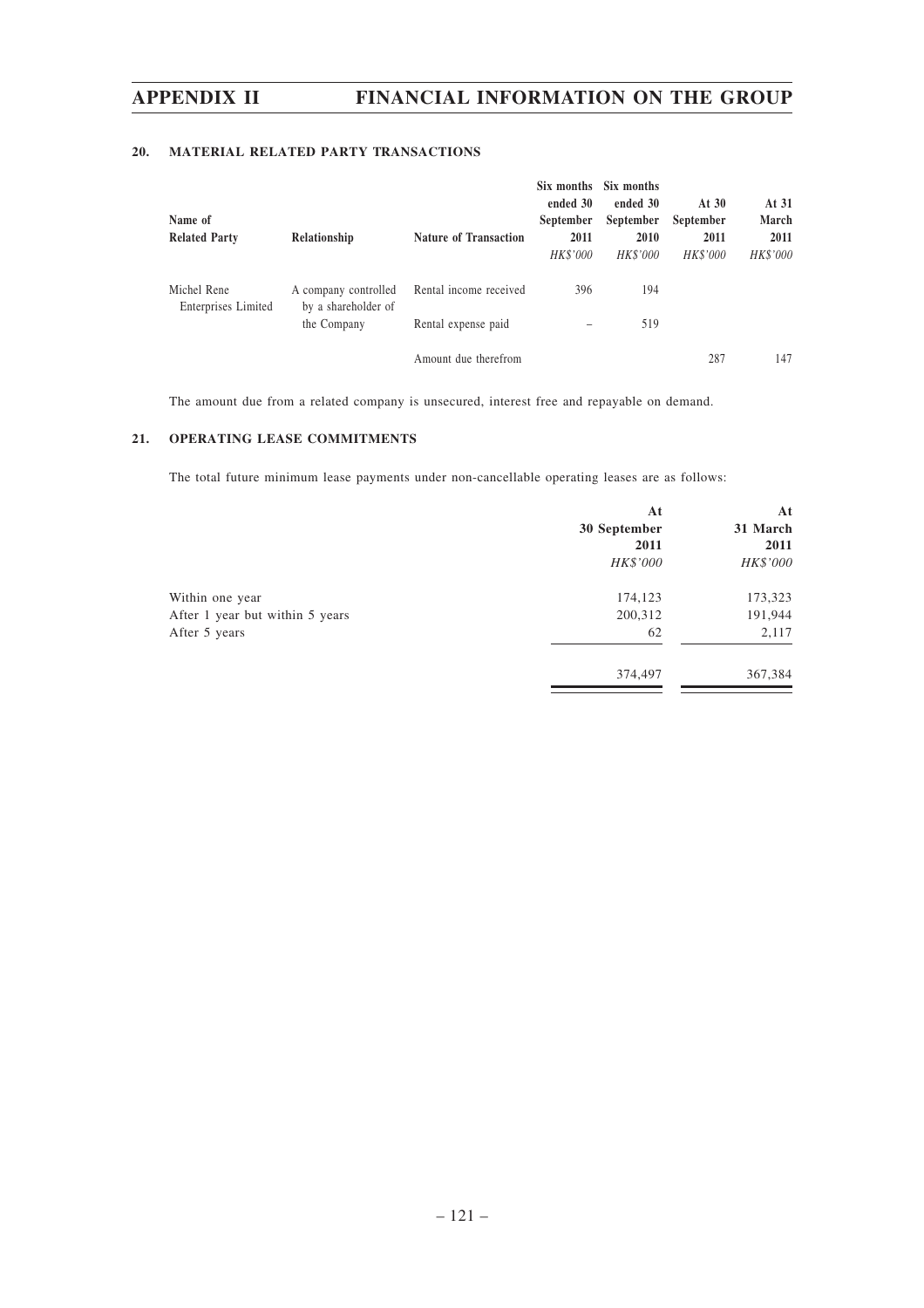## **4. INDEBTEDNESS**

As at the close of business on 30 November 2011, being the latest practicable date for this statement of indebtedness prior to the printing of this Composite Document, the Group had unsecured bank borrowings amounting to approximately HK\$5,497,000.

A subsidiary of the Group entered into an exclusive trademark license agreement (the "Agreement") with an independent third party dated 7 May 2004 in respect of the rights in respect of the Group's trademarks in Japan for a period of 10 years ending on 31 March 2014 for a fee of US\$11,800,000 (approximately HK\$91,509,000), subject to the refund of the pro-rated, unearned portion (being US\$2,753,333 (approximately HK\$21,352,000) as at 30 November 2011) on early termination of the Agreement in accordance with its terms. The refund obligation is secured by security interest over the relevant trademarks granted in favour of the independent third party.

Saved as disclosed above and apart from intra-group liabilities, the Group did not have any bank overdrafts or loans, or other similar indebtedness, mortgages, charges or guarantees or other material contingent liabilities as at the close of business on 30 November 2011.

The Directors confirm that there has not been any material change in the indebtedness or contingent liabilities of the Group since 30 November 2011 up to the Latest Practicable Date.

## **5. MATERIAL CHANGE**

The Directors confirmed that as at the Latest Practicable Date, there has been no material change in the financial or trading position or outlook of the Group since 31 March 2011, being the date to which the latest published audited consolidated financial statements of the Company were made up.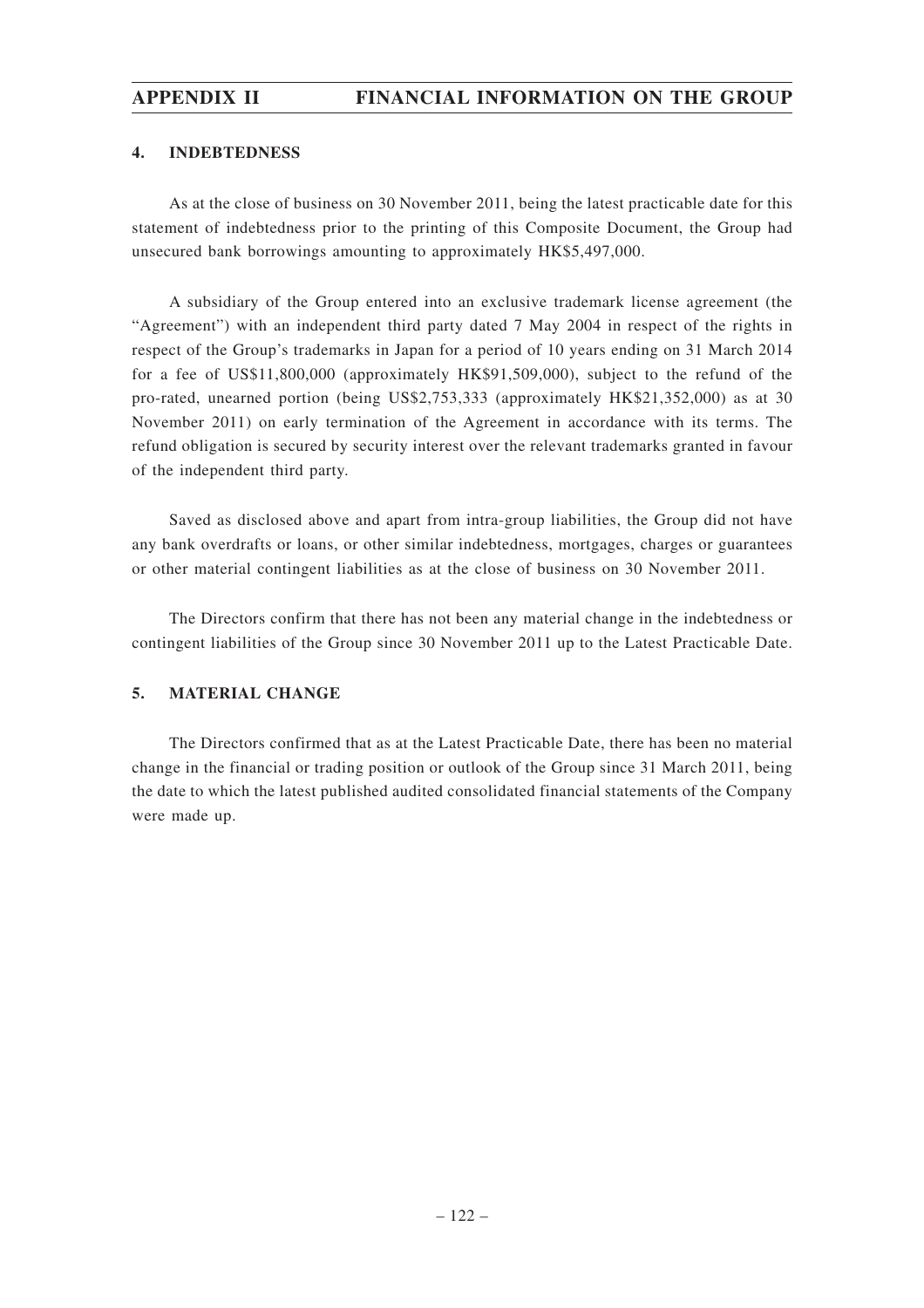## **RESPONSIBILITY STATEMENT**

The Directors jointly and severally accept full responsibility for the accuracy of the information (other than information relating to the Offeror and parties acting in concert with it and the terms of the Offer) contained in this Composite Document and confirm, having made all reasonable inquiries, that to the best of their knowledge, opinions expressed in this Composite Document (other than opinions expressed by the Offeror and parties acting in concert with it) have been arrived at after due and careful consideration and there are no other facts not contained in this Composite Document (other than those relating to the Offeror and parties acting in concert with it and the terms of the Offer), the omission of which would make any statement in this Composite Document misleading.

## **SHARE CAPITAL**

The Company has an authorised ordinary share capital of HK\$250,000,000 divided into 2,500,000,000 ordinary Shares of HK\$0.10 each and an authorised preference share capital of HK\$73,070,000 divided into 7,307 preference shares of HK\$10,000.00 each. As at the Latest Practicable Date, there was no outstanding preference share. The authorised and issued ordinary share capital of the Company as at the Latest Practicable Date were as follows:

| Authorised ordinary share capital:                        |                                            | HK\$        |
|-----------------------------------------------------------|--------------------------------------------|-------------|
| 2,500,000,000<br>Shares as at the Latest Practicable Date |                                            | 250,000,000 |
|                                                           | Issued and paid-up ordinary share capital: |             |
| 982,250,000                                               | Shares as at 31 March 2011                 | 98,225,000  |
| 982,250,000                                               | Shares as at the Latest Practicable Date   | 98,225,000  |

All Shares in issue rank pari passu in all respects with each other including rights to dividends, voting and return of capital. The Company has not issued any Share since 31 March 2011, being the date to which the latest audited consolidated financial statements of the Company were made up.

As at the Latest Practicable Date, there were no outstanding options, warrants, derivatives or convertible securities which may confer any right on the holder thereof to subscribe for, convert or exchange into new Shares.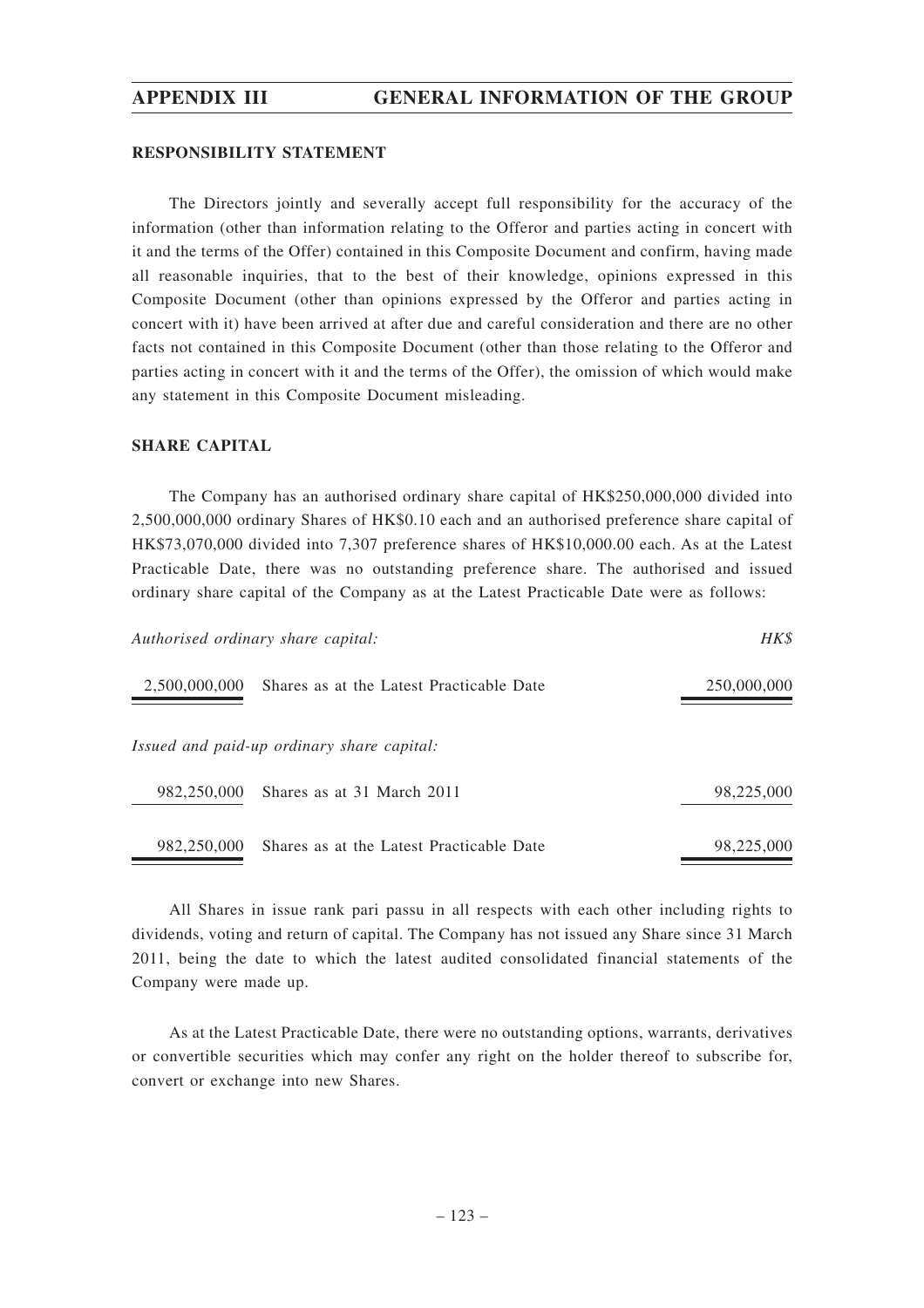# **DISCLOSURE OF INTERESTS BY DIRECTORS AND CHIEF EXECUTIVE OF THE COMPANY**

As at the Latest Practicable Date, the interests and short positions of the Directors and chief executive of the Company in the Shares, underlying shares and debentures of the Company and its associated corporations (within the meaning of Part XV of the SFO) which were required to be notified to the Company and the Stock Exchange pursuant to Divisions 7 and 8 of Part XV of the SFO (including interests and short positions in which they are deemed or taken to have under such provisions of the SFO) or which were required pursuant to section 352 of the SFO, to be entered in the register referred to therein or which were required pursuant to the Model Code for Securities Transactions by Directors of Listed Companies contained in the Listing Rules to be notified to the Company and the Stock Exchange or which were required to be disclosed in this Composite Document pursuant to paragraph 2 (ii) of Schedule II to the Takeovers Code were as follows:

| <b>Name of Directors</b> | Nature of interest | Number of<br><b>Shares</b> held | Approximate<br>percentage of the<br>existing issued<br>share capital of<br>the Company |
|--------------------------|--------------------|---------------------------------|----------------------------------------------------------------------------------------|
| Chan Wing Sun            | Beneficial owner   | 550,000                         | $0.06\%$                                                                               |
| Kao Yu Chu               | Beneficial owner   | 9,000,000                       | $0.92\%$                                                                               |
| Wang Li Wen              | Beneficial owner   | 9,000,000                       | $0.92\%$                                                                               |

Save as disclosed above, as at the Latest Practicable Date, none of the Directors and the chief executives of the Company and their respective associates had any interests or short positions in the Shares, underlying shares and debentures of the Company and its associated corporations (within the meaning of Part XV of the SFO) which are required to be notified to the Company and the Stock Exchange pursuant to the Divisions 7 and 8 of Part XV of the SFO (including interests and short positions in which they are deemed or taken to have under such provisions of the SFO) or which were required, pursuant to section 352 of the SFO, to be entered in the register referred to therein or which were required pursuant to the Model Code for Securities Transactions by Directors of Listed Companies contained in the Listing Rules to be notified to the Company and the Stock Exchange or which were required to be disclosed in this Composite Document pursuant to paragraph 2 (ii) of Schedule II to the Takeovers Code.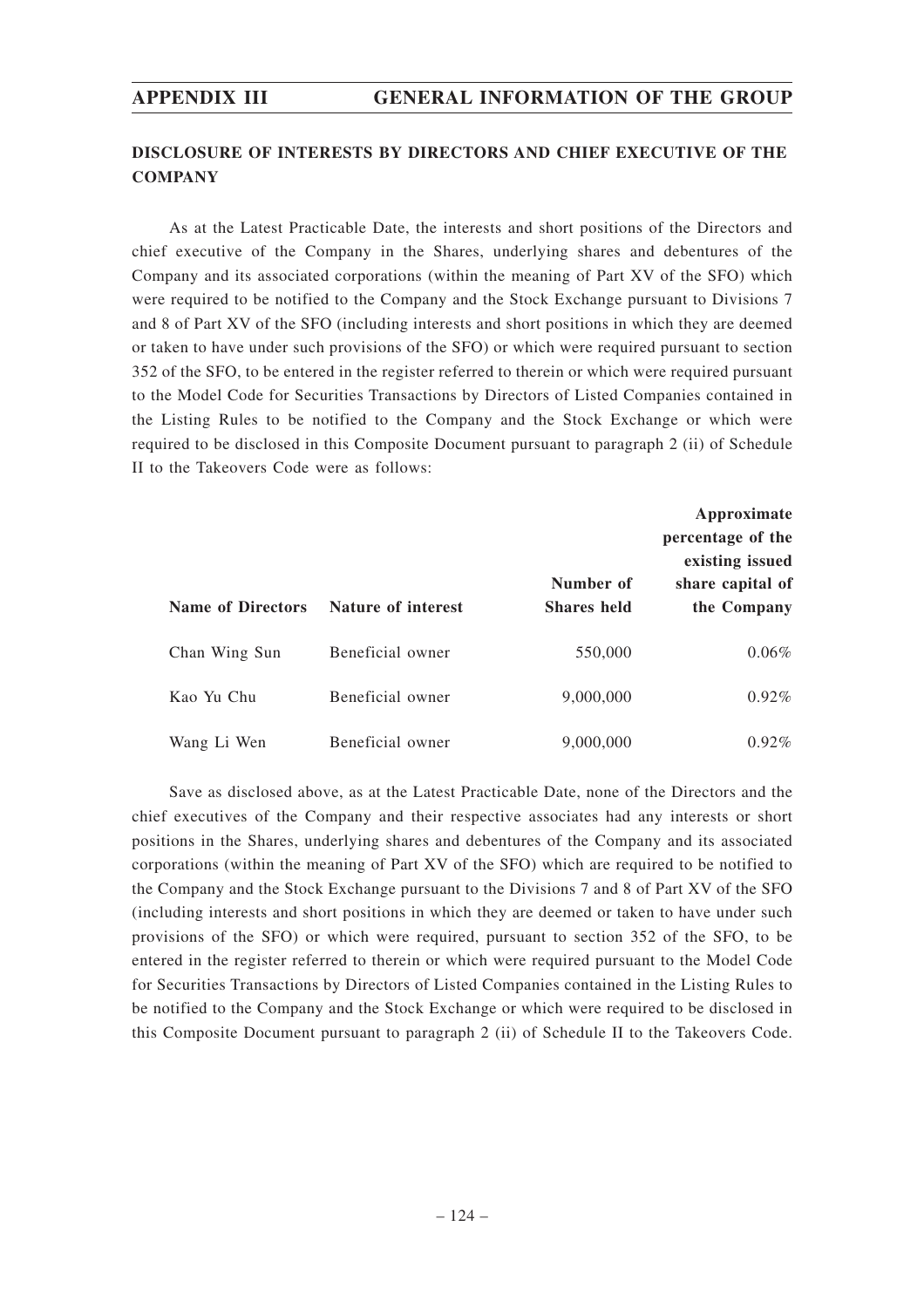## **DISCLOSURE OF INTERESTS BY SUBSTANTIAL SHAREHOLDERS**

As at the Latest Practicable Date, so far as is known to the Directors and the chief executive of the Company, the following persons (other than a Director or chief executive of the Company) had an interest or short position in the Shares and underlying Shares which fall to be disclosed to the Company under the provisions of Divisions 2 and 3 of Part XV of the SFO, or who are, directly or indirectly interested in 10% or more of the nominal value of any class of share capital carrying rights to vote in all circumstances at a general meeting of any member of the Group.

|                                    |                                                 | Number of<br><b>Shares</b> | Approximate       |
|------------------------------------|-------------------------------------------------|----------------------------|-------------------|
|                                    |                                                 | interested or              | percentage of the |
|                                    |                                                 | deemed to be               | existing issued   |
| Name of                            |                                                 | interested                 | share capital of  |
| <b>Shareholders</b>                | <b>Nature of interest</b>                       | (long position)            | the Company       |
| AWSL                               | Beneficial owner                                | 371,890,000                | 37.86%            |
| <b>YGM</b>                         | Beneficial owner                                | 201,200,000                | 20.48%            |
|                                    | Interests in controlled<br>corporation (Note 1) | 21,202,000                 | 2.16%             |
| Fung Kwok Lun,<br>William          | Interests in controlled<br>corporation (Note 2) | 686,630,000                | 69.90%            |
| HSBC Trustee (C.I.)<br>Limited     | Trustee (Note 2)                                | 686,630,000                | 69.90%            |
| King Lun Holdings<br>Limited       | Interests in controlled<br>corporation (Note 2) | 686,630,000                | 69.90%            |
| Li & Fung $(1937)$<br>Limited      | Interests in controlled<br>corporation (Note 2) | 686,630,000                | 69.90%            |
| Li $&$ Fung<br>(Retailing) Limited | Interests in controlled<br>corporation (Note 2) | 686,630,000                | 69.90%            |
| The Offeror                        | Beneficial owner<br>(Note 2)                    | 686,630,000                | 69.90%            |

*Notes:*

1. These interests are held by Group Smart Management Limited, a wholly-owned subsidiary of YGM.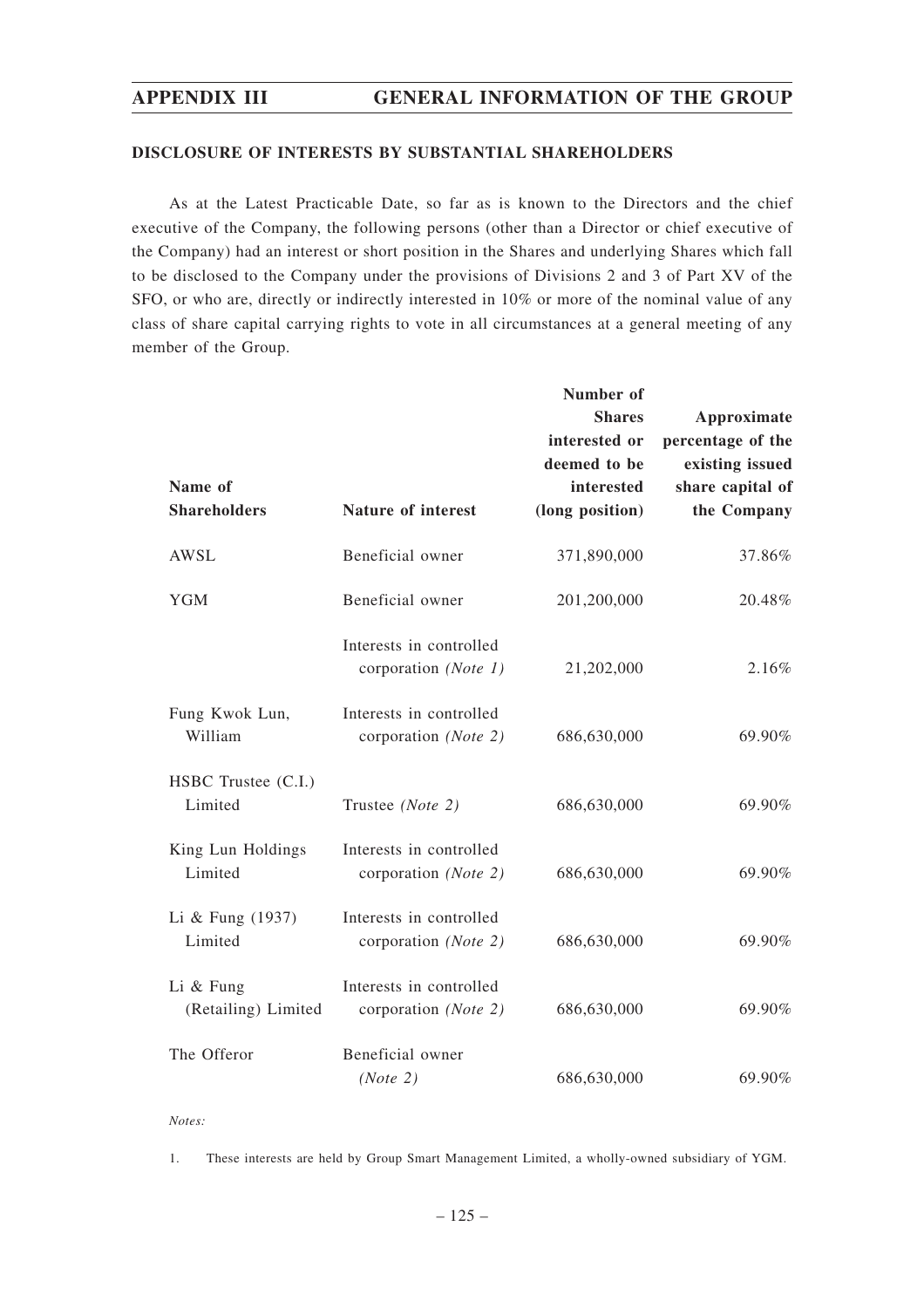2. Based on the disclosure of interests filings made under the SFO and available on the Stock Exchange website, each of Fung Kwok Lun, William and HSBC Trustee (C.I.) Limited is deemed to be interested in the 686,630,000 Shares for which the Offeror has an interest under the SFO. According to the filings made under the SFO, the Offeror is wholly-owned by Li & Fung (Retailing) Limited, which is in turn wholly-owned by Li & Fung (1937) Limited. Li & Fung (1937) Limited is wholly-owned by King Lun Holdings Limited, which is in turn owned as to 50% by Fung Kwok Lun, William and as to 50% by HSBC Trustee (C.I.) Limited respectively.

Save as disclosed above, the Directors and the chief executive of the Company are not aware that there is any person (other than a Director or chief executive of the Company) who, as at the Latest Practicable Date, had an interest or short position in the Shares and underlying Shares of the Company which would fall to be disclosed to the Company under the provisions of Divisions 2 and 3 of Part XV of the SFO, or who is, directly or indirectly, interested in 10% or more of the nominal value of any class of share capital carrying rights to vote in all circumstances at a general meeting of any other member of the Group.

## **INTERESTS IN THE OFFEROR**

As at the Latest Practicable Date, none of the Company nor any of its Directors had any interest in the shares of the Offeror, and no such person had dealt in the shares of the Offeror during the Relevant Period.

## **SHAREHOLDINGS AND DEALINGS IN SECURITIES OF THE COMPANY**

None of the Directors have dealt of value in any Share or any convertible securities, warrants, option or derivatives issued by the Company during the Relevant Period.

As at the Latest Practicable Date,

- (a) no Share or any convertible securities, warrants, option or derivatives issued by the Company was owned or controlled by a subsidiary of the Company or by a pension fund (if any) of any member of the Group or by an adviser to the Company as specified in class (2) of the definition of associate under the Takeovers Code or by the IFA, and no such person had dealt in the Shares or any convertible securities, warrants, options or derivatives issued by the Company during the Relevant Period;
- (b) no Shares or any convertible securities, warrants, option or derivatives issued by the Company was managed on a discretionary basis by fund managers (other than exempt fund managers) (if any) connected with the Company, and no such person had dealt in the Share or any convertible securities, warrants, options or derivatives issued by the Company during the Relevant Period;
- (c) no Shares or any convertible securities, warrants, option or derivatives issued by the Company was owned or controlled by a person who has an arrangement of the kind referred to in Note 8 to Rule 22 of the Takeovers Code with the Company or any person who is an associate of the Company by virtue of classes  $(1)$ ,  $(2)$ ,  $(3)$  and  $(4)$ of the definition of associate under the Takeovers Code, and no such person had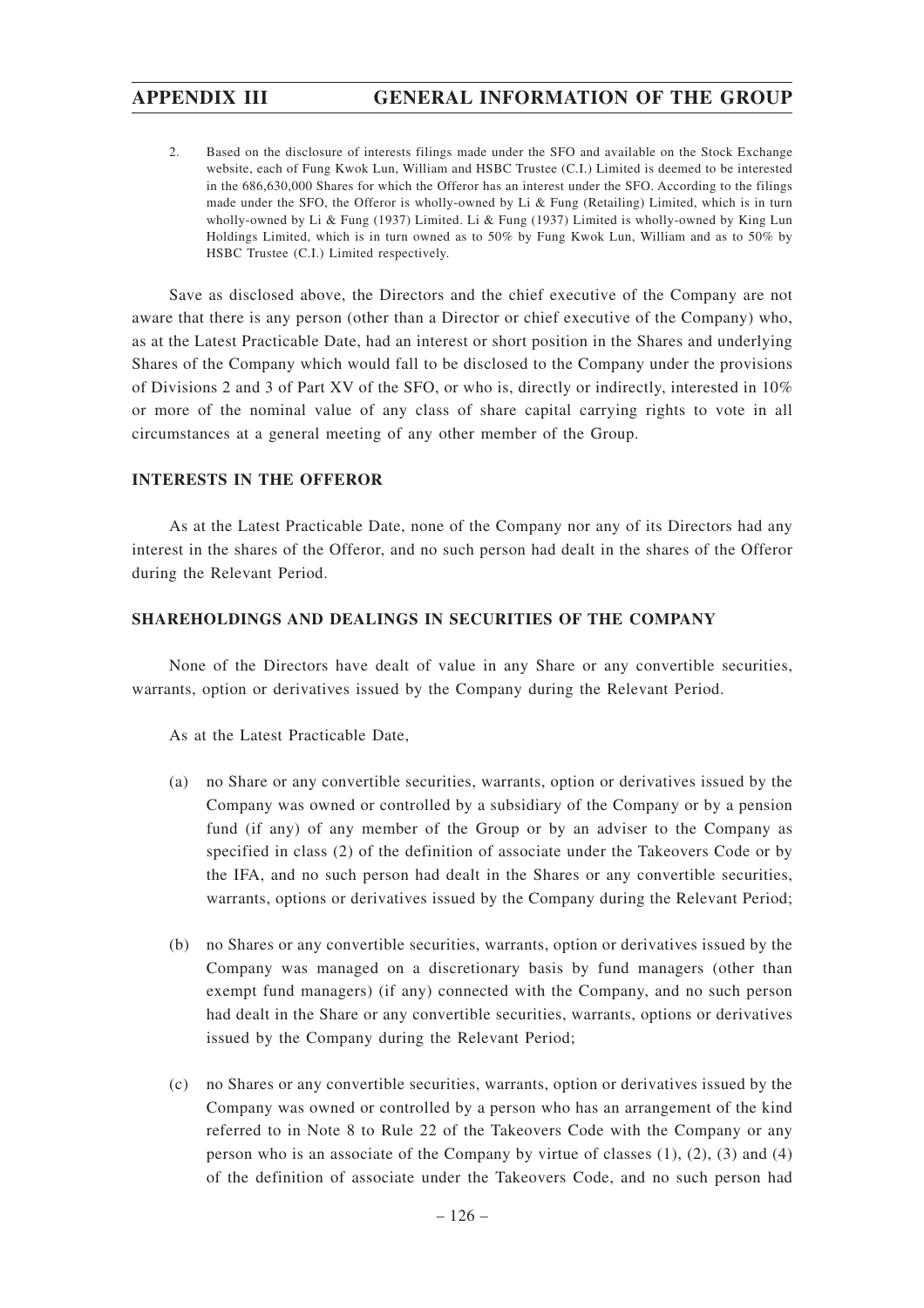dealt in the Shares or any convertible securities, warrants, options or derivatives issued by the Company during the Relevant Period;

- (d) each of Mr. Chan Wing Sun, Ms. Kao Yu Chu and Ms. Wang Li Wen informed the Company that they intend to accept the Offer in respect of the 550,000, 9,000,000 and 9,000,000 Shares he/she beneficially owns, although they intend to sell their Shares in the market instead of accepting the Offer at any time before the close of the Offer when the market prices of the Shares exceed the Offer Price and the net proceeds from sale of Shares in the market exceed the amount receivable under the Offer; and
- (e) none of the Company or any of its Directors has borrowed or lent any Shares or any convertible securities, warrants, options or derivatives issued by the Company during the Relevant Period.

# **MISCELLANEOUS**

As at the Latest Practicable Date,

- (a) no benefit (other than statutory compensation) had been given to any Director as compensation for loss of office or otherwise in connection with the Offer;
- (b) save and except the Irrevocable Undertaking given by YGM in favour of the Offeror, no other material contracts had been entered into by the Offeror in which any Director has a material personal interest; and
- (c) there was no agreement or arrangement between any Director and any other person which is conditional on or dependent upon the outcome of the Offer or otherwise connected with the Offer.

## **DIRECTORS' SERVICE CONTRACTS**

Wang Li Wen, an executive Director, has entered into a service agreement dated 15 July 2010 with Hang Ten Enterprises Limited, Taiwan Branch (a subsidiary of the Company) in respect of his appointment as Assistant General Manager (Administration & Finance) for a term of three years with effect from 1 April 2010 which may be terminated by either party by not less than six months notice in writing. Wang Li Wen is entitled to a fixed salary of NT\$3,600,000 per annum payable in twelve equal installments (which is subject to review at every anniversary of the service agreement). The board of directors of Hang Ten Enterprises Limited, Taiwan Branch may at their discretion pay a bonus in regard to the profitability of the company's operation and Wang Li Wen's contribution.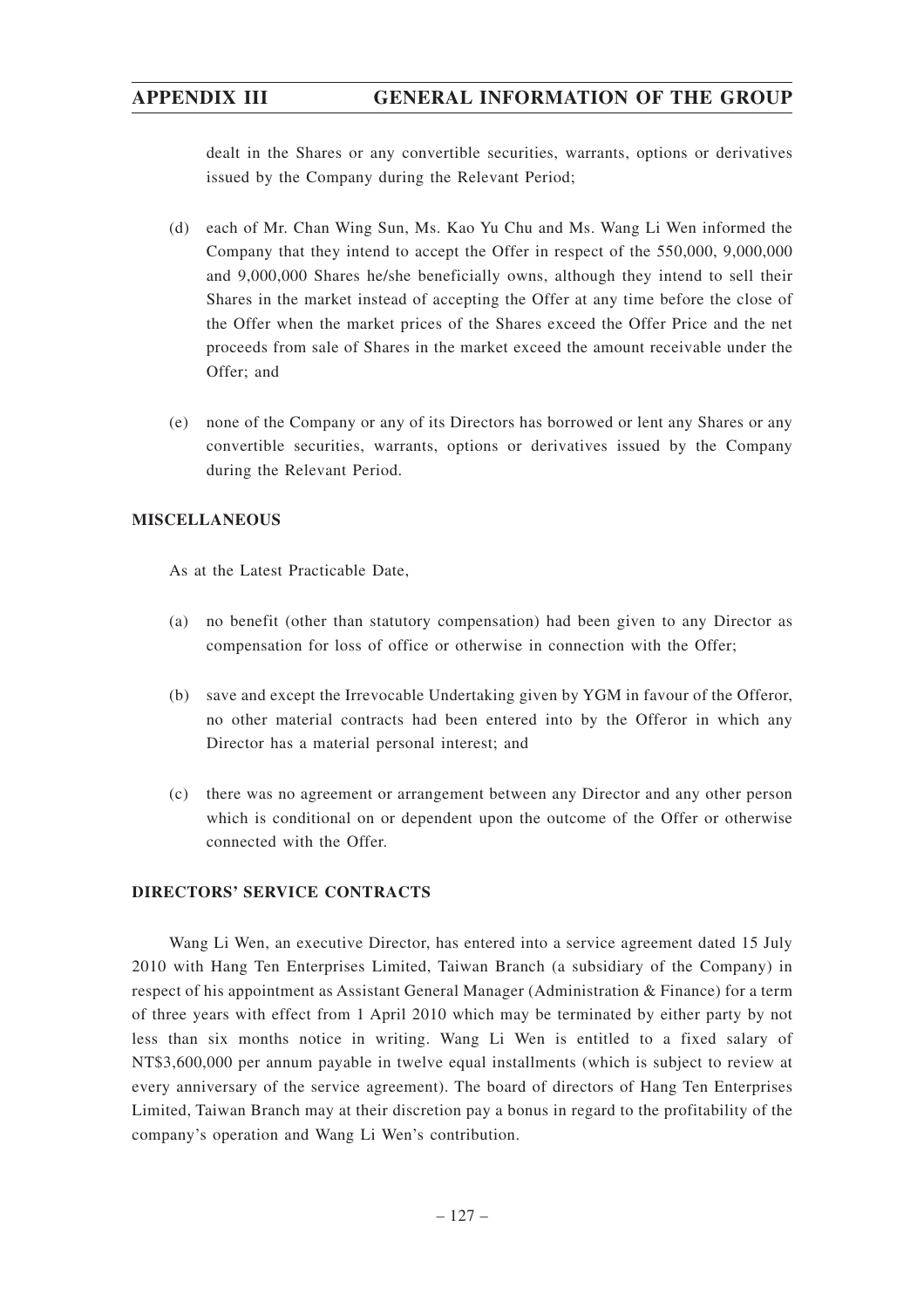Wang Li Wen has also entered into a service agreement dated 15 July 2010 with Hang Ten Enterprises Limited (a subsidiary of the Company) in respect of his appointment as an executive director of Hang Ten Enterprises Limited and its subsidiaries and associated companies for a term of three years with effect from 1 April 2010 which may be terminated by either party by not less than six months notice in writing. Wang Li Wen is entitled to a fixed remuneration at a rate of US\$10,000 per month under the service agreement. There is no variable remuneration payable under the service agreement.

Kao Yu Chu, an executive Director, has entered into a service agreement dated 15 July 2010 with Hang Ten Enterprises Limited, Taiwan Branch (a subsidiary of the Company) in respect of her appointment as Assistant General Manager (Sales Operations) for a term of three years with effect from 1 April 2010 which may be terminated by either party by not less than six months notice in writing. Kao Yu Chu is entitled to a fixed salary of NT\$4,200,000 per annum payable in twelve equal installments (which is subject to review at every anniversary of the service agreement). The board of directors of Hang Ten Enterprises Limited, Taiwan Branch may at their discretion pay a bonus in regard to the profitability of the company's operation and Kao Yu Chu's contribution.

Kao Yu Chu has also entered into a service agreement dated 15 July 2010 with Hang Ten Enterprises Limited (a subsidiary of the Company) in respect of her appointment as an executive director of Hang Ten Enterprises Limited and its subsidiaries and associated companies for a term of three years with effect from 1 April 2010 which may be terminated by either party by not less than six months notice in writing. Kao Yu Chu is entitled to a fixed remuneration at a rate of US\$10,000 per month under the service agreement. There is no variable remuneration payable under the service agreement.

As at the Latest Practicable Date, save as disclosed above, none of the Directors had any existing or proposed service contracts with any member of the Group or any associated company of the Group:

- (a) which (including both continuous and fixed term contracts) have been entered into or amended within 6 months prior to 19 December 2011;
- (b) which are continuous contracts with a notice period of 12 months or more; or
- (c) which are fixed term contracts with more than 12 months to run irrespective of the notice period.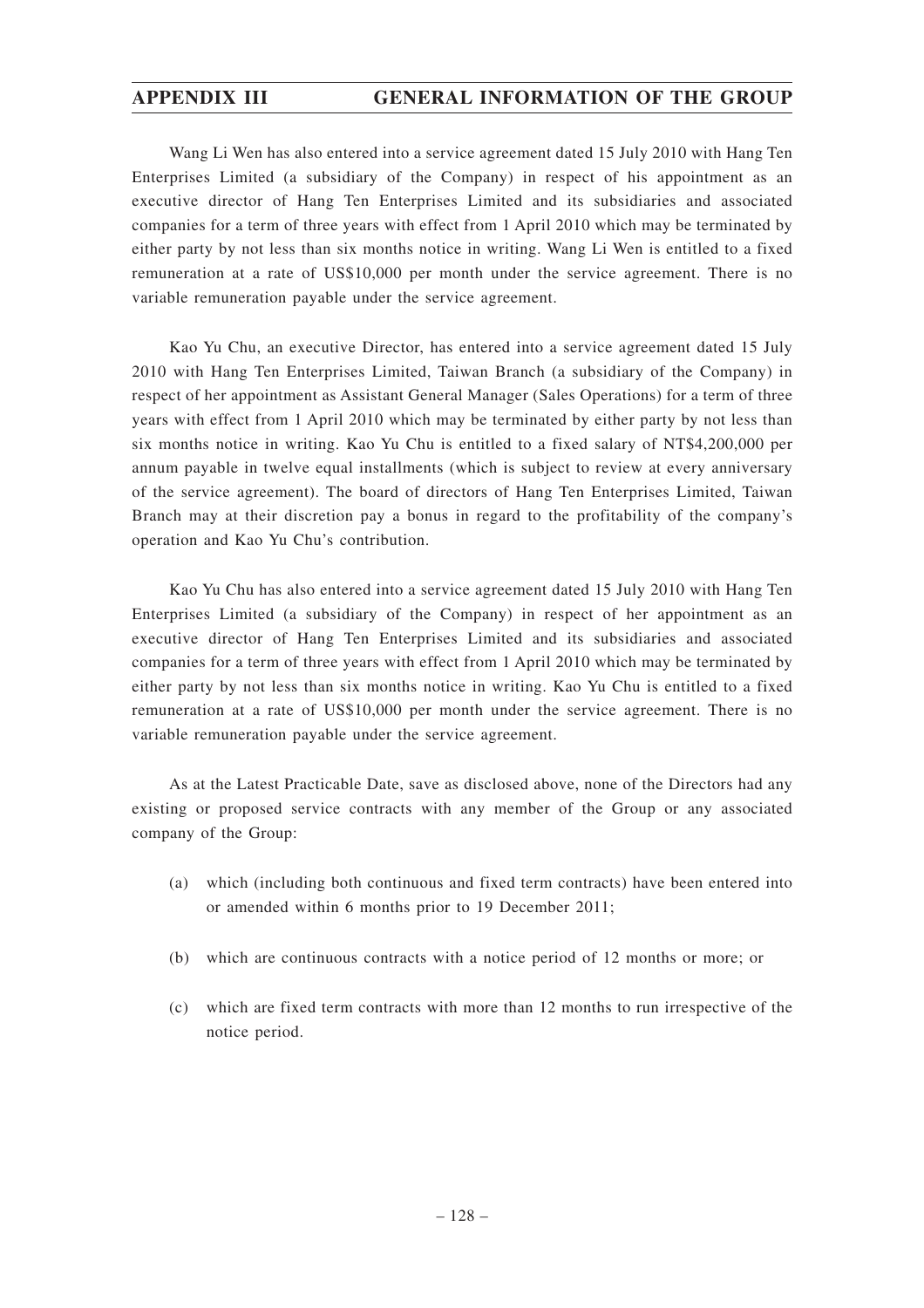## **EXPERT AND CONSENT**

The following are the qualifications of the expert who has given opinions in this Composite Document:

| <b>Name</b> | <b>Oualification</b>                                                                                                                                                                     |
|-------------|------------------------------------------------------------------------------------------------------------------------------------------------------------------------------------------|
|             | Celestial Capital Limited ("IFA") a corporation licensed to carry out type 1 (dealing in<br>securities) and type 6 (advising on corporate<br>finance) regulated activities under the SFO |

The IFA has given and has not withdrawn its written consent to the issue of this Composite Document with the inclusion herein of its letter and/or references to its name in the form and context in which they are respectively included.

## **LITIGATION**

The Company made announcements on 17 December 2003, 25 February 2009 and 22 September 2009 respectively in respect of the value added tax dispute between the Group and the Taiwan Tax Authority. The Group received a judgment from the Taiwan Supreme Administrative Court on 18 September 2009 pursuant to which additional value added tax and penalties in the aggregate amount of approximately 293.67 million New Taiwan dollars (approximately HK\$70.58 million) were imposed on the Group which was fully paid during the financial year ended 31 March 2010. As disclosed in the interim report of the Company for the six months ended 30 September 2011, following a ruling of the Taiwan Supreme Administrative Court and review by the Taiwan Tax Authority, the Group had been successful in its claim for refund of a major portion of the penalties of about 163.40 million New Taiwan dollars (approximately HK\$43.6 million) paid to the Taiwan Tax Authority. The Group is (i) applying for a review at the Taiwan Ministry of Finance for the reduction of the penalties imposed to nil; and (ii) applying for a re-trial at the Taiwan Supreme Administrative Court against the value added tax assessment made by the Taiwan Tax Authority and for the removal of the remaining penalties imposed.

The Group is also making an application to the Korean Tax Tribunal to challenge the tax assessment (being additional withholding income taxes and penalty in an aggregate amount of KRW 1,673,272,790 (approximately HK\$12,000,000) made by Geum-chun District Tax Office in May 2011 in respect of certain royalties paid to the Group. Full payment of the additional withholding income taxes and penalty in dispute has been made during the six months ended 30 September 2011.

As at the Latest Practicable Date, save as disclosed above, so far as the Directors were aware, no member of the Group was engaged in any litigation, arbitration or claim of material importance and no litigation, arbitration or claim of material importance was pending or threatened against any member of the Group.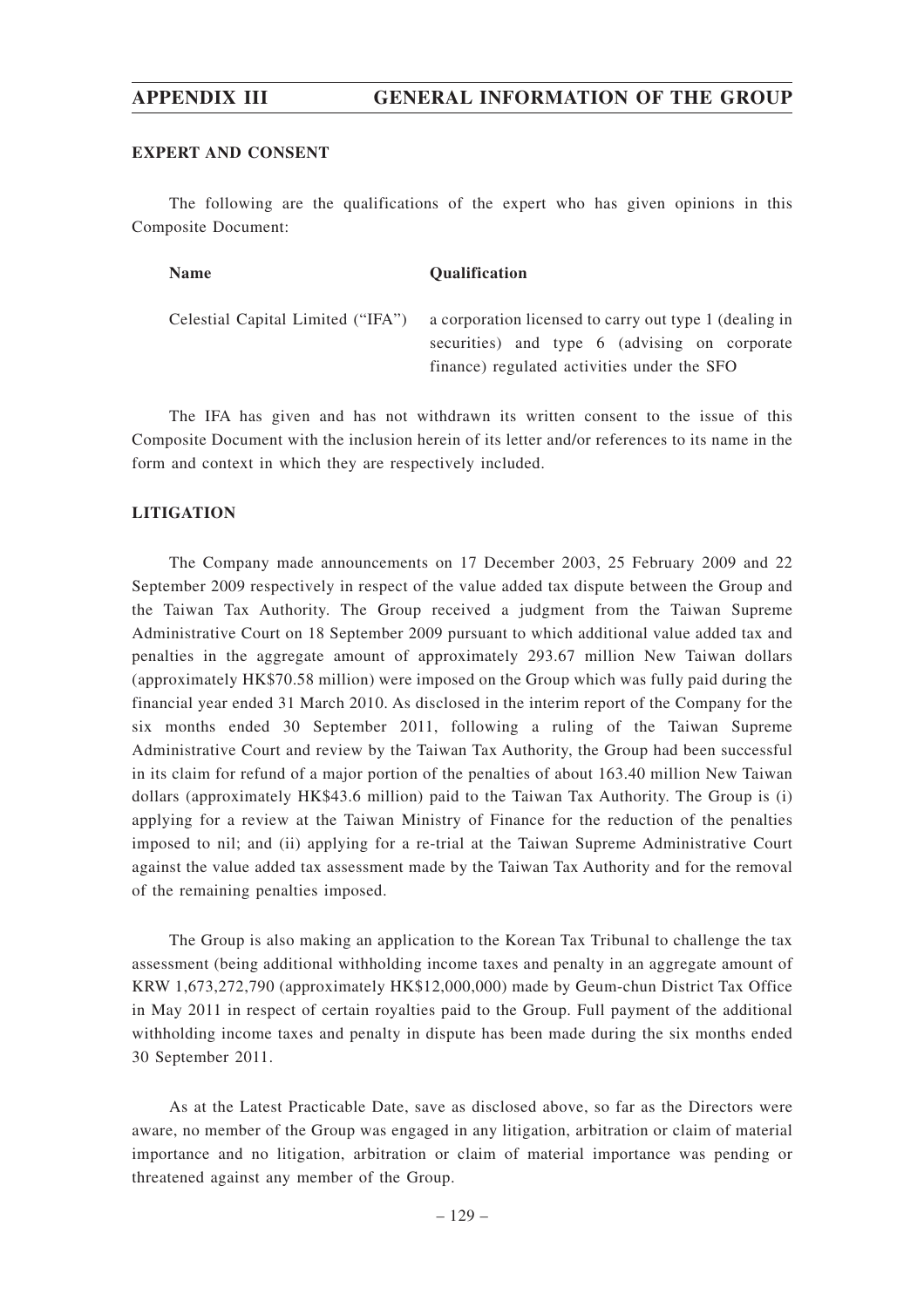## **MATERIAL CONTRACTS**

Save as disclosed below, the Group had not entered into any material contracts (not being contracts entered into in the ordinary course of business carried on or intended to be carried on by the Group) within 2 years prior to the date of commencement of the Offer Period (i.e. 19 December 2011) and up to the Latest Practicable Date:

- (a) the sale and purchase agreement dated 30 September 2010 between Hang Ten (Phils) Holdings Corporation (a wholly owned subsidiary of the Company) (as vendor), NEW HTPC CORP (as purchaser), and William De Leon, Chua Kun Yao, Johnny Tan and Nancy C. Lim (as guarantors) in respect of the sale by Hang Ten (Phils) Holdings Corporation of 55% of the issued stock capital of Hang Ten Phils. Corp. at a consideration of the US\$ equivalent of Philippine Peso 21,499,976;
- (b) the sale and purchase agreement dated 26 January 2011 between Hang Ten International Holdings Limited ("HTIHL") (a wholly owned subsidiary of the Company) and Chang Yu Chun in respect of the sale and assignment to Chang Yu Chun of the entire 100% issued capital of Han Tone Enterprises Limited ("Han Tone") and the US\$917,916 due by Han Tone and its subsidiary to HTIHL at a consideration of US\$1.00; and
- (c) the sale and purchase agreement dated 1 May 2011 between ILC Trademark Corporation (a wholly owned subsidiary of the Company) and Mojo Brands LLC for the sale of the Group's rights in the trademarks and service marks "Hang Ten" and double feet device and combinations thereof in Mexico to Mojo Brands LLC at a consideration of US\$870,000.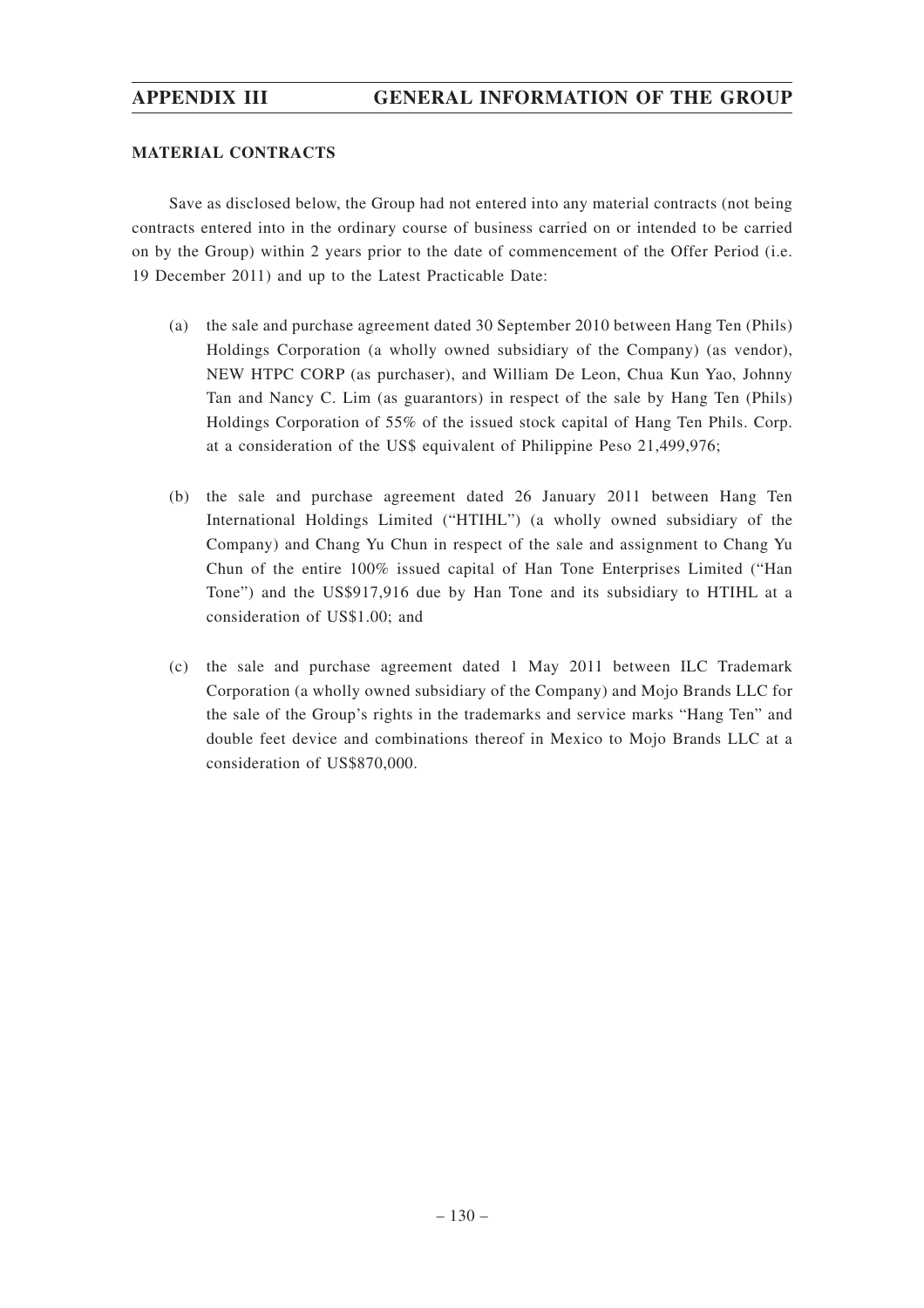## **RESPONSIBILITY STATEMENT**

The directors of the Offeror jointly and severally accept full responsibility for the accuracy of the information contained in this Composite Document (other than that relating to the Group and the Selling Shareholders), and confirm, having made all reasonable enquiries, that to the best of their knowledge, opinions expressed in this Composite Document (other than those expressed by the Group and the Selling Shareholders) have been arrived at after due and careful consideration and there are no other facts not contained in this Composite Document (other than those relating to the Group and the Selling Shareholders) the omission of which would make any statement in this Composite Document misleading.

## **DISCLOSURE OF INTERESTS**

As at the Latest Practicable Date, Citi and entities controlling, controlled by or under the same control as Citi (except those entities in the capacity of an exempt principal trader and exempt fund manager), presumed to be acting in concert with the Offeror, held 81 Shares, representing approximately 0.0000082% of the issued share capital of the Company. Save as aforesaid, as at the Latest Practicable Date, none of the Offeror, its directors and parties acting in concert with the Offeror, owned or controlled any Shares or any options, warrants, derivatives or securities carrying conversion or subscription rights into shares of the Company.

As at the Latest Practicable Date and prior to the posting of this Composite Document, each of the Selling Shareholders had irrevocably committed in favour of the Offeror under the Irrevocable Undertaking to accept or procure the acceptance of the Offer in respect of an aggregate of 678,430,000 Shares (and the Additional Shares if YGM or the YGM Affiliate(s) receives such Shares as mentioned in the paragraph headed "Irrevocable Undertaking" in the letter from Citi set out in pages 6 to 16 of this Composite Document). Apart from the above, as at the Latest Practicable Date, no other person had irrevocably committed in favour of the Offeror to accept or reject (or procure the acceptance or rejection of) the Offer.

As at the Latest Practicable Date, the Offeror and parties acting in concert with it had not borrowed or lent any Shares, warrants, options, derivatives and securities carrying conversion or subscription rights into shares of the Company.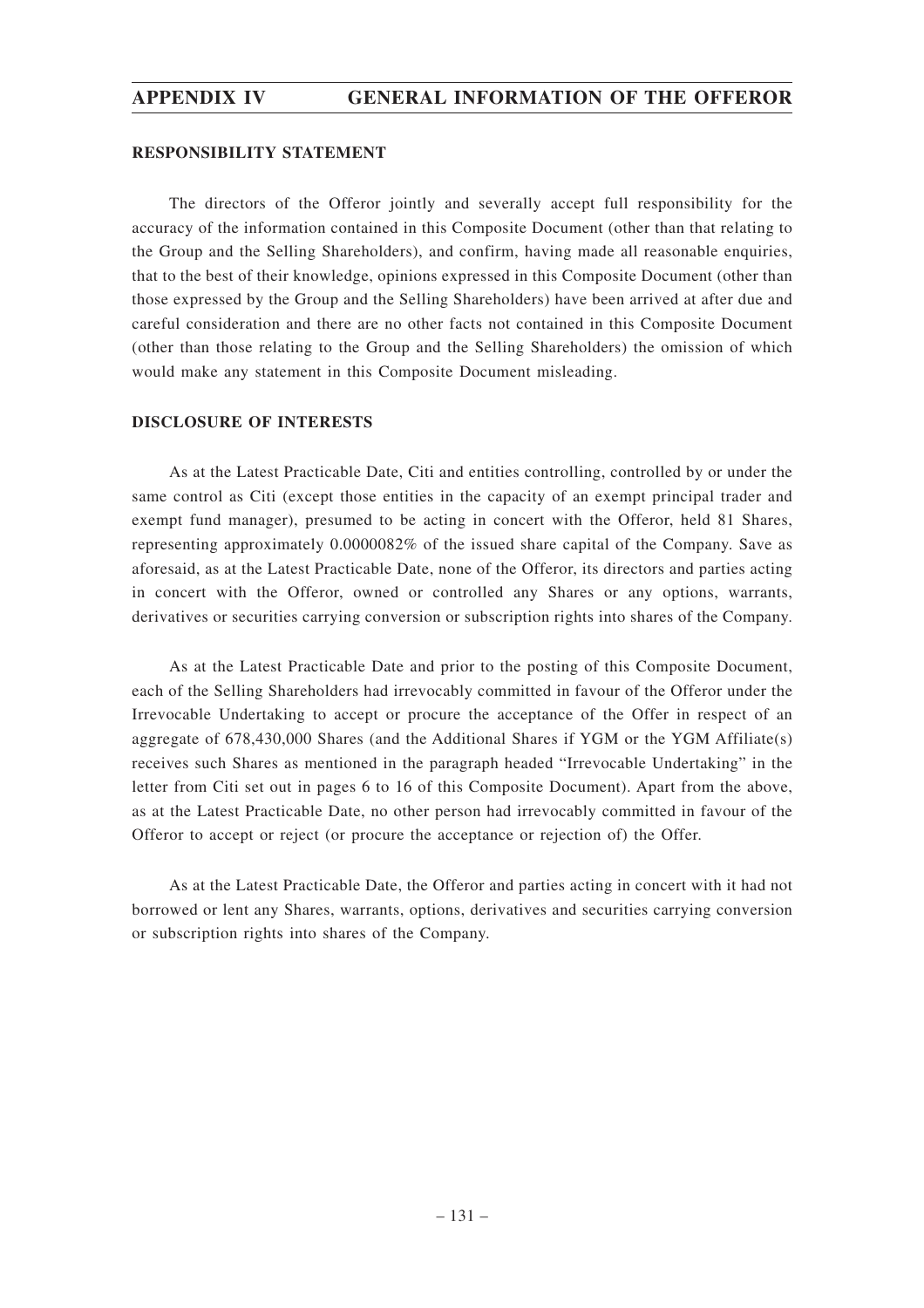# **DEALINGS**

During the Relevant Period, the following persons had dealt for value in Shares as set out below:

|                 | Number of        |               |           |
|-----------------|------------------|---------------|-----------|
|                 |                  | <b>Shares</b> | Price     |
|                 |                  | purchased     | per Share |
| Name of persons | Date of dealings | (sold)        | $(HK\$    |
| YGM Subsidiary  | 29 June 2011     | 500,000       | 2.250     |
|                 | 29 June 2011     | 230,000       | 2.240     |
|                 | 4 July 2011      | 662,000       | 2.250     |
|                 | 4 July 2011      | 94,000        | 2.240     |
|                 | 12 July 2011     | 132,000       | 2.190     |
|                 | 12 July 2011     | 770,000       | 2.200     |
|                 | 15 July 2011     | 484,000       | 2.220     |
|                 | 15 July 2011     | 346,000       | 2.230     |
|                 | 19 July 2011     | 450,000       | 2.120     |
|                 | 19 July 2011     | 100,000       | 2.130     |
|                 | 19 July 2011     | 150,000       | 2.140     |
|                 | 19 July 2011     | 146,000       | 2.150     |
|                 | 19 July 2011     | 124,000       | 2.160     |
|                 | 19 July 2011     | 30,000        | 2.170     |
|                 | 5 August 2011    | 260,000       | 1.980     |
|                 | 5 August 2011    | 440,000       | 1.970     |
|                 | 5 August 2011    | 550,000       | 1.960     |
|                 | 5 August 2011    | 228,000       | 1.950     |
|                 | 8 August 2011    | 160,000       | 1.800     |
|                 | 9 August 2011    | 200,000       | 1.640     |
|                 | 9 August 2011    | 200,000       | 1.650     |
|                 | 9 August 2011    | 46,000        | 1.660     |
|                 | 9 August 2011    | 200,000       | 1.670     |
|                 | 9 August 2011    | 200,000       | 1.680     |
|                 | 10 August 2011   | 200,000       | 1.690     |
|                 | 10 August 2011   | 32,000        | 1.700     |
|                 | 10 August 2011   | 168,000       | 1.710     |
|                 | 10 August 2011   | 200,000       | 1.730     |
|                 | 10 August 2011   | 400,000       | 1.740     |
|                 | 11 August 2011   | 610,000       | 1.700     |
|                 | 11 August 2011   | 124,000       | 1.710     |
|                 | 12 August 2011   | 350,000       | 1.690     |
|                 | 12 August 2011   | 600,000       | 1.700     |
|                 | 12 August 2011   | 50,000        | 1.740     |
|                 | 16 August 2011   | 40,000        | 1.730     |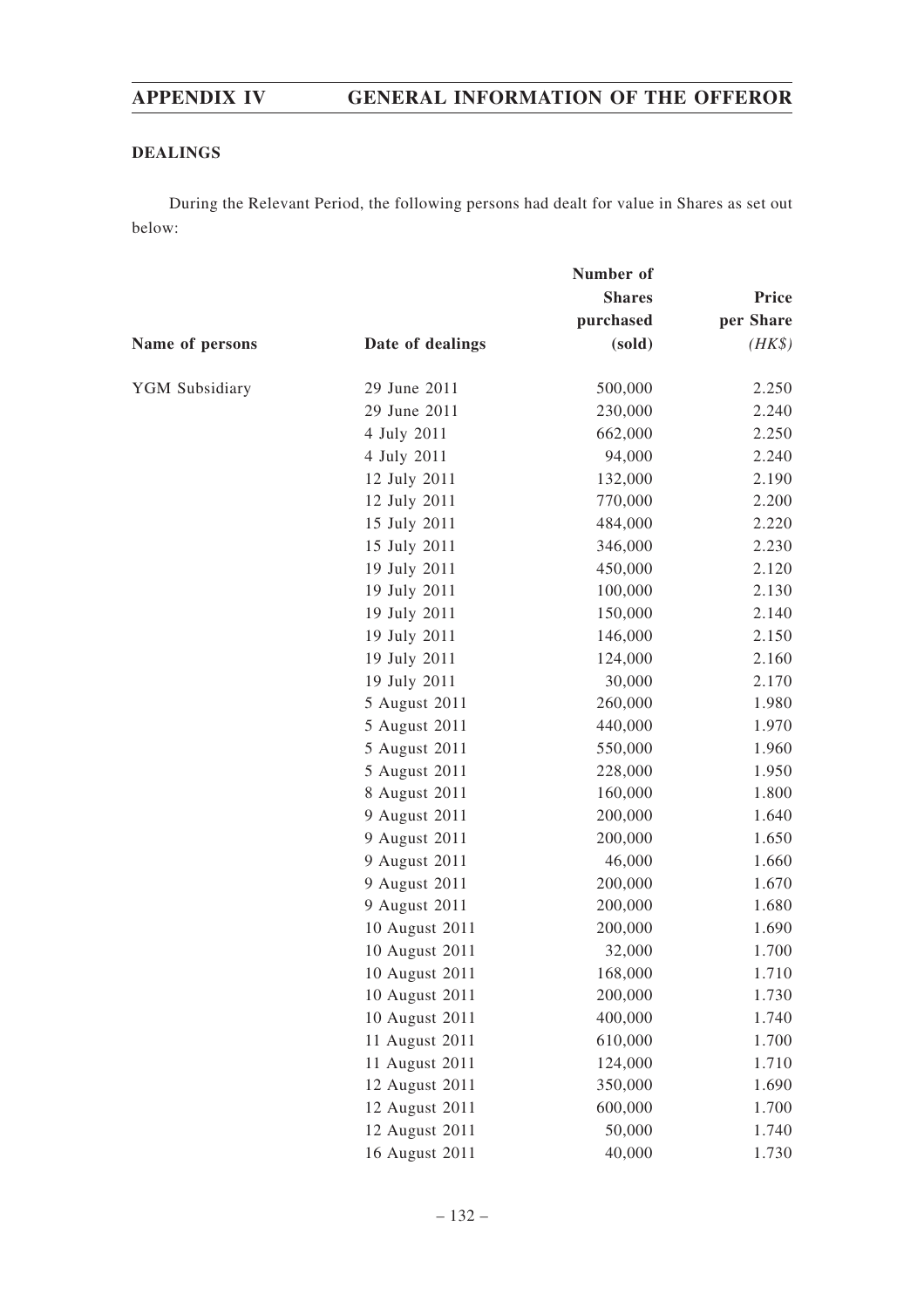|                 | Number of        |               |           |
|-----------------|------------------|---------------|-----------|
|                 |                  | <b>Shares</b> | Price     |
|                 |                  | purchased     | per Share |
| Name of persons | Date of dealings | (sold)        | $(HK\$    |
|                 | 16 August 2011   | 40,000        | 1.740     |
|                 | 16 August 2011   | 90,000        | 1.750     |
|                 | 16 August 2011   | 50,000        | 1.760     |
|                 | 16 August 2011   | 100,000       | 1.770     |
|                 | 16 August 2011   | 680,000       | 1.780     |
|                 | 18 August 2011   | 14,000        | 1.790     |
|                 | 18 August 2011   | 220,000       | 1.800     |
|                 | 18 August 2011   | 340,000       | 1.810     |
|                 | 18 August 2011   | 40,000        | 1.820     |
|                 | 18 August 2011   | 292,000       | 1.830     |
|                 | 18 August 2011   | 66,000        | 1.840     |
|                 | 19 August 2011   | 100,000       | 1.740     |
|                 | 19 August 2011   | 8,000         | 1.745     |
|                 | 19 August 2011   | 862,000       | 1.750     |
|                 | 19 August 2011   | 2,000         | 1.755     |
|                 | 19 August 2011   | 472,000       | 1.760     |
|                 | 19 August 2011   | 30,000        | 1.770     |
|                 | 19 August 2011   | 526,000       | 1.780     |
|                 | 22 August 2011   | 34,000        | 1.680     |
|                 | 22 August 2011   | 48,000        | 1.690     |
|                 | 22 August 2011   | 56,000        | 1.700     |
|                 | 22 August 2011   | 74,000        | 1.710     |
|                 | 23 August 2011   | 60,000        | 1.720     |
|                 | 23 August 2011   | 150,000       | 1.730     |
|                 | 23 August 2011   | 110,000       | 1.740     |
|                 | 23 August 2011   | 266,000       | 1.750     |
|                 | 23 August 2011   | 152,000       | 1.760     |
|                 | 23 August 2011   | 4,000         | 1.770     |
|                 | 23 August 2011   | 32,000        | 1.760     |
|                 | 7 September 2011 | 40,000        | 1.730     |
|                 | 7 September 2011 | 4,000         | 1.740     |
|                 | 7 September 2011 | 8,000         | 1.750     |
|                 | 7 September 2011 | 14,000        | 1.755     |
|                 | 7 September 2011 | 128,000       | 1.760     |
|                 | 7 September 2011 | 20,000        | 1.765     |
|                 | 7 September 2011 | 222,000       | 1.770     |
|                 | 7 September 2011 | 244,000       | 1.780     |
|                 | 7 September 2011 | 90,000        | 1.790     |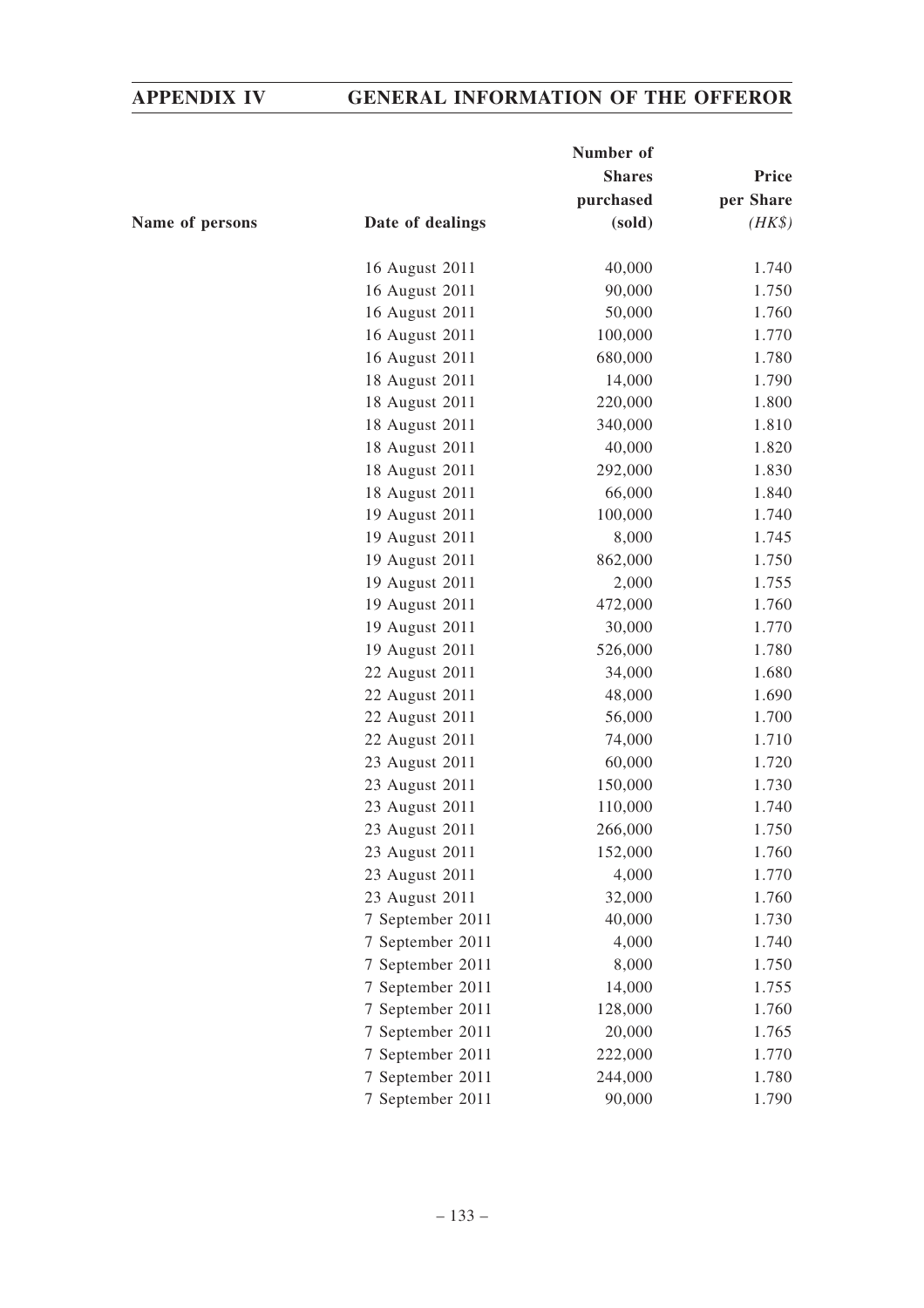|                 |                   | Number of     |           |
|-----------------|-------------------|---------------|-----------|
|                 |                   | <b>Shares</b> | Price     |
|                 |                   | purchased     | per Share |
| Name of persons | Date of dealings  | (sold)        | $(HK\$    |
| <b>AWSL</b>     | 2 August 2011     | 100,000       | 2.19      |
|                 | 9 September 2011  | 50,000        | 1.95      |
|                 | 19 September 2011 | 38,000        | 1.70      |
|                 | 19 September 2011 | 32,000        | 1.71      |
|                 | 20 September 2011 | 4,000         | 1.59      |
|                 | 20 September 2011 | 22,000        | 1.60      |
|                 | 20 September 2011 | 24,000        | 1.61      |
|                 | 18 October 2011   | 46,000        | 1.45      |
|                 | 18 October 2011   | 80,000        | 1.46      |
|                 | 18 October 2011   | 64,000        | 1.47      |
| DK              | 22 September 2011 | 50,000        | 1.61      |
| <b>HCY</b>      | 4 October 2011    | 18,000        | 1.25      |
|                 | 13 October 2011   | (10,000)      | 1.59      |
|                 | 17 October 2011   | (8,000)       | 1.59      |
| <b>HPK</b>      | 1 August 2011     | (10,000)      | 2.24      |
|                 | 8 August 2011     | (10,000)      | 1.78      |
|                 | 8 August 2011     | (2,000)       | 1.80      |
|                 | 8 August 2011     | (8,000)       | 1.81      |
|                 | 8 August 2011     | (10,000)      | 1.84      |
|                 | 9 August 2011     | (10,000)      | 1.81      |
|                 | 20 September 2011 | 20,000        | 1.61      |
|                 | 27 October 2011   | (10,000)      | 1.59      |

Save as disclosed above, during the Relevant Period, none of (i) the Offeror, its directors, the parties acting in concert with them, (ii) the persons who had irrevocably committed themselves to accept or reject the Offer nor (iii) the persons who had any arrangement of the kind referred to in Note 8 to Rule 22 of the Takeovers Code with the Offeror or any parties acting in concert with it, had dealt for value in any Shares, warrants, options, derivatives and securities carrying conversion or subscription rights into shares of the Company.

## **OTHER ARRANGEMENT IN RELATION TO THE OFFER**

(i) As at the Latest Practicable Date, no benefit (other than statutory compensation) was or would be given to any Director as compensation for his loss of office or otherwise in connection with the Offer.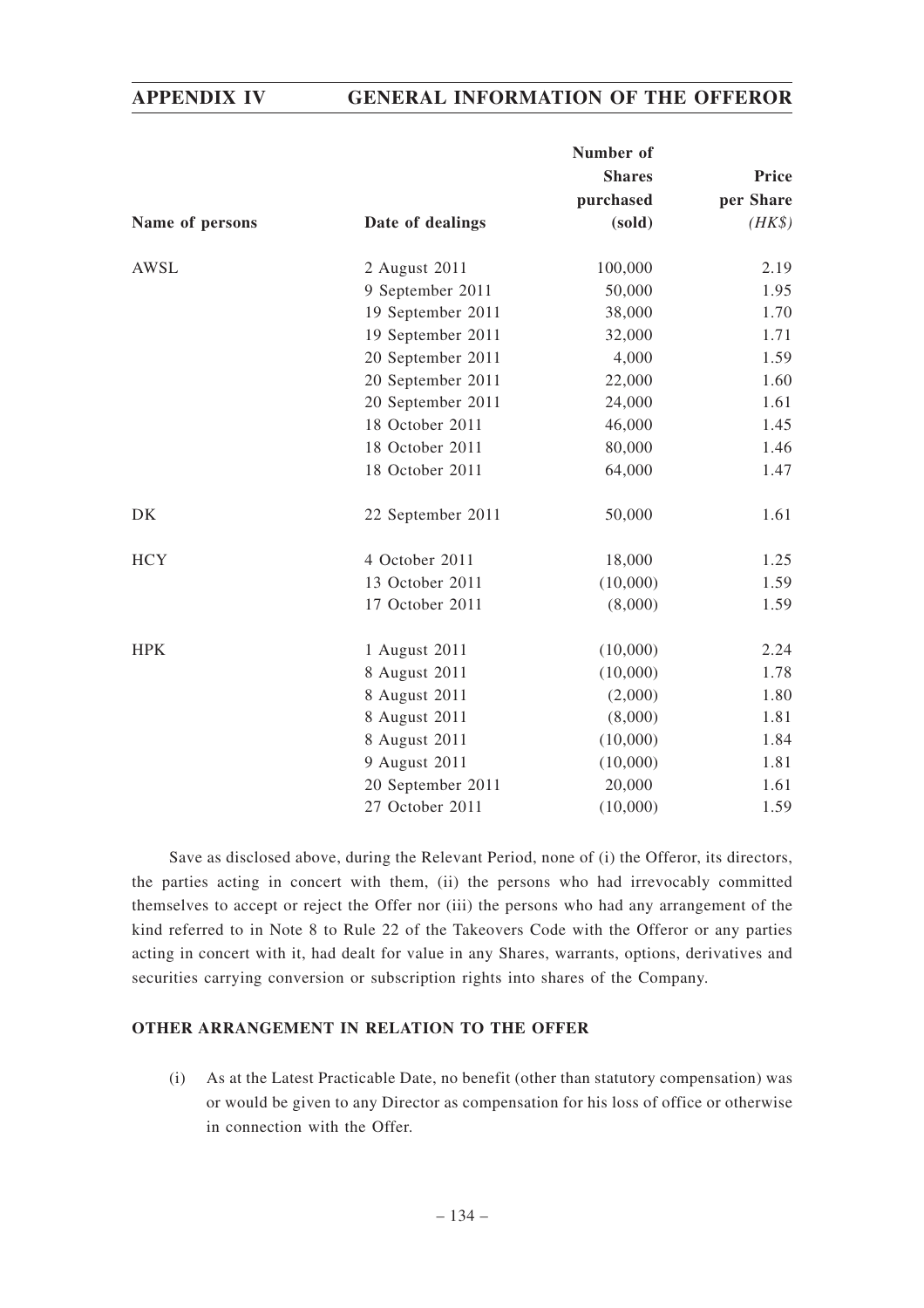- (ii) As at the Latest Practicable Date, save for the Irrevocable Undertaking and the Voting Undertakings, there was no agreement, arrangement or understanding (including any compensation arrangement) between the Offeror or any party acting in concert with it on one hand and any Directors, recent Directors, Shareholders or recent Shareholders on the other hand, having any connection with or dependence upon the Offer.
- (iii) As at the Latest Practicable Date, there was no agreement or arrangement to which the Offeror is a party which relates to circumstances in which it may or may not invoke or seek to invoke a condition to the Offer.
- (iv) As at the Latest Practicable Date, the Offeror had no agreement, arrangement or understanding to transfer, charge or pledge any of the Shares acquired pursuant to the Offer to any other persons.
- (v) As at the Latest Practicable Date, no persons who had any arrangement of the kind referred to in Note 8 to Rule 22 of the Takeovers Code with the Offeror or any party acting in concert with it owned or controlled any Shares, warrants, options, derivatives and securities carrying conversion or subscription rights into shares of the Company. The directors of the Offeror and its financial adviser were not aware of any such arrangements between any other associate of the Offeror and any other person.

# **MARKET PRICES**

The table below shows the closing prices per Share on the Stock Exchange on (i) the last trading day of each of the calendar months during the Relevant Period; (ii) the Last Trading Day; and (iii) the Latest Practicable Date:

| Date                    | <b>Closing price</b> |  |  |
|-------------------------|----------------------|--|--|
|                         | HK\$                 |  |  |
|                         |                      |  |  |
| 30 June 2011            | 2.27                 |  |  |
| 29 July 2011            | 2.21                 |  |  |
| 31 August 2011          | 1.87                 |  |  |
| 30 September 2011       | 1.52                 |  |  |
| 31 October 2011         | 1.72                 |  |  |
| 30 November 2011        | 1.66                 |  |  |
| Last Trading Day        | 1.70                 |  |  |
| 30 December 2011        | 2.65                 |  |  |
| Latest Practicable Date | 2.68                 |  |  |

The highest and lowest closing prices per Share as quoted on the Stock Exchange during the Relevant Period were HK\$2.68 per Share on 4 January 2012, 6 January 2012, 9 January 2012 and the Latest Practicable Date and HK\$1.26 per Share on 4 October 2011.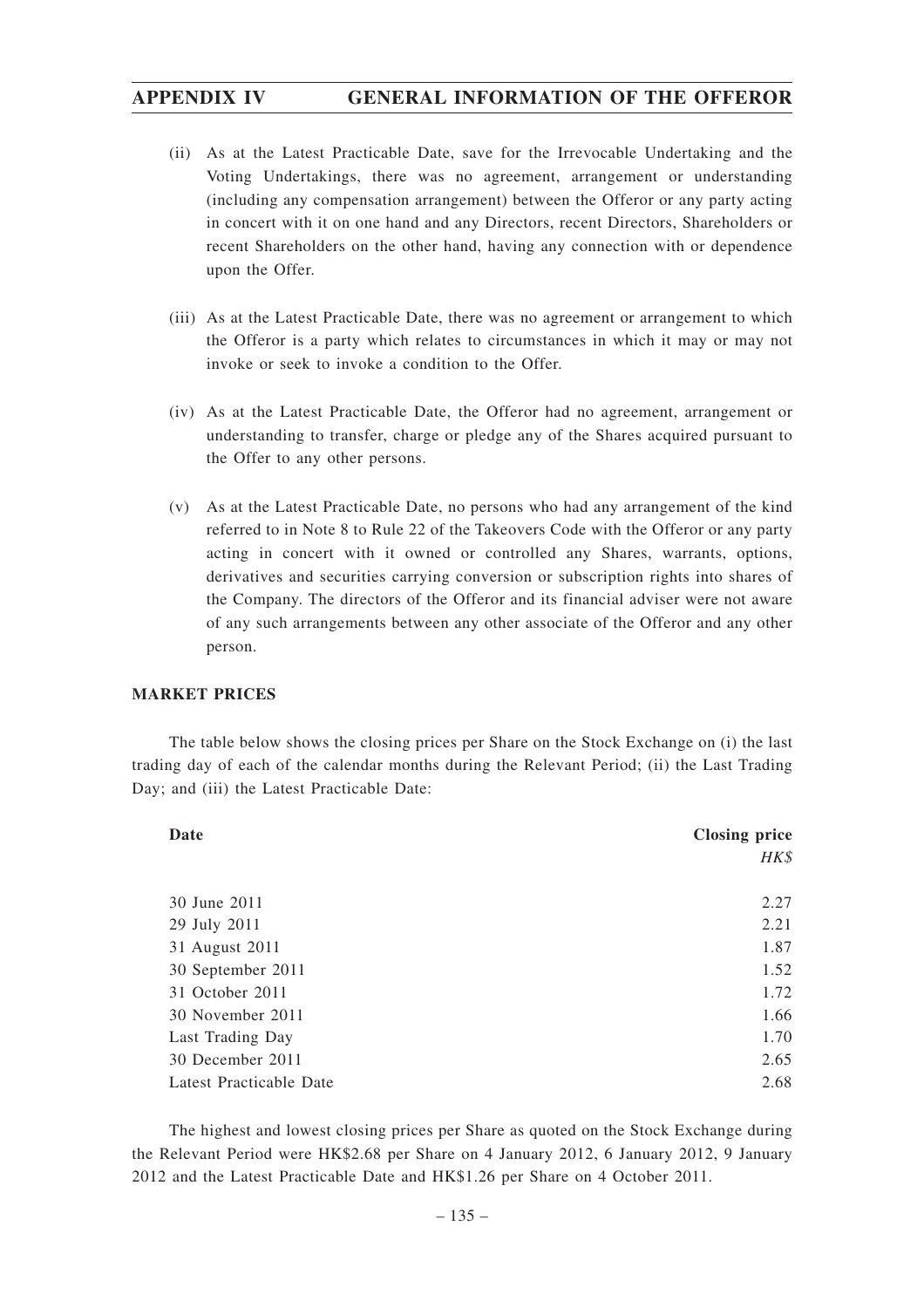## **EXPERT AND CONSENT**

The following are the qualifications of the expert whose letter/opinion is contained in this Composite Document:

| <b>Name</b> | <b>Qualifications</b>                                                                                                                                                                                                                                   |
|-------------|---------------------------------------------------------------------------------------------------------------------------------------------------------------------------------------------------------------------------------------------------------|
| Citi        | a licensed corporation to carry on business in type 1<br>(Dealing in Securities), type 4 (Advising on<br>Securities), type 6 (Advising on Corporate Finance)<br>and type 7 (Providing Automated Trading Services)<br>regulated activities under the SFO |

Citi has given and has not withdrawn its written consent to the issue of this Composite Document with the inclusion herein of its letter and the references to its name, in the form and context in which they respectively appear.

## **MISCELLANEOUS**

As at the Latest Practicable Date,

- (i) the registered office of the Offeror is situated at P.O. Box 957, Offshore Incorporations Centre, Road Town, Tortola, British Virgin Islands;
- (ii) the directors of the Offeror are Fung Kwok King, Victor, Fung Kwok Lun, William, Lau Butt Farn and Choi Yuk Shing, Danny;
- (iii) the Offeror is an indirect wholly-owned subsidiary of King Lun Holdings Limited. The registered office of King Lun Holdings Limited is situated at P.O. Box 71, Craigmuir Chambers, Road Town, Tortola, British Virgin Islands;
- (iv) the directors of King Lun Holdings Limited are Fung Kwok King, Victor and Fung Kwok Lun, William; and
- (v) Citi is making the Offer on behalf of the Offeror and is also the financial adviser to the Offeror and Li & Fung (Retailing) Limited in respect of the Offer. The registered office of Citi is situated at 50th Floor, Citibank Tower, Citibank Plaza, 3 Garden Road, Central, Hong Kong.